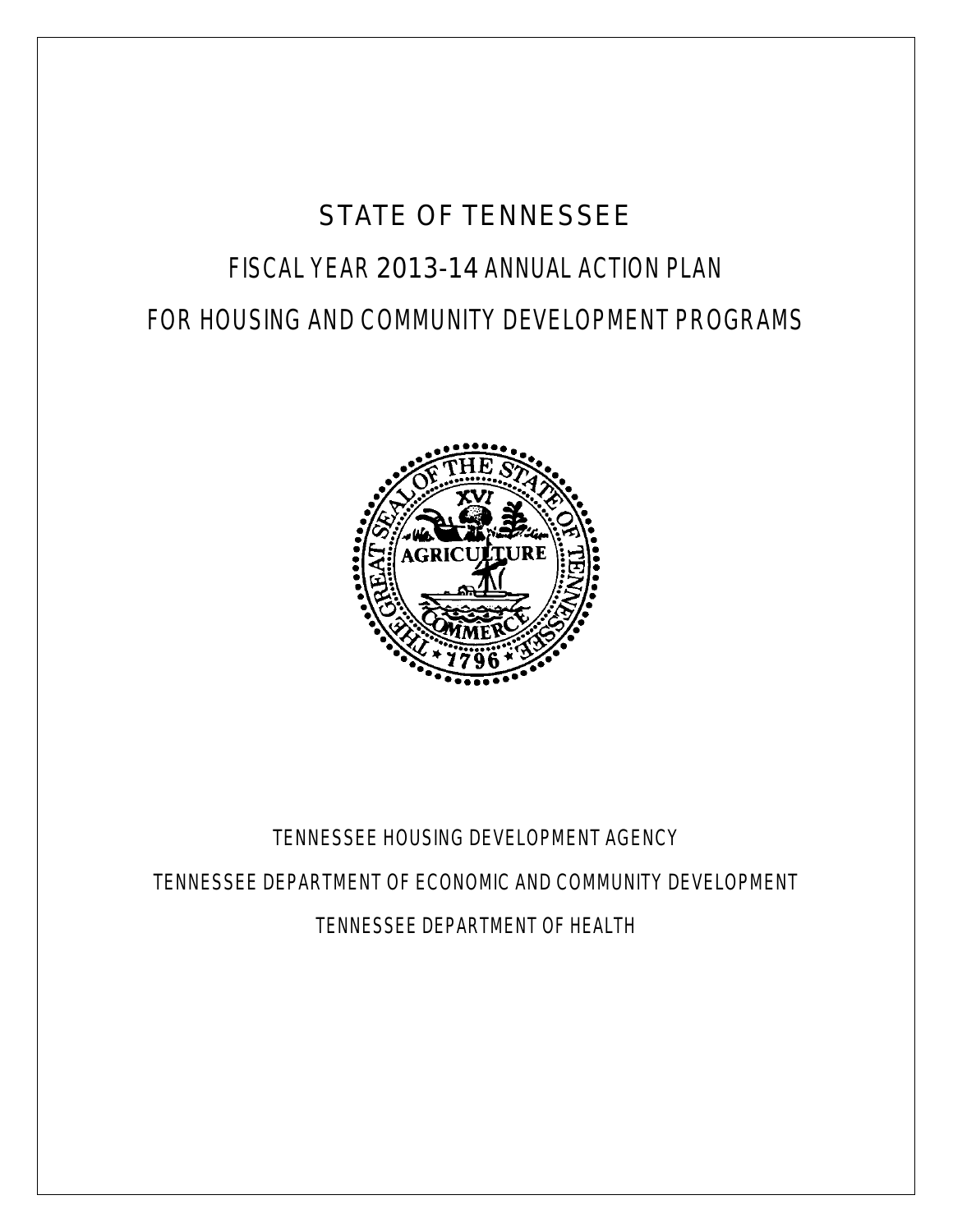## **TABLE OF CONTENTS**

#### PART I PART I PART I PART I PART I PART I PART I PART I PART I PART I PART I PART I PART I PART I PART I PART

| Coordination of Public and Private Housing and Social Service Agencies91 |  |
|--------------------------------------------------------------------------|--|
|                                                                          |  |
|                                                                          |  |
|                                                                          |  |

## **PART II**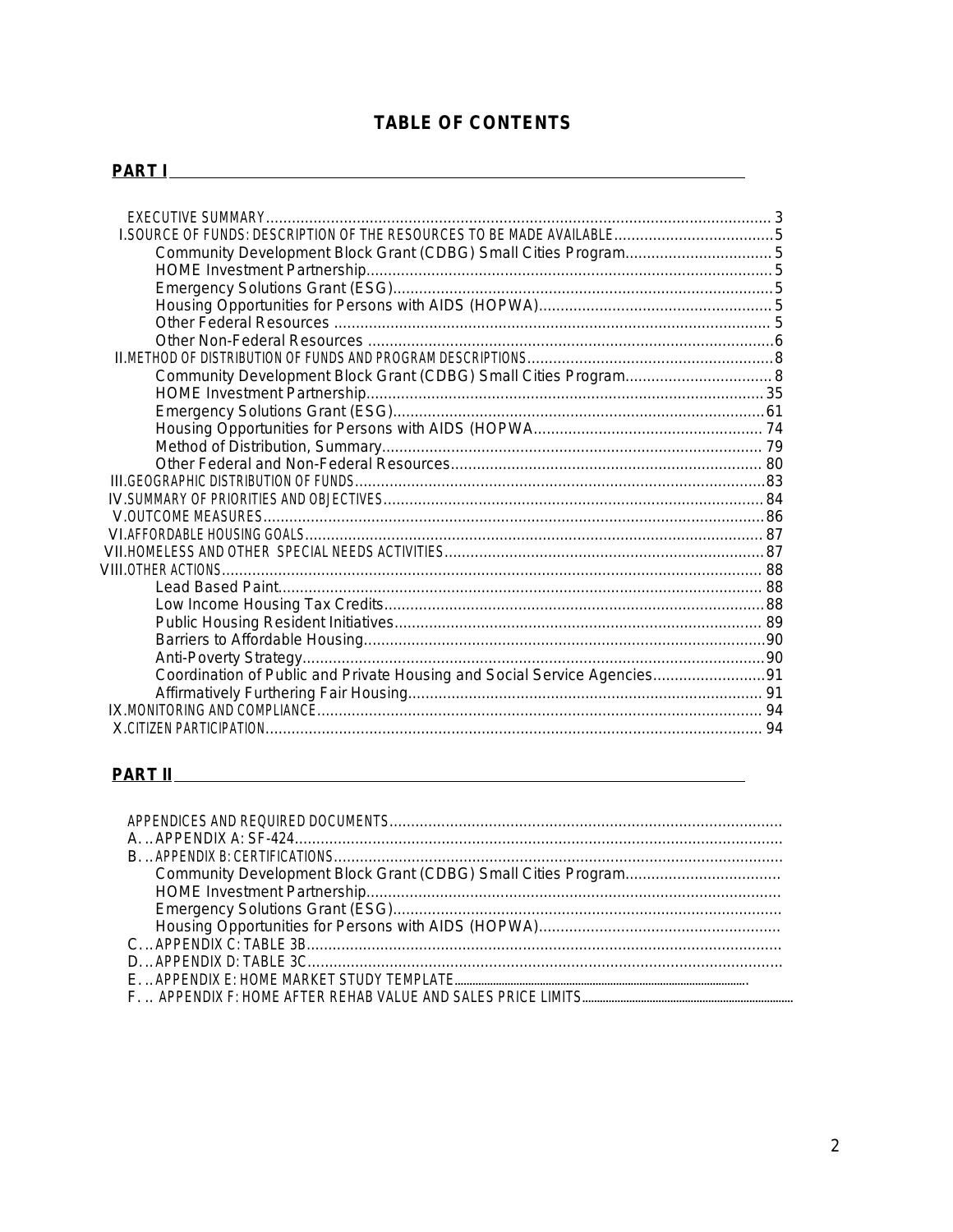## **STATE OF TENNESSEE FISCAL YEAR 2013-14 ACTION PLAN EXECUTIVE SUMMARY**

The Annual Action Plan serves as the State of Tennessee's annual application to the U.S. Department of Housing and Urban Development (HUD) for funding of HUD's four formula grant programs: Community Development Block Grant (CDBG), Home Investment Partnership Program (HOME), Emergency Solutions Grant (ESG) and Housing Opportunities for Persons Li ving with AIDS (HOPWA). The Fiscal Year (FY) 2013-14 Action Plan describes actions on behalf of the State of Tennessee to administer and implement the Consolidated Plan grant programs during the State Fiscal Year beginning July 1, 2013 through June 30, 2014.

The names of the grant programs, the administering state agencies and the *estimated* allocations for FY 2013-14 are as follows:

- Community Development Block Program (CDBG) administered by the Tennessee Department of Economic and Community Development (ECD), expected allocation: *approximately* \$23,000,000
- HOME Investment Partnership Program (HOME) administered by Tennessee Housing Development Agency (THDA), expected allocation: *approximately* \$9,000,000
- Emergency Solutions Grant (ESG) administered by Tennessee Housing Development Agency (THDA), expected allocation: *approximately* \$2,600,000
- Housing Opportunities for Persons with AIDS (HOPWA) administered by the Tennessee Department of Health (DOH), expected allocation: *approximately* \$900,000

At the time of this report, the allocations for each of the four formula programs had not been finalized by HUD. Therefore, all of the above numbers associated with each program are estimates and are subject to increases or decreases.

The Annual Action Plan (AAP) describes the amounts and source of the four formula grant funds expected to be made available during FY 2013-14 and discusses the methods by which funds will be distributed to eligible applicants by the administering agencies. Funds are made available either through a competitive grant process, through a formula basis, or in some cases, both. Also discussed are other federal and non-federal resources administered by THDA and include: Section 8 Housing Choice Voucher Program, Section 8 Contract Administration, the Low Income Housing Tax Credit Program (LIHTC), the BUILD Loan Program, the Community Investment Tax Credit (CITC) program, the Emergency Repair Program for the Elderly (ERP) and the Homeownership Programs.

Also contained in the FY 2013-14 Action Plan are the specific objectives the administering agencies, known collectively as the Consolidated Partners, hope to address in the coming year, as they relate to the five-year Consolidated Plan, and the outcome measures by which the administering agencies will measure performance. The specific objectives of the 2010-15 Consolidated Plan are: 1. Increase the amount of affordable housing and preserve the affordable housing stock; 2. Provide for the viability of communities through ensuring infrastructure, community livability, health and safety and economic development; 3. Provide for the housing and supportive services needs of homeless individuals and other special needs populations; and 4. Affirmatively further fair housing and assure access to business opportunities in the state for women and minority owned businesses.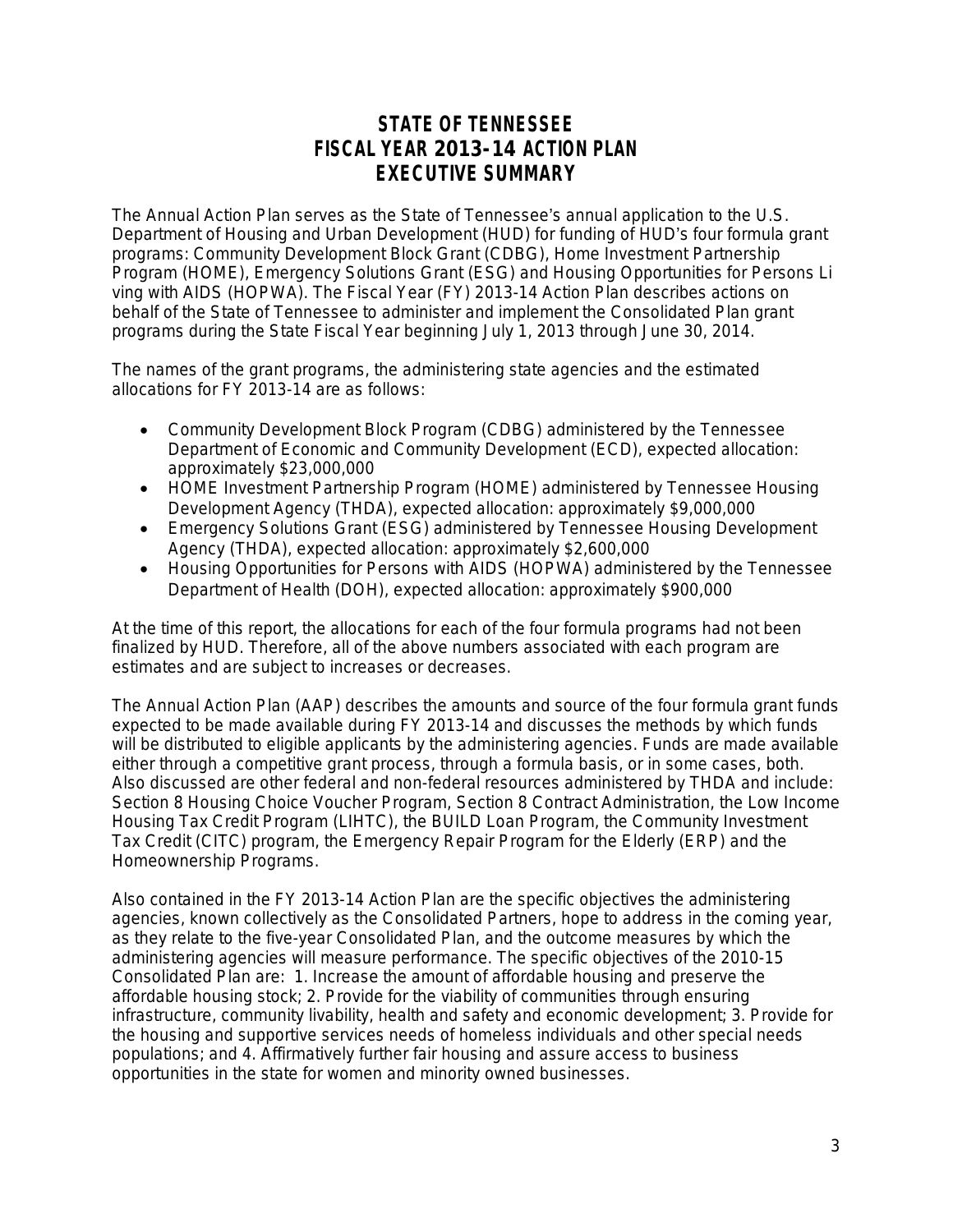For each of the four objectives, action steps were developed in the five-year plan designed to address the objectives. These action steps and the ways in which each of the programs propose to address the objectives are also discussed. The Consolidated Partners have developed planning documents, included in Appendices C and D of the Annual Action Plan, to better link HUD's outcomes system to the State of Tennessee's objectives, action steps, activities and performance measures.

The Consolidated Partners are currently working together with a third party contractor to finalize an Analysis of Impediments to Fair Housing Choice (AI). The final AI report is expected in June 2013 and preliminary findings were made available to the Consolidated Partners in April 2013. While the findings are only preliminary and subject to change, the Consolidated Partners have used the preliminary findings to guide a preliminary plan of action to affirmatively further fair housing in FY 2013-14. Analysis of the findings and a comprehensive plan to overcome impediments will be developed after the final report is available. Details of the actions and activities already taken and planned will be included in the FY 2012-13 Consolidated Annual Performance and Evaluation Report (CAPER).

While Tennessee Housing Development Agency has been designated as the lead agency for Tennessee's Consolidated Planning requirements, all of the administering agencies of the four grant programs participate in the development of the Annual Action Plan and the implementation of their respective programs. The FY 2013-14 Action Plan represents the cooperation of these agencies in working together to further affordable housing and community development in Tennessee. In addition, the plan is developed in consultation with the citizens of our state. The draft plan is made available for review and public comment, according to the guidelines developed in the five-year Consolidated Plan and our Citizen Participation Plan.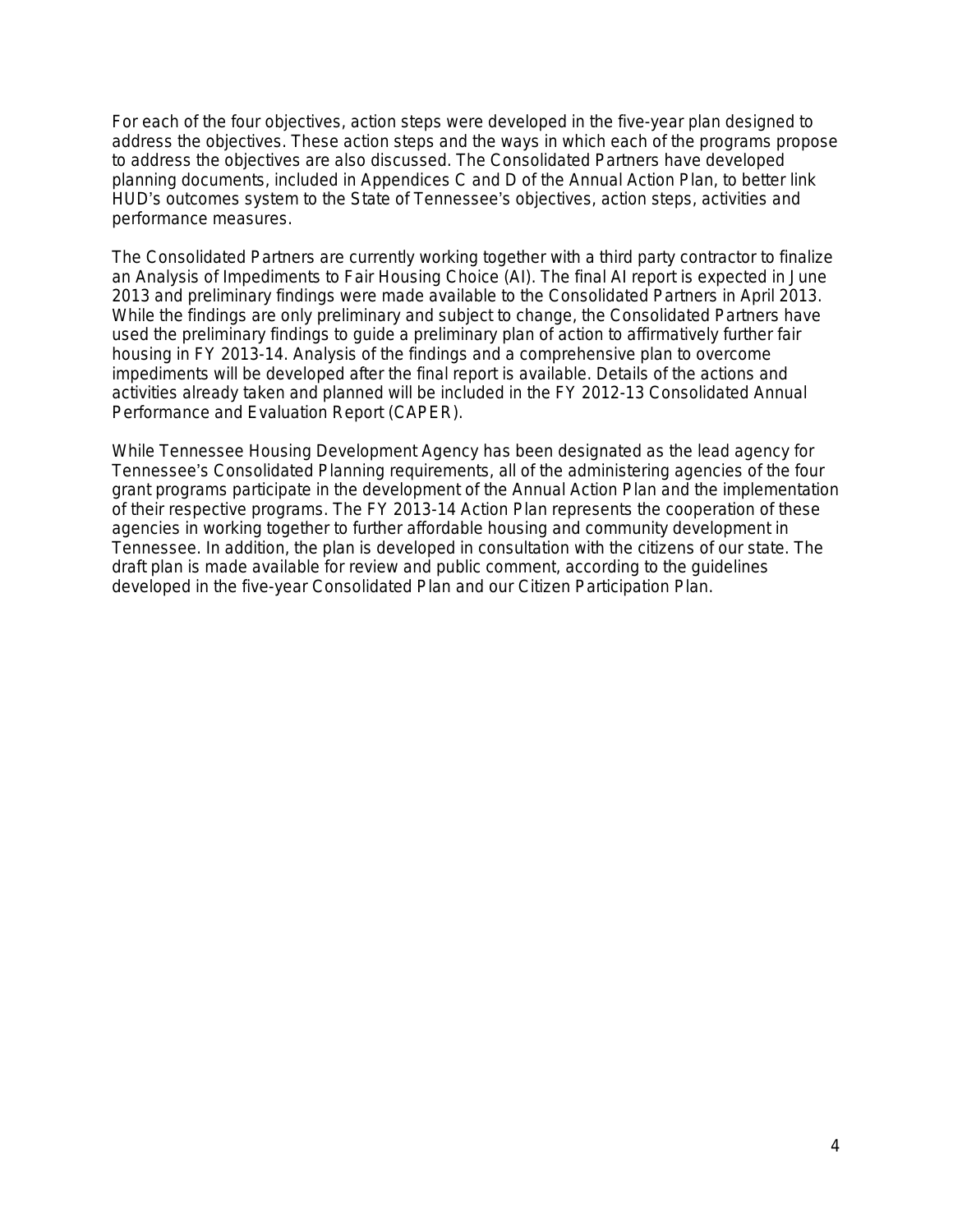## **I.DESCRIPTION OF RESOURCES EXPECTED TO BE MADE AVAILABLE AND SOURCES OF FUNDS**

#### **1. HUD Formula Grant Resources Expected to be Made Available**

*At the time of this report, the allocations for each of the four formula programs had not been finalized by HUD. Therefore, all of the following dollar amounts associated with each program are estimates and the amounts are subject to change.*

A. Community Development Block Grant (CDBG) Small Cities Program

The State of Tennessee, Department of Economic and Community Development, Policy and Federal Programs Division, administers the Small Cities program for all those jurisdictions not designated by HUD as entitlement jurisdictions. In Tennessee, sixteen cities and/or counties are designated as entitlements and receive direct CDBG funding. During State Fiscal Year 2013-14, the State of Tennessee *estimates* it will receive CDBG Small Cities funds in the amount of approximately \$23,000,000.

B. HOME Investment Partnership Program (HOME)

The State of Tennessee, through the Community Programs Division of Tennessee Housing Development Agency (THDA), administers the HOME program for those jurisdictions not designated by HUD as a local Participating Jurisdiction (PJ). There are nine local PJs that receive HOME funds directly from HUD. The State of Tennessee's *estimated* HOME allocation for FY 2013-14 is approximately \$9,000,000.

C. Emergency Solutions Grant (ESG)

The State of Tennessee, through the Community Programs Division of Tennessee Housing Development Agency (THDA) administers the Emergency Solutions Grant Program. The Emergency Solutions Grant, previously known as the Emergency Shelter Grant, underwent significant changes through a Substantial Amendment to the Consolidated Plan in 2012. Tennes see's *estimated* Emergency Solutions Grant allocation is approximately \$2,600,000.

D. Housing Opportunities for Persons with AIDS (HOPWA)

Tennessee Department of Health, which administers the state HOPWA program, *estimates* HOPWA funds in the amount of approximately \$900,000. The Department of Health will provide funds to nonprofit project sponsors to assist HIV-infected clients and their family members who are threatened with homelessness. State HOPWA funds are available on a formula basis to seven regional project sponsors outside of Nashville and Memphis, the two entitlement cities that receive HOPWA funds directly from HUD.

#### **2. Other Federal Resources to be Made Available**

E. HUD Section 8 Tenant Based Rental Assistance Program

The Section 8 Rental Assistance Division of THDA administers the Section 8 Housing Choice Voucher Program. The Rental Assistance Division of THDA is authorized to operate in all 95 counties in Tennessee. During Fiscal Year 2013-14, it is anticipated that approximately \$29-30 million will be made available for this program.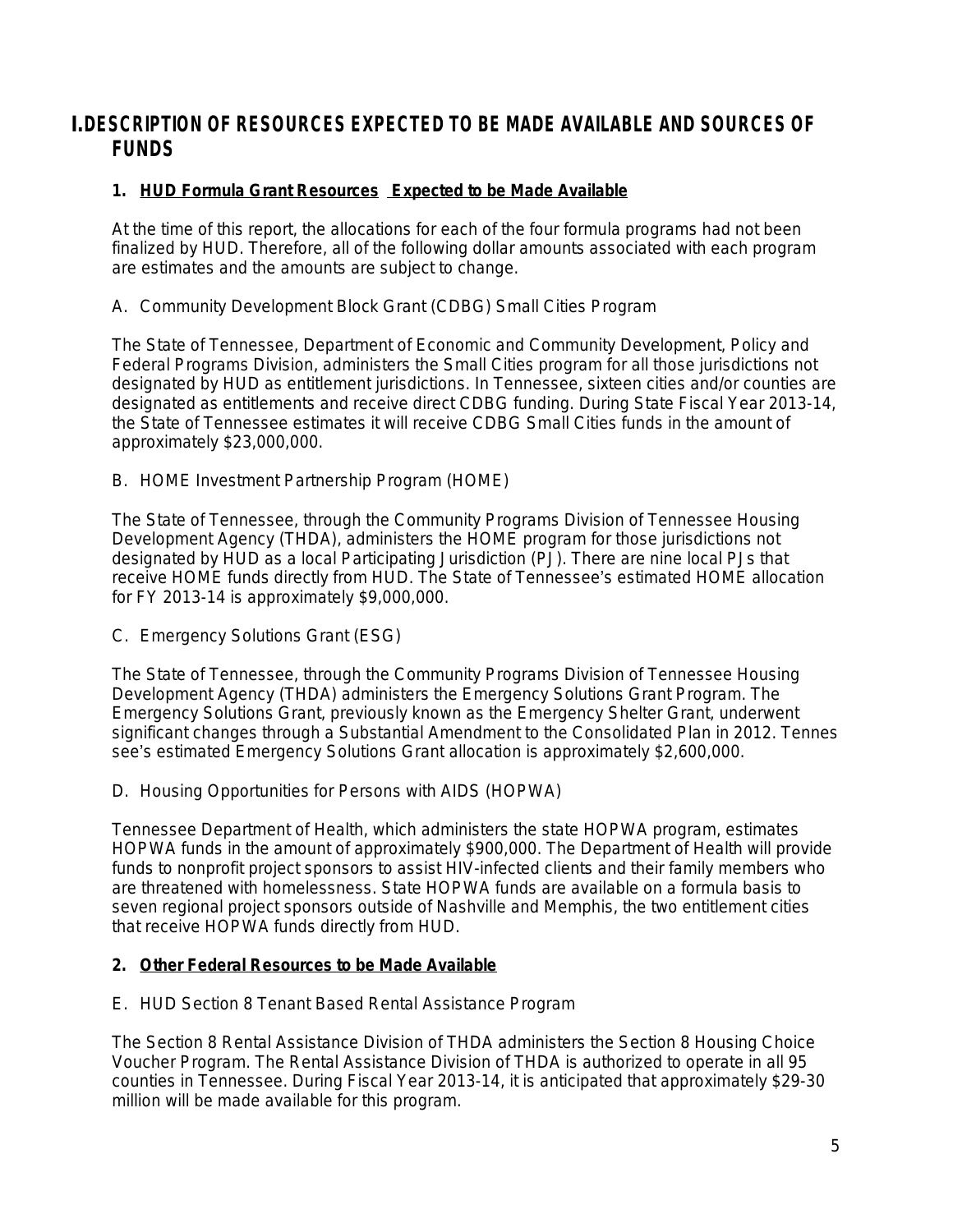F. HUD Section 8 Contract Administration Program

The Tennessee Housing Development Agency administers the Section 8 Contract Administration Program. The Contract Administration Division of THDA, which administers the Section 8 Housing Assistance Payments (HAP) Contracts, is responsible for approving and making the monthly payments to property owners throughout the state. At the end of calendar year 2012, the Division had 397 contracts, representing 29,251 families, and monthly HAPs averaging approximately \$12,396,258 per month. The Division expects the number of contracts, number of units and amount of HAPs per month to be stable for calendar year 2013.

G. Low Income Housing Tax Credit Program (LIHTC)

The State, through the Tennessee Housing Development Agency, administers the Low Income Housing Tax Credit (LIHTC) program, which is authorized under Section 42 of the Internal Revenue Code, as amended. The program offers owners of and investors in low-income rental housing a reduction in federal income tax liability over a period of ten years. The Internal Revenue Service allocates tax credit authority to states on a calendar year basis. The State of Tennessee anticipates receiving approximately \$14.5 million in tax credit authority in calendar year 2013 to be issued to nonprofit and for-profit developers of low-income housing.

#### **3. Other Non-Federal Resources to be Made Available**

H. THDA Homeownership Program

The State of Tennessee, through the Homeownership Division of Tennessee Housing Development Agency, administers homeownership programs designed to provide opportunities for low- and moderate-income persons to purchase their first home. Funds are made available through the issuance of tax-exempt mortgage revenue bonds. Each program requires limitations on eligibility based on household income and acquisition costs.

THDA is not a direct lender to borrowers but works with approximately 110 approved mortgage lenders across the State to originate the loans. THDA purchases pre-approved loans from the lenders after the loans are closed. During Fiscal Year 2013-14, THDA anticipates that approximately \$300 million in mortgage funds will be available for this program.

I. Community Investment Tax Credit (CITC)

The Community Investment Tax Credit (CITC) was authorized by law in June 2005. The program is administered by THDA in cooperation with the Tennessee Department of Revenue. The law allows any financial institution a credit against franchise and excise tax liability when that institution makes a qualified loan, investment, grant or contribution to an eligible housing entity that engages in eligible low-income housing activities. Qualified housing entities include Tennessee 501(c)(3) nonprofit organizations, Development Districts, Public Housing Authorities and THDA. Qualified activities include those that create or preserve affordable housing, activities that assist in obtaining affordable housing, activities that help build the capacity of a nonprofit to provide affordable housing and any other activity as approved by the THDA Executive Director and the Commissioner of the Department of Revenue.

J. BUILD Loan Program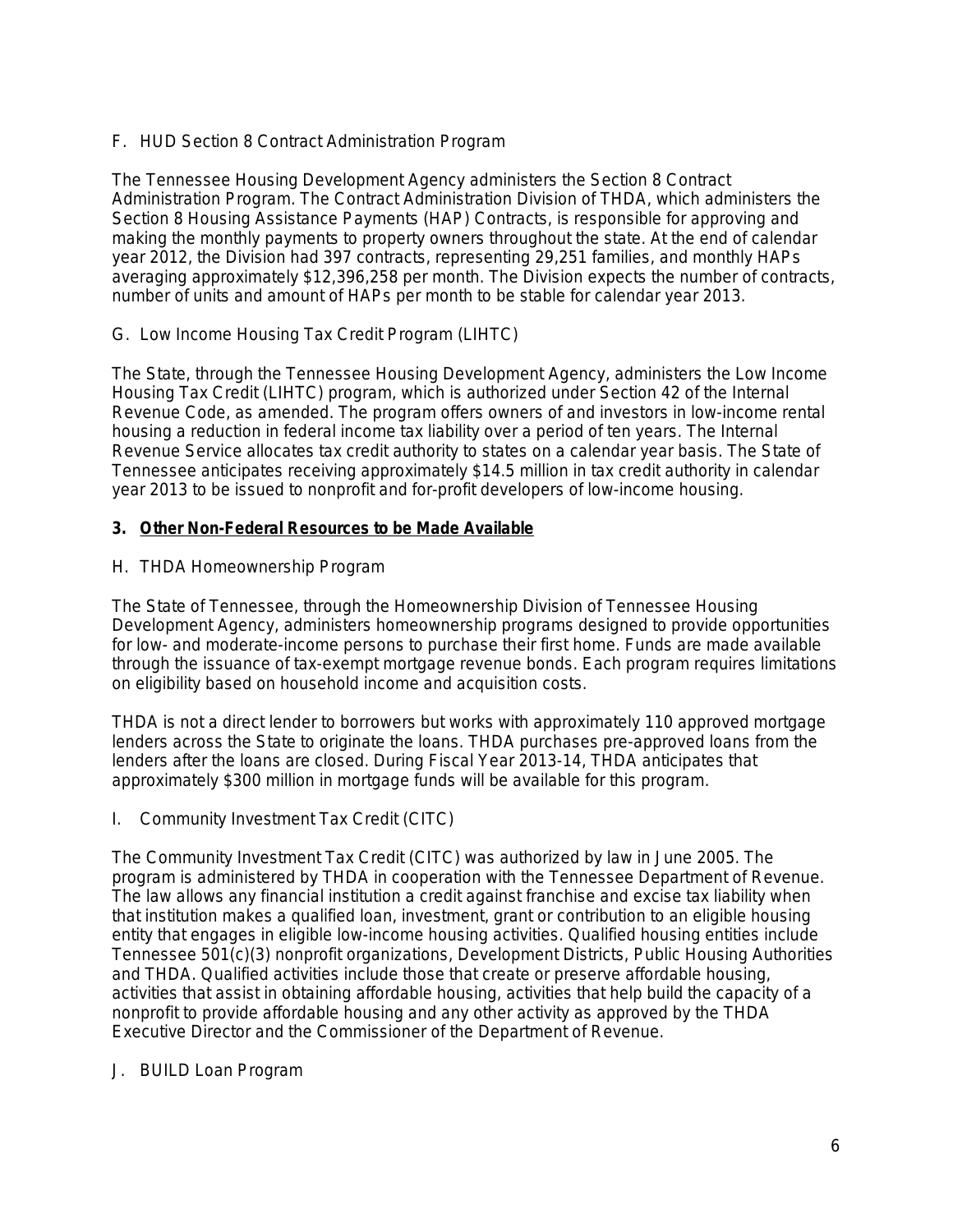In November 2005, THDA initiated the BUILD Loan Program to build the capacity of nonprofit organizations to provide affordable housing to low income Tennesseans. The approximately \$5.0 million loan program supports the production of affordable housing by providing low interest short term loans to eligible nonprofit organizations. BUILD loan funds may be used for new construction, land acquisition, development activities and site preparation.

#### K. Emergency Repair Program for the Elderly

In January 2007, THDA created a \$2 million statewide Emergency Repair Program for the Elderly (ERP). The program provides grants to low-income homeowners who are 60 years or older to correct, repair or replace an essential system and/or critical structural problem. The purpose of the program is to stabilize the elderly homeowner's residence by making rapid, essential repairs to make the home livable. ERP is not a comprehensive homeowner rehabilitation program. In order to ensure statewide availability, the program is administered through Tennessee's nine Development Districts or other agencies authorized to work in all of the counties within a Development District region. \$14,599,998 has been allocated to the program since the program was created in 2007.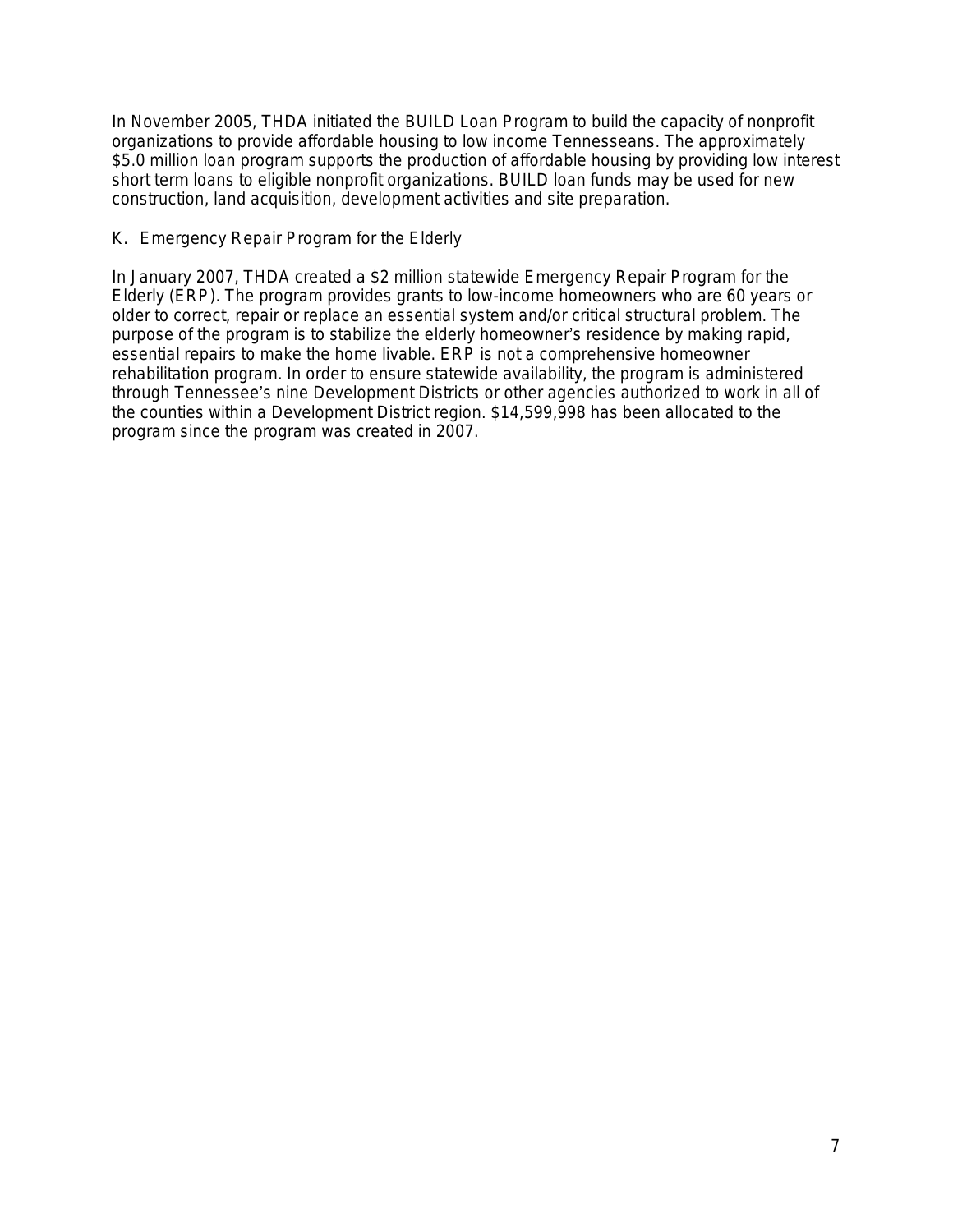### **II.METHOD OF DISTRIBUTION OF FUNDS AND PROGRAM DESCRIPTIONS**

The following four sections provide a description of each of the four formula programs (CDBG, HOME, ESG and HOPWA), the allocation priorities and a description of the method of distribution of funds for each program.

## **COMMUNITY DEVELOPMENT BLOCK GRANT (CDBG) SMALL CITIES PROGRAM METHOD OF DISTRIBUTION AND PROGRAM DESCRIPTION**

#### **1. Introduction**

The State of Tennessee *estimates* an allocation in CDBG funds for Fiscal Year 2013-14 in the amount of approximately \$23,000,000. The purpose of this section is to describe the method of distribution of Community Development Block Grant (CDBG) funds within Tennessee for meeting housing and community development policies and objectives. This section will describe all criteria used to select applications for funding, including the relative importance of the criteria. This section will also describe how CDBG funds will be allocated among all funding categories, any threshold factors, and grant size limits.

In October of 2012, ECD held a public meeting to discuss the 2013 program year. All mayors whose communities are eligible for the CDBG Small Cities program were invited as well as the administrators and engineers and other partners including the Department of Environment and Conservation (TDEC) who regularly work with the CDBG program in the state. During that meeting the method of distribution of CDBG funds was explained. Changes to the program were proposed and discussed as well. Possible changes included a Commercial Façade Improvement program, ensuring the smallest communities in the state receive adequate funds, incorporating energy efficiency into the scoring of the water and sewer system applications, expanding the economic development programs, etc. The presentation with proposed changes was placed on the ECD-CDBG website and partners not in attendance at the meeting were notified.

Attendees were asked to submit comments to the Director of Federal Programs within two weeks of the meeting. Those comments were reviewed by the Federal Programs staff to determine what changes were supported by the communities. The changes that were widely supported included using \$200,000 from the allocation for a commercial façade improvement project, reviewing the ranking to ensure communities with less than 3,000 people received at least \$5 million in funding and continuing to look into the development of a micro-grant or microloan program. The changes were reflected in the Important Notices for the 2013 application year that were published on the ECD-CDBG website and distributed to partners and communities. They are also reflected in the following sections of the Annual Action Plan.

#### **2. National Objectives**

The federal authorizing legislation for the CDBG program requires that the program activities be used to accomplish at least one of three national objectives, these being:

- A. Activities benefiting low and moderate income (LMI) persons;
- B. Activities which aid in the prevention or elimination of slums or blight;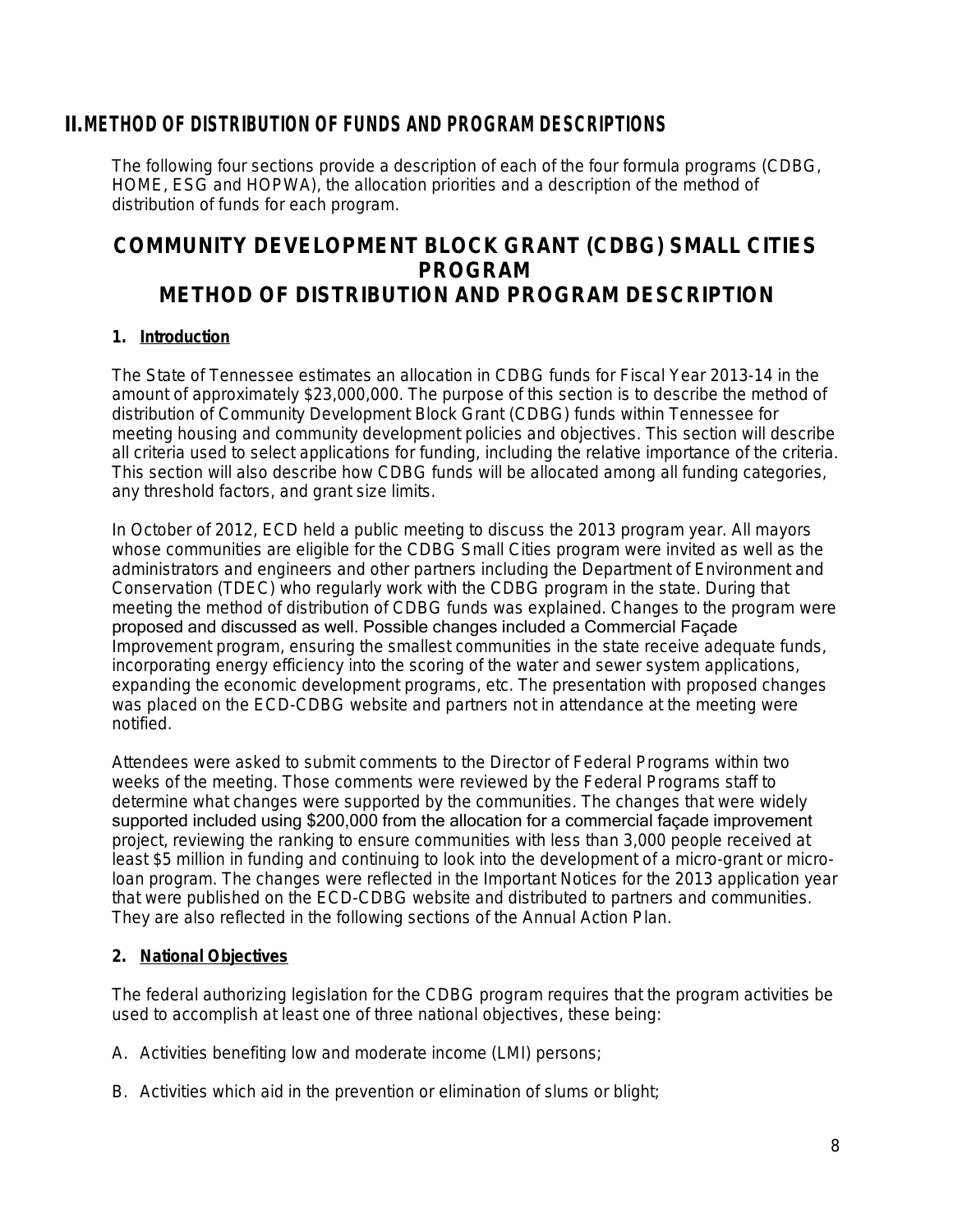C. Activities designed to meet community development needs having a particular urgency. These have been defined as activities designed to alleviate existing conditions that pose a serious and immediate threat to the health or welfare of the community which are of recent origin or which recently became urgent, that the recipient is unable to finance the activity on its own, and that other sources of funding are not available. This condition is sometimes called an "imminent threat".

#### **3. Community Development Objectives**

The objectives of the Tennessee CDBG program are the following:

A. Physical Infrastructure Development - to create the base of infrastructure that will provide for a high quality of life for individuals and productive capacity for communities.

B. Job Opportunity Development - to implement programs that will create a climate that is receptive to and encourages the growth of private sector jobs.

C. Human Resources Development - to develop a human resource base that is healthy and capable of working at full capacity and that has the skills and education that enable them to do so.

D. Target Economic Distress - to deliver community development programs in a manner that provides maximum assistance not only to economically disadvantaged individuals, but also to economically disadvantaged areas of the state.

E. Maximize Grantees - to use the resources available to the state in a manner which will maximize the number of grantees and, therefore, beneficiaries of the programs.

#### **4. Eligible Recipients of Funds**

Eligible applicants shall be city and county governments in Tennessee, except those cities of population over 50,000 and all principal cities of Metropolitan Statistical Areas (MSA). Local governments excluded from the state-administered CDBG program include: the cities of Bristol, Chattanooga, Clarksville, Cleveland, Franklin, Hendersonville, Jackson, Johnson City, Kingsport, Knoxville, Memphis, Morristown, Murfreesboro, Oak Ridge, the Metropolitan Government of Nashville-Davidson County, and the counties of Knox and Shelby.

#### **5. Eligible Activities**

Local governments may undertake a wide range of activities under the CDBG program. Eligible activities include:

A. Acquisition of real property;

B. Acquisition, construction, reconstruction, or installation of public works facilities (except for buildings for the general conduct of government), and site or other improvements;

C. Code enforcement in deteriorated or deteriorating areas;

D. Clearance, demolition, removal, and rehabilitation (including rehabilitation which promotes energy efficiency) of buildings and improvements;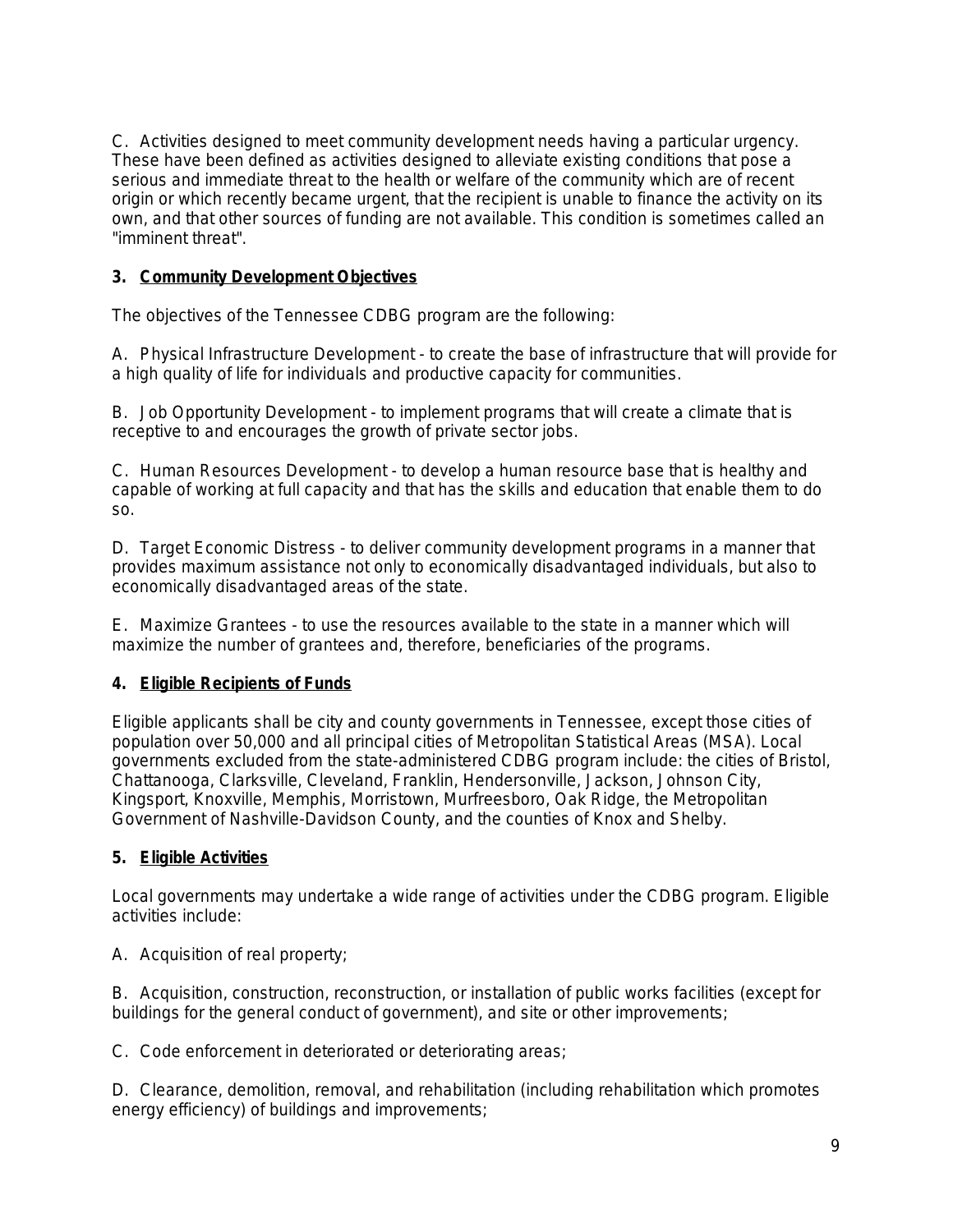E. Disposition (through sale, lease, donation, or otherwise) of any real property acquired pursuant to Title I of the Fair Housing Act of 1949 or its retention for public purposes;

F. Special projects directed to the removal of material and architectural barriers which restrict the mobility and accessibility of elderly and handicapped persons;

G. Payments to housing owners for losses of rental income incurred in holding for temporary periods housing units to be utilized for the relocation of individuals and families displaced by activities under Title I;

H. Provisions of public services;

I. Payment of the non-Federal share required in connection with a Federal grant-in-aid program undertaken as part of activities under Title I of the Fair Housing Act of 1949;

J. Payment of the cost of completing a project funded under Title I of the Housing Act of 1949;

K. Relocation payments and assistance for displaced individuals, families, businesses, organizations, and farm operations, when determined by the grantee to be appropriate;

L. Activities necessary to develop a comprehensive community development plan;

M. Payment of reasonable administrative costs and carrying charges related to the planning and execution of community development and housing activities;

N. Activities which are carried out by public or private non-profit entities;

O. Assistance to neighborhood-based non-profit organizations, local development corporations, or entities organized under Section 301(d) of the Small Business Investment Act of 1958;

P. Activities necessary to the development of a comprehensive community-wide energy use strategy;

Q. Provision of assistance to private, for-profit entities, when the assistance is necessary or appropriate to carry out an economic development project;

R. Rehabilitation or development of housing assistance under Section 17 of the United States Housing Act of 1937;

S. Provision of assistance to facilitate substantial reconstruction of housing owned and occupied by LMI persons (1) where the need for the reconstruction was not determinable until after rehabilitation had already commenced, or (2) where the reconstruction is part of a neighborhood rehabilitation effort and the grantee (a) determines the housing is not suitable for rehabilitation, and (b) demonstrates that the cost of substantial reconstruction is significantly less than the cost of new construction and less than the fair market value of the property after substantial reconstruction;

T. Assistance for the development, establishment, and operation for an emergency telephone number system, not to exceed two years after its establishment, if: (1) such system will contribute substantially to the safety of the residents of the area served by such system, (2) not less than 51 percent of the use of the system will be by persons of low and moderate income,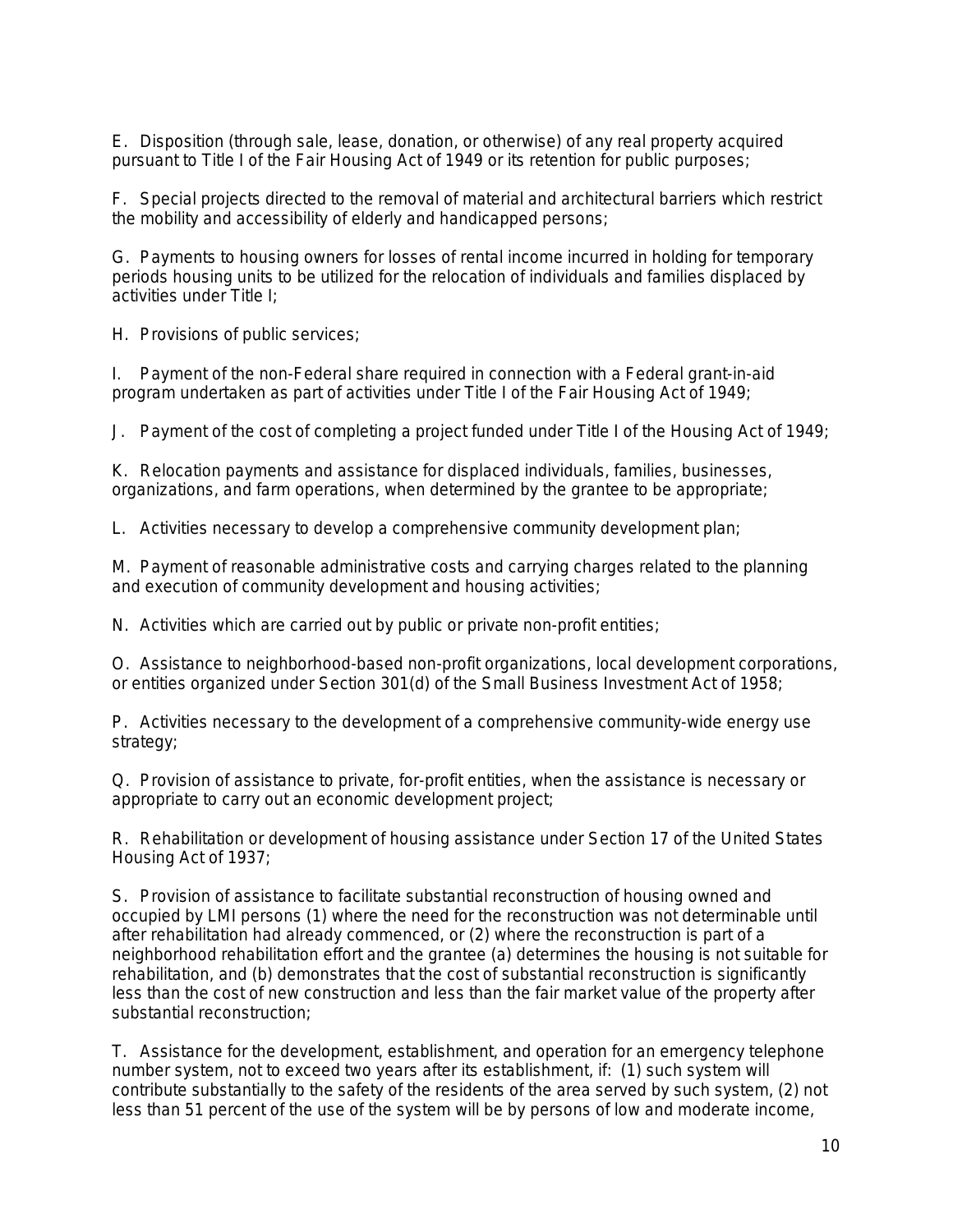and (3) other Federal funds received by the grantee are not available for the development, establishment, and operation of such system due to the insufficiency of the amount of such funds, the restrictions of the use of such funds, or the prior commitment of such funds for other purposes by the grantee;

U. Homeownership assistance.

#### **6. Grant Categories**

For State Fiscal Year 2013-14, applicants may apply for funding under five different program categories: Economic Development, Water/Sewer, Housing Rehabilitation, Community Livability and Commercial Façade Improvements.

A. Economic Development - projects include activities where a majority of funds are used to promote the creation or retention of jobs and enhance income through industrial locations and expansions where the funds are used as loans, and also to provide needed infrastructure to industries where funds are used as grants. Projects may also include loans and grants to microbusinesses to assist them in creating new jobs. Further plans for this program category will be developed throughout the year.

B. Water/Sewer - project funds will be targeted at improving and extending water and sewer line systems, expanding water and wastewater treatment plant capacities, and addressing conditions detrimental to health, safety, or public welfare.

C. Housing Rehabilitation - funds are targeted in communities with areas of substandard or dilapidated housing and community facilities in LMI neighborhoods.

D. Community Livability - projects are activities designed to provide other community development services, particularly to benefit LMI persons.

Set-Aside funds may be used for projects with high project need scores but with other scores so low that the project did not rank high enough to be funded.

All funds awarded under the categories of Community Livability, Water/Sewer, and Housing Rehabilitation and Commercial Façade Improvements qualifying under the LMI objective must be spent in LMI target areas identified by the applicant unless the community is 100 percent eligible (51% or more LMI).

#### **7. Funding Levels**

Shown below are the proposed funding categories for the fiscal year as well as the breakdown of funds by activity type.

| Economic Development - funding for these projects comes<br>from the loan repayments from past projects and is therefore<br>not deducted from the 2013 funds total | (\$2,500,000) |
|-------------------------------------------------------------------------------------------------------------------------------------------------------------------|---------------|
| Water and Sewer projects                                                                                                                                          | \$16,510,000  |
| Community Livability projects                                                                                                                                     | \$4,000,000   |
| Housing projects                                                                                                                                                  | \$1,500,000   |
| <b>Commercial Façade Improvements</b>                                                                                                                             | \$200,000     |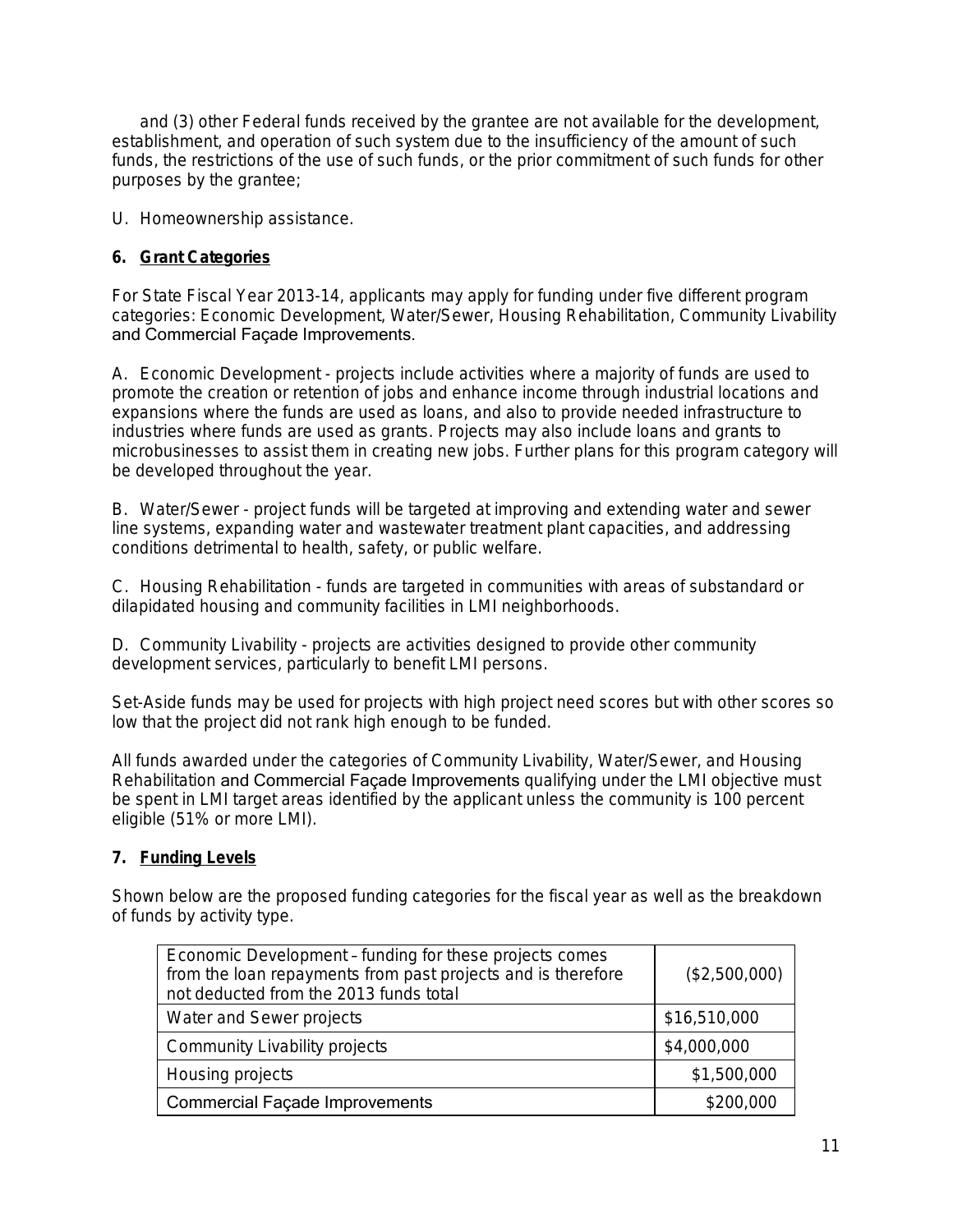| Administration           | \$790,000      |
|--------------------------|----------------|
| <b>APPROXIMATE TOTAL</b> | $$23,000,000*$ |

\*At the time of this report, the allocation for the CDBG program had not been finalized by HUD. Therefore, all of the above numbers are subject to change.

Funding for Economic Development projects must first come from program income that is a result of repayment of past economic development loans. If those funds are not used, no funding from the regular round will be used. If most of that funding is used before the award of community development grants, some funding could be used to fund more economic development projects. and the funds currently planned for economic development projects will be used for community development projects. The Set-Aside is designed to permit funding for meritorious community livability, water, sewer, or housing rehabilitation projects (those with high project need scores) but where other scores in the selection criteria are low and the total points earned are lower than required for funding. Set-Aside projects must meet all program requirements. Funds not utilized from the Set-Aside will be returned to other categories.

A 50 percent reduction in any category will also be permitted to facilitate proper program management and allow administrative flexibility, and the funds so reduced shall be allocated to other categories.

For all years, program recoveries of both recaptured and reallocated funds shall be reappropriated to any categories and distributed in accordance with the Final Statement.

If additional funds become available, they will be allocated using the same percentages outlined above, with the State reserving the right to apply this 50 percent flexibility to any of the categories.

Under certain circumstances, the State may increase funding on economic development projects previously funded in order to protect the State's investment in the project.

Where grants to local governments are loaned to private for-profit business, the State requires loan repayments. These repayments will be returned to the State and will be used for CDBG eligible activities. Up to 2 percent of this program income can be used by the State for administration. In the event that program income is generated in a non-economic development project, the income will remain at the local level to be used for the same activity.

#### **8. Project Eligibility Criteria for Community Development Projects in the Annual Competition**

This information comes from the Important Notices developed by ECD, distributed to the communities and administrators and available on the ECD website ([http://www.tn.gov/ecd/CDBG/pdf/2013Applications/2013\\_ImportantNotices\\_updated.pdf](http://www.tn.gov/ecd/CDBG/pdf/2013Applications/2013_ImportantNotices_updated.pdf)) and from the CDBG Commercial Façade Application and Program Information developed by ECD and distributed to eligible communities and administrators

A. Applications are due on **February 22, 2013** . Applications must be complete as no additional required application material will be accepted after the deadline. However, we reserve the right to ask for additional information.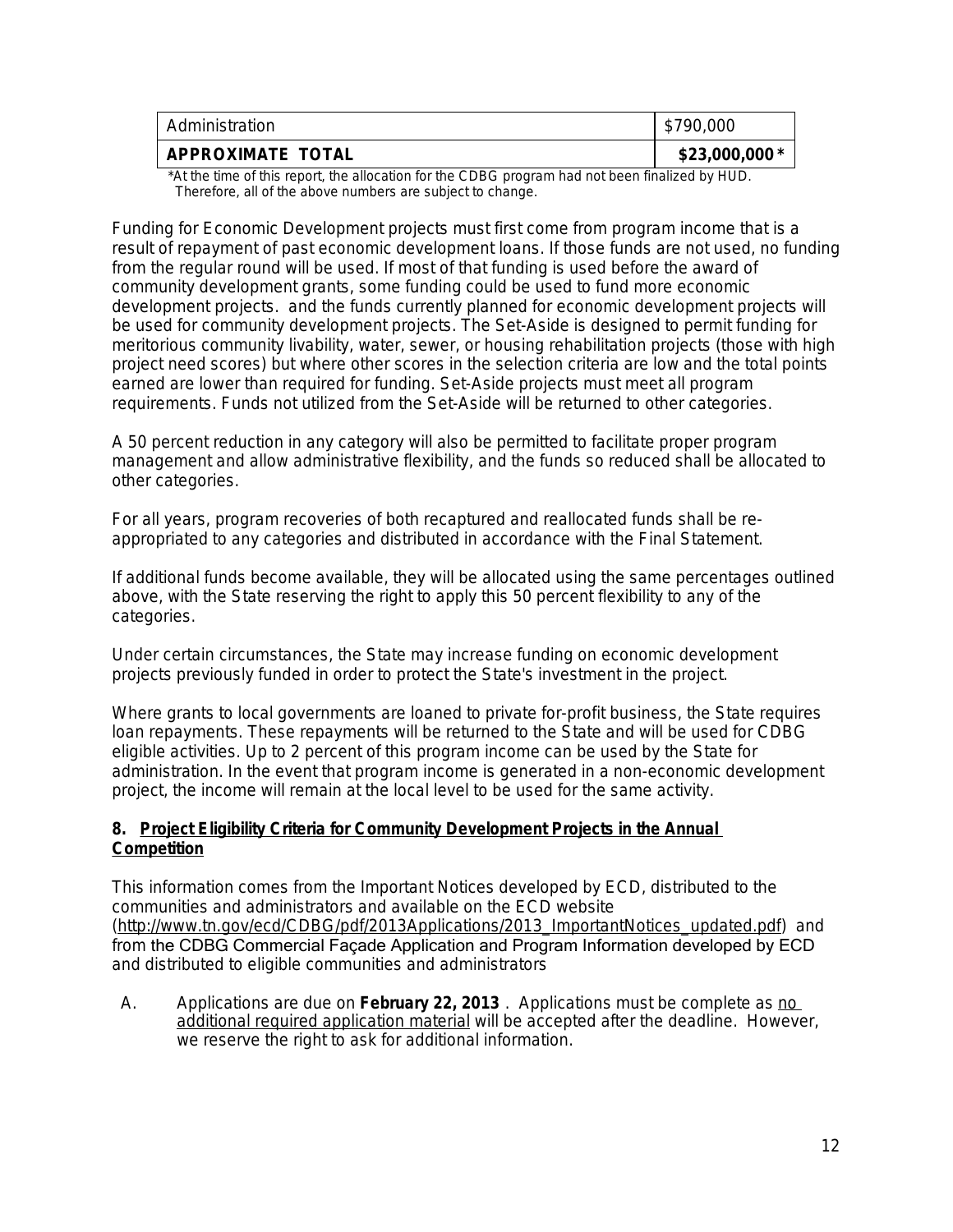- B. All projects through 2012 must have their complete final change orders to ECD by **January 25, 2013** .
- C. All projects through 2012 must have their final budget revision and request for payment to ECD by **February 1, 2013** .
- D. All projects through 2012 must have their complete close-outs to ECD by **February 8, 2013**.
- E. The public meeting must be conducted 30 days before the application due date. (Final date to have the public meeting is **January 22, 2013** .)

#### **Please note you must meet all of the above four dates for your application to be eligible.**

F. Local governments are required to hold two public meetings. These meetings must be advertised at least twice in the local newspaper (not in the classified section). The first advertisement must be at least 14-days prior to the date of the meeting. The second can be between 14 days and the date of the meeting. The advertisement must contain a statement of nondiscrimination and the name of a contact person for special accommodation required for persons with disabilities. All meeting places must be accessible to persons with disabilities.

To ensure compliance with Title VI of the Civil Rights Act of 1964, applicants must make an additional effort to secure minority participation in this process. A summary of those efforts and a sign in sheet indicating the race of everyone attending the meeting as evidence of the response to the notice must be included in the application.

The first meeting is designed to solicit information about community needs and how CDBG funds can best address those needs. This meeting is required even if the application was submitted last year. Communities are required to present information about what activities are eligible, how much money is available, and what kinds of projects are being considered. The second meeting to discuss the accomplishments of the project occurs after the project is completed.

- G. One application is allowed per eligible governmental unit. There is a grant ceiling of \$500,000. In the Community Livability category, the ceiling is \$300,000. Regional projects are eligible for \$1,000,000. Maximum regular round grant for two consecutive years is \$750,000. However, there is not a maximum industrial grant amount for two consecutive years.
- H. For an application to be considered in the Housing category, all activities in the application should be directly related to housing.
- I. The Department of Economic and Community Development does not set aside funds for overruns. Estimate project cost carefully.
- J. We suggest that if you are resubmitting an application, that you contact ECD to discuss possible improvements to that application before it is resubmitted.
- K. Ability-To-Pay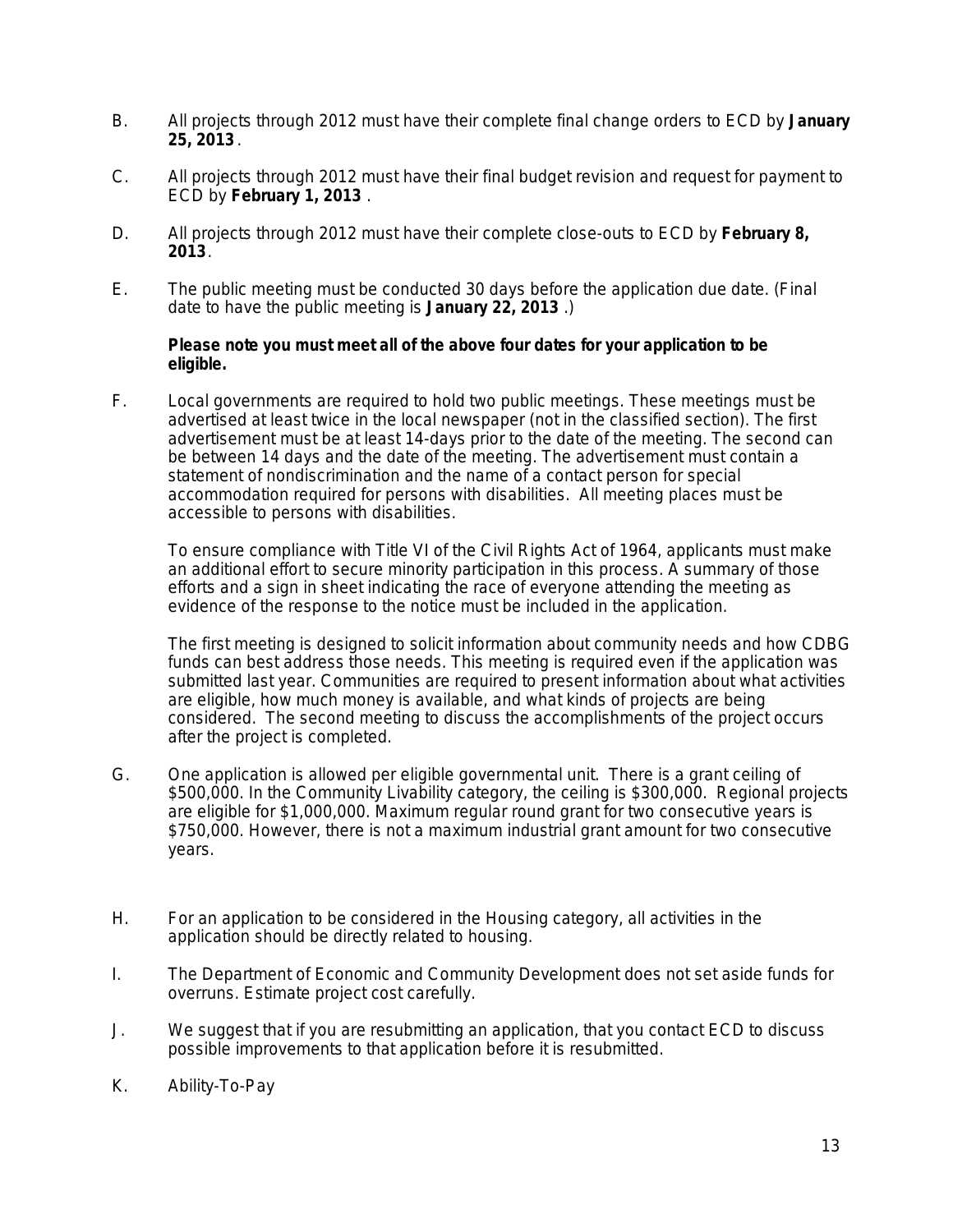Ability-to-pay is based on taxable sales and taxable property values. There are separate grant rates for municipalities, county aggregate, and counties.

For county applications where 75% of the beneficiaries are located in the county, use the county rate.

For county applications where 75% of the beneficiaries are located in an incorporated area, use the city rate.

For county applications that do not have 75% of the beneficiaries located in either the county or city, use the county aggregate rate.

For city applications, use the city rate.

Grant rates range from 70 to 100 percent for community development projects.

- L. Appropriate Applicant
	- a. County may apply for any project within the county.
	- b. City applicants must provide the services or have a **majority** of the beneficiaries.

**The objective is that the applicant should bear some logical relationship to the service area. If your project deviates from a or b, contact ECD for a determination of eligibility.**

#### **National Objectives**

- M. An application must meet one of the three following National Objectives:
	- a. Principally benefit persons of low and moderate income (at least 51%)
	- b. Elimination and prevention of slums and blight
	- c. Elimination of conditions detrimental to health, safety or public welfare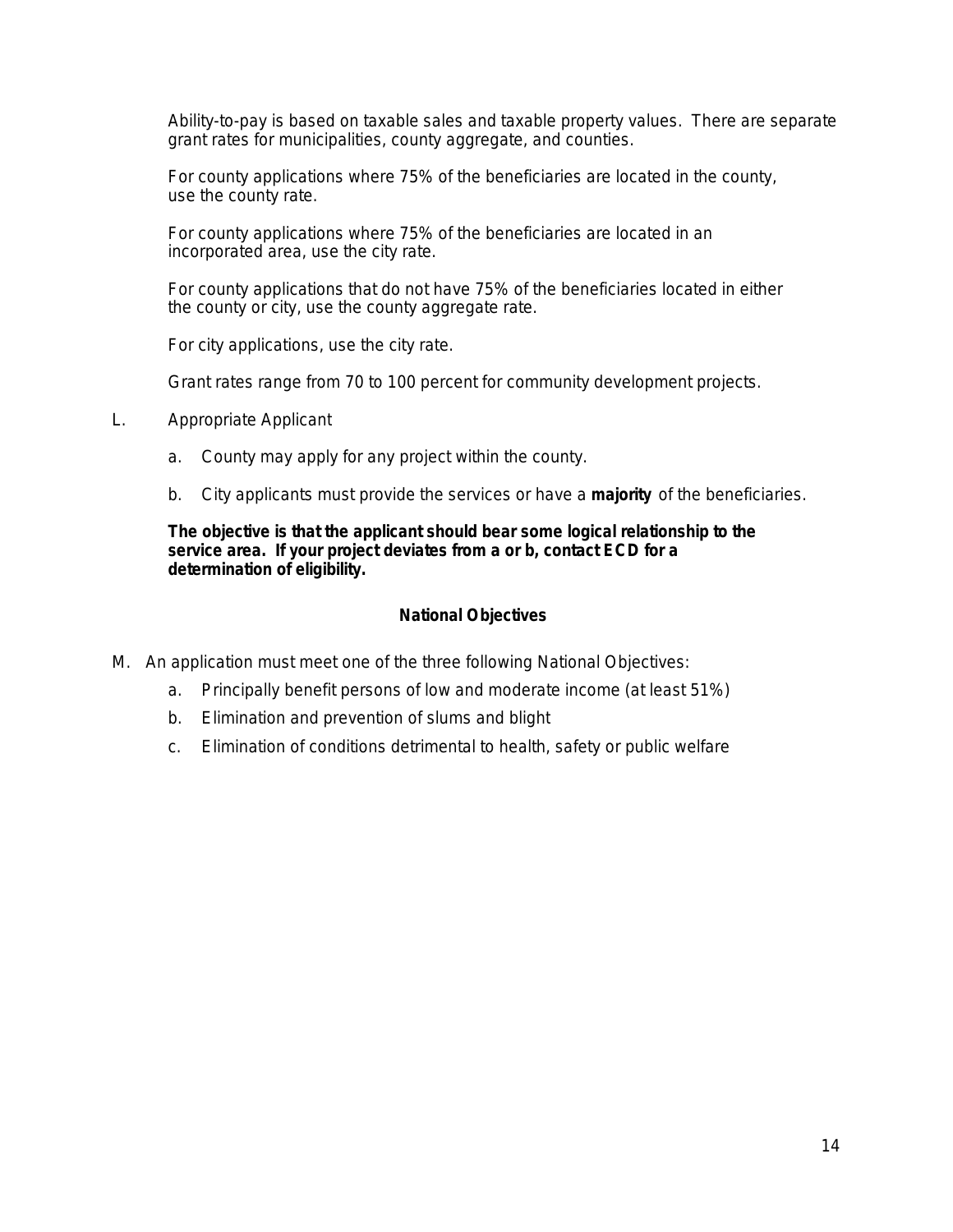N. The target area surveys documenting the low and moderate income benefit must be random in order to have an eligible application under the LMI National Objective for indirect beneficiary projects. You must use the ECD form and randomness information on the ECD -CDBG website. If your survey method is not specifically discussed in the survey procedures information presented on the website, please contact Brooxie Carlton to discuss the survey method you wish to use. Survey methods that are not described in the application information or are not pre-approved by ECD may be considered unacceptable for the application process.

Maps that show randomness are not required for the 2013 application year, but the process must be approved by ECD or listed in the application packet to be accepted. The description in the application will be sufficient if the process of determining houses to be surveyed is thoroughly described.

Surveys conducted for 2012 applications are acceptable for system wide projects. They must be compared to the new LMI threshold figures. Water lines, sewer lines and housing projects can use the surveys conducted for 2012 applications if it is the exact application and no changes in the target area are proposed. No surveys completed before 2012 will be accepted. If the home is a rental, there must be a survey of the homeowner as well as the renter or the survey will not be counted.

Census data is acceptable and is on the ECD-CDBG website.

The LMI income threshold figures for 2013 on the ECD-CDBG website must be used to determine LMI %. The response rates shown in the application are to be used. A response rate of 100% is required for line extension and housing projects.

Surveyors must make every attempt to get surveys signed and to have a phone number on the survey.

O. For multi-target area line extension projects, each individual target area must have a response rate of 100% and meet the 51% LMI income threshold. For multi-target area fire or emergency protection projects, each target area must meet the 51% LMI income threshold.

An application with multiple target areas occurs when the beneficiaries are in noncontiguous areas. Multi-jurisdiction applications occur when the beneficiaries are covered by different governmental entities - even if it is the same target area. An application can have multiple target areas and be multi-jurisdictional and can be one or the other. Please contact Brooxie Carlton with any questions about how to determine if an application has multiple target areas or is a multi-jurisdictional application.

- P. The Target Area Survey should be used to calculate target area per capita income for the community need score unless census numbers are used. Instructions for calculating per capita income from the target area survey are on the ECD CDBG website.
- Q. To submit a project under the national objective of the elimination of Slums/Blight on an area basis, an activity must meet all of the following criteria:

The area must meet the definition of slum/blighted area under state or local law AND must meet A or B below: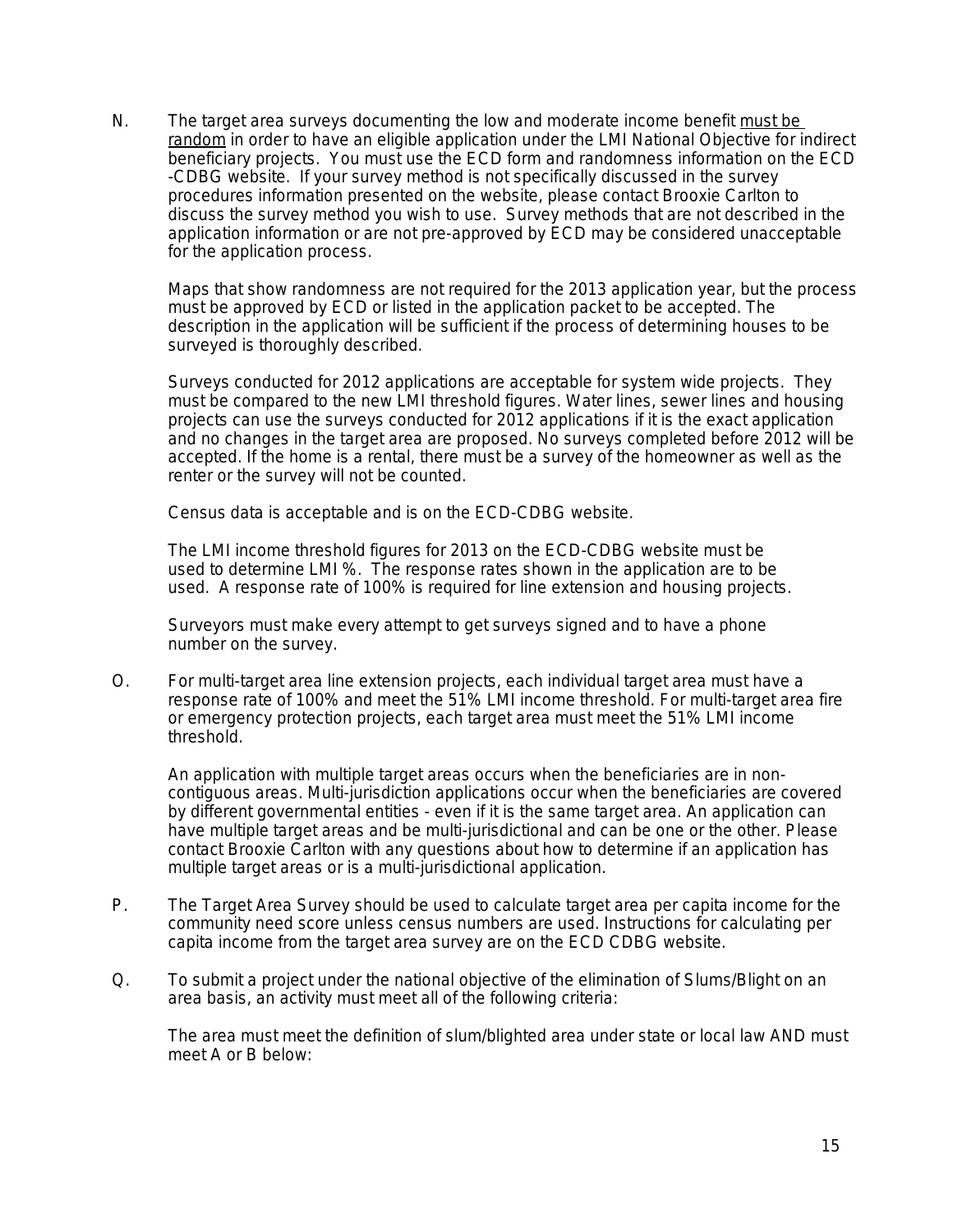- a. At least 25% of properties throughout the area experience 1 or more of the following conditions:
	- Physical deterioration of buildings or improvements;
	- Abandonment of properties;

- Chronic high occupancy turnover rates or chronic high vacancy rates in commercial/industrial buildings;

- Significant declines in property values or abnormally low property values relative to other areas in community; or

- Known or suspected environmental contamination
- b. At least 2 public improvements (streets, sidewalks, water, sewer, etc.) in the area are in a general state of deterioration.

Documentation must be maintained by the grantee on the boundaries of the area and the condition which qualified the area at the time of its designation;

The activity must address one or more of the conditions which contributed to the deterioration of the area.

If submitting a project under Slums/Blight, this information should be submitted to ECD by December 7, 2012 so that if Slums/Blight is not approved, there will still be time to complete a target area survey for regular round consideration.

- R. To submit a project under the national objective of urgent need (or imminent threat), the following information must be provided:
	- a. Nature of problem/documentation;
	- b. How long problem has existed;
	- c. Explanation of why this problem is now so critical;
	- d. Any previous measures undertaken to correct problem;
	- e. Alternatives;
	- f. Projected date that problem must be corrected;
	- g. Why local and other funds are not available to correct the problem.

Urgent need problems must be unique, unforeseen, and have developed to a critical stage in the last 18 months. Their continuation must represent a serious threat of loss of life. Requirements for the Imminent Threat designation will be further defined during the year to clarify what projects are eligible and how applications are reviewed.

The information will be reviewed and a written determination will be made whether or not it meets the urgent need national objective.

Applications for urgent need projects may be submitted at any time. The regular round threshold requirements will not count against the submittal of an application.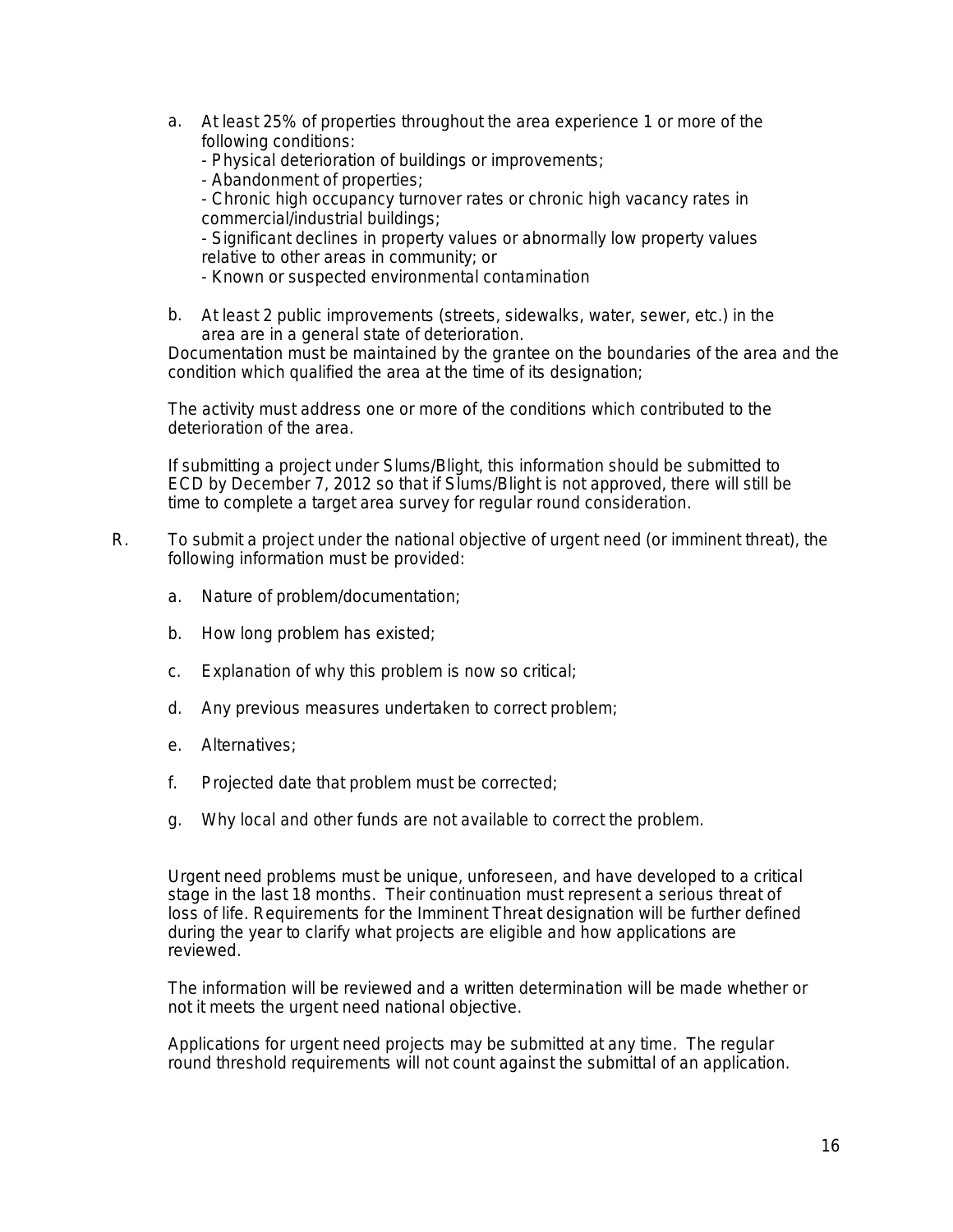#### **Line Extensions**

#### S. Line Extension Projects

- a. A 100% survey is required including owners and current tenants of rental houses in the target area. **Questions 12 and 13 on the Target Area Survey must be completed for the survey to count.**
- b. All low and moderate income households must be provided free water/sewer service. This includes tap fees, service lines and connection charges.
- c. If the property is rental and the homeowner is low and moderate income then free service lines, taps and connections must be provided. The renter counts as the beneficiary.
- d. If the property is rental and the property owner is high income and pays for the service, then the renter can be counted as the beneficiary.
- e. People who only live in their house seasonally and receive service will count as beneficiaries. A survey or household verification form must be on file for each of these households.
- f. If the seasonal homeowner is a low and moderate income person, he is still entitled to free service. This includes tap fees, service lines and connection charges.
- g. If a household does not want the service, do not count the residents as beneficiaries, unless there is a Sewer Use Ordinance. If so, include a signed statement from the chief elected official plus a copy of the local ordinance and count all households in the designated area as beneficiaries.
- h. Dry taps for purposes other than household use are not counted as beneficiaries. Dry taps for LMI are not paid for by CDBG funds.
- i. The service must be run to the interior of the house, and must be utilized for domestic purposes. If service is not put in the house, then the house is not counted as a beneficiary.
- j. If the service lines and connection charges are to be part of the construction bid, they must be included on the bid form.
- k. If the service lines and connection charges for LMI are not going to be part of the construction bid, then approval from ECD must be obtained for the method of installation.
- T. Water Line Extensions
	- a. All water quality sampling for bacteria and minerals must be random and be collected by a qualified person. A qualified person is defined as anyone certified by the Tennessee Department of Environment and Conservation Board of Certification as a water operator, a local environmental specialist or a person employed by a water utility that has at least one year of experience in collecting water samples. A **letter** from the person collecting the water quality samples must be in the application and include:
		- Number of samples collected for bacteria and/or mineral testing
		- Date collected
		- Date delivered to lab
		- Name of testing lab
		- Signature and title of sample collector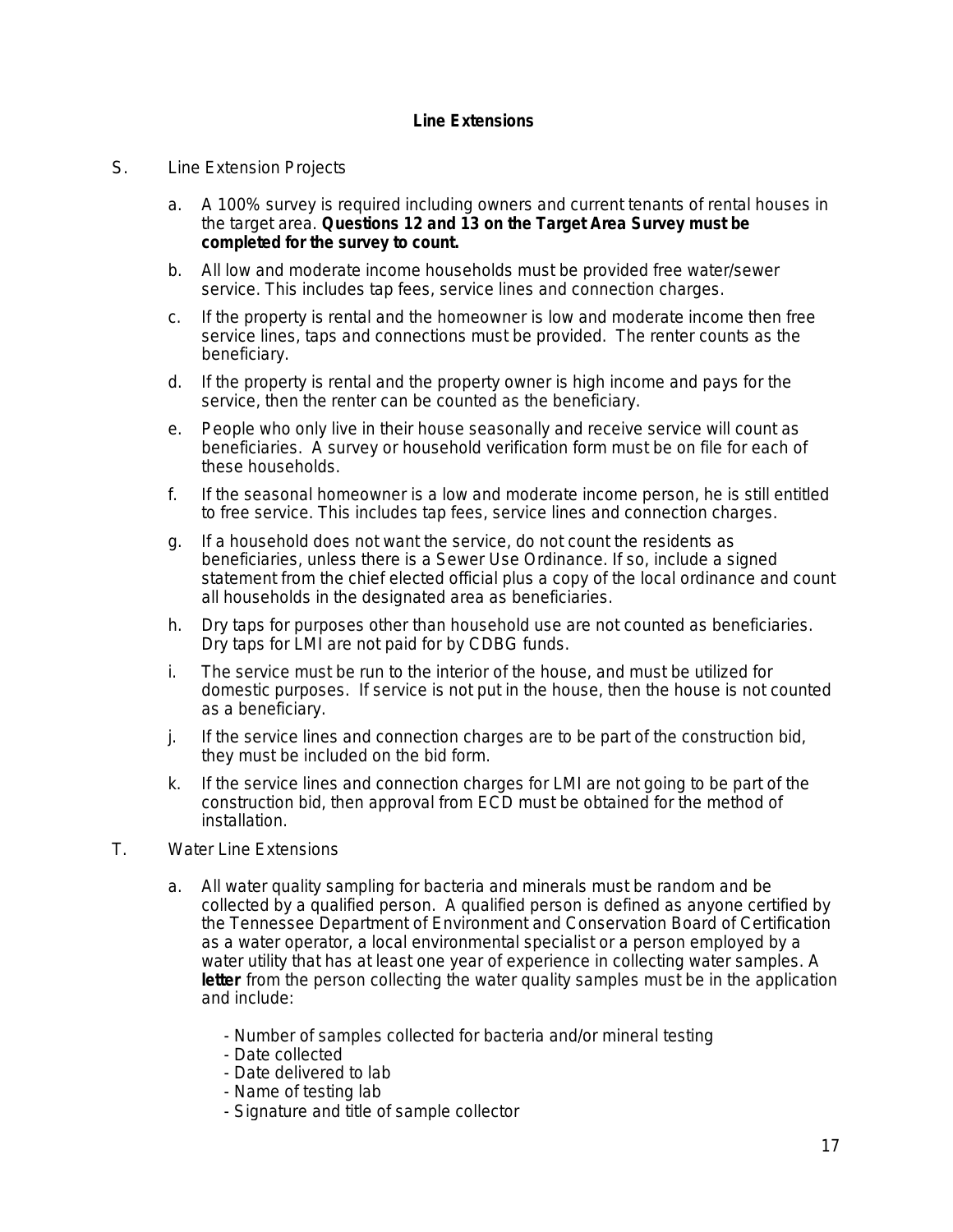- License Number of the sample collector

- b. The samples must be sent to the lab within 24 hours of collection.
- c. All water quality testing must be done by a State approved lab. A list of approved labs is included on ECD-CDBG website.
- d. If the collection and testing for bacteria and minerals are not done by a qualified person and approved lab, the applicant will receive zero points in project need in the water category for bacteria and minerals.
- e. Requirement for the maximum number of mineral tests is 10% of the number of houses in the target area. The minimum sampling is 2% of the houses in the target area. The tests must be random within the target area.
- f. Requirements for the maximum number of bacteria tests is 35% of the number of houses in the target area. The minimum sampling is 10% of the houses in the target area. The tests must be random within the target area.
- g. Samples must be taken from an occupied house. The residents must have completed a target area survey and agreed to connect to the service (answered yes to questions 12 and 13). Otherwise the test does not count.
- h. If your project involves a supply problem, then questions 14 and 15 of the target area survey must be completed.
- i. The applicant will receive zero points in project need in the water category for bacteria and minerals if the test results are not submitted with the application on February 22, 2013.
- j. All sampling must be random or applicant will receive zero project need points.
- k. Test results completed for 2012 applications are acceptable. Test results older than a year will not be accepted.
- l. Bacteria sampling must occur at the house.
- m. Mineral sampling must occur at the source.
- n. You must choose only one problem to document for the project.
- U. Sewer Line Extensions
	- a. The testing for septic tank failure rates for sewer line extension projects must be done by the Tennessee Department of Environment and Conservation. 100% of the houses must be tested with the results reported on the form RDA 2403. This form is to be completed by the Department of Environment and Conservation and they request that they be given 2 to 3 months notice to do the surveys. These survey forms should directly correspond with the Target Area Surveys and the map/survey forms. **Graywater alone does not count as a failure.**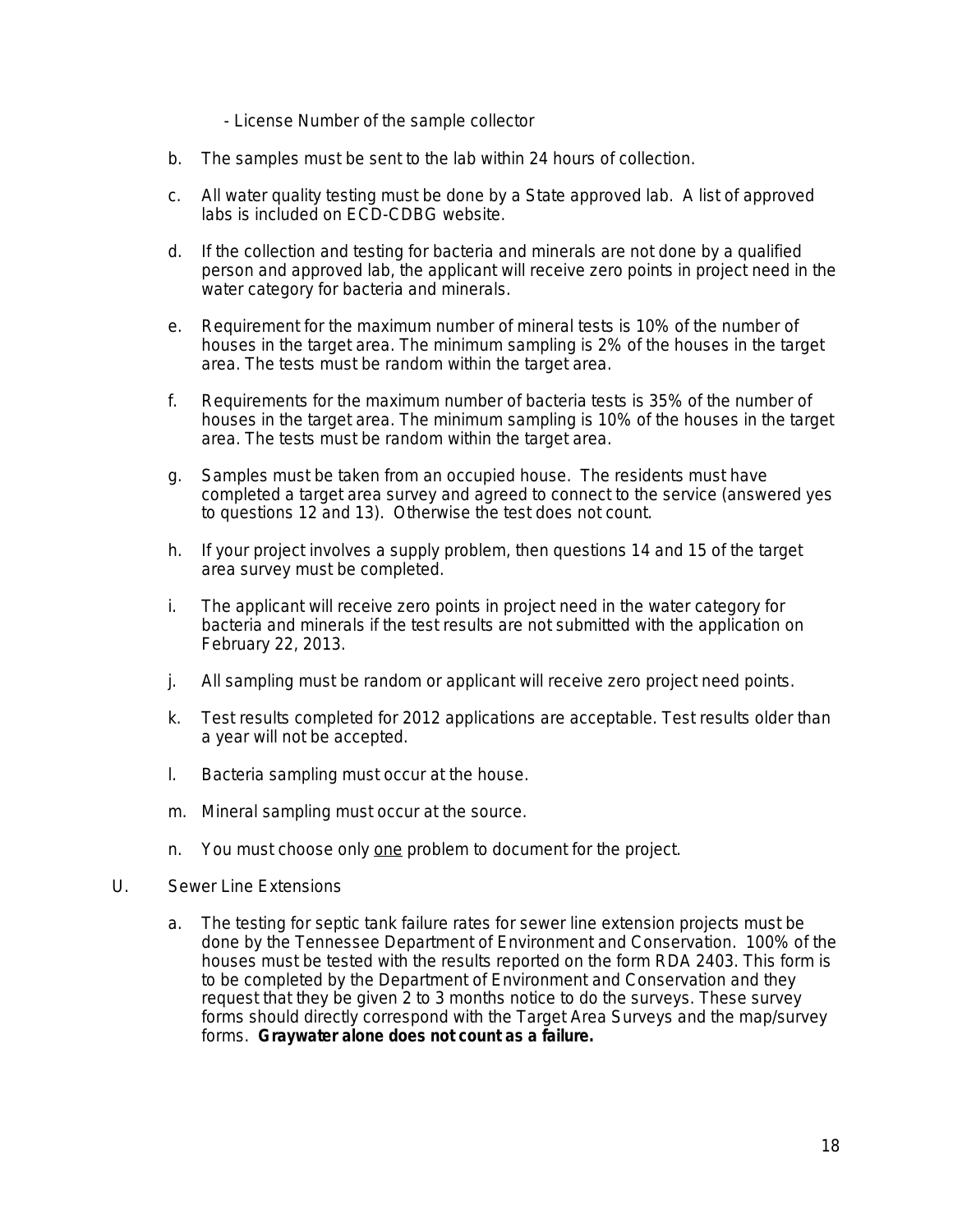b. For a sewer line extension project, if a community has a local ordinance requiring mandatory hook-up, include it with the attachments to the application. Also include a letter from the chief elected official which states that the ordinance will be enforced.

#### **Water Systems**

V. If you are considering submitting an application for improving a water system, you will need to clearly define the problem with the system and ensure the existing facility inventory portion of the application is accurate. This information will help us evaluate the current system for problems.

What is the problem with the system?

- Water loss This is generally considered a problem if the amount of water loss is greater than 10 percent (this amount is usually explained by flushing lines, cleaning filters, fire protection, etc.).
- Water storage The Water Quality Division of Environment and Conservation requires storage capacity equal to 24 hours of water demand.
- Capacity Is the facility (plant, source, etc.) capable of providing sufficient water to meet the community's demand?
- Pressure The Water Quality Division of Environment and Conservation requires static pressure scores of 20 psi or greater to meet their specification. Pressure readings must be taken at residential meters and recorded as static readings. (DO NOT USE RESIDUAL READINGS TAKEN INSIDE OR OUTSIDE THE HOUSE.) After reviewing the pressure readings, determine if the problem is system wide or confined to one area.
- Other All problems not fitting within these four categories will be considered a quality problem.

You can now evaluate the water system and prepare the application addressing the worst problem. Be specific. Check all numbers with Bill Hench of TDEC and remember the data in his office will take priority over the information in the utility district office. Provide all documentation that pertains to this problem, including any recommendations from the regional field offices of Environment and Conservation.

For water distribution projects documenting inadequate pressure, project need will be evaluated in terms of the percentage of residential hookups with measured pressures below 20 PSI. All pressure readings must be taken by an engineer or qualified person (as defined in 18a). The readings must be made at residential meters and recorded as static readings. The tests must be random within the target area or system. A letter from the person conducting the pressure readings must include:

a. Address, date, and time of each pressure reading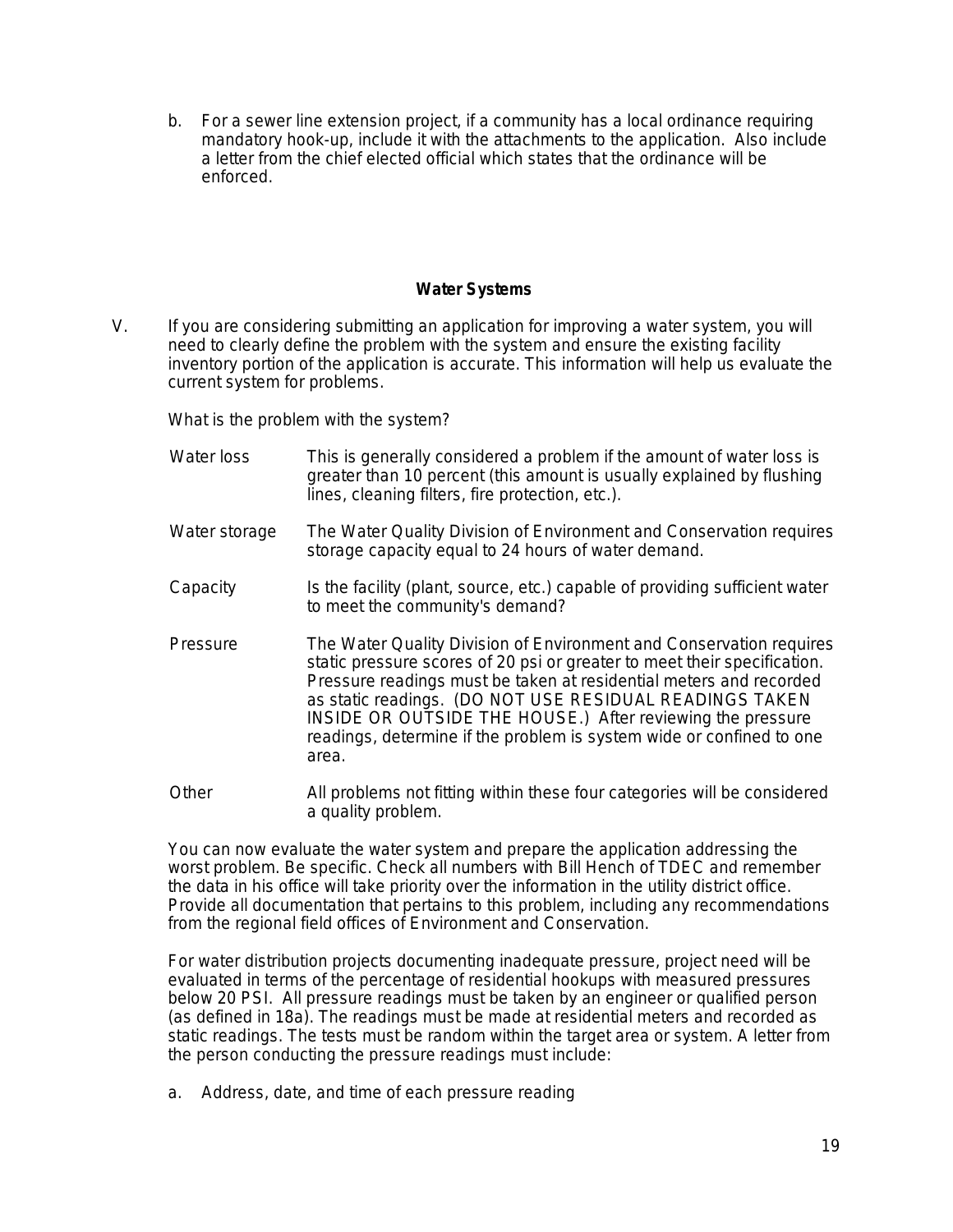- b. Statement that pressure readings were taken under normal system operating conditions
- c. Signature, title, and if certified, the certification status (including license number) of person conducting the pressure readings

#### **Sewer Systems**

- W. A city/county which has never had sewer collection and/or sewer treatment in their community must provide the following information:
	- a. A Target Area Income Survey from every house being connected to the collection system (100% survey),
	- b. Proposed Sewer Use Ordinance (SUO) and a statement from mayor/county executive that the ordinance will be enforced,
	- c. Explanation of how monthly sewer fees will be billed, collected and enforced,
	- d. Signed agreements (if applicable) from all parties providing sewer collection, sewer treatment, maintenance of lines and plant and detailed information on how these items will be handled.

#### **Priority List**

X. Any community wishing to apply for a CDBG for any type of sewer system improvement must be on the 2012-2013 Division of Community Service priority list.

Requests for addition to the 2012-2013 priority list may be submitted to TDEC at any time. **In order to meet the 2013 CDBG application deadline, these requests must be submitted no later than January 15, 2013.** For more information about this process contact:

Sam Gaddipatti State Revolving Fund Loan Program Life and Casualty Tower, 8th Floor 401 Church Street Nashville, Tennessee 37243 (615) 532-0445

In your request, give a description of your problem, documentation of the problem (if you have support materials) and the contact person who can discuss the project.

Also submit a copy of the letter to Brooxie Carlton.

#### **Additional Information on Changes for 2013**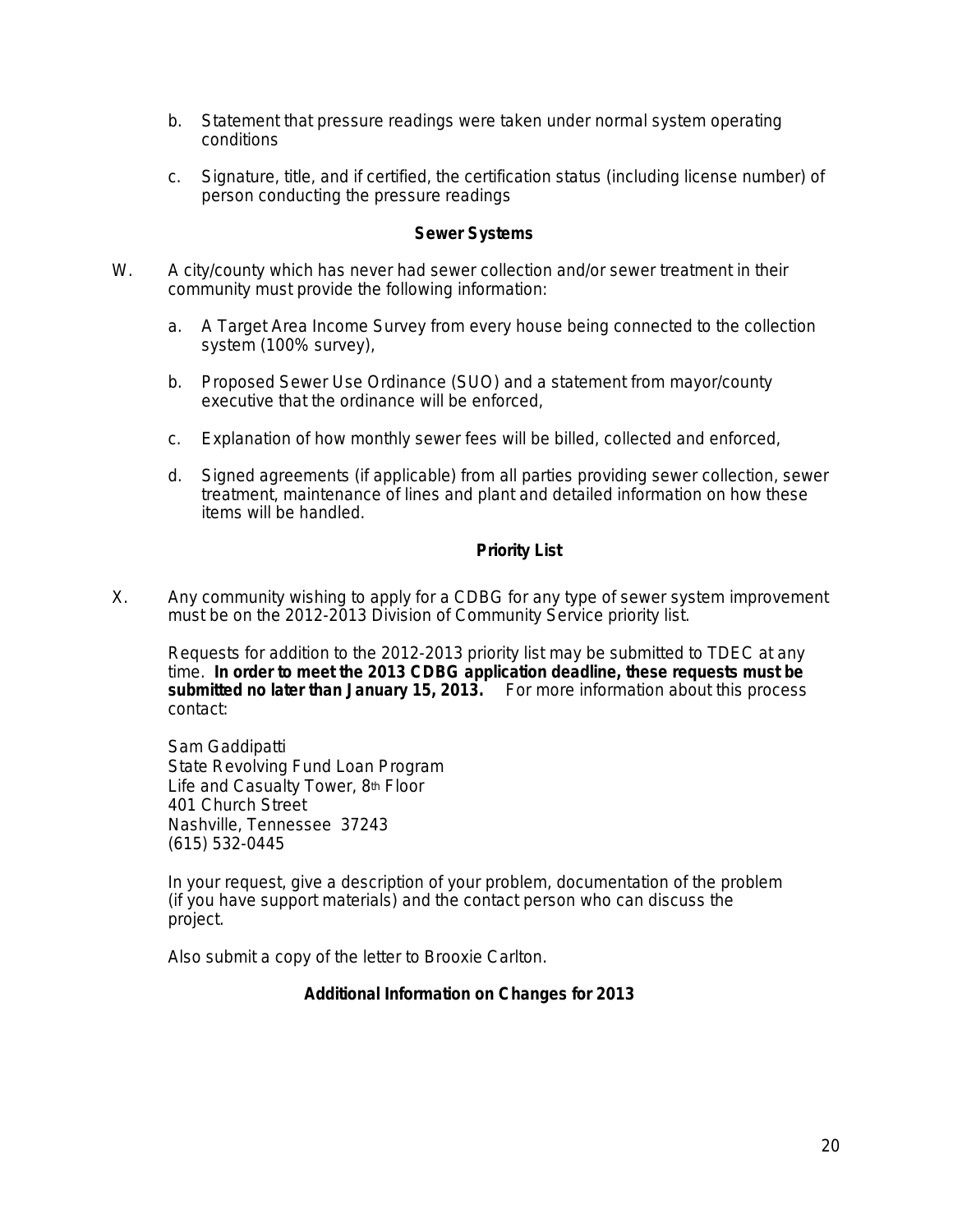- Y. \$200,000 will be set-aside for a Commercial Façade Improvements program for Tennessee Main Street and Tennessee Downtown participating communities. Applications for this funding will be due in May, 2013. Information on the application process will be released in early 2013, and the program will be discussed at the Tennessee Main Street meeting in January 2013.
- Z. Communities with fewer than 3,000 people will receive at least \$5 million in funding. When the rankings are complete, ECD will ensure that those communities have received at least \$5 million in funding. If not, the rankings will be adjusted.
- AA. A micro-enterprise grant program will be announced in 2013. Funds from the CDBG loan program will be used to fund this program so the availability of CDBG funds for community development projects will not be affected.
- BB. There will be no extra points for being a Three-Star community in the 2013 application round. Each community that chooses to participate in the new Three-Star MORE program can decrease their match percentage by 4% (up to the maximum grant amount). Brooxie Carlton can help with any questions about the Three-Star incentives for the CDBG program.

#### Commercial Façade Program

Tennessee Main Street communities and communities that have participated in the Tennessee Downtowns program Round 1 and Round 2 and have an active Design Committee are eligible for a grant from the U.S. Department of Housing and Urban Development (HUD) through the Tennessee Department of Economic and Community Development (ECD) for commercial façade improvements. Eight \$25,000 grants will be awarded to organizations who can illustrate the need for a façade program and the ability to execute a solid design plan for the façade improvements.

The Community Development Block Grant (CDBG) Commercial Façade grant is reimbursable and all expenditures must take place within the timeframe of the grant period as designated by the grant contract. The grant period begins when all contracts are signed and returned to ECD which is expected to be in October, 2013. Applications are due **May 17, 2013.**

The grant applications must be submitted and administered by the local Main Street organization or the sponsoring non-profit organization for the Tennessee Downtowns Program.

Grantees can use up to six (6) percent of the funding for grantee administration. Additionally, the grant requires 25% matching funds. All expenditures must be requested by reimbursement requests on official forms provided by ECD. All applicants must illustrate the ability to manage this program. Grantees will administer grants to businesses in the identified area for commercial façade improvements. The amount and method of distribution will be determined by the grantee and outlined in the grant proposal.

#### **ELIGIBLE PROJECTS:**

Eligible projects are exterior improvements to for-profit or non-profit businesses including signage, painting, awnings, lighting, display windows, doors, entryways and other approved exterior improvements (interior improvements are not allowed). Contact ECD with questions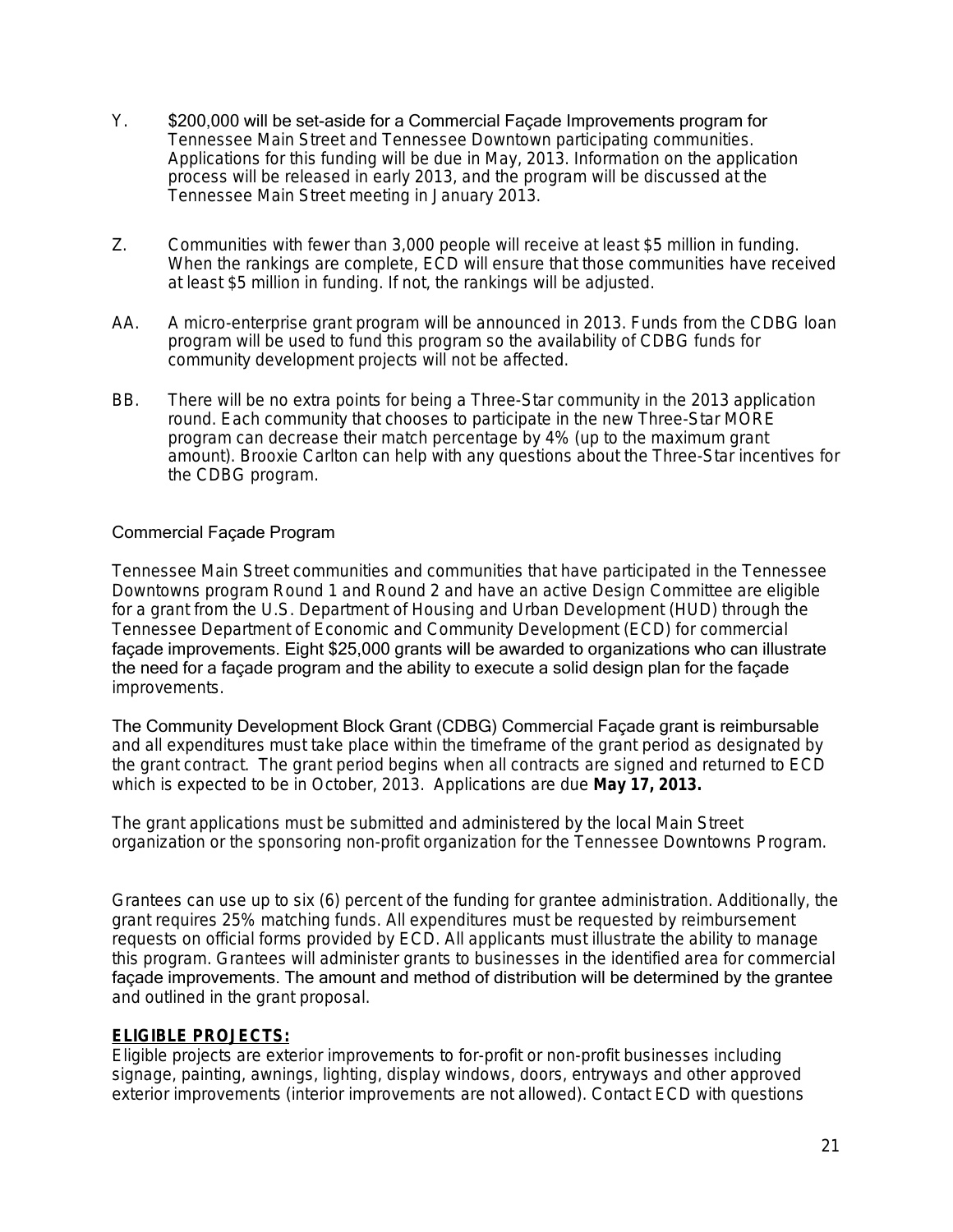about other potential activities.

#### **APPLICATION PROCESS**

**Public Meetings** : Potential grantees are required to hold a public meeting that is advertised in the paper at least 10 days before. Additionally, applicants need to invite businesses in the affected area. The public meeting should discuss the grant opportunity, gauge interest from the community, and invite suggestions for the program and application.

**Slum and Blight Designation** : Each project has to meet a national objective as defined by HUD (See CDBG REQUIREMENTS section below for more information). If the prevention or elimination of slums and blight is the national objective, the city council has to pass a resolution declaring the determined area to be blighted and this will be a part of the application.

**Complete Application** : An application should be prepared that completes the documents in this package (ACH and W-9 forms, Title VI survey, application information page, narrative and budget), includes the resolution(s) from the city council and includes photos documenting the need for the project as well as construction estimates and renderings (if available) of improvements. "Soft" commitments from property owners should also be included. These can be letters of support, intention to apply statements, etc.; check with ECD for additional options.

#### **CDBG REQUIREMENTS**

 **National Objective** : HUD requires that all projects meet a national objective of principally benefitting persons of low and moderate income, elimination or prevention of slums and blight or elimination of conditions detrimental to health, safety or public welfare.

Low and Moderate Income –The community must consist of more than 51% of people that are designated as low and moderate income. Communities that meet this requirement according to the 2010 census include Celina, Fayetteville, Gallatin, Monterey, Mountain City, Red Boiling Springs, Rockwood, Savannah and Tiptonville. If a community is not included in this list, they can randomly survey residents' incomes to see if the 51% threshold is met.

Slums and Blight – For projects to qualify as aiding in the elimination of slums and blight,

they

must meet the following requirements:

The area must meet the definition of slum/blighted area under state or local law **and** must meet A **or** B below

- A. At least 25% of properties throughout the area experience one or more of the following conditions:
	- Physical deterioration of buildings of improvements;
	- Abandonment of properties;
	- Chronic high occupancy turnover rates or chronic high vacancy rates in commercial/industrial buildings;
	- Significant declines in property values or abnormally low property values relative to other areas in community; or
	- Known or suspected environmental contamination
- B. At least two public improvements (streets, sidewalks, water, sewer, etc.) in the area in a general state of deterioration.

The target area must be designated as blighted by the city council.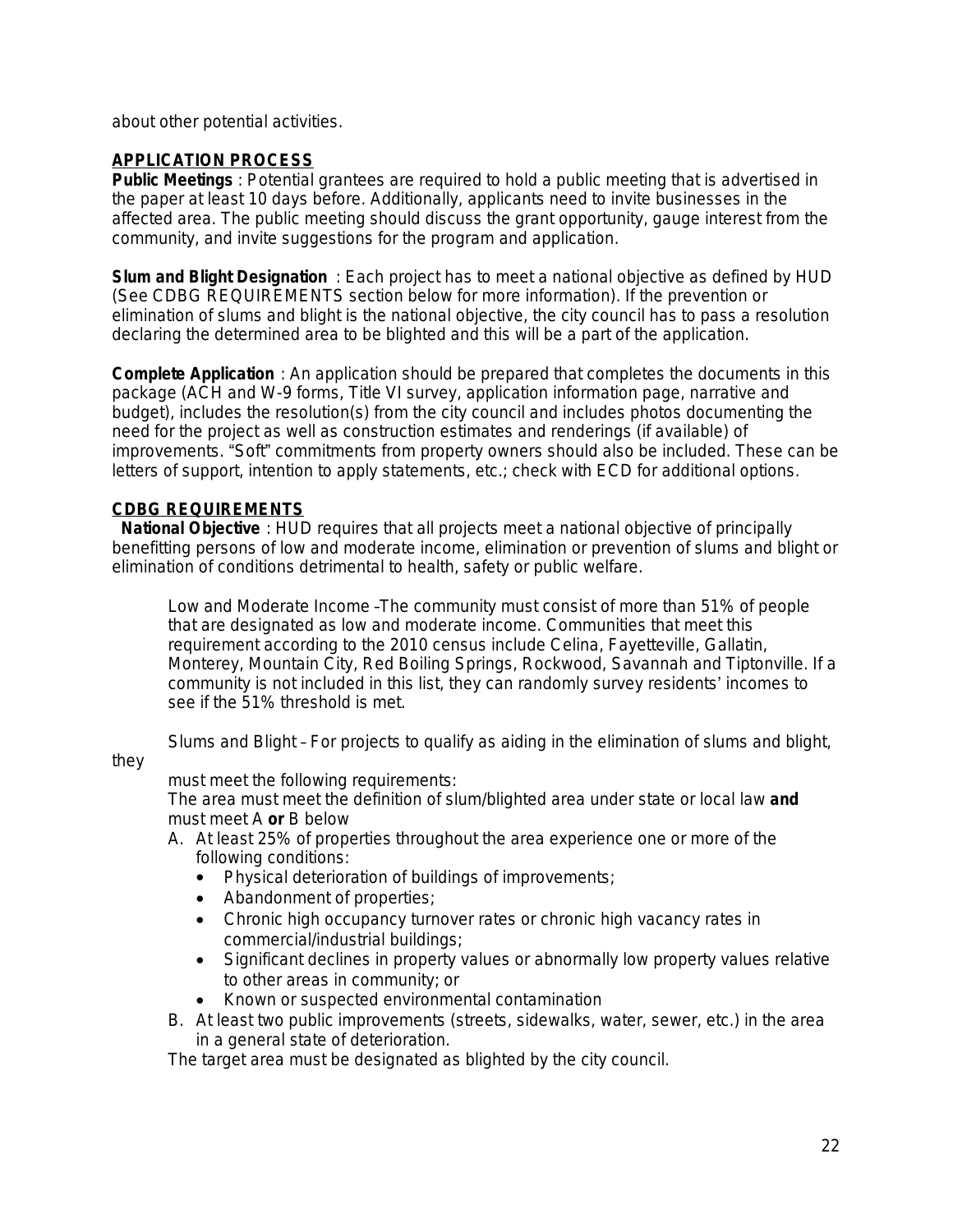**Environmental Review/SHPO Clearance** : All federally funded projects must complete an Environmental Review and receive clearance from the State Historic Preservation Office (SHPO). Rehabilitation projects on existing buildings can generally go through a quick environmental review process. If buildings are more than fifty years old or in an historic district, SHPO will review the proposed project before it can begin. ECD will have training for grantees on Environmental Review and SHPO compliance.

 **Davis-Bacon Wage Rates** : Any contract over \$2,000 that uses CDBG dollars for construction, alteration and/or repair of public buildings or public works must pay those wage rates, fringe benefits and payments without deductions or rebates as determined by the Davis-Bacon Act to all laborers and mechanics working on the project. ECD will have training for grantees on Davis-Bacon compliance.

 **Flood Plain Projects** : Projects in the 100-year flood plain require additional review and documentation to ensure that the project should be completed. Flood insurance is required for all structures in a flood plain that use federal funds for improvements or rehabilitation.

 **Procurement** : All contractors must be competitively procured according to federal or local procurement standards, whichever is more restrictive. Minority and female contractors should be invited to bid. Davis-Bacon wage rates must be included in bid documents. Bids must be opened publicly, and minutes must be kept of the meeting. Bids should be awarded to the lowest, most responsive bidder. If a community elects not to use the lowest bidder, justification must be made to and approved by ECD.

 **Entitlement Communities** : State CDBG funds cannot be used in Entitlement communities including Bristol, Cleveland, Franklin, Jackson, Kingsport, Morristown and Murfreesboro. In future program years, this criterion could change. Entitlement communities receive funding directly from HUD; these communities are encouraged to work with their local governments to set up a façade program with their annual CDBG funds. The state and other communities can be of assistance in setting up this program.

#### **EVALUATION CRITERIA**

Applications will be reviewed according to the following criteria:

Project Need (30 points): Documentation of the need for the project (including photos of the streetscape) and how it fits into a plan for downtown development. If there is a design plan or design guidelines in place in the community for façade improvements, address how this program will meet that plan.

Project Impact (25 points): How will this project benefit the downtown, the community, the Tennessee Main Street or Tennessee Downtowns program, individual businesses, etc. Will additional funds be leveraged to increase the impact of the program?

Project Plan (25 points): Describe the plan for the project including how subgrantees will be selected, how the subgrantees will be managed, how the grantee will ensure all regulations and rules are followed, etc. Also describe how you will meet Secretary of the Interior standards and Section 106 guidelines.

Project Feasibility (10 points): Evidence that the project can begin quickly and be completed within one year of contract approval.

Community Support (10 points): Evidence in the application that the community is supportive of the project through leveraging of additional funds, letters of support, etc.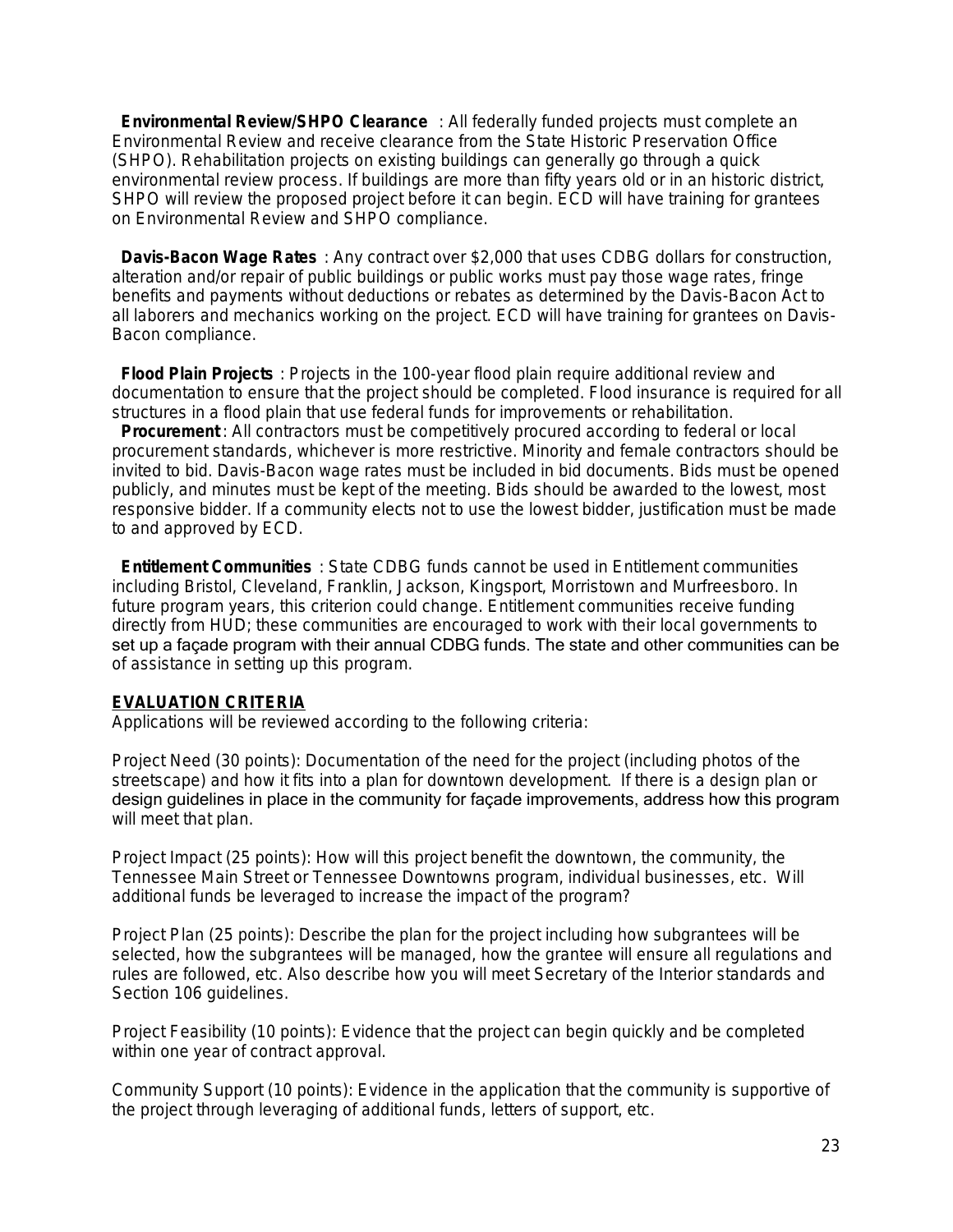Tennessee Main Street communities will receive five (5) additional points on their application.

#### **APPLICATION**

Email the complete application to [lindsay.gainous@tn.gov](mailto:lindsay.gainous@tn.gov) by 4:30 CST on May 17, 2013.

#### **AWARD AND ANNOUNCEMENT**

CDBG Commercial Façade Applications will be reviewed by the staff of the Office of Federal Programs, the Tennessee Main Street Program and Tennessee Downtowns staff and ECD's Grant and Loan Committee. All contracts will be sent directly to grantee for signature and returned to ECD for final signatures and approvals. Contracts must be signed by all parties before work can be performed.

Communities participating in this grant program will be required to submit proper documentation of all grant expenditures. Failure to follow specified uses or accounting requirements may result in loss of program participation.

#### **CONTACT INFORMATION**

State of Tennessee Department of Economic and Community Development Tennessee Main Street Program/Tennessee Downtowns, Office of Federal Programs 312 Rosa L. Parks Ave., 3rd Floor Nashville, TN 37243

Office of Federal Programs: Phone: 615-741-8806 [Brooxie.Carlton@tn.gov](mailto:Brooxie.Carlton@tn.gov)

Tennessee Main Street Program/Tennessee Downtowns: Phone: 615-532-3595 [Amy.New@tn.gov](mailto:Amy.New@tn.gov) Marilyn.Felts@tn.gov

#### **9. Project Eligibility Criteria for Economic Development Projects**

- A. The only purpose of the CDBG economic development program is to generate employment opportunities for Low-Moderate Income persons. Each application must contain a commitment by a private business that it will locate or expand as a result of the CDBG assistance and that at least 51 percent of the jobs to be created or retained will be taken by LMI persons.
- B. Only basic-type economic activities will be supported. These are businesses which export more than half of their products or services outside of Tennessee, generating income that supports the growth of the non-basic sector (retail, local services, etc.). Manufacturing is the classic basic economic activity, but businesses other than manufacturing will be considered if they can meet the test for a basic economic activity.
- C. Applications are reviewed on a first-come, first-serve basis and need not be submitted on any particular date. *Applications submitted must be complete.* Incomplete applications will be returned to the applicant community with a copy of the transmittal letter to the company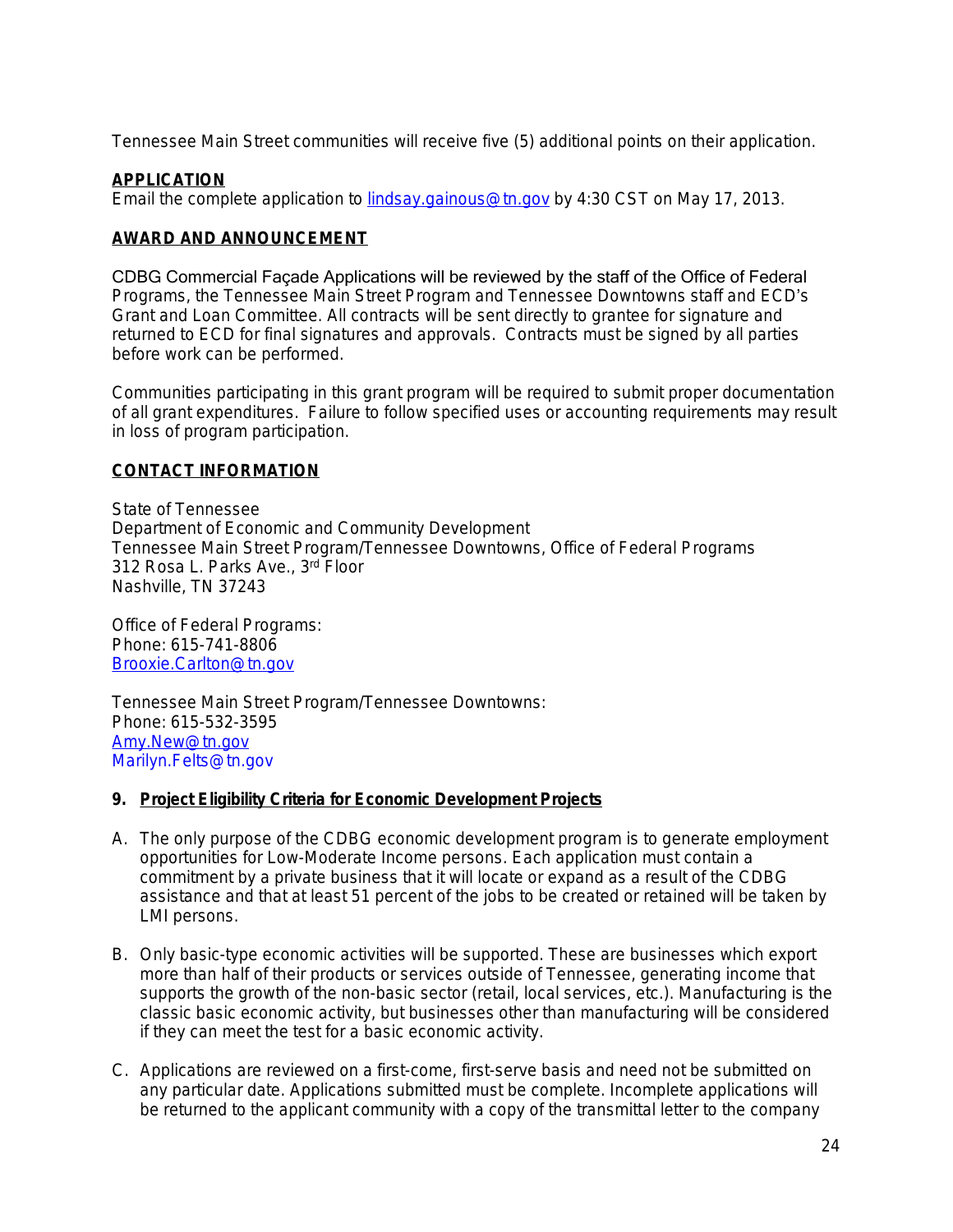and the application preparer. Once the complete application is received, it will be reviewed as a new application and will not assume its former position in the order of review.

D. Local governments are required to hold two public meetings. The first meeting, which must be advertised in a local public paper at least one week prior to the date of the meeting, is designed to solicit information about the community needs and how CDBG funds can best be used to address these needs. Communities are required to present information about how much money is available, what types of projects are being considered, and what activities are eligible. After the grant is awarded, a second public hearing must be held to discuss the impact/accomplishments of the project.

E. The maximum loan or grant any community/company may receive is \$500,000. A community's Three Star status can improve the amount the community is eligible for. Economically Distressed Counties which meet threshold tests for income, unemployment, and poverty may receive up to \$750,000. The amount of financing is negotiated with the company and is usually less than the maximum amounts available depending on the location of the project. The maximum term of a loan for equipment is seven years for any project. Special economic development incentives are provided for economically distressed counties. These are increasing the loan amount limits, extending the term of industrial buildings, and reducing the interest rates in economically distressed counties. Economically Distressed Counties (EDC) are those which are among the 10 worst counties for each of the following: unemployment, income, and poverty. The Commissioner of Economic and Community Development may designate additional counties as EDC if they exhibit substantial characteristics of economic distress such as major loss of employment, recent high unemployment rates, traditionally low levels of family incomes, high levels of poverty, and high concentrations of employment in declining industries.

F. All federal requirements that apply to the community development projects in the annual competition apply to the economic development program.

G. Interest rates have been established which fluctuate as the prime rate fluctuates. The prime rate will be established quarterly on the first day of the following months: January, April, July and October as quoted in the Wall Street Journal. The base prime rate will be for the quarter in which the loan is approved by ECD Loan and Grant Committee. Once the base prime rate is established, it will be in effect for the life of the loan. The only adjustments to the loan's interest rate will be the adjustment made every five years, but this will not change the base rate set at the time the loan was approved by ECD Loan and Grant Committee, only the points below the set prime rate.

| <b>PROVISION</b>          | <b>Economically</b><br><b>Distressed</b> | <b>Other Counties</b> |
|---------------------------|------------------------------------------|-----------------------|
| Maximum Loan/Grant        | \$750,000                                | \$500,000             |
| Maximum Term on Building  | 20 Years                                 | 15 Years              |
| Maximum Term on Equipment | 7 Years                                  | 7 Years               |
| Minimum Interest Rate:    |                                          |                       |

Loan terms and rates are presented on the following chart. Note that in no case shall the effective rate of interest charged on CDBG loans be less than one percent.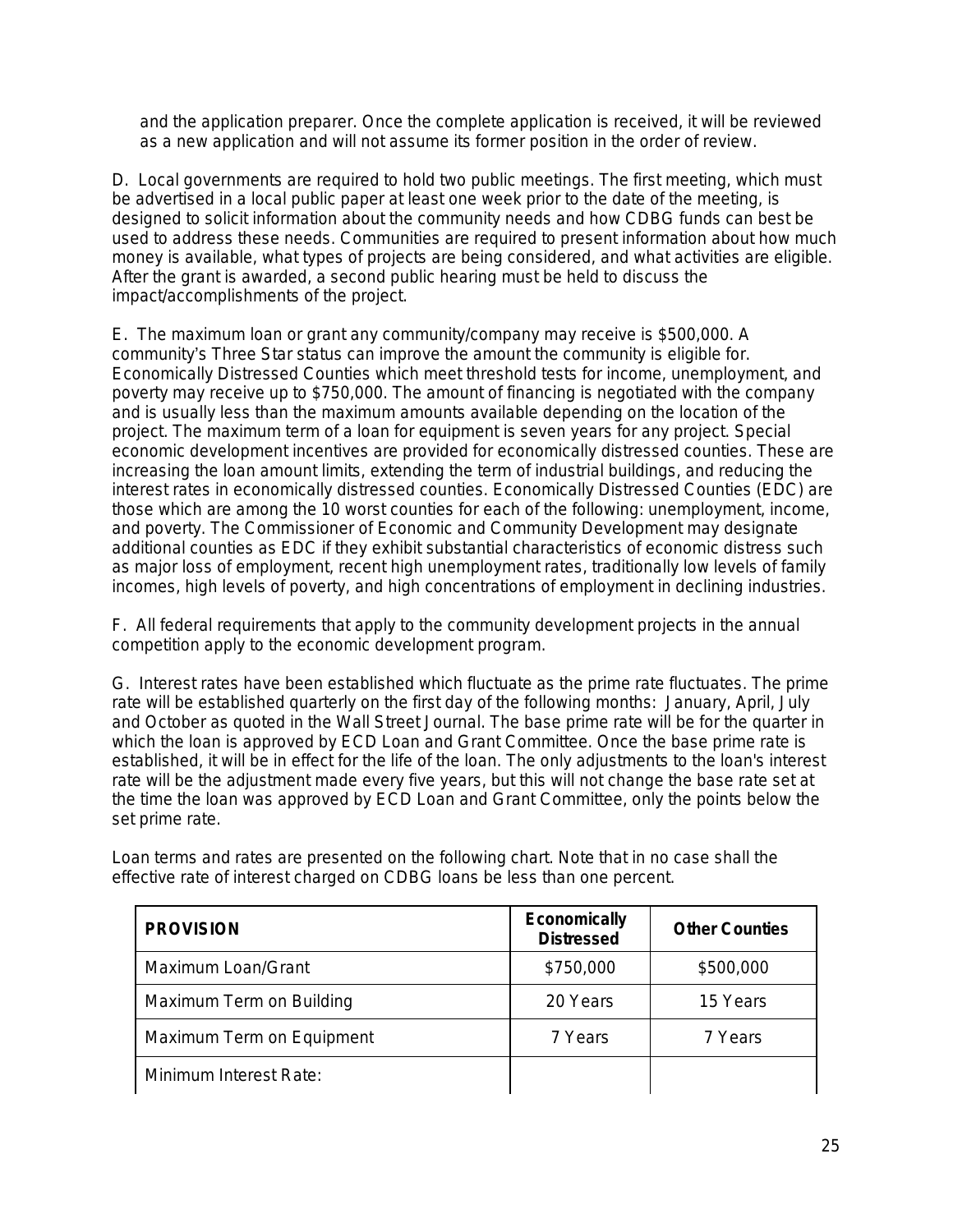| Years 1-5                                | 5 PBP | 3 PBP |  |  |
|------------------------------------------|-------|-------|--|--|
| Years 6-10                               | 4 PBP | 2 PBP |  |  |
| Years 11-20                              | 3 PBP | 1 PBP |  |  |
| PBP means percentage points below prime. |       |       |  |  |

H. Applicants for start-up funding must have 20 percent equity and at least 30 percent of project financing must come from private sources. Any start-up applicant must have not only adequate working capital based on reasonable project success, but the potential for a second line of working capital should business conditions require it. Applications for start-up businesses will take approximately one month longer than other applications to review and make recommendations.

I. A pre-application meeting is required for all economic development projects. This is to provide advice and give companies and communities the opportunity to ask questions.

J. Companies applying for CDBG loan assistance must demonstrate their ability to ensure loan repayment. The state will determine the adequacy of public benefit by comparing the amount of loan funds requested, the number of jobs being generated, and the economic conditions in the country in which the loan will be made.

#### **10. Project Selection Criteria for Community Development Projects in the Annual Competition**

A. The allocation of funds for community development projects in the annual competition will be on a competitive basis because the demand for funds far exceeds the amounts available. ECD will utilize an annual grant cycle for Community Livability, Water/Sewer and Housing Rehabilitation grants. Units of local government will submit applications to ECD by the aforementioned deadline using the CDBG application package made available to them on the ECD CDBG website.

Selection Criteria for projects in the annual competition shall be objective and quantitative, and shall be based on project need, project feasibility, project impact, community need, project essentialness (for Community Livability only) and effect on a community's economic development

Points for projects in the annual competition in various categories will be rated by staff evaluation with maximum points as shown below:

|                                      | Community<br>Need | Project<br>Need | Project<br>Feasibility | Project<br>Impact | Project<br>Essentialne<br><b>SS</b> | Economic<br>Developme<br>nt |
|--------------------------------------|-------------------|-----------------|------------------------|-------------------|-------------------------------------|-----------------------------|
| Water and<br>Sewer,                  | 100               | 100             | Threshold              | 100               | 0                                   | 10                          |
| Community<br>100<br>50<br>Livability | 50                | 50              | 50                     | 10                |                                     |                             |
| Housing<br>Rehabilitatio             | 100               | 50              | 50                     | 50                | 0                                   | 10                          |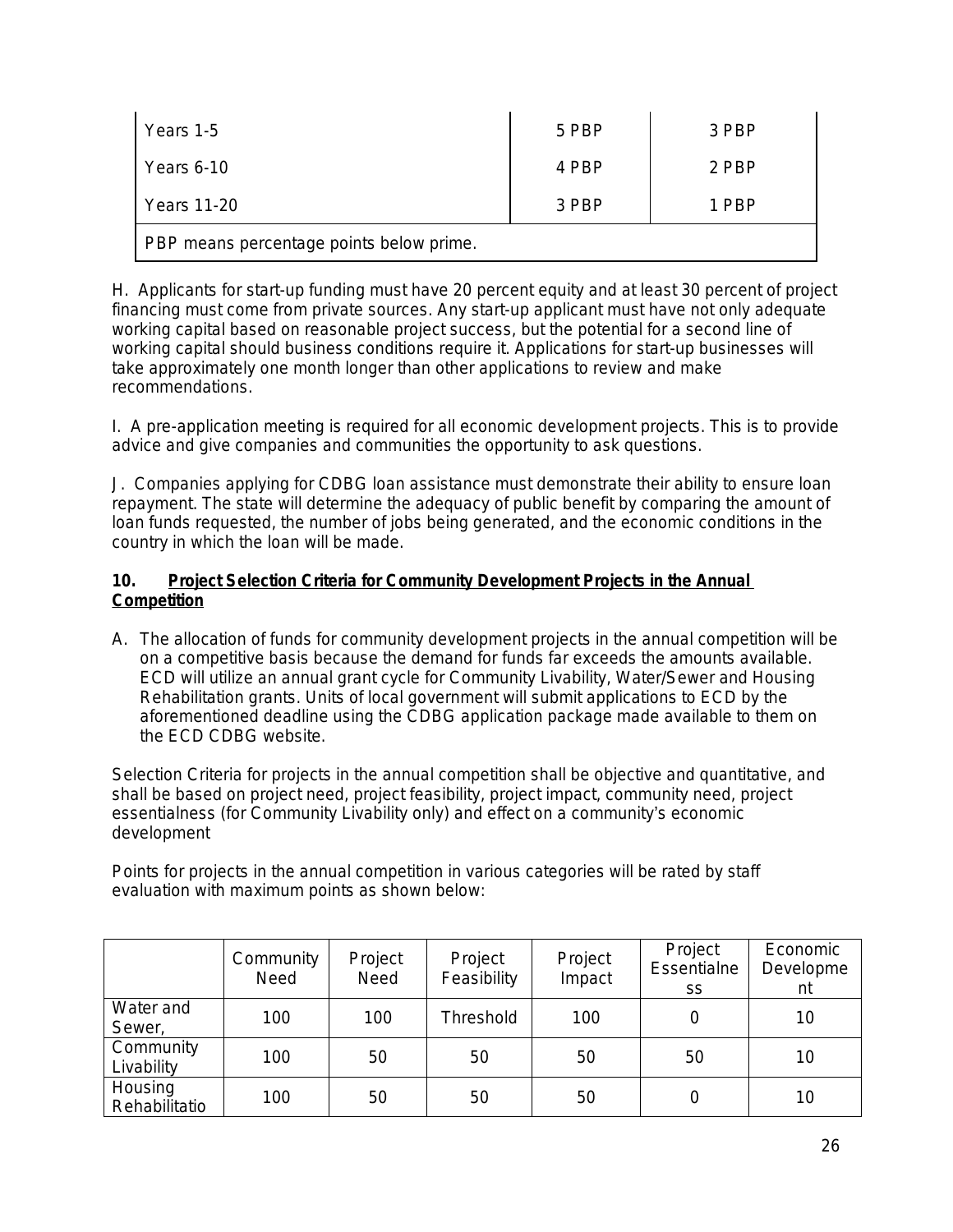The points for each criteria (community need, project need, etc.) will be totaled and the individual projects will be ranked from highest to lowest based on the total number of points earned. Projects in one category will not compete against projects in another category (water/sewer projects will not compete in the housing category). Projects will be approved in each category based on the total number of points earned, subject to the amount of money allocated to that category.

The selection criteria for Set-Aside projects will not be quantitative. The Set-Aside category was established to allow the state the flexibility to address situations where the selection criteria failed to operate as envisioned and meritorious projects did not score enough total points to be approved. Therefore, the approval of Set-Aside projects must necessarily be subjective. Nevertheless, there are certain factors that will be considered when approving projects under the Set-Aside category.

Principal among these is the following:

- The project need points earned;
- $\bullet$  The ability of the applicant to finance the project locally;
- The potential loss of other funding that has been committed;
- The number and percentage of LMI residents.

Project application materials will be supplemented, as appropriate, by site visits and by informed opinions of state agencies knowledgeable about particular projects.

The ranking of applicants is approved by the Governor's Office and the ECD Loan and Grant Committee before awards are made. Set-aside projects are selected by the Governor's office with guidance from ECD at the time the ranking is approved.

- B. Imminent threat projects (those meeting the national objective of imminent threat) will be approved if all selection criteria and thresholds are met as evaluated by a team of professionals from ECD and other agencies. Applications are accepted any time.
- C. Community Need Points

Community need is a measure of economic distress based on unemployment and income, and is calculated as follows:

- Latest annual county unemployment rate
- Target area per capita income
- 2002-2011 average county unemployment rate
- 2009 per capita income

#### D. Project Need Points

Project need points measure the degree to which there is a need for the project (no existing facilities or existing facilities are inadequate). Because of the different types of projects, project need points must be structured differently for different types of projects. Listed below are the methods of calculating project need points for water, wastewater, and community livability projects.

1) Water Line Extensions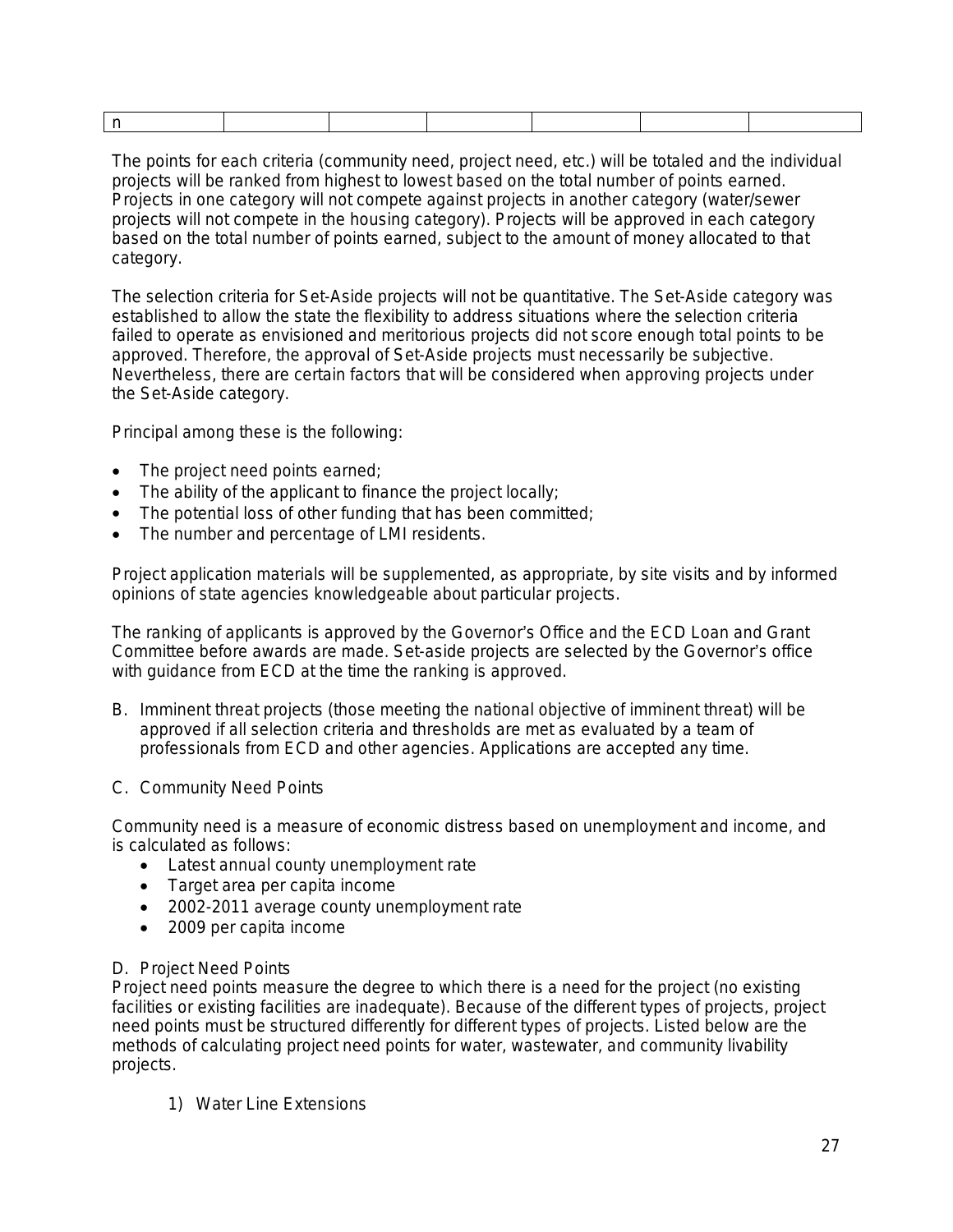Project need for water line extensions relates to deficiencies with private sources (wells, springs, etc.) and is based upon a) water quantity problems which are measured by days of water shortage or b) water quality problems as measured by bacteria content or c) water quality problems as measured by mineral content. Water testing is required to document bacteria and mineral problems.

2) Water Treatment Plants

Project need for water treatment plants is based on the ability of the existing plant to provide the quantity and quality of water required to meet customer needs and standards of TDEC. Quantity problems are evaluated based on the percent of the existing capacity being utilized. Quality problems are evaluated by engineers in TDEC.

3) Water Distribution Facilities

Water distribution problems relate to deficiencies in existing distribution facilities and are based upon a) lack of water storage, b) pressure problems, c) water loss. The adequacy of storage is measured against TDEC's requirement for storage capacity equal to 24 hours average usage. Pressure problems are documented by pressure tests. Water loss is calculated based on the difference between water produced and water sold.

4) Water Source Development

Water source problems are documented by the ability of the current source to meet projected demands for quantity or quality of water.

5) Sewer System Projects

Sewer system projects are those eligible for Federal funding from the Environmental Protection Agency (EPA). The CDBG evaluation system is based upon the points assigned by the TDEC for the EPA priority list plus 100 points for new treatment plants, SAWS and innovative alternatives, 75 points for sewer plant rehabilitation, upgrade, and/or additional plant, 50 points for line rehabilitation, and 25 points for interceptors.

6) Sewer Line Extensions

Project need for sewer line extensions is based upon septic tank failure rates. Testing of all septic tanks in the target area is required. Gray water problems alone do not count as septic tank failures.

7) Community Livability

Project need points for community livability projects are subjective because of the wide variety of projects that may be submitted under the community livability category. Project need points reflect the degree to which there is a need for the project. The adequacy of documentation to substantiate the nature and magnitude of the problem is very important. Scores of the three ECD reviewers will be averaged.

8) Housing Rehabilitation

Project need points for housing applications will be based on two factors as follows: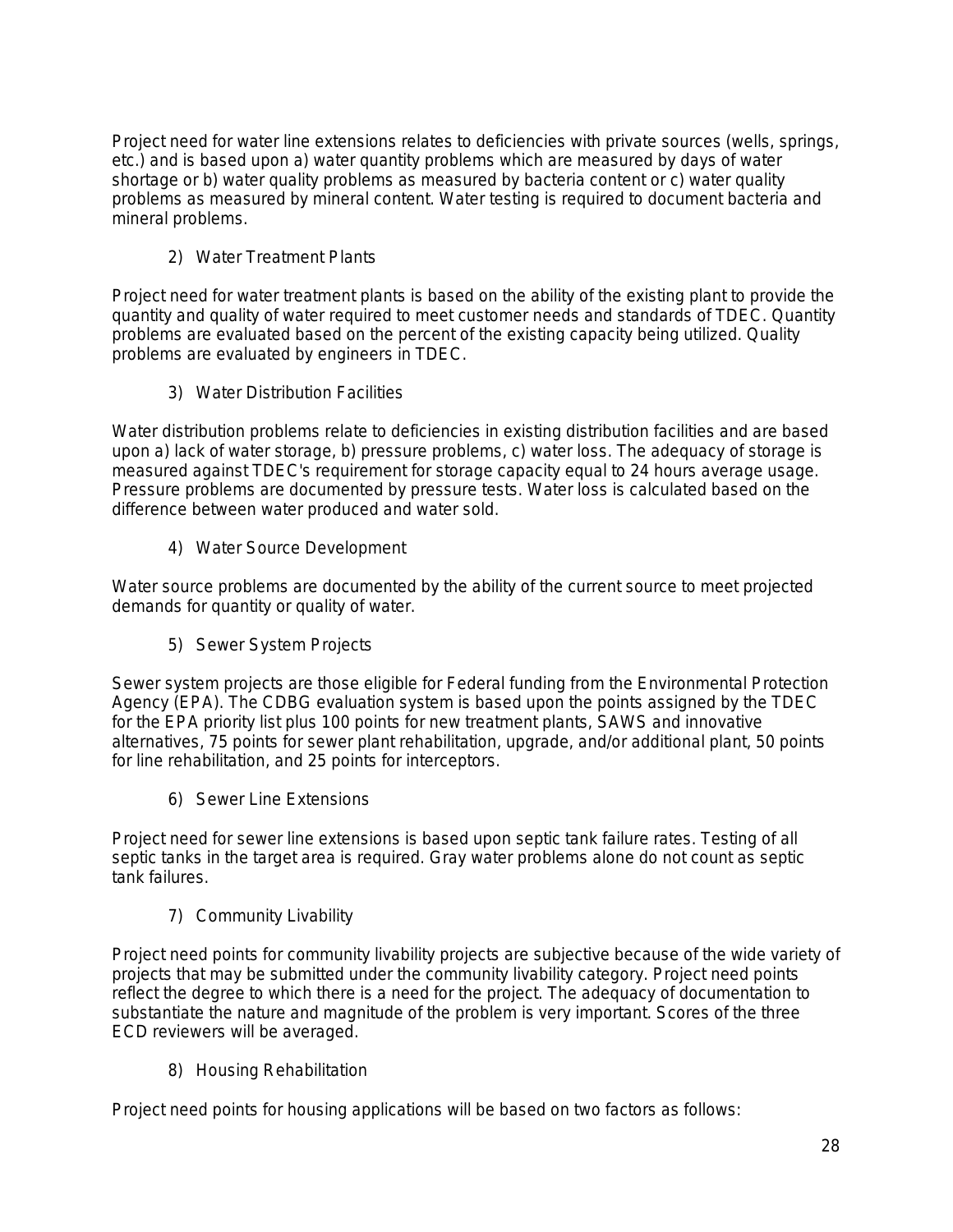- a. Percent of substandard houses to be rehabilitated with CDBG funds in the target area;
- b. Percentage of residents who are 62 years of age or above, and/or female head of household, and/or handicapped.
- E. Project Feasibility
	- 1) Water/Sewer

Project feasibility for water and sewer projects is a threshold. All projects will be reviewed for technical feasibility by the Department of Environment and Conservation engineers. If they do not meet this threshold, they will not be allowed to compete for funding.

2) Community Livability

Project feasibility points for community livability projects will be based upon the following considerations:

- a. Quality of design compared to accepted standards;
- b. Cost effectiveness, designed to create greatest benefit for least cost;
- c. Alternatives examined;
- d. Adequacy of operating budget;
- e. Quality of documentation that the project will solve the problem.
- 3) Housing Rehabilitation

Project feasibility points for housing applications will be based on the following considerations:

- a. A total of up to 25 points based on an assessment of whether the work proposed in the application can be accomplished with the funds available (including CDBG and other funds);
- b. A total of up to 25 points based on the relative magnitude of the problems identified in each application based on observations made on site visits.
- F. Project Impact
	- 1) Water/Sewer

Project impact points for water and sewer projects will be calculated as follows:

|       | a. CDBG cost per person;     | 25 points  |
|-------|------------------------------|------------|
|       | b. CDBG cost per LMI person; | 25 points  |
|       | c. LMI percent;              | 30 points  |
|       | d. Rate factor;              | 20 points  |
| Total |                              | 100 points |

2) Community Livability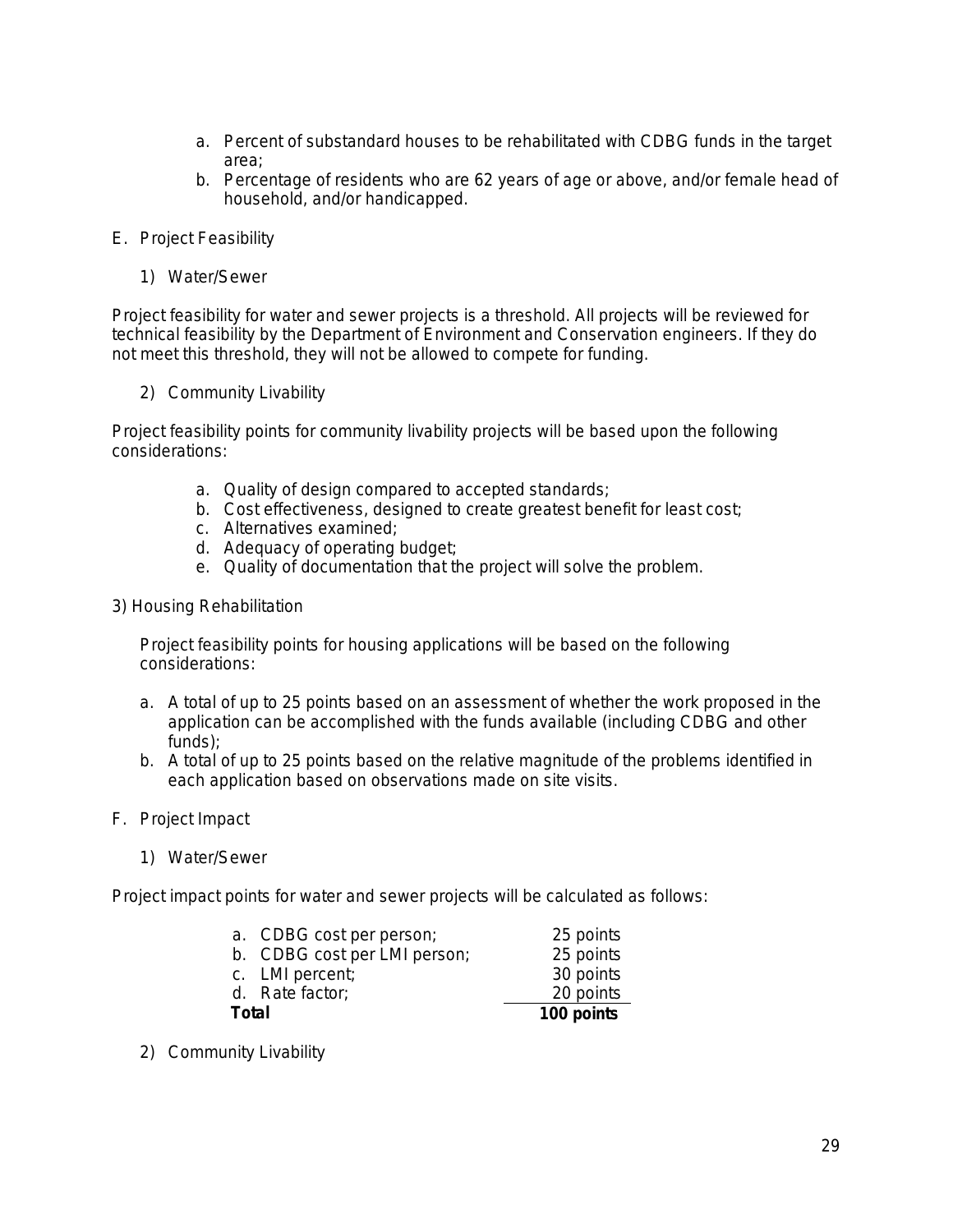Again, because of the variety of community livability projects that may be submitted, the calculation of project impact points must be able to be used for a variety of projects. Therefore, project impact points will be assigned as follows:

|       | a. CDBG cost per person;<br>b. CDBG cost per LMI person; | 25 points<br>25 points |
|-------|----------------------------------------------------------|------------------------|
| Total |                                                          | 50 points              |

#### 3) Housing Rehabilitation

Project impact points for housing applications will be based on the following considerations:

| Total |                         | 50 points |
|-------|-------------------------|-----------|
|       | b. Cost per LMI person; | 25 points |
|       | a. LMI Percentage;      | 25 points |

#### G. Project Essentialness

Project essentialness points apply only to community livability projects and are designed to assess the degree to which the project is essential for the maintenance of safe and tolerable living conditions. Scores of the three ECD reviewers will be averaged. Project essentialness points are subjective and are assigned as follows:

| a. Extremely Critical - restricted to life threatening                                 | Up to: 50 |
|----------------------------------------------------------------------------------------|-----------|
| situations;                                                                            | points    |
| b. Critical - related to solving health and safety<br>problems;                        | 30 points |
| c. Important - improves living conditions, quality of life;                            | 20 points |
| d. Needed - removes inconvenience, improves<br>quantity or quality of public services; | 10 points |
| e. Not Needed - does not address current problem                                       | 0 points  |

H. Economic Development

For the 2013 application year, 10 additional points are available on applications where the community can show that the project will positively affect Economic Development in their communities. Projects that have the potential to affect Economic Development will be awarded five points. Applicants described these effects in their program narratives.

#### 4) Commercial Façade Improvements

Commercial façade improvement grants will be scored as described in Section 8 above and on the application. Applications will be scored by the Federal Programs staff, the Tennessee Main Street Director and the Tennessee Downtowns Program Manager. The scores from these reviewers will be averaged and the top applicants will be awarded up to \$25,000 until the total of \$200,000 has been reached.

#### **11. Project Selection Criteria for Economic Development Projects**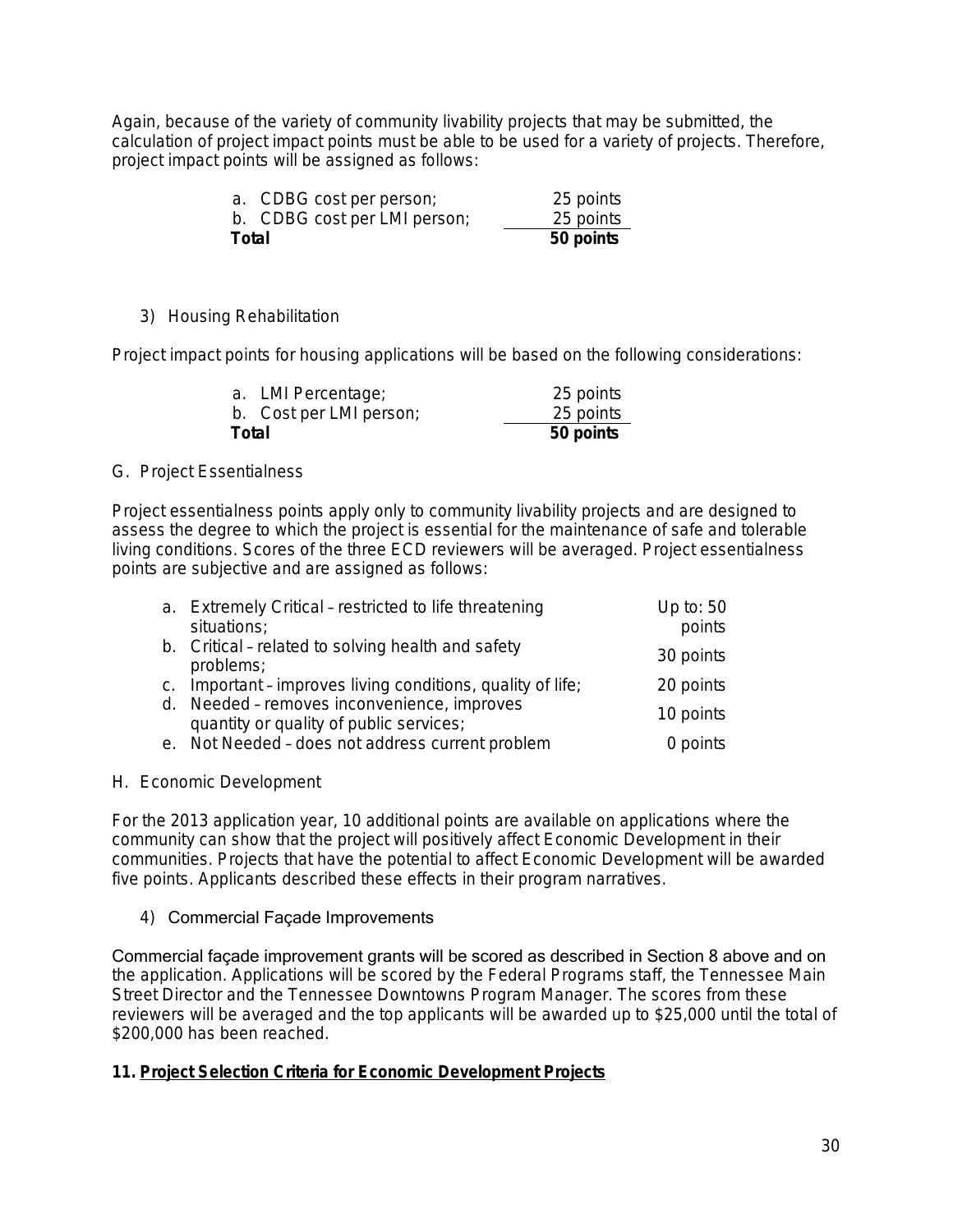- A. Economic development projects must create and/or retain jobs. The creation of private investment without the creation and/or retention of jobs will not qualify a project for CDBG assistance. Of the jobs created and/or retained, 51 percent must go to individuals who, prior to employment in the assisted business, were classified as having low or moderate-income. Subsection I provides additional information regarding public benefit issues related to jobs created and/or retained compared to CDBG investments.
- B. The project costs of activities assisted with CDBG funds must be reasonable. For construction projects, reasonableness will be determined by competitive bidding, including the use of Davis-Bacon wage rates. For the acquisition of equipment, reasonableness will be determined by industry standards. For the acquisition of used equipment, industry standards will be determined through the appraisal of equipment to be purchased, with the asking price of the equipment being compared to the appraisal. For new equipment, industry standards will be based on recent experience with similar equipment. The borrower also has a vested interest in obtaining reasonable costs since the equipment loan must be repaid. The state will retain the final determination of reasonableness which will be based on cost comparison with recently funded similar projects.
- C. To the extent practicable, reasonable financial support must be committed for project activities from non-federal sources prior to the disbursement of federal funds.
- D. To the extent practicable, any grant funds to be provided for project activities must not substantially reduce the amount of non-federal financial support for the activities.
- E. Project activities must be financially feasible. Non-CDBG funds in a project must be sufficient to complete the project as proposed. When an infrastructure grant is involved, the assisted business must demonstrate a high expectation of success and long-term employment of low and moderate-income individuals. When a building or equipment loan is involved, the business must demonstrate a high expectation of success and repayment of the federal funds.
- F. In determining a high expectation of success which includes the long-term employment of low and moderate-income individuals and the repayment of federal funds, the Committee will consider the following:
	- 1) Historical financial statements.
	- 2) Projected financial statements.
	- 3) Dun and Bradstreet and/or business credit reports on the company.
	- 4) Marketing plan.
	- 5) Resumes of management to document operational expertise of the company.
	- 6) Financial strength of the owner(s) of the company, including personal credit bureau reports.

In analyzing the historical and projected financial statements, comparisons are made to industry standards such as those contained in the Robert Morris Associates Annual Statement Studies (including debt to assets, profit to assets, profit to net worth, receivables, inventory, payables, etc.). Significant deviations from industry standards will result in a more in-depth review.

Dun and Bradstreet and business credit bureau reports are reviewed to identify any recent problems the company may have had.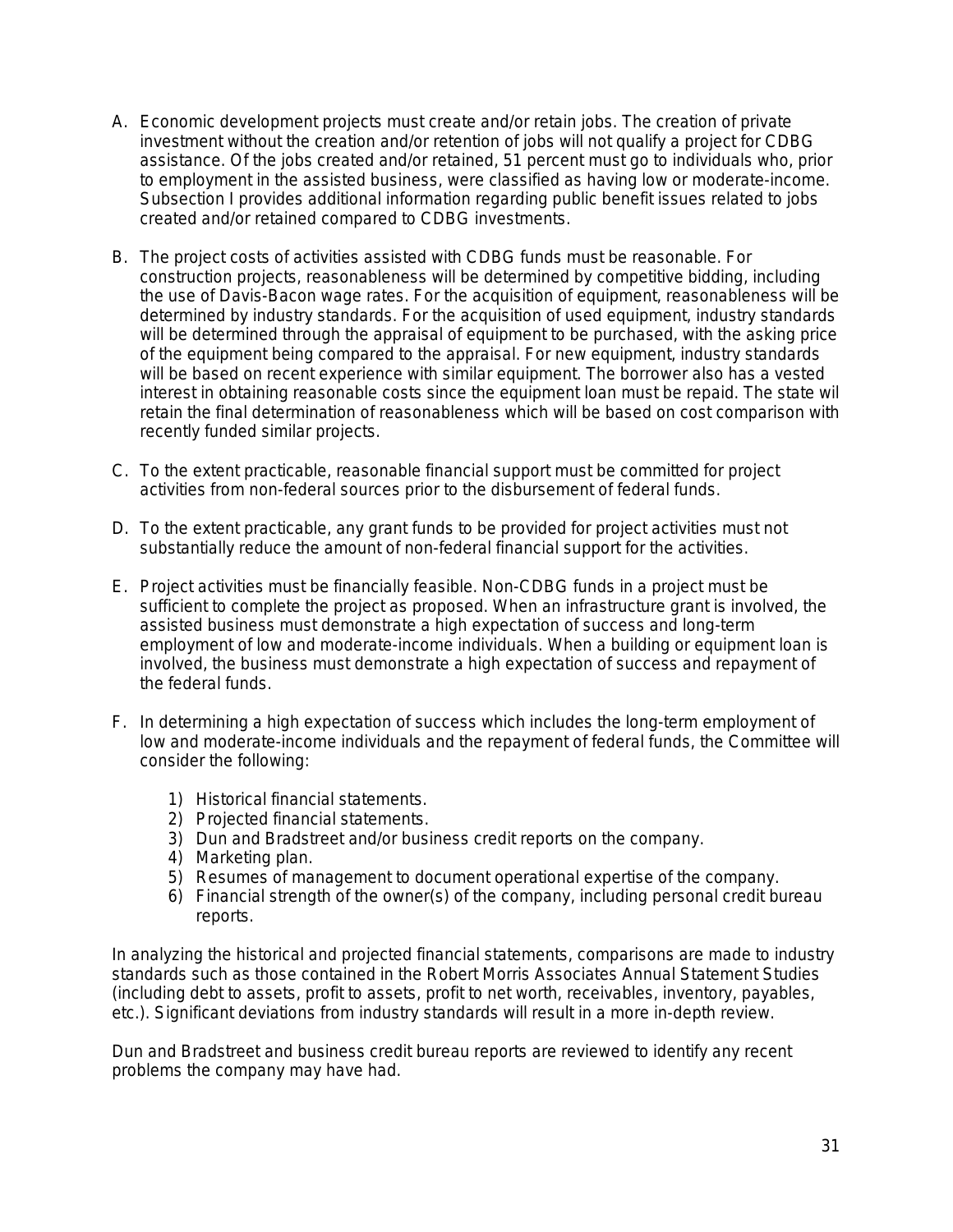Marketing plans are reviewed to assess current and future customers, and their continued interest in purchasing goods and services from the company.

Management expertise is reviewed to determine the level of experience in the industry and the management skills of who will operate the company.

The financial strength of the owner(s) of the company is assessed to ensure their ability to provide additional funding to the company if necessary. This may include discussion and verification of personal assets with owners' bankers.

- G. To the extent practicable, project activities assisted with CDBG funds must not provide more than a reasonable return on investment to the owner. The reasonableness of return on investment will take into consideration industry standards such as those contained in the Robert Morris Associates Annual Statement Studies. Projects which, as a result of the CDBG assistance, will have an unreasonably high return on investment will not be considered for assistance.
- H. To the extent practicable, grant amounts used for the costs of project activities will be disbursed on a pro-rata basis with the amounts of other sources.
- I. The public benefit provided by the project activities must be appropriate relative to the amount of assistance provided by grant funds. In determining appropriateness, the Committee will consider such factors as the number of jobs being created, the number of jobs being created for low and moderate-income individuals, unemployment rates, income levels, poverty rates, recent plant closings, reliance on declining industries, isolation from centers of population and inadequate transportation facilities, labor force characteristics, and the amount of CDBG funds per full time equivalent job to be created or retained. HUD's threshold test of public benefit regardless of location is the creation or retention of at least one full-time equivalent permanent job per \$35,000 of CDBG funds used. Historically, Tennessee grants have created one job for each \$7,500 and rarely have exceeded one job per \$15,000, and the state would expect that trend to continue. There may be exceptional cases, however, where it is appropriate for the cost per job to exceed \$15,000. These grants will be looked at on a case by case basis, considering the factors listed above that determine the appropriateness of the funding level. However, in no case will the state fund a project in excess of the HUD threshold of \$35,000 per job.

Grant and loan requests are presented to the ECD Loan/Grant Committee which consists of the Commissioner of ECD, the Chief of Staff of ECD,the Assistant Commissioners of ECD, and the General Counsel of ECD . The final disposition of the grant or loan request may be approval, denial, approval with conditions, or re-negotiation based on these same criteria.

The final decision on the loan or grant will be made by the Committee based on the following considerations:

- 1) Does the project meet the basic federal requirements (especially LMI and public benefit test)?
- 2) Is the level of risk acceptable? Based on the analysis of the business plan, marketing plan, historical and projected financial statements, and the organizational structure and expertise of the management of the company, does it appear that the company will remain in production for a significant period of time meeting its employment obligations, and if a loan is involved that the loan will be repaid.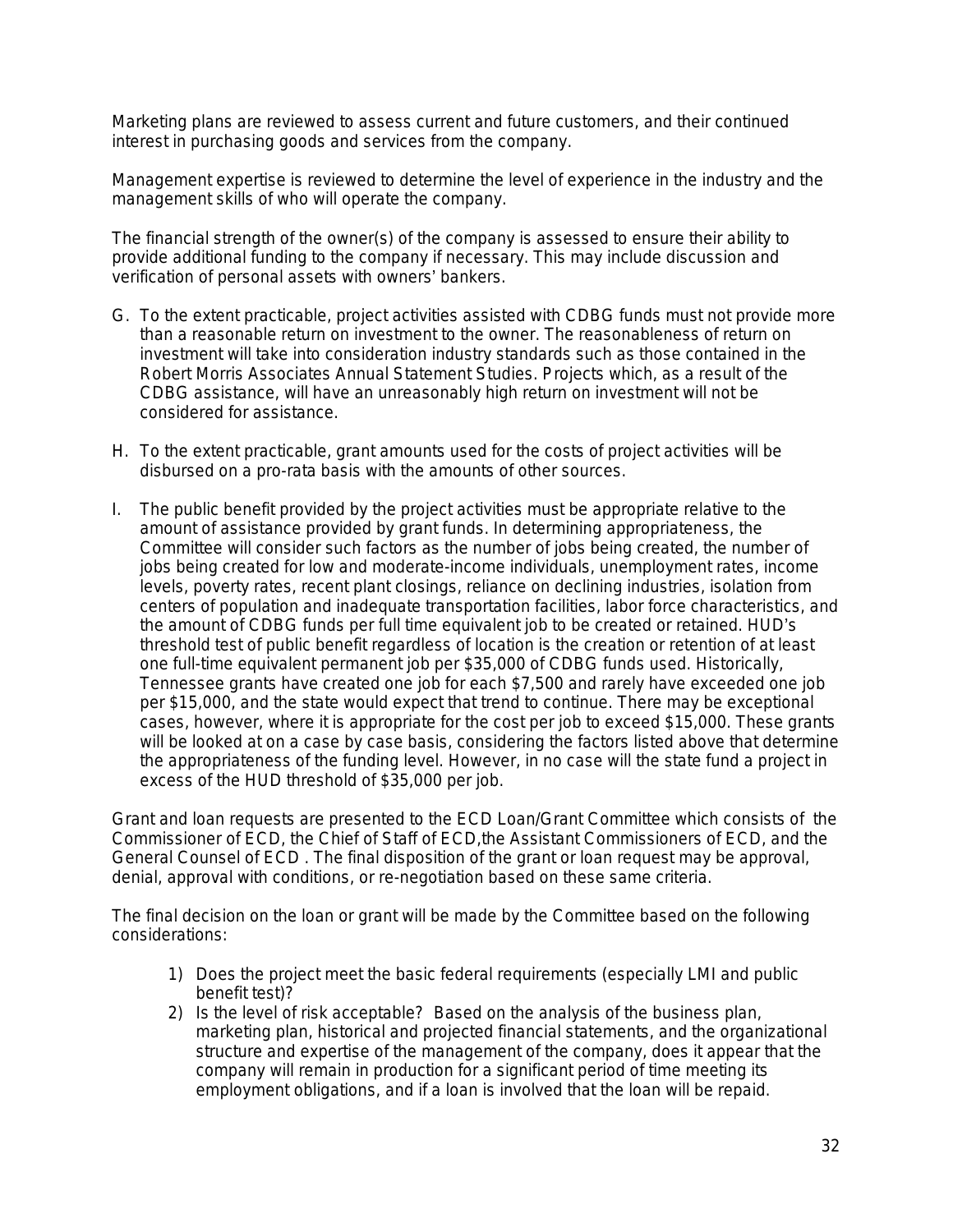The funding decision for economic development is necessarily subjective by the Committee, but it is based on specific criteria which are designed to identify those companies which hold promise for long-term success and continued employment of LMI persons.

Unlike the community development projects in the annual competition, it is not possible to use a point system to select economic development projects for funding. Because of this, the economic development program operates very much like a bank, with loan officers gathering as much information about a project as possible, analyzing this information and making a recommendation regarding funding, with the final decision regarding funding being the responsibility of a Loan/Grant Committee.

Each business requesting CDBG assistance is required to provide the following information:

- Business plan;
- Marketing plan;
- **Historical financial statements:**
- Projections;
- Resumes.

This information is thoroughly analyzed and verified. This involves checking with customers, suppliers, banking references, and others that may provide information on the business and the principals in the business.

The grant or loan request is presented to a Loan/Grant Committee which consists of the Commissioner of ECD, the Deputy Commissioner of ECD, and the Assistant Commissioners of the Department as described above in Part XI. The final disposition of the grant or loan request may be approval, denial, approval with conditions, or re-negotiation based on these same criteria. The final decision on the loan or grant request is based on the following:

- 1) Does the project meet the federal requirements of LMI especially and public benefit?
- 2) Are the number and type of jobs to be generated appropriate for the amount of assistance being requested?
- 3) Is the level of risk acceptable?

#### **12. Ability to Pay**

Each CDBG grant (not loan), except those for housing and Commercial Façade Improvements, is based upon an ability-to-pay calculation that determines the level of local financial contribution that is required. This ability-to-pay determination includes per capita income, the value of taxable property, and the value of taxable sales. Housing projects do not require a match from the community and therefore ability-to-pay is not calculated. Commercial Façade Improvements are required to be matched at 25% which can come from the community, the sponsoring organization, the businesses affected by the projects or a combination of any of these. Up to half of the required match can be in-kind services provided by the community or businesses.

User-financed projects are based on per capita income only. Tax financed projects are based on per capita income, property values, and sales.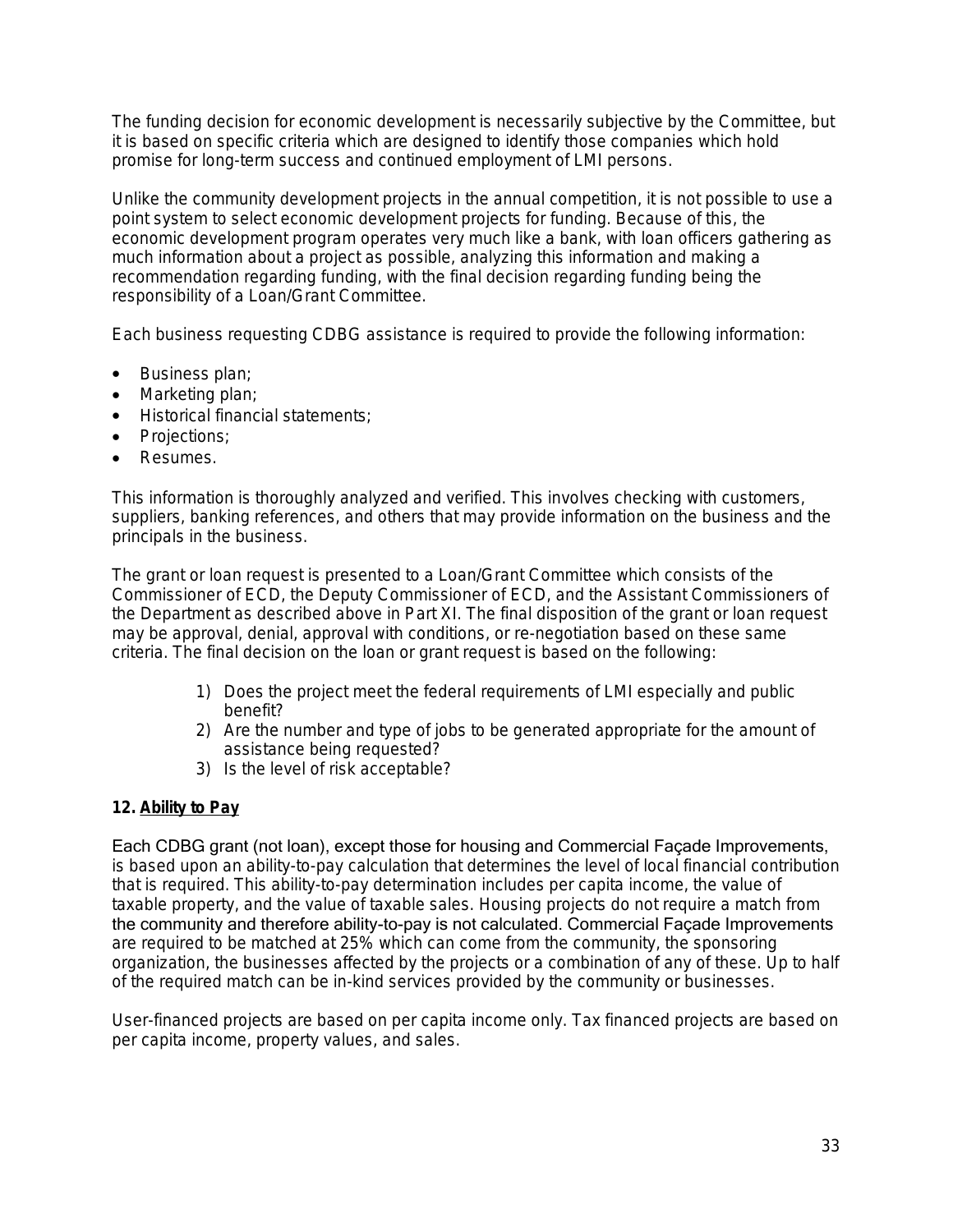Depending on the service area of the project, ability-to-pay is calculated for municipalities only, rural county only, and the county as a whole. The correct application of these different indices is as follows:

- A. For county applications where 75 percent of the beneficiaries are located in the county, use the county rural rate;
- B. For county applications where 75 percent of the beneficiaries are located in an incorporated area, use the city rate;
- C. For county applications that do not have 75 percent of the beneficiaries located in either the county or city, use the county aggregate rate;
- D. For city applications, use the city rate;
- E. For economic development applications, use the tax financed rate;
- F. For county economic development applications, use the county aggregate rate. Grant rates range from 60 to 100 percent for economic development projects and 70 to 100 percent for community development projects.

#### **13. Three Star Bonus**

Due to changes in the Three-Star program, all communities that participate in the program for the 2013 program year can deduct 4% from the Ability-to-Pay percentage up to the maximum amount. A list of Three-Star communities will be provided by the ECD Rural Services Division in May 2013. This will used in the scoring of applications for the 2013 awards.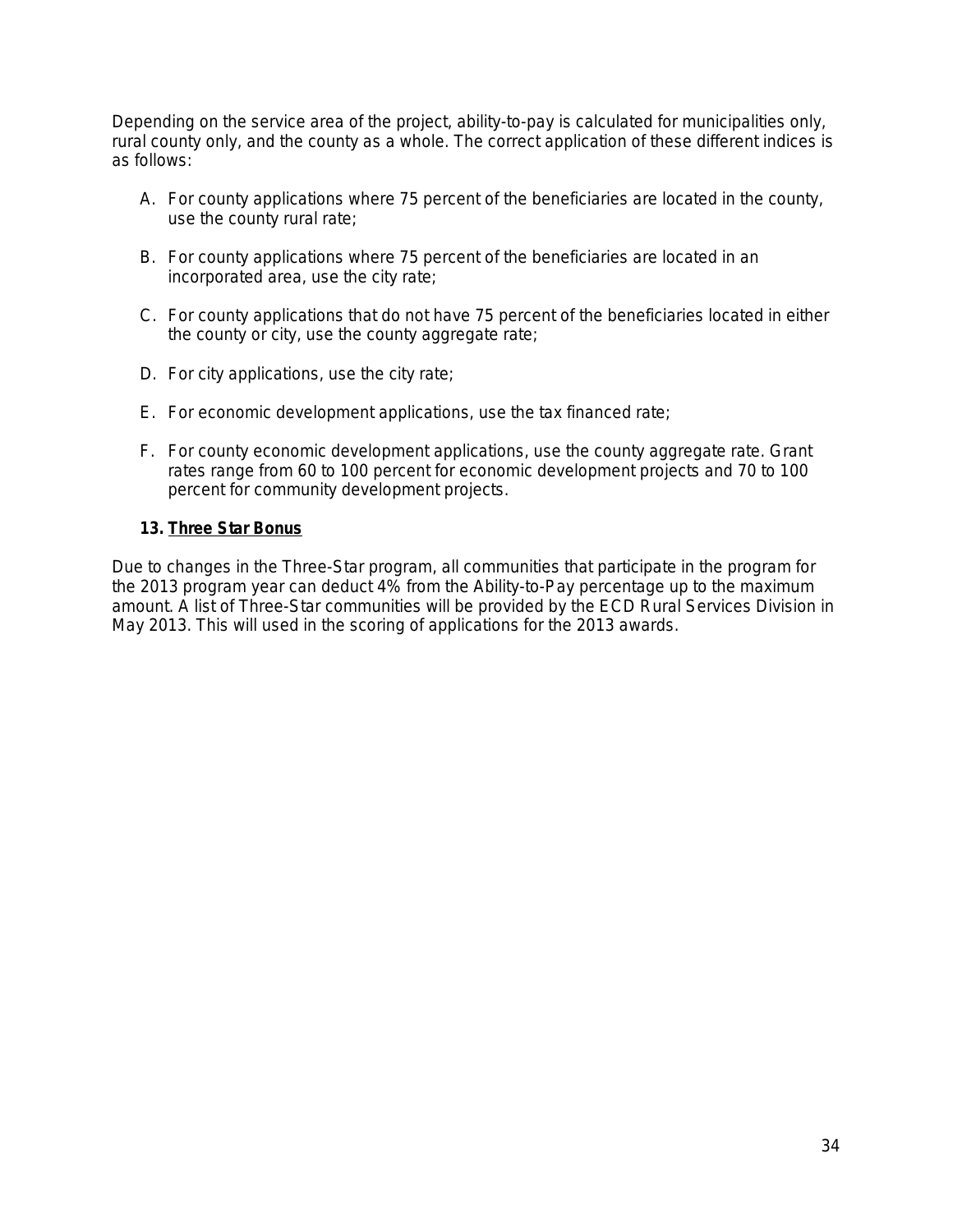## **HOME PROGRAM METHOD OF DISTRIBUTION AND PROGRAM DISCRIPTION**

### **1. Introduction**

The State of Tennessee's *estimated* allocation for the 2013 HOME Program is approximately \$9,000,000 The purpose of this section is to describe the method of distribution of HOME funds within Tennessee for meeting housing and community development policies and objectives. This section will describe all criteria used to select applications for funding, including the relative importance of the criteria. The Tennessee Housing Development Agency (THDA) administers the federally funded HOME program to promote the production, preservation and rehabilitation of housing for low-income households.

HOME funds are awarded through a competitive application process to cities, counties and nonprofit organizations outside local participating jurisdictions. Local participating jurisdictions (PJs) are those local governments in Tennessee that receive HOME funds directly from the Department of Housing and Urban Development (HUD). The Local PJs are Clarksville, Chattanooga, Jackson, Knoxville, Memphis, Nashville-Davidson County, Knox County, Shelby County and the Northeast Tennessee/Virginia Consortium (the cities of Bristol, Kingsport, Johnson City, Bluff City, Sullivan County, and Washington County, excluding the Town of Jonesborough). Community Housing Development Organizations (CHDOs) and non-profit organizations located in a local participating jurisdiction may apply for projects located outside the local participating jurisdictions. An applicant must apply for at least \$100,000 and may apply for a maximum HOME grant of \$500,000. There is a \$750,000 limit on the amount of HOME funds that can be awarded to any one county.

#### **2. The HOME Program**

The HOME program is governed by Title 24 Code of Federal Regulations, Part 92. Those regulations are incorporated by reference in this Program Description. The federal regulations take precedence over this program description in cases of conflicting requirements. Revised HOME Regulations are expected to become final in 2013. The new regulations will apply to the 2013 HOME Program as of the HUD-determined effective date.

#### A. Eligible Applicants

The State of Tennessee, through THDA, will accept applications for the HOME program from cities, counties, and private, non-profit organizations.

To be eligible the non-profit organization must:

1) Be organized under Tennessee law, as evidenced by a Certificate of Existence from the Tennessee Secretary of State dated within twelve months of the application due date;

2) Have no part of its net earnings inuring to the benefit of any member, founder, contributor or individual;

3) Have among its purposes the provision of decent housing that is affordable to low-income and moderate-income persons, as evidenced in its charter, articles of incorporation, resolutions or by-laws, and experience in the provision of housing to low income households;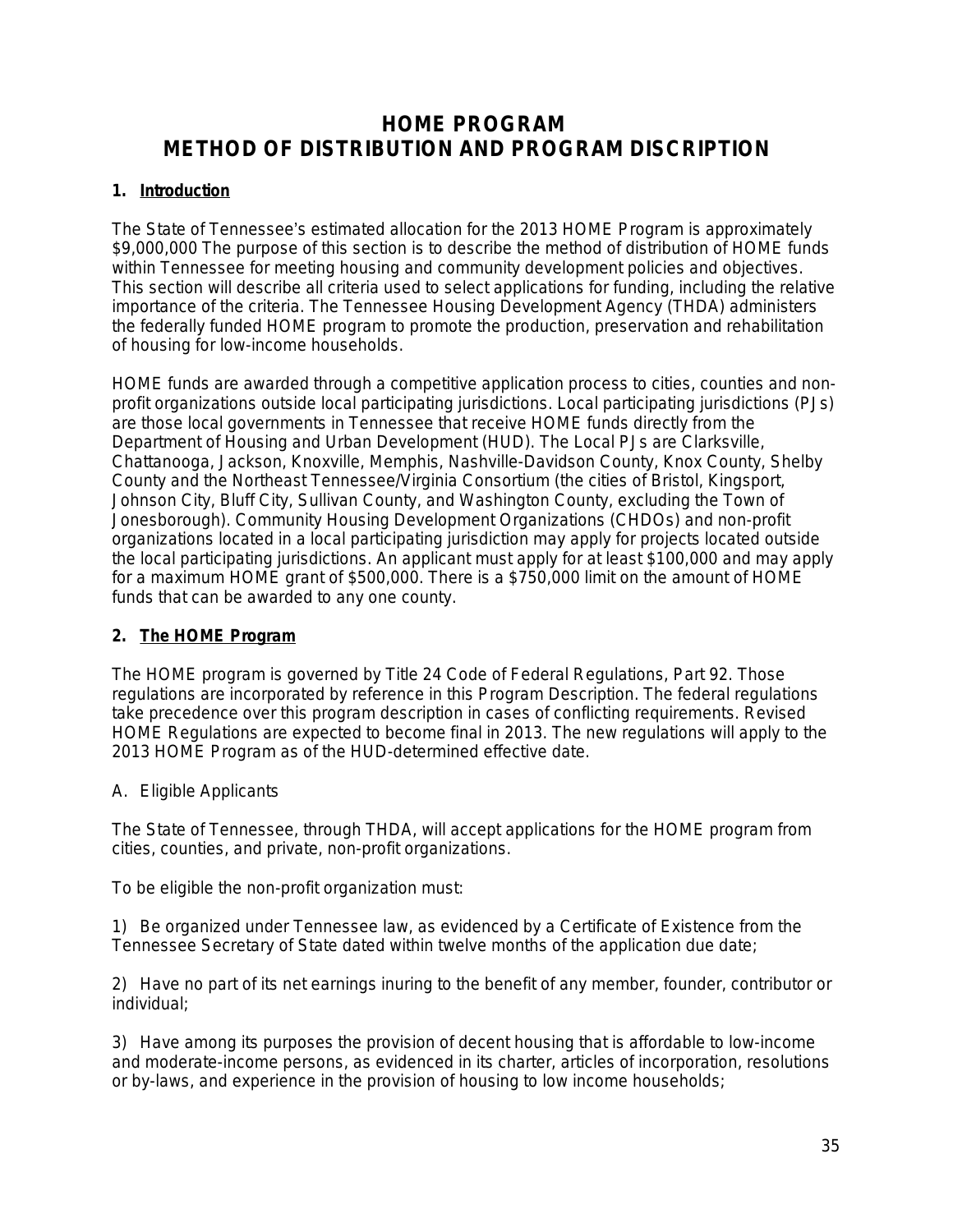4) Have standards of financial accountability that conform to 24 CFR 84.21, *Standards of Financial Management Systems*; and

5) Have an IRS designation under Section 501(c)(3) of the tax code. *Non-profit applicants may not submit an application until they have received their 501(c)(3) designation from the IRS.*

THDA will also accept HOME applications from Community Housing Development Organizations (CHDOs). A CHDO is a private, non-profit organization that meets all the requirements for a non-profit listed above, plus the following additional requirements:

1) Is neither controlled by, nor under the direction of, individuals or entities seeking to derive profit or gain from the organization. A CHDO may be sponsored or created by a for-profit entity, but

a. The for-profit entity may not be an entity whose primary purpose is the development or management of housing, such as a builder, developer or real estate management firm;

b. The for-profit entity may not have the right to appoint more than one-third of the membership of the organization's governing body. Board members appointed by the for-profit entity may not appoint the remaining two-thirds of the board members; and

c. The CHDO must be free to contract for goods and services from vendors of its own choosing.

d. The Proposed HOME rule adds: Officers and employees of the for-profit entity may not be officers or employees of the CHDO, and the CHDO may not use office space of the for-profit entity.

2) Is not a governmental entity (including the participating jurisdiction, other jurisdiction, Indian tribe, public housing authority, Indian housing authority, housing finance agency, or redevelopment authority) and is not controlled by a governmental entity. An organization that is created by a governmental entity may qualify as a CHDO; however, the governmental entity may not have the right to appoint more than one-third of the membership of the organization's governing body and no more than one-third of the board members may be public officials or employees of recipient governmental entity. Board members appointed by the State or local government may not appoint the remaining two-thirds of the board members. The Proposed HOME rule adds: Officers or employees of a government entity may not be officers or employees of a CHDO, and the CHDO may not use office space of a government entity.

3) Maintains accountability to low income community residents by:

a. Maintaining at least one-third of its governing board's membership for residents of lowincome neighborhoods, other low-income community residents, or elected representatives of low-income neighborhood organizations. For urban areas, "community" may be a neighborhood or neighborhoods, city, county or metropolitan area; for rural areas, it may be a neighborhood or neighborhoods, town, village, county, or multi-county area (but not the entire State); and

b. Providing a formal process for low-income program beneficiaries to advise the organization in its decisions regarding the design, site selection, development, and management of affordable housing.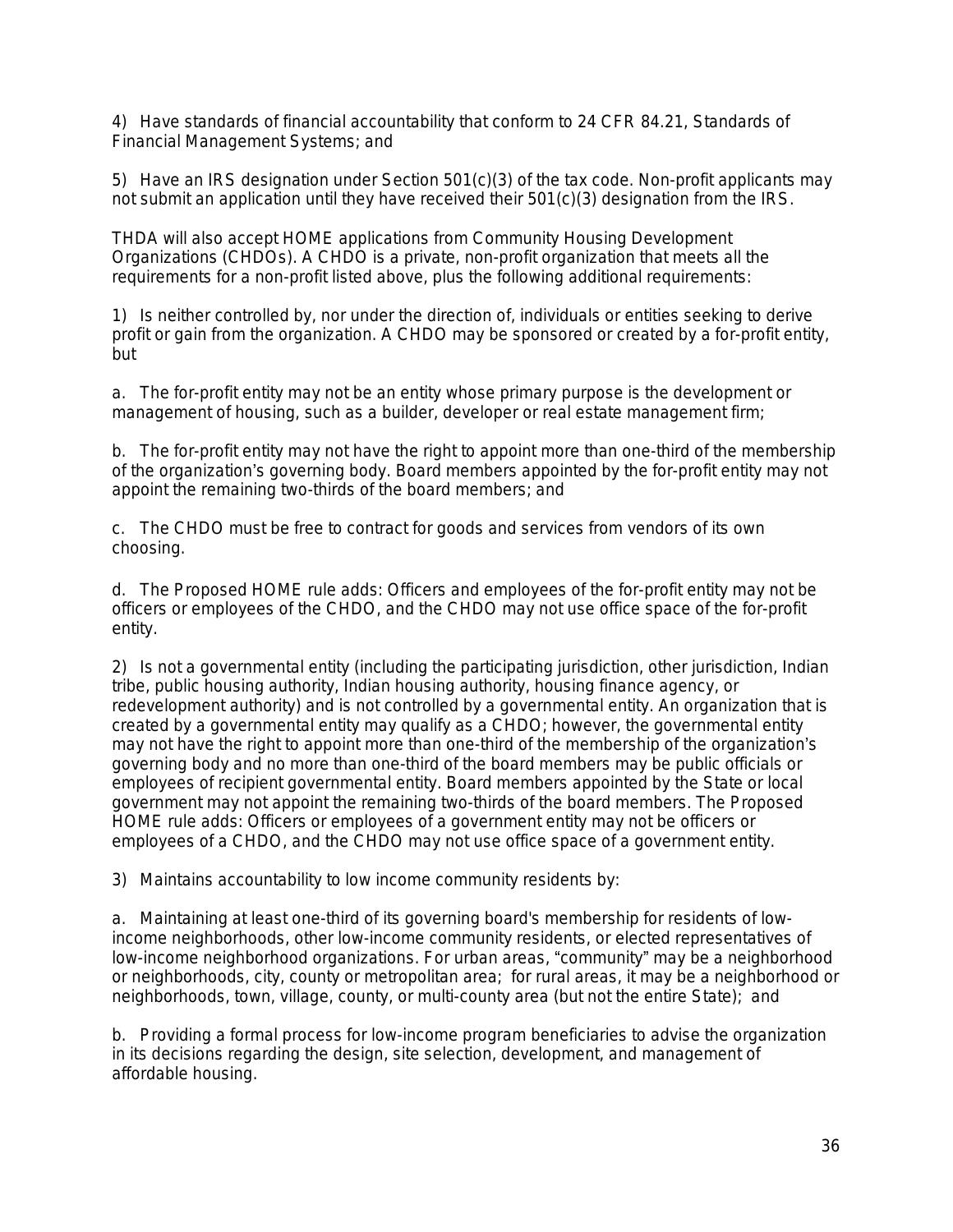4) Has a demonstrated capacity for carrying out activities assisted with HOME funds. An organization satisfies this requirement by having paid employees with housing development experience. A non-profit organization does not meet the test of demonstrated capacity based on any person who is a volunteer or whose services are donated by another organization, or by hiring a consultant.

5) Has a history of serving the community within which the housing to be assisted with HOME funds is to be located. In general, an organization must be able to show one year of serving the community before HOME funds are reserved for the organization. However, a newly created CHDO formed by local churches, service organizations, or neighborhood organizations may meet this requirement by demonstrating that its parent organization has at least a year of serving the community.

CHDOs may only apply for HOME funding for projects in which the CHDO is the owner, sponsor or developer. With their permission, unsuccessful CHDO applicants will be referred to the HUD Technical Assistance provider to develop capacity.

Applicants with prior HOME grants must also have *requested* (submitted an official Request for Payment Form with supporting documentation) the following percentages of their grants by F ebruary 28, 2014 to be eligible for the 2013 HOME program:

| <b>HOME Grant</b><br>Year | <b>Spend Down</b><br>Requirement |
|---------------------------|----------------------------------|
| 1992 - 2010               | 100%                             |
| 2011                      | 75%                              |
| 2012                      | 25%                              |

These spending requirements also apply to applications from CHDOs. In addition, CHDOs that were funded for homeownership programs that generate CHDO proceeds will have to demonstrate a need for additional HOME funds and documentation that neighborhood market conditions demonstrate a need for the project to be eligible for the 2013 HOME program.

Subject to review by the Grants Committee of the THDA Board of Directors, applicants who have not submitted required documentation to close a prior grant or applicants found in material non-compliance with THDA rules are disqualified.

## B. Allocation of Funds

HOME funds committed to the State of Tennessee, through THDA, will be allocated as promulgated in the State of Tennessee's Consolidated Plan, as amended. THDA will spend up to ten percent (10%) of its HOME allocation for administrative and planning expenses. THDA will use four percent (4%) of these funds for its own administrative expenses. The remaining six percent (6%) is available to pay the administrative costs of local governments and non-profit grant recipients. The balance of THDA's 2013 HOME allocation will be divided as follows:

*CHDO Set-aside :* Fifteen percent (15%) of the total allocation will be reserved for eligible applications from CHDOs outside the local participating jurisdictions or from CHDOs located in local participating jurisdictions, but proposing projects outside the local participating jurisdictions. THDA will also accept applications for the CHDO set-aside for projects in Clarksville, Jackson, Knox County and Shelby County. The THDA HOME funding to successful applicants for projects in these four jurisdictions will be reduced by the amount of funding the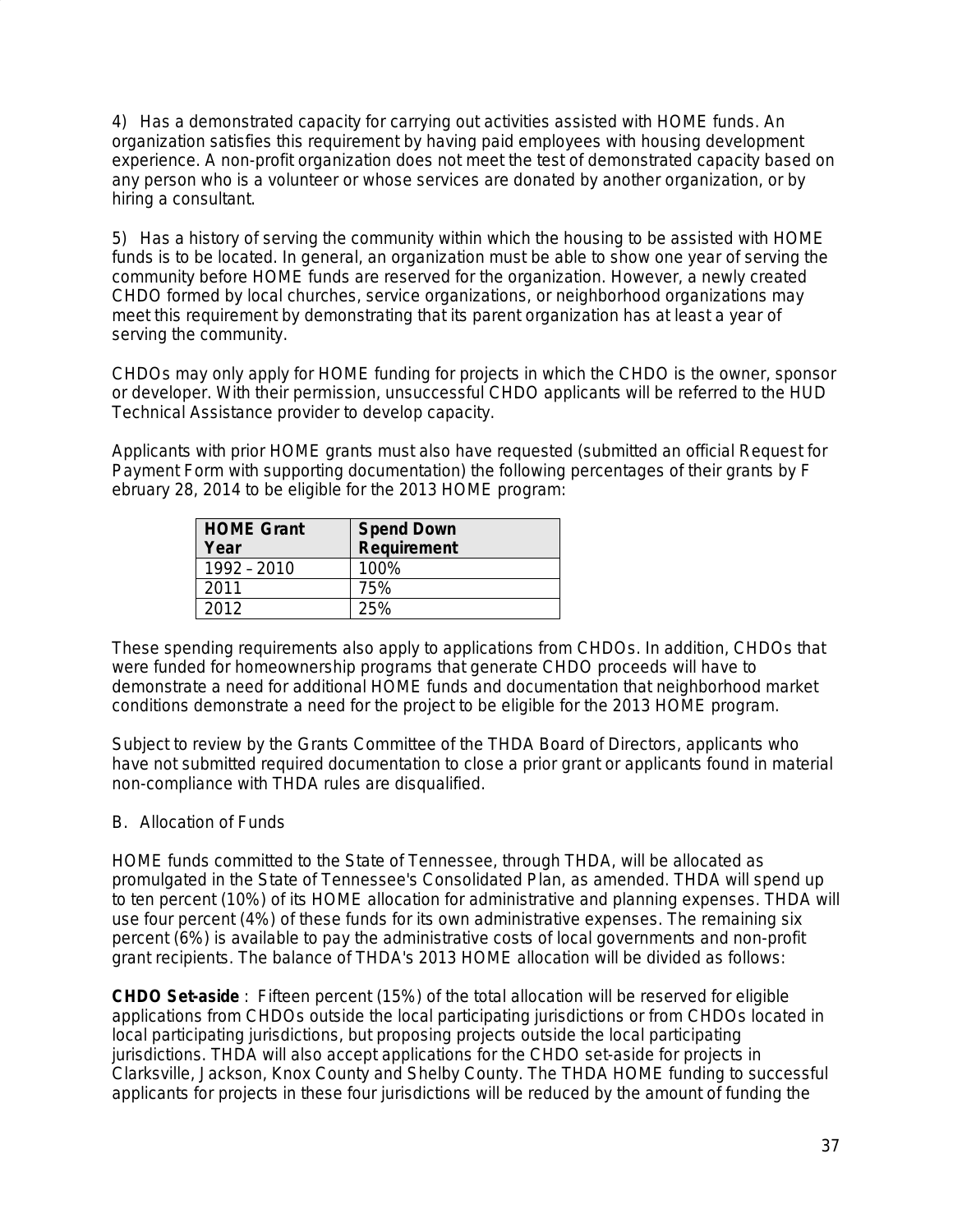CHDO receives from the local participating jurisdiction to keep within the \$500,000 maximum grant. THDA will allocate up to five percent (5%) of the CHDO set-aside for CHDO operating expenses. Funds not committed to CHDOs within 24 months will be recaptured by HUD. If in the opinion of THDA, the applications submitted do not represent CHDOs with viable proposals or with the organizational potential to comply with all HOME affordability requirements, THDA may choose not to award all of the FY 2013 CHDO funds in the current application round.

*Supportive Housing Development Set-aside :* Ten percent (10%) of the total allocation will be reserved for eligible applicants proposing projects to develop supportive housing. *Supportive housing projects are limited to rental activities*. They include, but are not limited to, housing designed for persons with a specific type of disability who could not reside in housing that is available to the general public due to a condition that can be either a permanent or temporary disability. There must be on-going, on-site services because without the on-site services, the disabled persons would be unable to maintain themselves in housing. *Supportive housing*  applications must include documentation of on-going, on-site support services. In a mixed project, over one half of the units must be targeted to households requiring supportive services to be considered an eligible applicant for the Supportive Housing set-aside. Supportive housing projects will be scored and ranked on a separate supportive housing matrix. See *Eligible Activities, Section C, Supportive Housing Development* for additional information. If there are not enough applicants for the Supportive Housing Development Set-aside, the remaining funds will be combined with the funds in the Urban/Rural Allocation.

*Urban/Rural Allocation :* The remaining sixty-five percent (65%) of the HOME funds will be allocated for eligible projects in Urban and Rural areas of the State. The Urban areas are defined by population density in the same way as in the Low Income Housing Tax Credit Program. The urban areas include the following counties: Anderson, Blount, Bradley, Carter, Coffee, Dyer, Gibson, Hamilton, Hamblen, Haywood, Madison, Maury, Montgomery, Putnam, Roane, Rutherford, Sumner, Unicoi, Williamson and Wilson. All other counties are considered Rural. The urban allocation is 44% of the remaining 65% of the funding, and the rural allocation is 56%. The percentages are based on the low-income population in the designated urban and rural counties. However, the urban areas do not include the low income populations of the local participating jurisdictions of Chattanooga, Clarksville, Jackson, Knox County, Memphis, Metropolitan Nashville-Davidson County, Shelby County, Sullivan County and Washington County, excluding the Town of Jonesborough. There will be an urban and a rural matrix and the applicants will be scored, ranked and funded until the funds are used. There will be a \$750,000 maximum grant per county in each region, and grants will be reduced proportionately should there be multiple successful applicants from the same county with a minimum grant of \$250,000. The THDA Board of Directors may, however, award less than \$250,000 should there be more than three successful applicants from the same county.

HOME awards will be in the form of a grant. There is, however, an exception for rental housing projects. For small rental projects (those with less than 12 units) the HOME funds awarded to a successful applicant can be in the form of a loan or grant. For rental projects of 12 or more units, HOME funds will be awarded to successful applicants only in the form of a loan, subject to terms and conditions approved by THDA.

Grantees will be required to repay any HOME funds expended on projects that are not completed and ready for occupancy within 4 years of the date the Written Agreement between the Grantee and THDA is executed.

C. Eligible Activities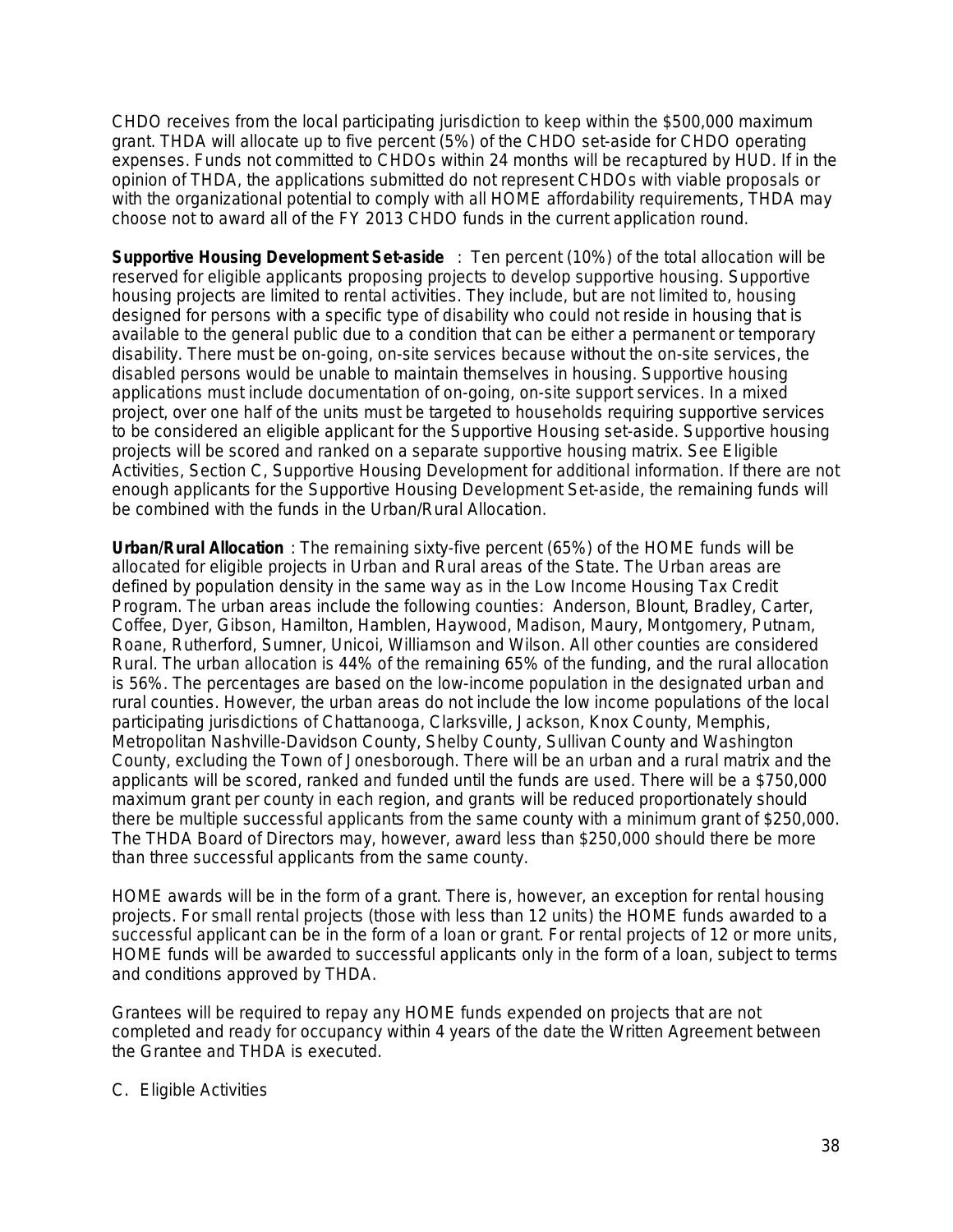There are specific eligible activities under the HOME Program that must address the housing needs of low-income households. Housing includes manufactured housing and manufactured housing lots, permanent housing for disabled homeless persons, transitional housing, singleroom occupancy housing and group homes. Housing does not include emergency shelters (including shelters for disaster victims) or facilities such as nursing homes, convalescent homes, hospitals, residential treatment facilities, correctional facilities and student dormitories or housing for students. Eligible housing activities include:

1) Homeowner rehabilitation programs

*Housing Rehabilitation:* The use of HOME funds will be limited to the rehabilitation of existing structures. A maximum of \$40,000 per house for rehabilitation costs (excluding building inspections, LBP inspections, energy related inspections, administration) will be allowed. Dilapidated structures which require reconstruction are not eligible and should not be scored. Priority should be given to repair or replacement of roofs, HVAC systems, electrical systems, plumbing systems, foundation problems, water supply issues, exterior painting to maintain the structure, limited interior painting. The structure must exhibit at least one code violation as revealed by a code inspection.

HOME regulations require that after the work is complete, the structure must meet the building code in force for that location or the applicable International Code. Units assisted with HOME funds must require at least \$1,000 of rehabilitation work to bring the unit into compliance with the applicable codes. Structures that cannot be brought up to code within the maximum grant funds would be ineligible.

*Manufactured Housing* **:** For purposes of this program description, the definition of manufactured housing contained in the Code of Federal Regulations and used by HUD is adopted. Manufactured housing is transportable in one or more sections, which in the traveling mode is eight feet or more in width, or forty feet or more in length, or when erected on site, is 320 or more square feet in size; is built on a permanent chassis to assure the initial and continued transportability of the structure; and is designed to be used as a dwelling with or without a permanent foundation.

Under limited circumstances, HOME funds may be used to renovate existing manufactured housing, but the HOME assistance will be limited to a maximum of \$10,000 for single-wide units. Multiple-width units will be evaluated and pre-approved by THDA on a case by case basis. To receive assistance, the owner of the manufactured home must also own the land on which the home is located or have a 99-year lease.

*Housing Rehabilitation Costs and Lead-based Paint* **:** If a unit to be rehabilitated was built after 1978, the rehabilitation costs are capped by the HOME subsidy limits. *All units built prior to*  1978 will require a risk assessment by a qualified lead inspector. If the risk assessment of a pre-1978 unit discloses no lead, then the cap for rehabilitation costs will be the HOME subsidy limits. If the risk assessment for a pre-1978 unit reveals the presence of lead-based paint and the estimated rehabilitation costs are less than \$25,000, then standard treatments will apply and the HOME subsidy for rehabilitation is limited to \$25,000. If the risk assessment reveals the presence of lead-based paint and the estimated rehabilitation costs exceed \$25,000, then abatement will be required by a qualified abatement contractor to provide assistance up to the HOME subsidy limits. These restrictions do not apply to instances of new construction.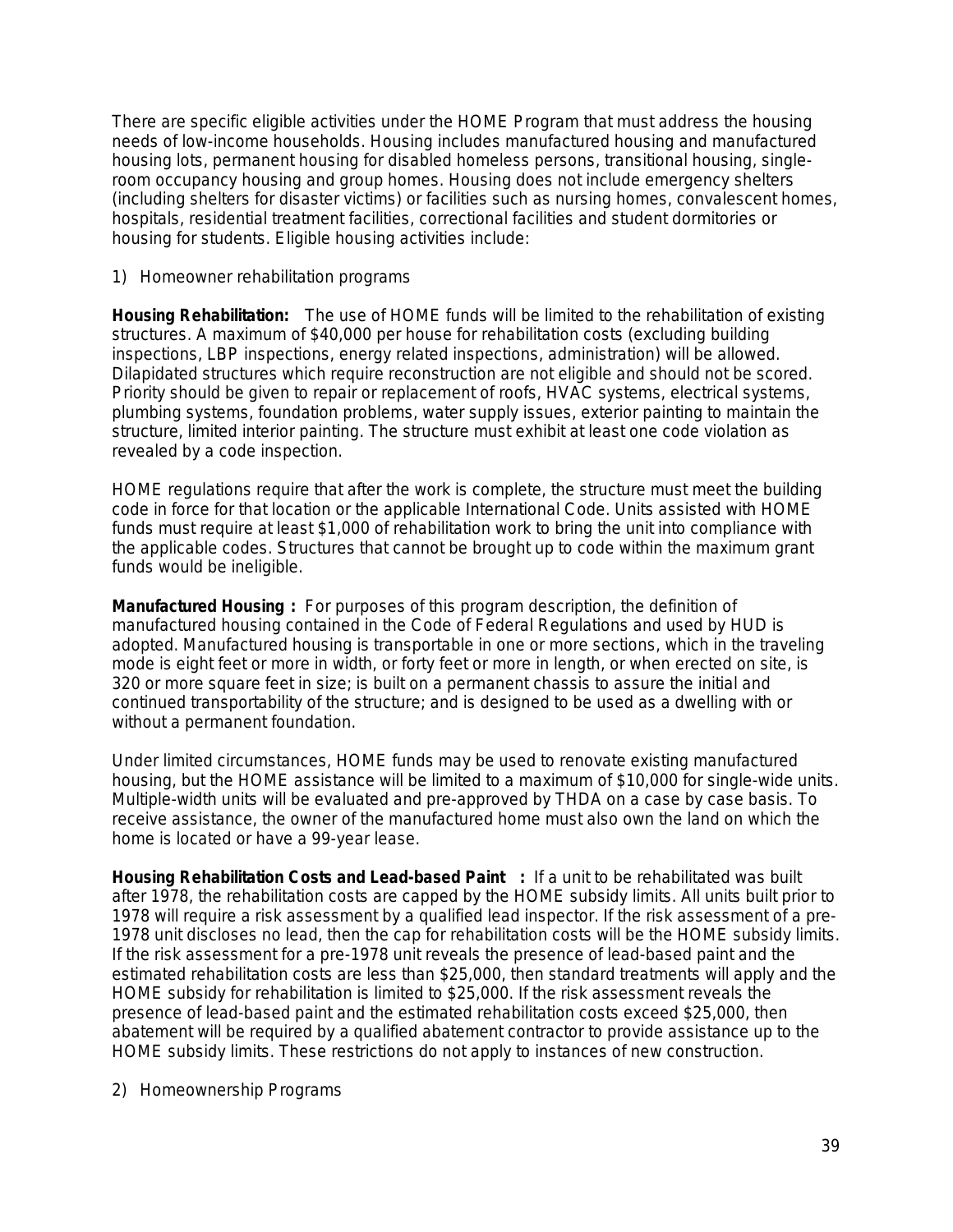*CHDOs***:** Construction financing or acquisition and substantial rehabilitation of substandard single-family dwellings. HOME funds *are to be used as the primary method of financing* (without interest cost) for *the development of affordable single-family units* either through new construction or acquisition and rehabilitation of substandard units by the CHDO. The CHDO must be the owner, sponsor or developer of the project. At the time of permanent financing the HOME funds are repaid to the CHDO as CHDO proceeds and are used to develop additional single-family units for homeownership. A CHDO must allow up to \$14,999 of HOME funds to remain with the unit as a soft second mortgage as necessary to qualify the household for permanent financing. THDA requires that a subsidy remain in the financing when the unit is sold so affordability is based on the less restrictive recapture provision of the HOME regulations. Any homeownership unit developed by a CHDO that cannot be sold to an eligible homeowner within six months of project completion must be converted to rental housing and rented to an income eligible tenant.

*Cities, counties and non-profit organizations (non-CHDO)* – Homeownership programs are restricted to a soft second mortgage necessary to qualify the household for permanent financing.

*Soft second mortgages* – Any HOME funds used for a soft second mortgage in homeownership programs are limited to a maximum subsidy of \$14,999 per household with a five-year affordability period forgiven at the end of the fifth year.

*Sales Price Limits* – Under the current HOME rule, the sales price limits in homebuyer programs are the 2008 Single Family Mortgage Limits under Section 203(b) of the National Housing Act.

*Underwriting* – Front and back end ratios may not exceed twenty-nine (29%) and forty-one percent (41%), respectively. Lower ratios are encouraged.

*Permanent Financing* – Under homeownership programs, THDA expects the use of THDA mortgages whenever suitable. Other financing may be used if it is comparable to a THDA mortgage. Permanent financing is considered comparable if the interest rate does not exceed the prevailing THDA Great Rate by more than two percentage points. All loans must have a fixed interest rate fully amortizing over the term of the loan. There can be no pre-payment penalty for early payoffs.

*Homebuyer Contribution* – The homebuyer must make a contribution from their own funds equal to one percent (1%) of the purchase price of the property.

*Homebuyer Education* – All homebuyers must complete a homebuyer education program from a THDA qualified homebuyer education trainer prior to purchase.

*Neighborhood Market Conditions* – Applicants proposing homeownership projects must document that neighborhood market conditions demonstrate a need for the project and will complete a market study for homeownership programs (Appendix E).

Before construction or acquisition and rehabilitation can begin under homeownership, all units must have eligible buyers pre-approved for a permanent loan. No speculative construction or acquisition is allowed. However, lease purchase is permitted if necessary.

It is expected that the grantee will not only shepherd the homebuyer through the home buying process, but also work toward fostering an on-going relationship with the homebuyer. This includes facilitating additional homeowner counseling, verifying homeowner occupancy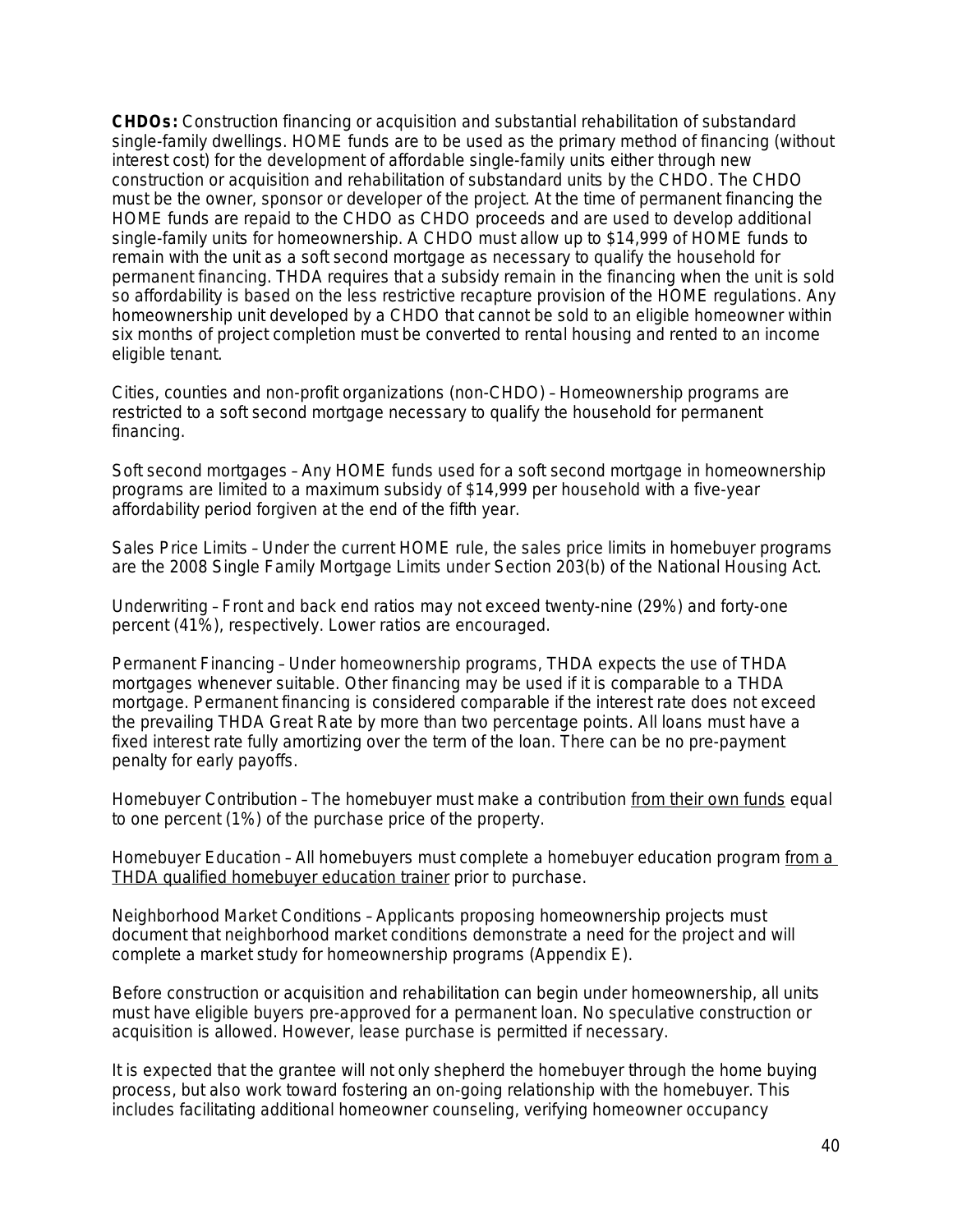requirements on an annual basis, and monitoring mortgage default issues.

3) Rental Housing Programs

*New construction of rental housing units.*

*Acquisition and/or rehabilitation of rental housing units.*

*Supportive Housing Development* – New Construction, acquisition and/or rehabilitation of housing, including transitional housing, single-room occupancy housing and group homes, for persons with a physical, emotional or mental disability who require on-site supportive services to maintain themselves in housing.

A person will be considered to have a disability if he or she has a developmental disability, which is a severe, chronic disability that is attributable to a mental or physical impairment or combination of mental and physical impairments; is manifested before the person attains age 22; is likely to continue indefinitely; results in substantial functional limitations in three or more of the following areas of major life activity: self-care, receptive and expressive language, learning, mobility, self-direction, capacity for independent living, and economic self-sufficiency; and reflects the person's need for a combination and sequence of special interdisciplinary, or generic care, treatment, or other services that are of lifelong or extended duration and are individually planned and coordinated.

*Transitional housing* means housing that is designed to provide housing and appropriate on-site support services to persons, including (but not limited to) deinstitutionalized individuals with disabilities, homeless individuals with disabilities, and homeless families with children; and has as its purpose facilitating the movement of individuals and families to independent living within a time period that is set by the grantee or project owner before occupancy.

*Group Home* means housing occupied by two or more single persons or families consisting of common space and/or facilities for group use by the occupants of the unit, and (except in the case of shared one-bedroom units) separate private space for each household. On-site supportive services must be provided. A group home is generally a large single-family unit, and is considered a one-unit project.

The subsidy limit is based upon the number of bedrooms in the unit, including bedrooms occupied by resident support service providers.

Rents for HOME-assisted group homes are based upon the number of bedrooms in the unit, excluding bedrooms occupied by live-in support service providers, with each household paying its proportionate share of the total unit rent.

*Single Room Occupancy (SRO)* housing means housing consisting of clearly identifiable separate dwelling units that are the primary residence of its occupant or occupants. If the project consists of new construction, or conversion of non-residential space, then the unit must contain either food preparation or sanitary facilities (and may contain both). For acquisition or rehabilitation of an existing residential structure or a hotel, neither food preparation nor sanitary facilities are required to be in the unit. If the units do not contain sanitary facilities, the building must contain sanitary facilities that are shared by the tenants. The provision of on-site supportive services is required.

The maximum per unit subsidy is the subsidy for zero-bedroom units times the number of HOME -assisted units in the structure. However, in no event may the maximum subsidy exceed the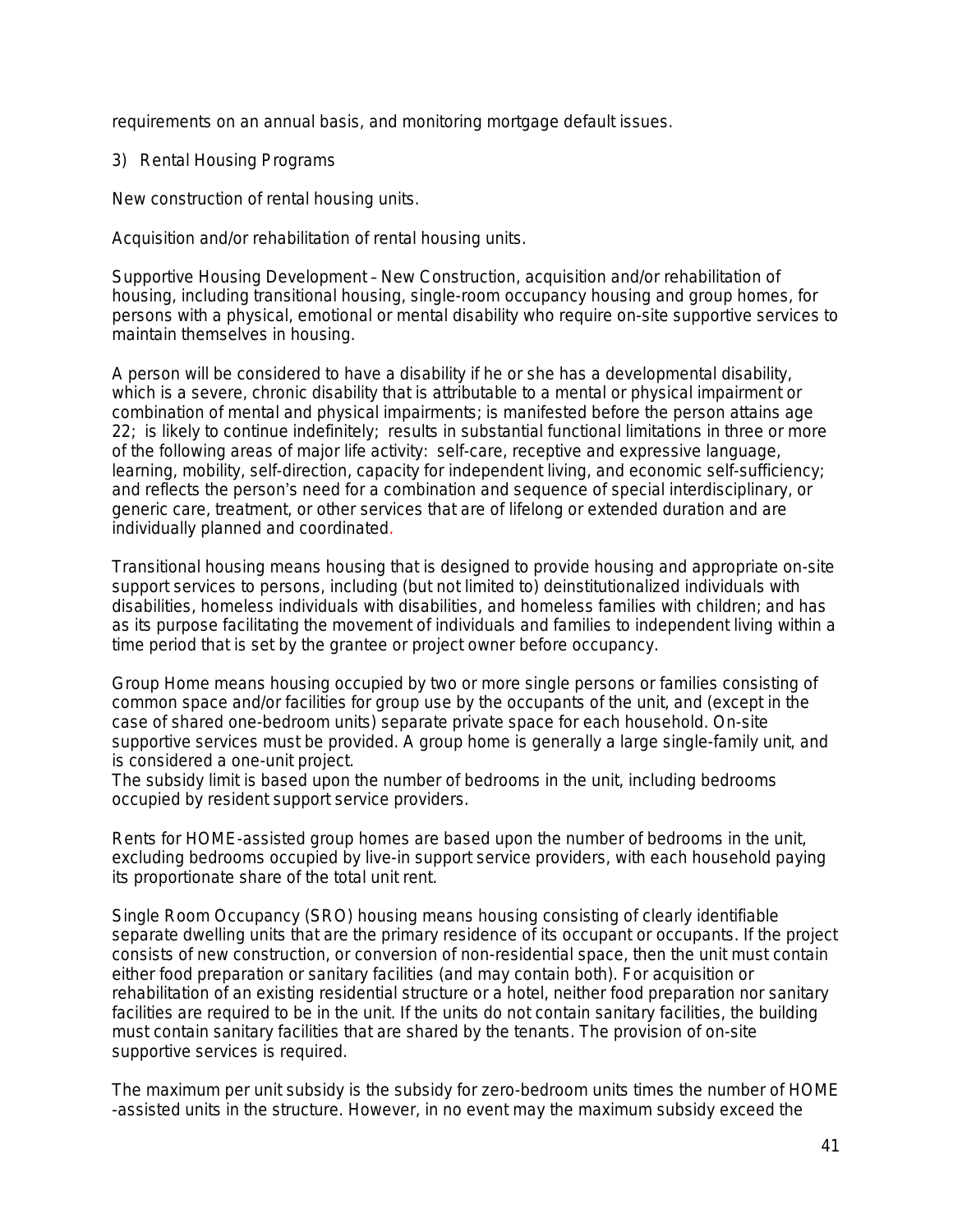actual development cost of the HOME-assisted units based on their proportionate share of the total development cost.

If the HOME-assisted SRO unit has neither food preparation nor sanitary facilities, or only one, the rent may not exceed 75% of the Fair Market Rent (FMR) for a zero bedroom unit.

If the HOME-assisted SRO unit has both food preparation and sanitary facilities in the unit, the High and Low HOME rent requirements of the HOME program apply. See *Section H- Additional Requirements for HOME Rental Housing Programs*.

Applicants proposing rental housing programs will need to complete a Rental Housing Feasibility Worksheet. HOME funds are used as gap financing, and the applicant must demonstrate a need for the HOME funds. If the project development costs require additional financing, documentation must be provided that the other financing has been secured. If the project can support a debt, other financing will be a threshold requirement. EXCEPTION: Rental projects funded under the Supportive Housing Development Set-Aside are not required to have additional debt due to the extremely low income of the clientele being served.

Applicants proposing rental projects must document that neighborhood market conditions demonstrate a need for the project and will complete a market study (Appendix E).

4) CHDO Operating Expenses, Developer's Fees and CHDO Proceeds.

*CHDO Operating Expenses* – CHDO may request up to 7% of the grant as CHDO operating expenses to help with the administrative costs of operating a housing program. Operating expenses are separate from project funds.

*Developers Fee*s – A CHDO may also request an 8% developer's fee if the CHDO is acting as a developer of housing. The developer's fee is 8% of the HOME funds used to construct or acquire and rehabilitate the unit. The developer's fee is a project soft cost and counts against the maximum per unit subsidy limit.

*CHDO Proceeds* – CHDO proceeds are the HOME funds returned to a CHDO upon the sale of a unit developed by the CHDO from the buyer's permanent financing. The CHDO must use its CHDO proceeds to develop more housing. A CHDO may use 15% of the CHDO proceeds for operating expenses, 7% for administration and 8% for developer's fees. Once the CHDO proceeds are used a second time to develop more housing, the HOME restrictions on the use of proceeds are eliminated. The THDA 25% cap on the amount of CHDO proceeds that can be used for operating or administrative expenses has been eliminated. This policy applies retroactively to current, active CHDO grants.

## 5) Project Soft Costs

In planning their programs, applicants may include as a project soft cost the costs for inspections and work write-ups. There is a limit to these costs of 7% of the hard costs of the rehabilitation or construction, not to exceed \$2,100 or be less than \$500. In addition to the costs for inspections and work write-ups, the costs for lead-based paint inspections, risk assessments and clearance testing, and architectural and engineering fees are also paid as project soft costs. All project soft costs count toward the maximum per unit subsidy limit.

## D. Prohibited Activities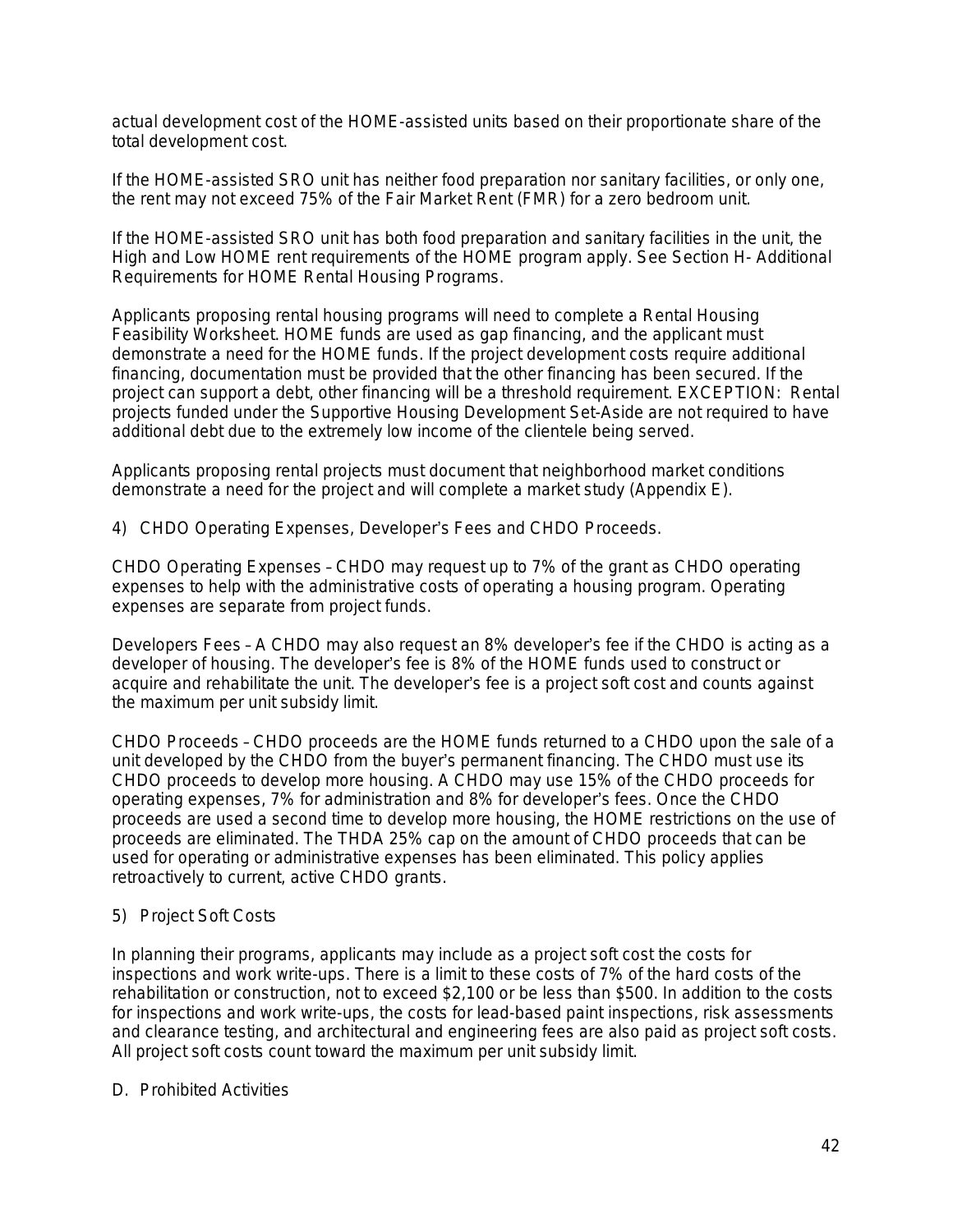1) Provide project reserve accounts, or operating subsidies;

2) Provide tenant-based rental assistance for the special purposes of the existing Section 8 program, in accordance with Section 212(d) of the Act;

3) Provide non-federal matching contributions required under any other Federal program;

4) Provide assistance authorized under Section 9 of the 1937 Act (annual contributions for operation of public housing);

5) Carry out activities authorized under 24 CFR Part 968 (Public Housing Modernization);

6) Provide assistance to eligible low-income housing under 24 CFR Part 248 (Prepayment of Low Income Housing Mortgages;

7) Provide assistance (other than assistance to a homebuyer to acquire housing previously assisted with HOME funds) to a project previously assisted with HOME funds during the period of affordability established by HUD and THDA in the written agreement. However, additional HOME funds may be committed to a project up to one year after project completion, but the amount of HOME funds in the project may not exceed the maximum per-unit subsidy amount;

8) Pay for any cost that is not eligible under 24 CFR 92.206 through 92.209;

9) Provide assistance to private, for-profit owners of rental properties;

10) Provide assistance to projects that propose combining HOME funds with HUD 811 or 202 projects; and

11) Provide assistance for a homeowner rehabilitation project by a CHDO from the 15% CHDO set-aside. A CHDO funded through the 15% CHDO Set-aside can only participate in the HOME program if they are the owner, sponsor or developer of a project.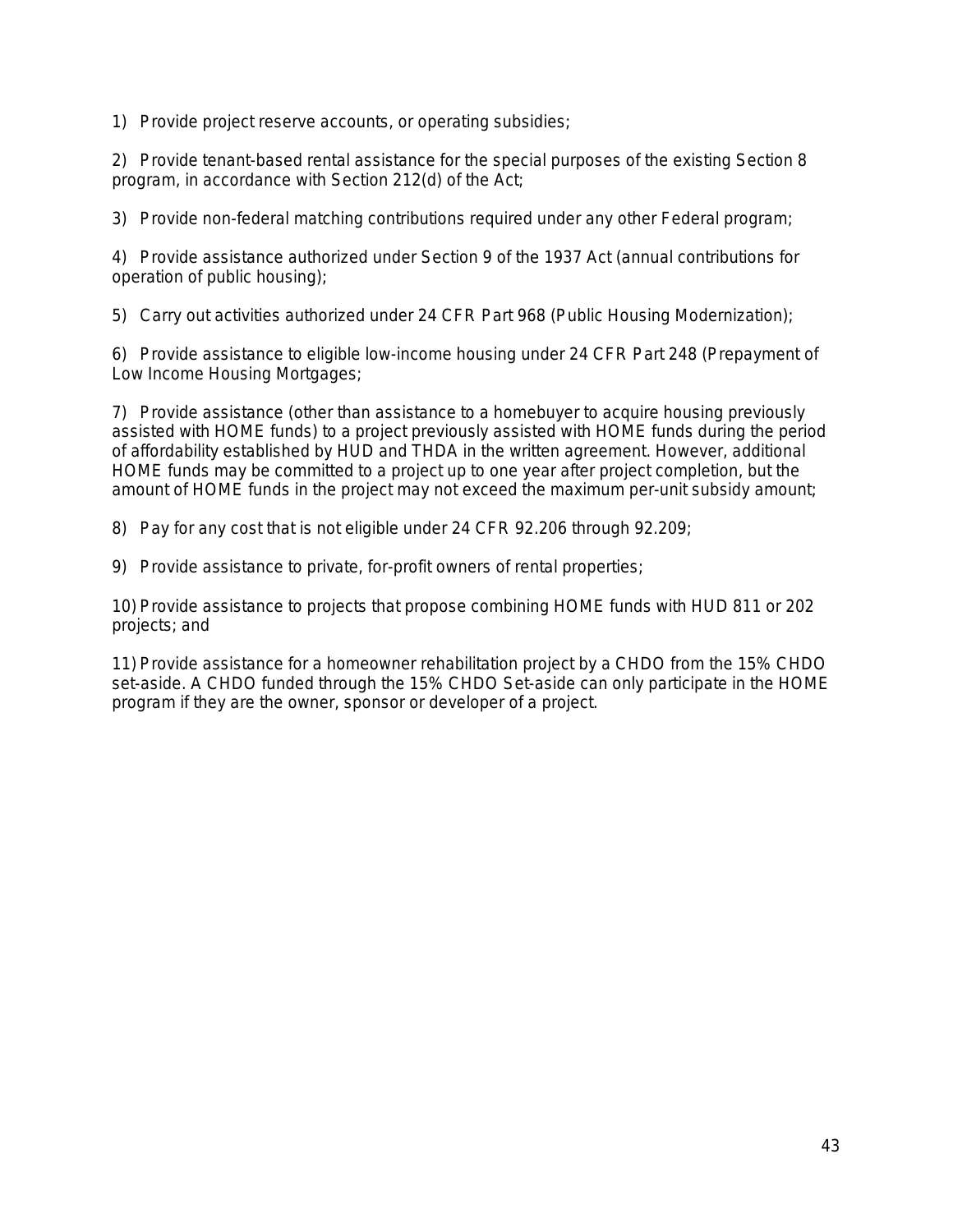# E. Layering

Layering is the combining of other federal resources on a HOME-assisted project that results in an excessive amount of subsidy for the project. Such activity is prohibited. Grantees will analyze each project to insure that only the minimum amount of assistance is allocated to the project. In no case may the amount of HOME funds exceed the Maximum per Unit Subsidy Limit.

## F. Match and Leverage

For the FY 2013 HOME program, THDA will continue to provide the required federal match. Although no local match is required from applicants, THDA will count toward its matching requirement any non-federal project funds that qualify as match under the HOME rule.

In the scoring matrix, any project that has leveraged funds will receive additional points. Leveraged funds are funds provided by the local governments, grants from other sources and cash from program beneficiaries. Loan proceeds from a lending institution do not count as leverage. However, the savings generated from a below market interest rate will count as leverage. Administrative funds, *anticipated* fund-raising revenues, THDA BUILD loan funds, and construction loans do not count toward leverage.

Leveraged funds counted in one program year do not qualify again as leverage in subsequent years.

The value of donated labor, materials and land will count toward leverage. The value of unskilled labor is set at the current minimum wage, and the value of skilled labor is set at twice the current minimum wage. The value of land and/or a building donated or acquired for a project prior to the application will count as leverage, but there must be an appraisal or tax assessment included in the application to document its value. In order to count donated supplies or materials, only the documented value of the actual goods or materials will be considered and they must be legitimately required by the program. The donor must provide a letter to confirm the amount of the supplies or materials. Proposed discounts will not count as leverage.

In addition, for rental projects, HOME funds are to be used as gap funding, and the applicant must demonstrate a need for the HOME funds. If development costs require other financing, documentation must be provided that the other financing has been secured. If a rental project can support debt, other financing will be a threshold requirement.

- G. Home Program Requirements
- 1) Income Limits

HOME funds may be used to benefit only low-income or very low-income households. "Low income households" means an individual or household whose income does not exceed 80% of the area median income, adjusted for household size. "Very low income household" means an individual or household whose income does not exceed 50% of the area median income, adjusted for household size.

For a rental property, the income limits apply to the incomes of the tenants, not to the owners of the property. At initial occupancy 90% of the tenant households must have incomes below 60% of the area median income, adjusted for household size. (Refer to *Section H - Additional Requirements for HOME Rental Programs*.)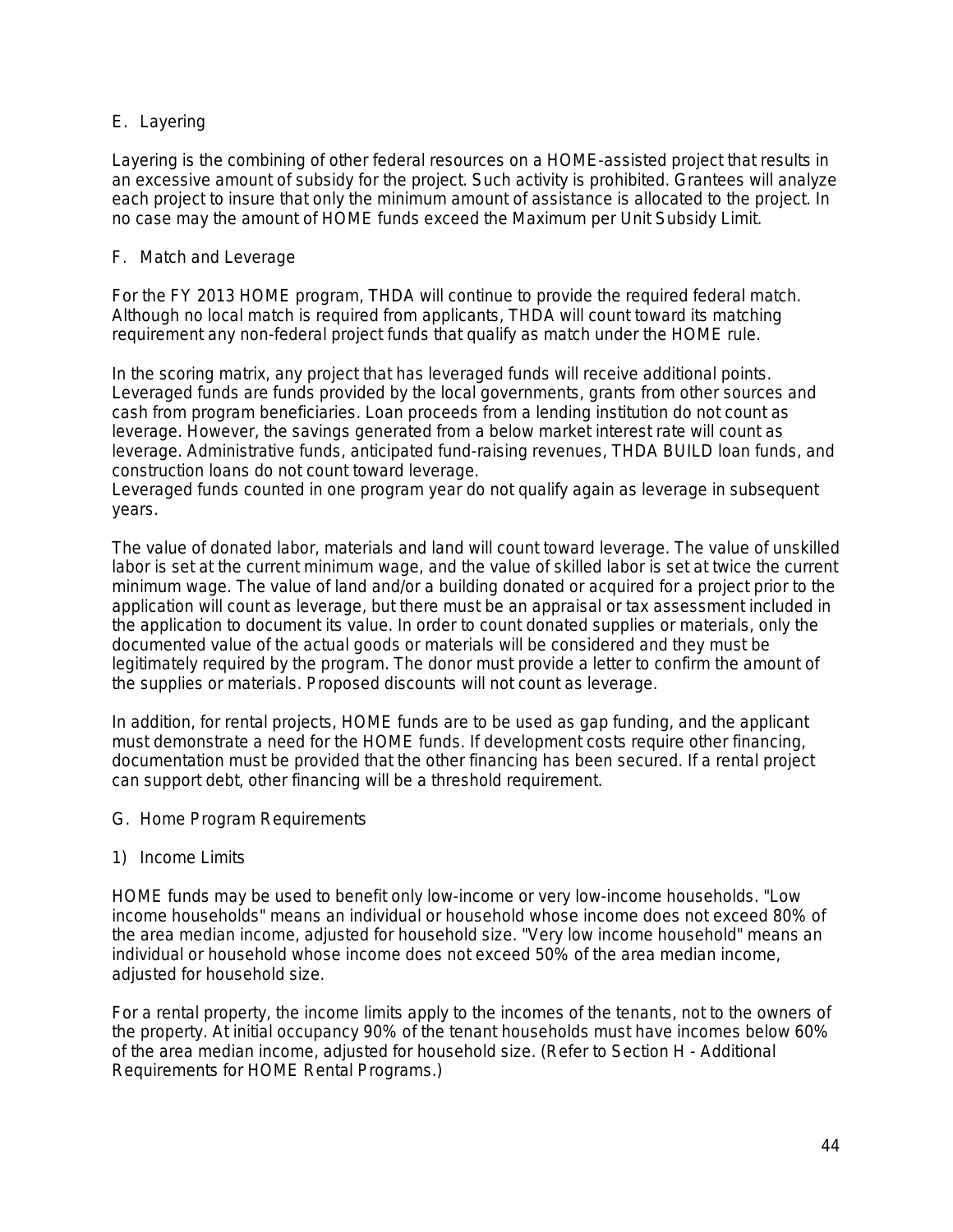The income of the household to be reported for purposes of eligibility is the sum of the annual gross income of the beneficiary, the beneficiary's spouse, and any other household member residing in the home or rental unit. Annual gross income is "anticipated" for the next 12 months, based upon current circumstances or known upcoming changes, minus certain income exclusions.

Median income for an area or the state shall be that median income estimate made by HUD. Median incomes change when HUD makes revised estimates. HUD publishes income limits for the HOME program on an annual basis.

## 2) Forms of Assistance

*Homeowner rehabilitation* – Assistance from grant recipients to program beneficiaries will be limited to forgivable grants that are completely forgiven after a specified period of time as long as the beneficiary adheres to the conditions of the grant.

*Homeownership programs* – Assistance from grant recipients to program beneficiaries as soft second mortgages will be limited to loans which are forgiven at the end of 5 years.

*Rental programs* – For small rental projects (those with less than 12 units) the HOME funds will be awarded to a successful applicant in the form of a grant. For rental projects of 12 or more units, HOME funds will be awarded to successful applicants only in the form of a loan, subject to terms and conditions approved by THDA.

Applicants may request approval from THDA to provide loans which generate program income. During the time the HOME grant is active, draw requests must be reduced by accumulated program income before drawing down "new" HOME funds. Once a HOME grant is closed out, program income must be accounted for and reported to THDA at least quarterly. A Grantee may also elect to return accumulated program income to THDA on a quarterly basis.

## 3) Compliance Period

*Homeowner rehabilitation* – Grants for homeowner rehabilitation projects shall have a compliance period of at least five years with a forgiveness feature of 20% annually. In order to enforce the compliance period, THDA will require that homeowners sign both a grant note and a deed of trust.

If the homeowner of a property that has been rehabilitated dies during the compliance period and the property is inherited by heirs, the property may be rented without repaying the unforgiven portion of the HOME subsidy to THDA. However, if the house is sold by the heirs during the compliance period, the remaining unforgiven portion must be repaid to THDA. This policy may be applied retroactively to prior HOME projects as needed.

*Homeownership Programs* – A CHDO must leave up to \$14,999 of HOME funds in the unit as a soft second mortgage necessary to qualify a household for permanent financing. There will be an affordability period of five years which is forgiven at the end of the 5<sup>th</sup> year if the unit remains in compliance, i.e., remains the primary residence of the initial homebuyer and is not leased. If the HOME-assisted unit is sold on or before the end of the affordability period, the amount of the HOME subsidy subject to recapture will be reduced by 20% per year. If the remaining outstanding principal balance of the HOME Note plus the amount of the down payment made by the homeowner, if any, plus the amount of any capital improvement investment made by the homeowner exceeds the amount of net proceeds available as a result of the sale, the Grantee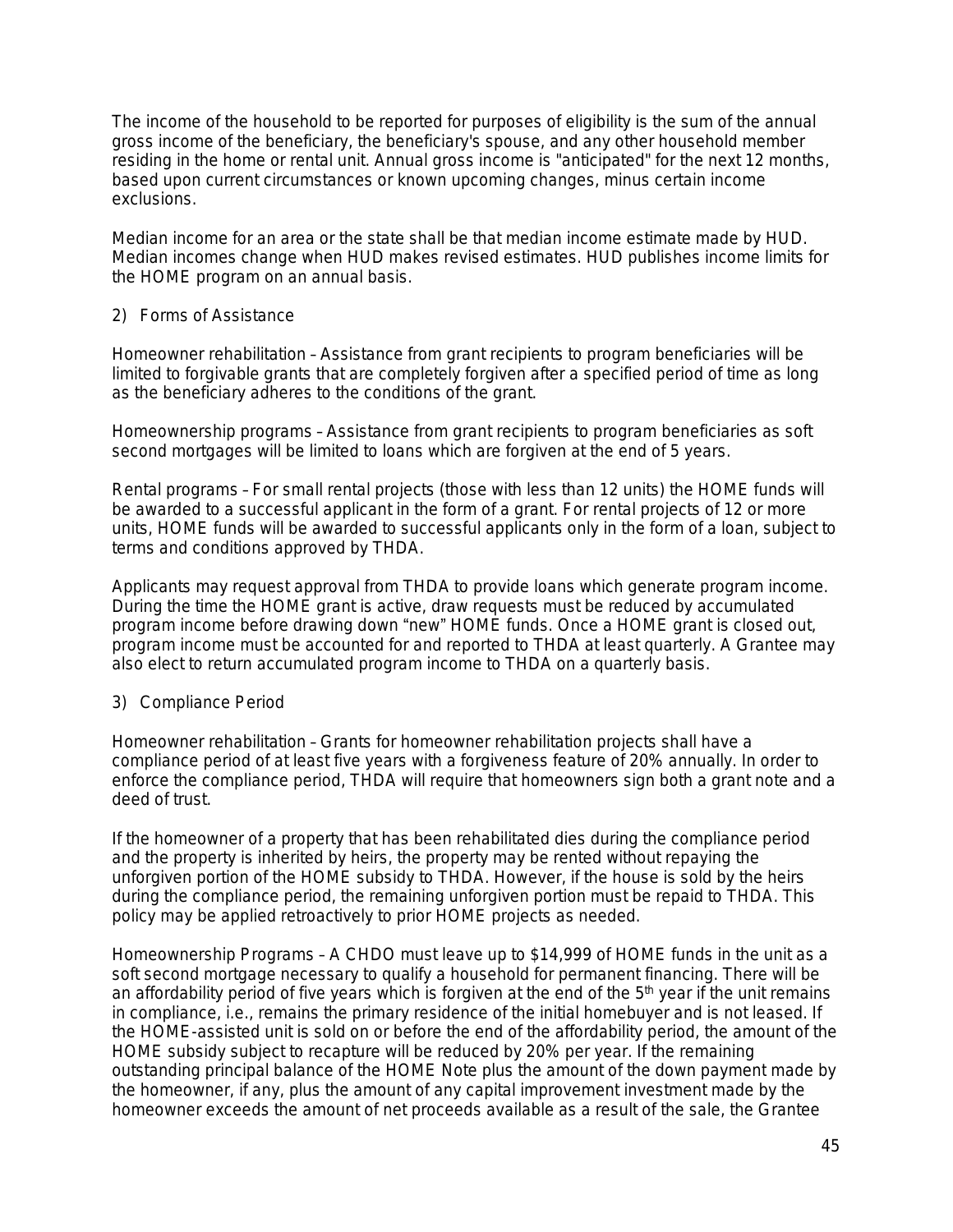shall recapture a pro rata share of the net proceeds of the sale in lieu of the full remaining outstanding principal balance of the HOME Note. The pro rata amount to be recaptured shall be calculated in accordance with the HOME Program Regulations at 24 CFR 92.254(a)(5)(ii)(A)(3). If the unit does not remain in compliance, the entire \$14,999 of HOME assistance must be repaid. In order to enforce the affordability period, THDA will require that the homebuyer sign both a note and a deed of trust.

Under construction financing, the per unit amount of HOME funds and the affordability period they trigger are based upon the amount of HOME funding invested in the unit. In order to enforce the provisions of the Working Agreement, THDA will require that a restrictive covenant be recorded against the property.

| <b>Homeownership Assistance</b><br><b>HOME Subsidy per Unit</b> | Minimum Period of<br>Affordability |  |
|-----------------------------------------------------------------|------------------------------------|--|
| Under \$15,000                                                  | 5 Years                            |  |
| $$15,000 - $40,000$                                             | 10 Years                           |  |
| Over \$40,000                                                   | 15 Years                           |  |

*Rental Housing Projects* – Grants for rental housing projects will be subject to affordability requirements based upon the project type and the amount of HOME subsidy per unit. See *Section H-4, Affordability Terms For Rental Projects*. Prior to drawing down HOME funds, owners of rental projects will be required to sign a grant note, deed of trust and restrictive covenant to enforce the HOME affordability period.

4) Level of subsidy

| Minimum HOME Dollars        | \$1,000   | PFR UNIT                |
|-----------------------------|-----------|-------------------------|
| <b>Maximum Home Dollars</b> | \$53,624  | 0-BEDROOM (EFFICIENCY)  |
|                             |           | I IMIT                  |
|                             | \$61,471  | 1-BEDROOM LIMIT         |
|                             | \$74.749  | 2-BEDROOM LIMIT         |
|                             | \$96,700  | 3-BEDROOM LIMIT         |
|                             | \$106,147 | 4-BEDROOM OR MORE LIMIT |

## 5) Property Standards

Property standards must be met when HOME funds are used for a project. Any housing constructed or rehabilitated with THDA grant funds under the HOME program must meet all applicable local codes, rehabilitation standards, and zoning ordinances at the time of project completion.

In the absence of a local code, new construction of multi-family apartments of 3 or more units must meet the 2006 International Building Code; new construction or reconstruction of singlefamily units or duplexes must meet the 2006 International Residential Code for One- and Two-Family Dwellings; and rehabilitation of existing rental units or existing homeowner units must meet the 2006 International Existing Building Code and the 2006 International Property Maintenance Code. In addition, rental units must, at a minimum, continue to meet Section 8 Housing Quality Standards (HQS) on an annual basis. The Proposed HOME rule replaces Section 8 HQS with the Uniform Physical Conditions Standards (UPCS).

The Proposed HOME rule also includes the following regarding major systems: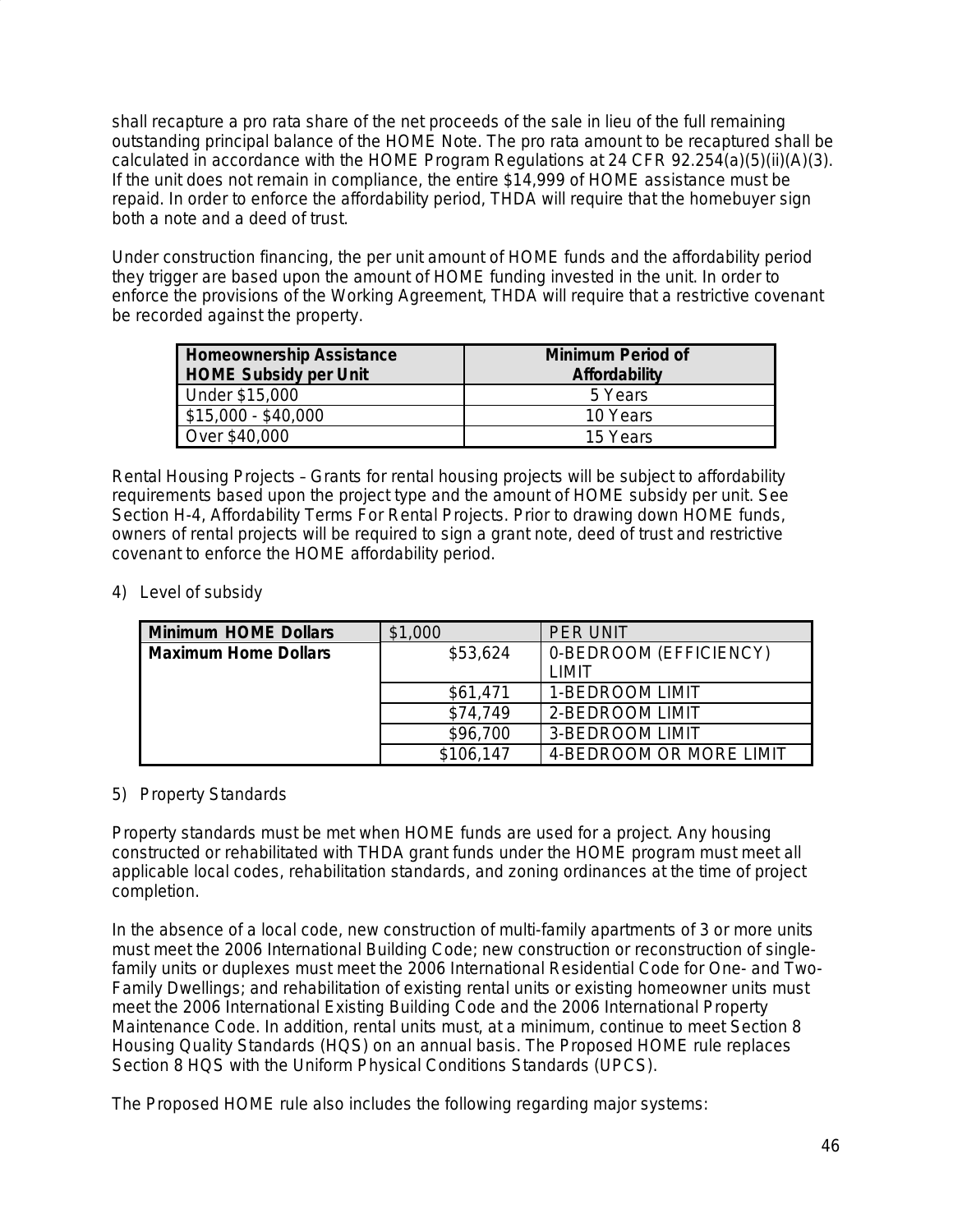Major systems in rental housing projects, upon project completion, must have a useful life for a minimum of 15 years, or the major systems must be rehabilitated or replaced as part of the rehabilitation work: structural support; roofing; cladding and weatherproofing (e.g. windows, doors, siding, gutters); plumbing; electrical; and heating, ventilation, and air conditioning. For multi-family housing projects of 26 units or more, there must be a determination of the useful life of major systems through a capital needs assessment of the project.

Major systems in owner-occupied housing, upon project completion, must have a useful life for a minimum of 5 years, or the major systems must be rehabilitated or replaced as part of the rehabilitation work: structural support; roofing; cladding and weatherproofing (e.g. windows, doors, siding, gutters); plumbing; electrical; and heating, ventilation and air conditioning.

The International Code books are available from:

International Code Council 4051 W. Flossmore Road Country Club Hills, IL 60478-5795<br>Telephone: (800) 786-4452 (800) 786-4452 Fax: (866) 891-1695 Website: [www.iccsafe.org](http://www.iccsafe.org)

*Energy Code* – New construction projects must also meet the 2006 International Energy Conservation Code. Copies of the Energy Code may also be obtained from the International Code Council at the address listed above.

*Energy Conservation* – In addition to meeting the 2006 International Energy Conservation Code, new construction projects must be Energy Star qualified and certified by an independent HERS rater or achieve a Home Energy Rating System (HERS) index of 85 or less when tested by a certified rater.

*Section 504* – Section 504 of the Rehabilitation Act of 1973 prohibits discrimination in federally assisted activities and programs on the basis of handicap, and imposes requirements to ensure that qualified individuals with handicaps have access to these programs and activities.

For new construction of multi-family projects (five or more units), a minimum of 5% of the units in the project (but not less than one unit) must be accessible to individuals with mobility impairments, and at a minimum, an additional 2% of the units (but not less than one unit) must be accessible to individuals with sensory impairments. The total number of units in a HOMEassisted project, regardless of whether they are all HOME-assisted, is used as the basis for determining the minimum number of accessible units. Also, in a project where not all the units are HOME-assisted, the accessible units may be either HOME-assisted or non-HOME-assisted.

The Section 504 definition of substantial rehabilitation for multi-family projects includes construction in a project with 15 or more units for which the rehabilitation costs will be 75% or more of the replacement cost. In such developments, a minimum of 5% of the units in the project (but not less than one unit) must be accessible to individuals with mobility impairments, and an additional 2%, at a minimum, (but not less than one unit) must be accessible to individuals with sensory impairments. As in the case of new construction, the total number of units in a HOMEassisted, regardless of whether they are all HOME-assisted, is used as the basis for determining the minimum number of accessible units, and, in a project where not all of the units are HOMEassisted, the accessible units may be either HOME-assisted or non-HOME-assisted.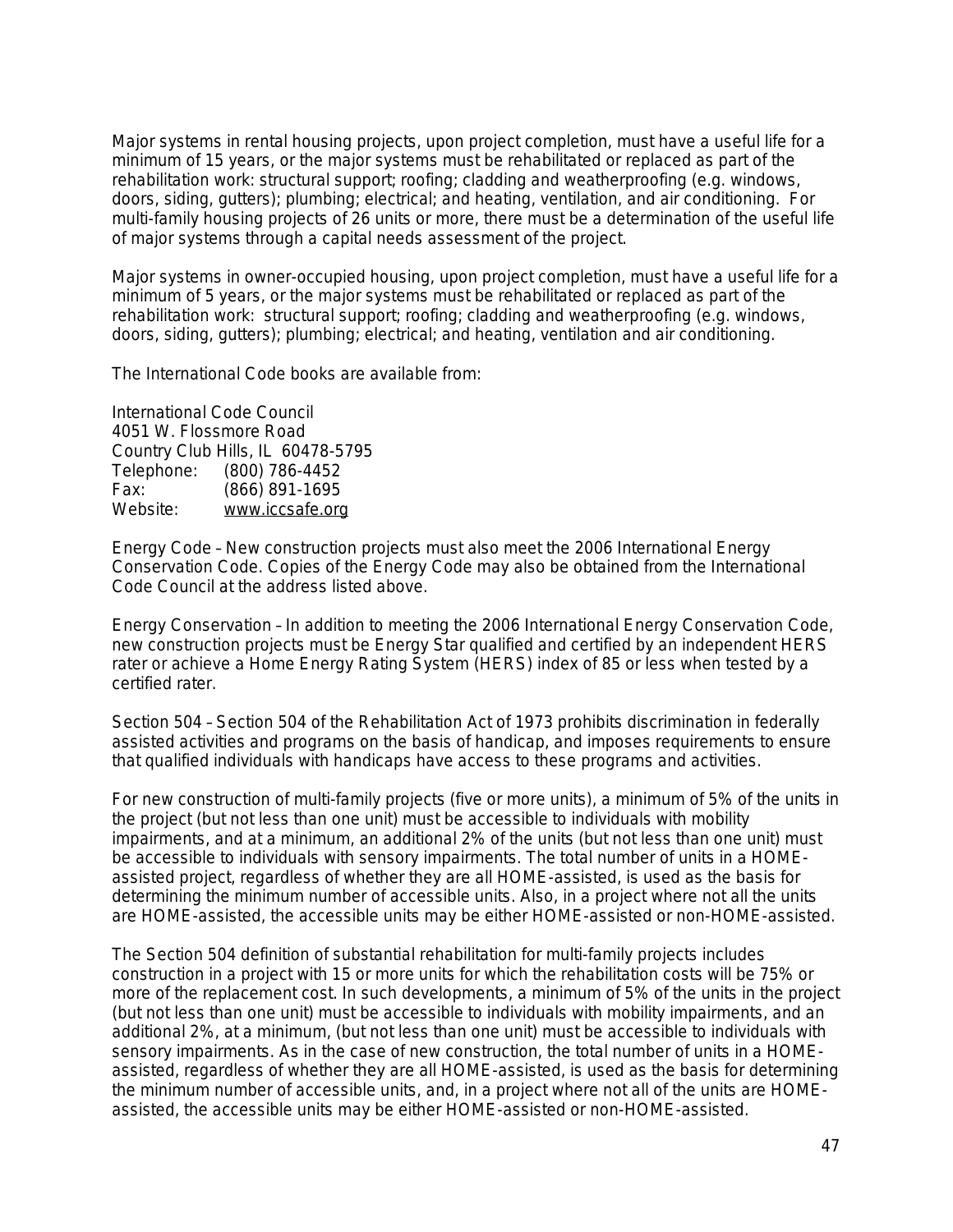When rehabilitation less extensive than substantial rehabilitation is undertaken in projects of 15 or more units, alterations must, to the maximum extent feasible, make the units accessible to and usable by individuals with handicaps, until a minimum of 5% of the units (but not less than one unit) are accessible to people with mobility impairments. For this category of rehabilitation, the additional 2% of units requirement for individuals with sensory impairments does not apply. Alterations to common spaces must, to the maximum extent feasible, make those areas accessible.

### 6) After Rehabilitation Property Value

F*or homeowner rehabilitation projects*, the maximum after rehabilitation value permitted for the type of single-family housing (1-4 family residence, condominium, cooperative unit, combination manufactured home and lot) shall not exceed 95% of the median purchase price for the area as established by THDA using the methodology prescribed by HUD in 24 CFR 92.254(a)(2)(ii) (Appendix F). In the event that THDA is unable to use the median purchase price as set forth in Appendix F, the maximum after rehabilitation value is the 2008 Single Family Mortgage Limits under Section 203(b) of the National Housing Act. The Proposed HOME rule eliminates the use of the 203(b) Single Family Mortgage Limits and should this section of the rule become final, THDA will use the limits set forth by HUD

The after rehabilitation value is determined by adding the appraised value of the land and improvements from the county assessor's office and the cost of the rehabilitation (construction hard costs plus project soft costs).

### 7) Sales Price Limits

Under the current HOME rule, the sales price limit in homebuyer programs is the 2008 Single Family Mortgage Limits under Section 203(b) of the National Housing Act. Under the Proposed HOME Rule, the sales price limit for newly constructed units is the greater of the HUD-issued 95% purchase price limit or the U.S. Bureau of Census median sales price for single-family houses sold outside of MSAs. The 2011 Census Bureau median sales price is \$179,900. The Proposed HOME rule eliminates the use of the 203(b) Single Family Mortgage Limits.

- H. Additional Requirements for Rental Housing Programs
- 1) Income and Rent Requirements for HOME Tenants at Initial Occupancy

Rental housing will qualify as affordable only if, INITIALLY, the income composition is as follows:

*Five or more units* – In the case of projects with five or more rental units or in the case of an owner of multiple one or two unit projects with a total of five or more rental units:

- 20% of the HOME-assisted rental units must be occupied by tenants who have annual incomes that are 50% or less of median income, adjusted for household size, and must pay the Low HOME rents;
- 70% of the HOME-assisted rental units must be occupied by tenants who have annual incomes that are 60% or less of median income, adjusted for household size, and may pay the High HOME rents; and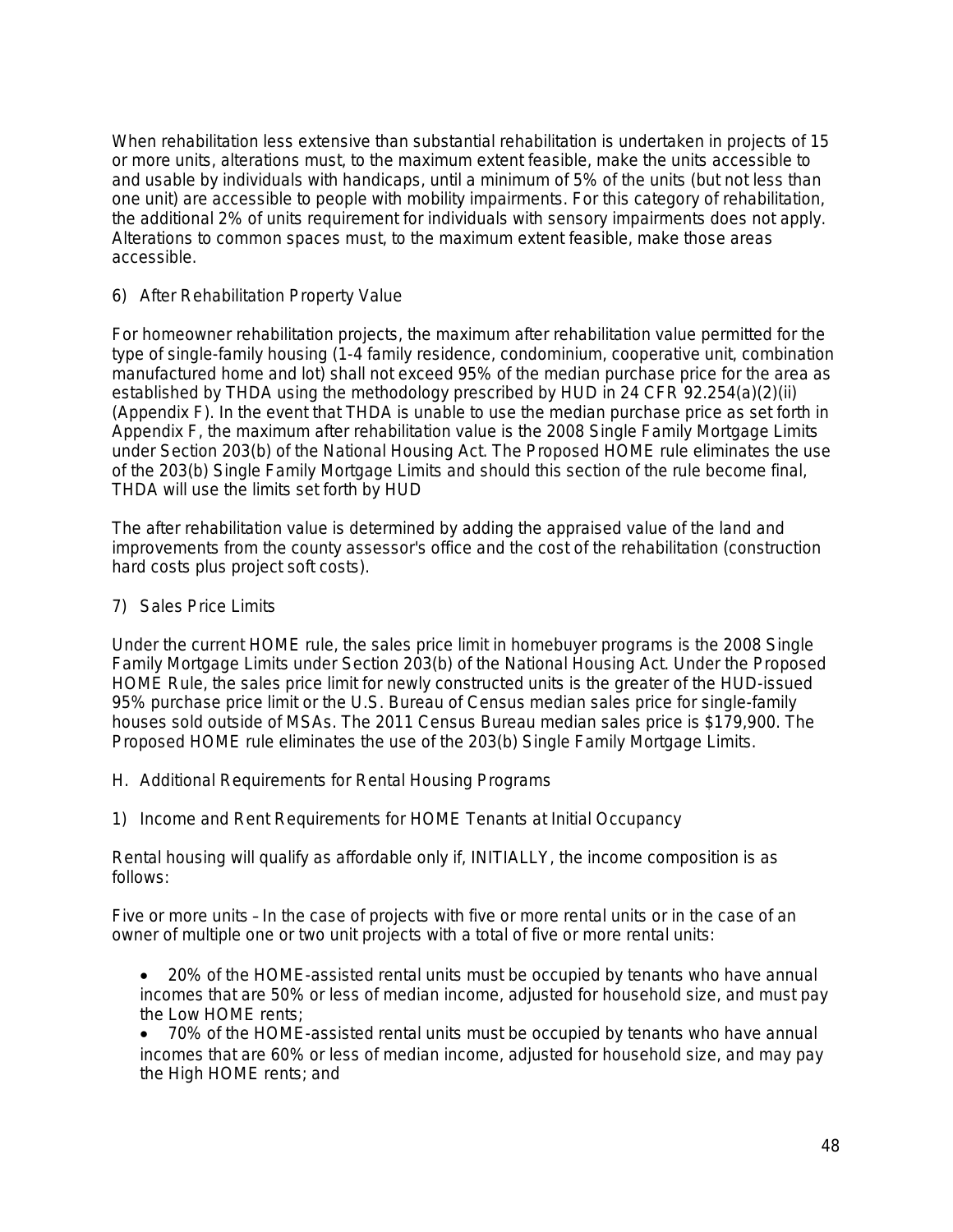The remaining 10% of the HOME-assisted rental units must be occupied by tenants who have annual incomes that are 80% or less of median income, adjusted for household size, and may pay the High HOME rents.

*Four or less units* –If the five or more unit rule does not apply to your project, then the tenants may pay the High HOME rents and the income composition *at initial occupancy is:*

 10% of the HOME-assisted rental units must be occupied by tenants who have annual incomes that are 80% or less of median income, adjusted for household size; and

 90% of the HOME-assisted rental units must be occupied by tenants who have annual incomes that are 60% or less of median income, adjusted for household size.

# 2) Long Term Occupancy Requirements for HOME Tenants

Owners of rental property are required to maintain occupancy of units by low income and very low income persons for an affordability period ranging from 5 to 20 years.

*Five or more units* – In the case of projects with five or more rental units or in the case of an owner of multiple one or two unit projects with a total of five or more rental units:

 During the applicable affordability period, 80% of the HOME-assisted units must be occupied by persons with incomes at or below 80% of median income, adjusted for household size, and may pay the High HOME rents;

 20% of the HOME-assisted units must be occupied by households with incomes at or below 50% of area median income, adjusted for household size, and pay the Low HOME rents.

*Four or less units* – In the case of projects with less than five rental units, all of the tenants may pay the High HOME rents and have incomes at or below 80% of area median income, adjusted for household size.

Tenants whose annual incomes increase to over 80% of median may remain in occupancy but must pay no less than 30 percent of their adjusted monthly income for rent and utilities.

HOME-assisted units retain their HOME designation for the entire period of affordability. However, units that are designated as Low HOME rent units and High HOME rent units can, but are not required to, "float" within the HOME-assisted units to maintain compliance with long-term occupancy requirements.

The owner shall make every effort to keep the project in compliance during the affordability period by leasing the next available unit to an individual at the income level needed for compliance.

## 3) Rent Levels

Every HOME assisted unit is subject to rent controls designed to make sure that rents are affordable to low or very low-income households. These maximum rents may be referred to as HOME rents.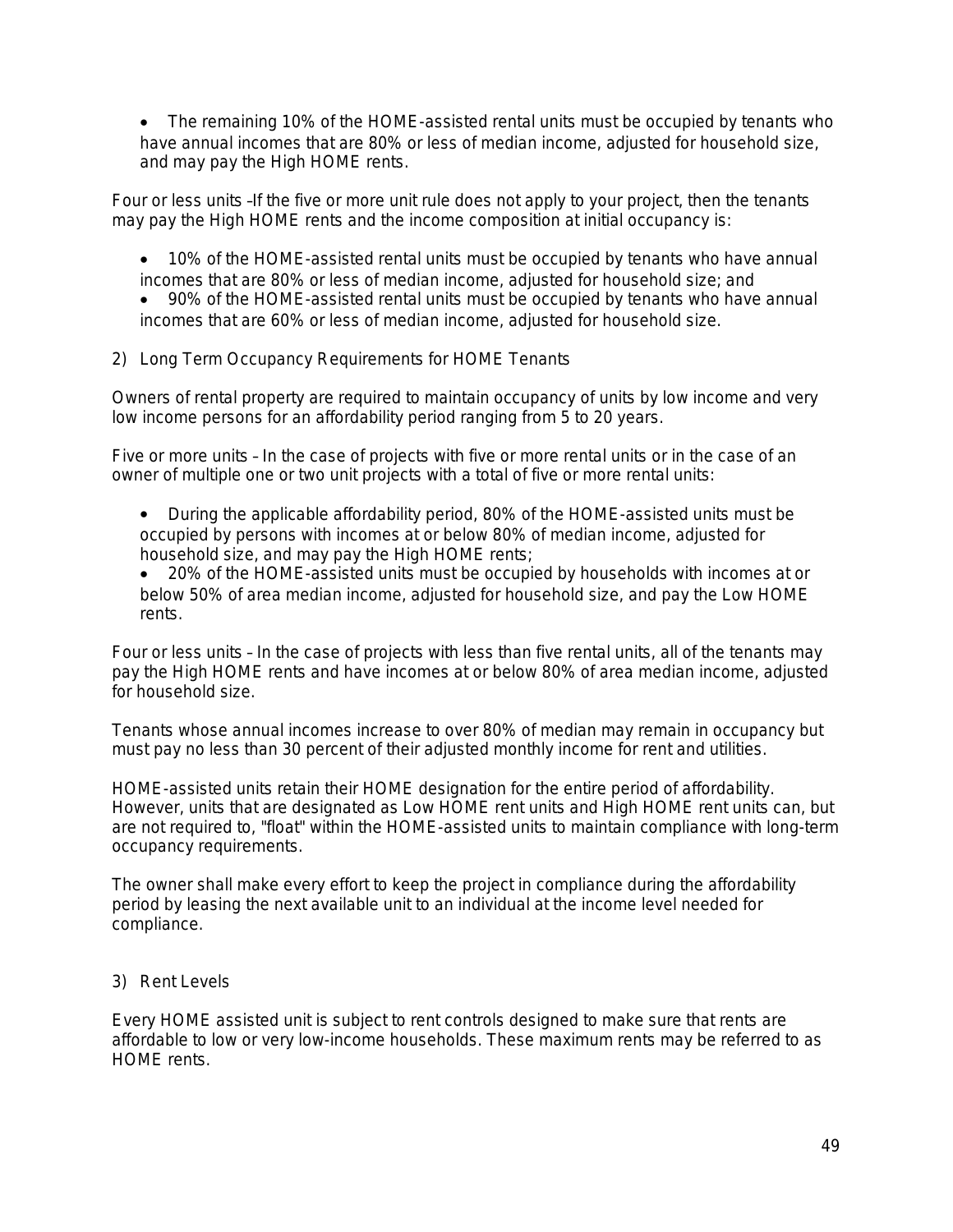Rents are controlled for the length of the applicable affordability period. These rents are determined on an annual basis by HUD. The owner will be provided with these rents, which include all utilities. *The cost of utilities paid by tenants must be subtracted (using applicable utility allowances) from the published HOME rents to determine the maximum allowable rents.*  HOME rents are not necessarily representative of market conditions and HOME rents may increase or decrease from year to year. Regardless of changes in fair market rents and in median income over time, the HOME rents for a project are not required to be lower than the HOME rents for the project in effect at the time of project commitment. HOME rents represent the following:

- *HIGH HOME RENTS.* The *lesser* of Fair Market Rents for existing units as determined by HUD *or* 30% of 65% of median income, adjusted for household size.
- *LOW HOME RENTS*. This rent is equal to 30% of 50% of median income, adjusted for household size.

Each Grantee should be aware of the market conditions of the area in which the project is located. The High HOME rents and Low HOME rents are maximum rents which can be charged. Each project should show market feasibility not based upon the High and Low HOME rents, but rather upon area housing markets and HOME occupancy requirements which demand occupancy by low-income persons. Rents shall not exceed the published High and Low HOME rents, adjusted for utility arrangements and bedroom size. However, because these rents must also be attractive to lower income tenants, actual rents may be lower than the High and Low HOME rents. Programs should be designed so they take into consideration the market feasibility of projects funded.

4) Affordability Terms for Rental Projects

HOME assisted Rental units are rent and income controlled for varying lengths of time depending upon the average amount of HOME funds invested per unit:

| Activity                                        | \$ Per HOME Unit | <b>Affordability Period</b> |  |
|-------------------------------------------------|------------------|-----------------------------|--|
| Rehabilitation or Acquisition of existing       | Less than        | 5 years                     |  |
| housing                                         | \$14,999         |                             |  |
| Rehabilitation or Acquisition of existing       | $$15,000 -$      |                             |  |
| housing                                         | \$40,000         | 10 years                    |  |
| Rehabilitation or Acquisition of existing       | Over \$40,000    |                             |  |
| housing or rehabilitation involving refinancing |                  | 15 years                    |  |
| New Construction or Acquisition of New          |                  |                             |  |
| Housing                                         |                  | 20 years                    |  |

## 5) Grantee's On-going Obligations for Rental Property

After the project is officially closed out by letter to the Grantee, the record will be transferred to the Program Compliance Division of THDA for long-term compliance monitoring. The Program Compliance Division will provide Grantees with information on HOME Long Term Compliance. E ach Grantee will be monitored annually to determine each project's compliance with the HOME Rules and Regulations. Each Grantee will also be monitored for adherence to its contract with THDA.

The rental housing long term monitoring requirements are the responsibility of the Grantees. They are responsible for: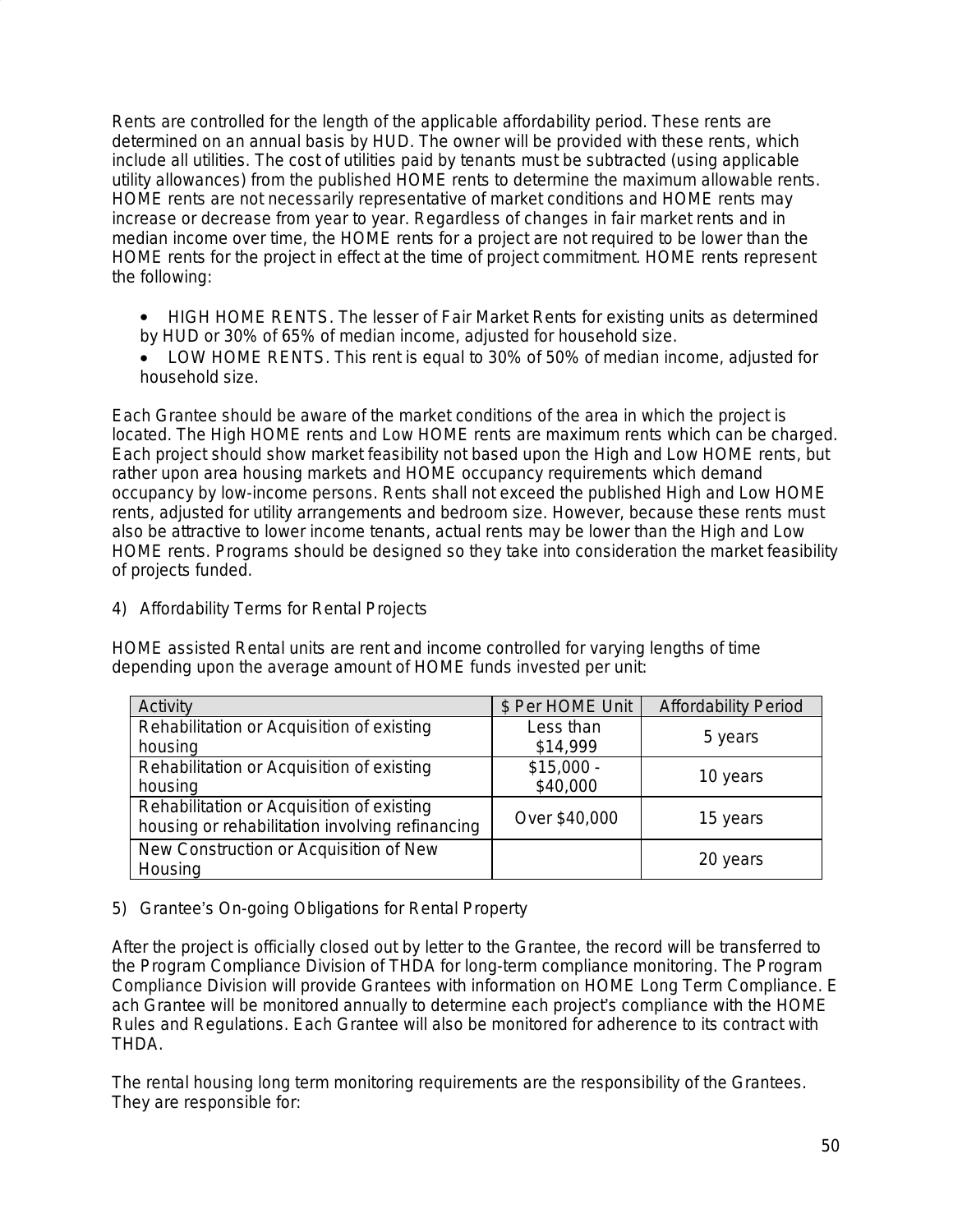- a. Annual income certification of tenants;
- b. Adherence to the HOME rent and income composition guidelines;
- c. Compliance with the Standard Housing Codes or Section 8 Housing Quality Standards;
- d. Reporting to THDA.
- I. HOME Relocation Requirements

### *THDA DISCOURAGES PROJECTS INVOLVING DISPLACEMENT OR RELOCATION of households . Prior to application, contact THDA if you are planning any project that may involve displacement or relocation.*

The Uniform Relocation Assistance and Real Property Acquisition Policies Act of 1970 (Uniform Act), and its implementing regulations, 49 CFR Part 24 requires relocation assistance where acquisition has occurred under the Uniform Act. In addition, the Uniform Act coverage was expanded in 1987 amendments to cover displacement of individuals resulting from rehabilitation, demolition or private acquisition carried out under a federally assisted project or program.

Section 104(d) of the Housing and Community Development Act ("The Barney Frank Amendments") and HUD's Residential Anti-Displacement and Relocation Assistance Plan include additional relocation requirements. This extra level of relocation protection may be triggered for low-income households when units are converted or demolished with CDBG, UDAG, or HOME funds. In addition, when Section 104(d) is triggered, jurisdictions may need to replace any low/moderate-income dwelling units that are lost due to the conversion or demolition. This section refers only to residential relocation. If non-residential (commercial/industrial) relocation is involved, contact THDA.

Understanding how relocation requirements are triggered, alternate ways of meeting them, and the costs of the alternatives is essential in making HOME program decisions. Concerns about relocation may cause an administrator to consider establishing a preference for vacant buildings. However, administrators should also consider that vacant buildings are often deteriorated. Rehabilitating an occupied building even with the cost of assisting tenants to remain or relocate, may be less costly than rehabilitating a vacant building. In occupied buildings, program administrators must consider whether occupants will be able to return after rehabilitation and whether Section 8 assistance is available to help meet relocation costs. Selecting vacant projects does not relieve all relocation concerns. Vacant buildings in good condition may have been recently occupied. If so, the program administrator must consider whether the owner removed the tenants in order to apply for HOME assistance for a vacant building. If so, these tenants are displaced persons.

Skilled staff can save the local program money and build goodwill with owners and tenants. Failure to understand and follow relocation requirements can result in unnecessary costs for the local program. It is possible for uninformed owners and staff to take steps that would obligate the local program to provide significant relocation benefits and services. Early briefings for owners and program staff on relocation rules are essential. Handbook 1378, Tenant Assistance, Relocation and Real Property Acquisition consolidates relocation requirements for HOME and other HUD programs in one document. It is available from HUD Field Offices or by contacting THDA. HUD informational booklets for persons who are displaced or whose property is to be acquired are also available from HUD Field Offices or from THDA.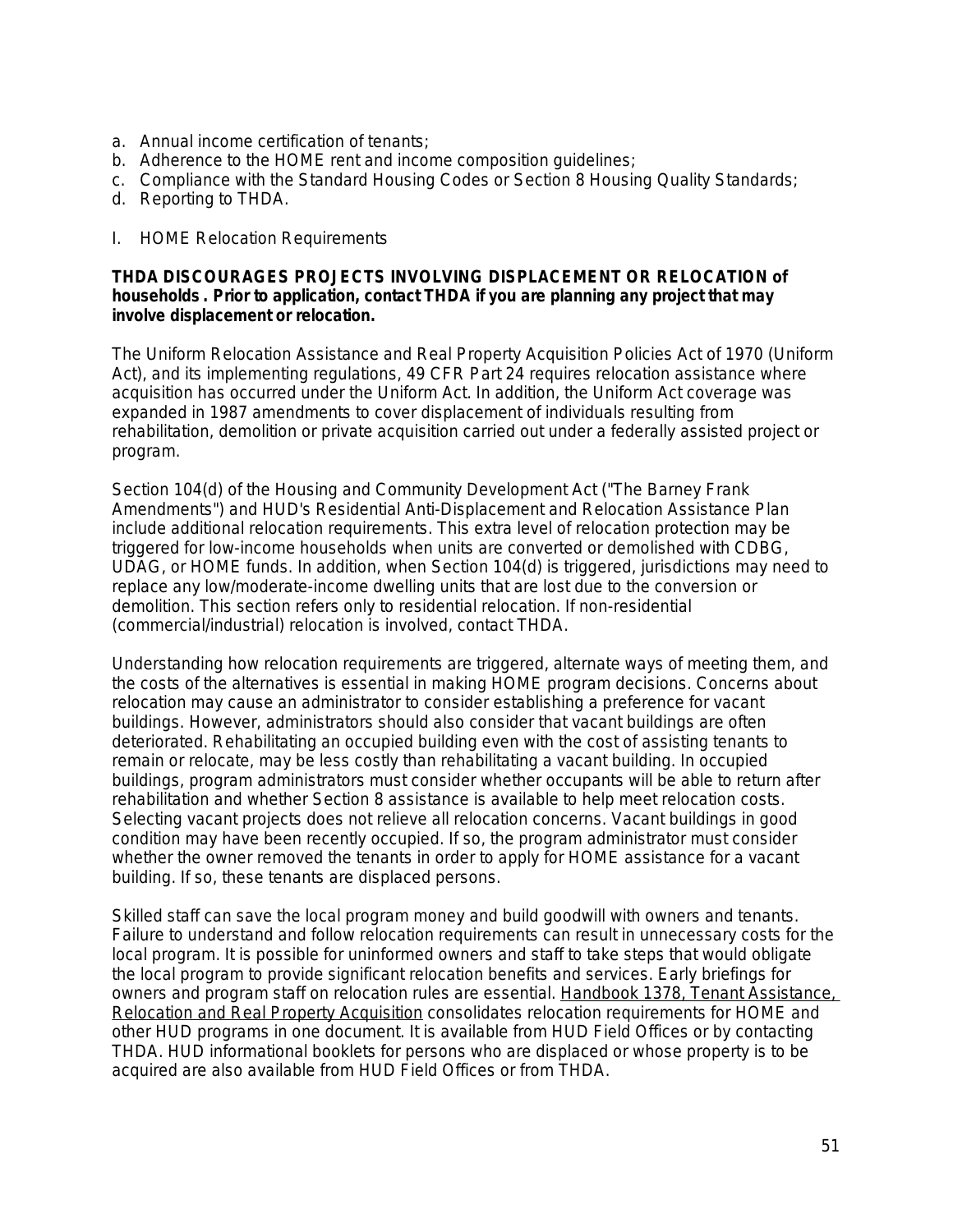Uniform Act (URA) requirements are triggered at the time the application is being prepared, and additional requirements are triggered at the time the working agreement is signed between the owner and the grantee and when rehabilitation is completed. Treatment of displaced persons depends upon whether the displaced person is (1) a tenant or owner; (2) a business or household; (3) has income above or below the Section 8 Lower Income Limit.

**WHO IS A DISPLACED PERSON?** – Any person (household, individual, business, farm, or non -profit organization) that moves from the real property, permanently, as a direct result of rehabilitation, demolition, or acquisition for a project assisted with HOME funds. Relocation requirements apply to all occupants of a project/site for which HOME assistance is sought even if less than 100% of the units are HOME assisted.

**WHO IS NOT A DISPLACED PERSON?** – A tenant evicted for cause, assuming the eviction was not undertaken to evade URA obligations. A person with no legal right to occupy the property under State or local law (e.g., squatter). A tenant who moved in after the application was submitted but before signing a lease and commencing occupancy, was provided written notice of the planned project, it's possible impact on the person (e.g., the person may be displaced, temporarily relocated, or experience a rent increase), and the fact that the person would not qualify as a "displaced person" (or for any assistance under URA) as a result of the project. A person, after being fully informed of their rights, waives them by signing a Waiver Form.

# **HOW IS DISPLACEMENT TRIGGERED?**

*Before Application* – A tenant moves permanently from the property before the owner submits an application for HOME assistance **if** THDA or HUD determines that the displacement was a direct result of the rehabilitation, demolition, or acquisition for the HOME project. (e.g., THDA determines that the owner displaced tenants in order to propose a vacant building for HOME assistance.)

*After Application* – A tenant moves permanently from the property after submission of the application, or, if the applicant does not have site control, the date THDA or the local program administrator approves the site because: (1) the owner requires the tenant to move permanently; or (2) the owner fails to provide timely required notices to the tenant; or (3) the tenant is required to move temporarily and the owner does not pay all actual, reasonable out-ofpocket expenses or because the conditions of the move are unreasonable.

*After Execution of Agreement* – A tenant moves permanently from the project after execution of the agreement covering the acquisition, rehabilitation or demolition because the tenant is not provided the opportunity to lease a suitable, affordable unit in the project.

## J. HOME Residential and Anti-Displacement and Relocation Assistance Plan

THDA will replace all occupied and vacant habitable lower income housing demolished or converted to a use other than as lower income housing in connection with a project assisted with funds provided under the HOME Investment Partnership Act.

All replacement housing will be provided within three years after the commencement of the demolition or conversion. Before entering into a working agreement committing THDA to provide funds for a project that will directly result in the demolition or conversion, THDA will make public by and submit to the HUD/Knoxville HOME coordinator certain information. Each applicant proposing demolition or any reduction in lower income housing units must submit the following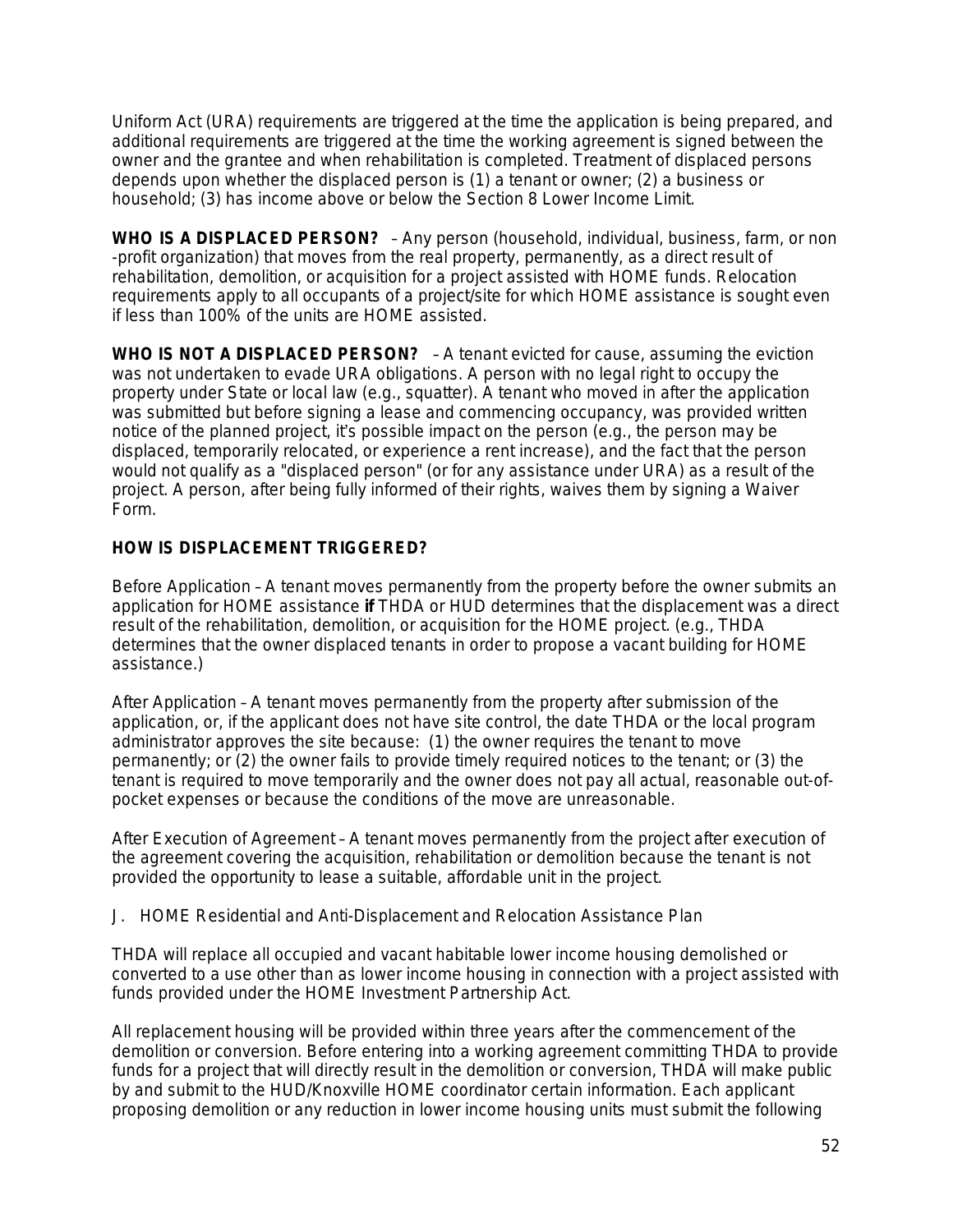information to THDA:

1) A description of the proposed assisted project;

2) The address, number of bedrooms, and location on a map of lower income housing that will be demolished or converted to a use other than as lower income housing as a result of an assisted project;

3) A time schedule for the commencement and completion of the demolition or conversion; 4) To the extent known, the address, number of bedrooms and location on a map of the replacement housing that has been or will be provided;

5) The source of funding and a time schedule for the provision of the replacement housing;

6) The basis for concluding that the replacement housing will remain lower income housing for at least 10 years from the date of initial occupancy; and

7) Information demonstrating that any proposed replacement of housing units with smaller dwelling units (e.g., a 2-bedroom unit with two 1-bedroom units), or any proposed replacement of efficiency or single-room occupancy (SRO) units with units of a different size, is appropriate and consistent with the housing needs and priorities identified in the approved Consolidated Plan.

# K. Equal Opportunity and Fair Housing

No person in the United States shall on the grounds of race, color, religion, sex, familial status, national origin, age, or disability be excluded from participation, denied benefits or subjected to discrimination under any program funded in whole or in part by HOME funds. The following Federal requirements as set forth in 24 CFR 5.105(a), Nondiscrimination and equal opportunity, are applicable to HOME projects:

| Fair Housing Act                                            | 24 CFR Part 100 |
|-------------------------------------------------------------|-----------------|
| Executive Order 11063, as amended (Equal Opportunity        | 24 CFR Part 107 |
| in Housing)                                                 |                 |
| Title VI of the Civil Rights Act of 1964 (Nondiscrimination | 24 CFR Part 1   |
| in Federal programs)                                        |                 |
| Age Discrimination Act of 1975                              | 24 CFR Part 146 |
| Section 504 of the Rehabilitation Act of 1973               | 24 CFR Part 8   |
| Title II of the Americans with Disabilities Act             | 24 CFR Part 8   |
| Nondiscrimination Based on Handicap in Federal              | 24 CFR Part 8   |
| Assisted Programs and Activities of the Dept. of Housing    |                 |
| and Urban Development                                       |                 |
| Section 3 of the Housing & Urban Development Act of         | 24 CFR 135      |
| 1968                                                        |                 |
| Executive Order 11246, as amended (Equal Employment         | 41 CFR 135      |
| <b>Opportunity Programs</b>                                 |                 |
| Executive Order 11625, as amended (Minority Business        |                 |
| Enterprises)                                                |                 |
| Executive Order 112432, as amended (Minority Business       |                 |
| Enterprise Development)                                     |                 |
| Executive Order 12138, as amended (Women's Business         |                 |
| Enterprise)                                                 |                 |

Section 3 requires that the employment and other economic opportunities generated by Federal financial assistance for housing and community development programs shall, to the greatest extent feasible, be directed toward low-income persons, particularly those who are recipients of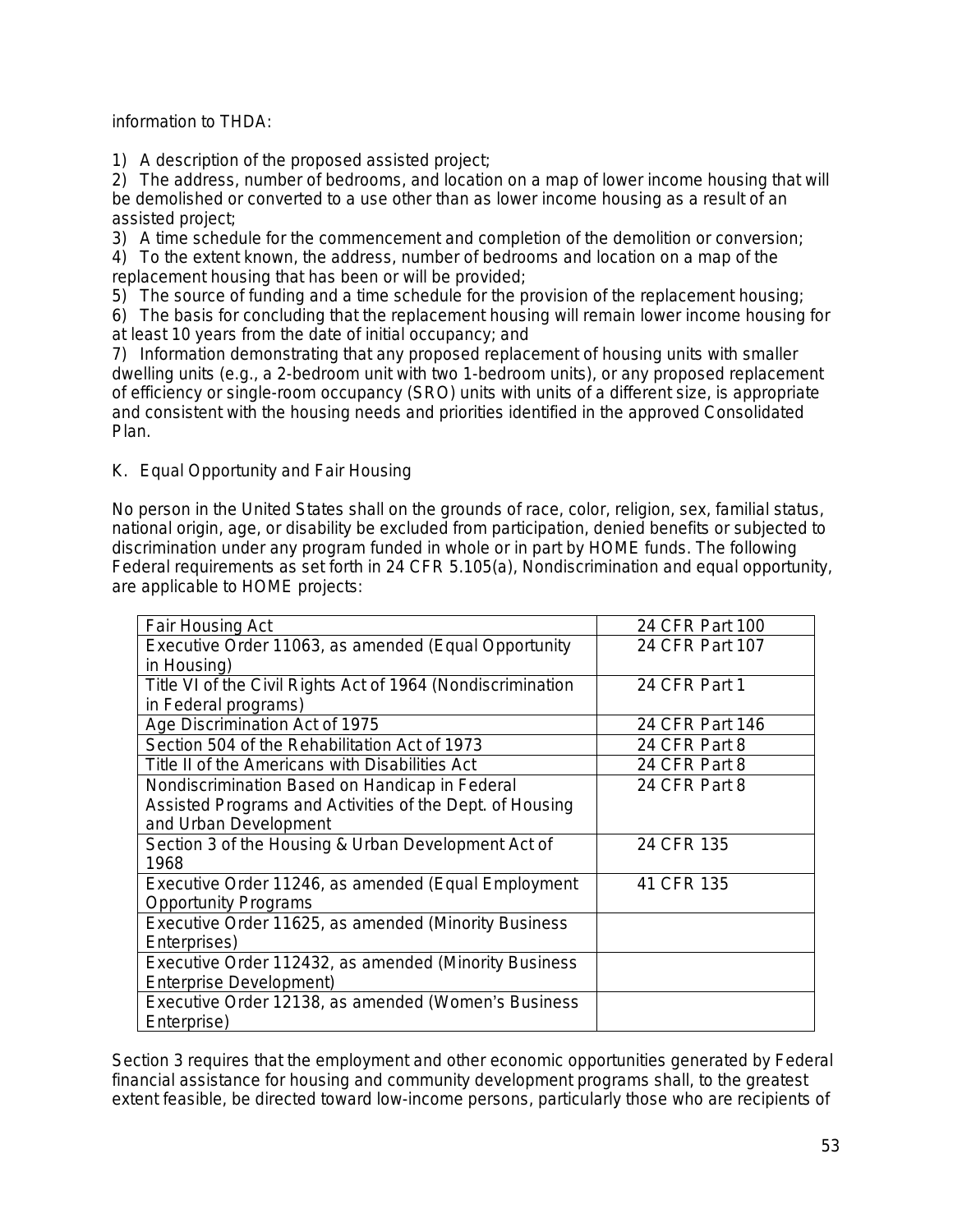### government assistance for housing.

Executive Orders 11625, 12432, and 12138 (Minority/Women's Business Enterprise) require that PJs and local programs must prescribe procedures acceptable to HUD for a minority outreach program to ensure the inclusion, to the maximum extent possible, of minorities and women and entities owned by minorities and women in all contracts. Local programs must also develop acceptable policies and procedures if their application is approved by THDA.

In addition to the above requirements, the PJ and local programs must assure that its Equal Opportunity and Fair Housing policies in the HOME Program are consistent with its current Consolidated Plan. The Fair Housing Act and other federal regulations require federal agencies, state and local jurisdictions receiving housing and community development funding to take steps to affirmatively further fair housing. Objectives to affirmatively further fair housing include: analyzing and eliminating housing discrimination in the jurisdiction, promote fair housing choice for all persons, provide opportunities for inclusive patterns of housing occupancy regardless of race, color, religion, sex, familial status, disability and national origin, promote housing that is structurally accessible to, and usable by, all persons particularly persons with disabilities, and to foster compliance with the nondiscrimination provisions of the fair housing act.

### L. Site and Neighborhood Standards

*General* – Housing provided through the HOME program must be suitable from the standpoint of facilitating and furthering full compliance with the applicable provisions of Title VI of the Civil Rights Act of 1964, the Fair Housing Act, Executive Order 11063, and HUD regulations issued pursuant thereto; and promotes greater choice of housing opportunities.

*New rental housing* – In carrying out the site and neighborhood requirements for new construction of rental housing, the grantee is responsible for making the determination that proposed sites for new construction meet the requirements in 24 CFR 983.6(b) which places limiting conditions on building in areas of "minority concentration" and "racially mixed" areas.

These rules are complex and subject to interpretation. Several common sense actions will help in deciding on projects. Avoid action which would ultimately increase the racial segregation in your communities. Review rental new construction plans with your HUD field office. Try to get input from the Fair Housing person and the program person. Identify and address community concerns about projects to the greatest extent possible before committing funds.

## M. Affirmative Marketing

Local programs must adopt affirmative marketing procedures and requirements for all HOME rental housing with five or more units. These must be approved by THDA prior to any HOME funds being committed to a project. Requirements and procedures must include:

1) Methods for informing the public, owners and potential tenants about fair housing laws and the local program's policies;

2) A description of what owners and/or the program administrator will do to affirmatively market housing assisted with HOME funds;

3) A description of what owners and/or the program administrator will do to inform persons not likely to apply for housing without special outreach;

4) Maintenance of records to document actions taken to affirmatively market HOME-assisted units and to assess marketing effectiveness; and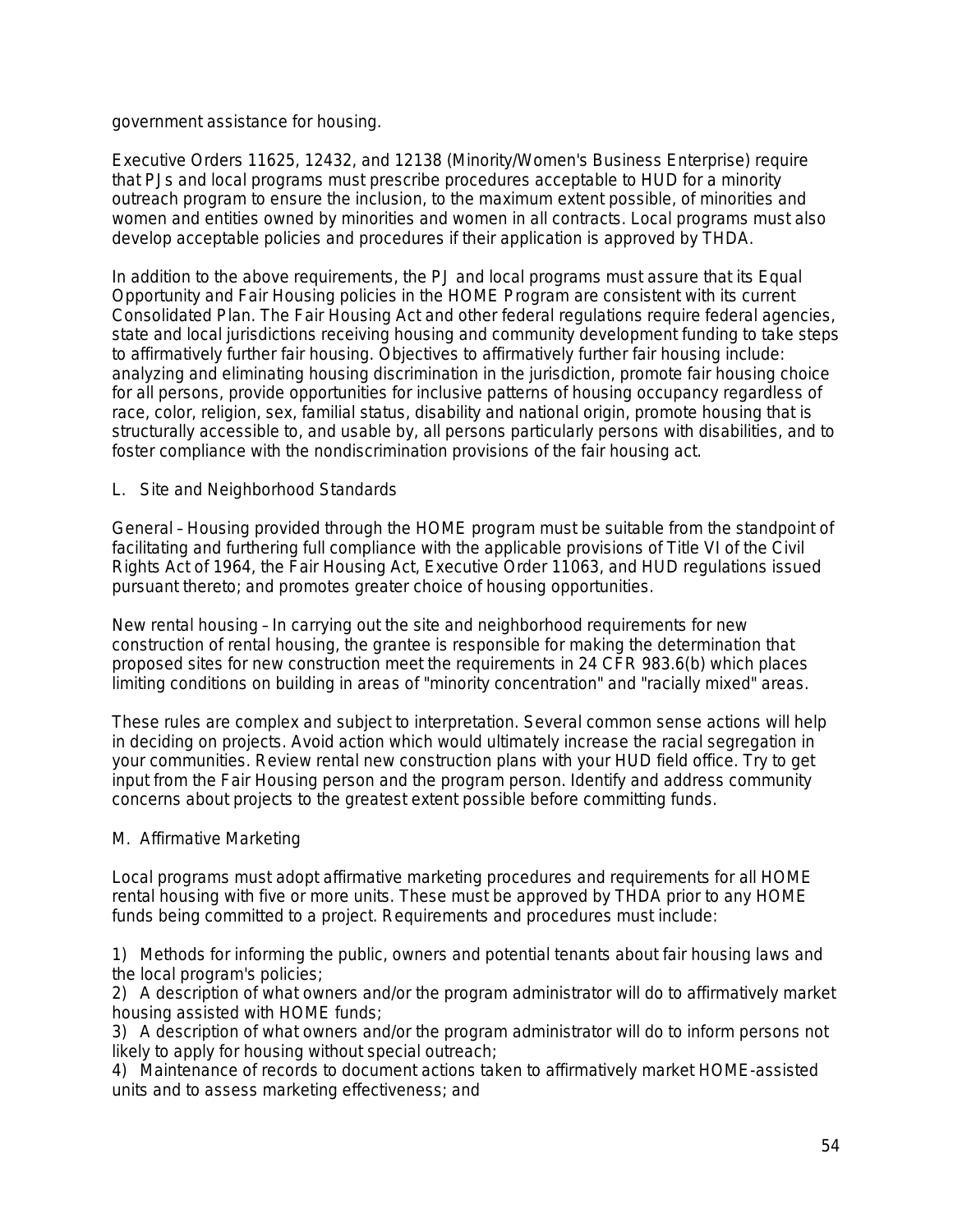5) Description of how efforts will be assessed and what corrective actions will be taken where requirements are not met.

### N. Environmental Review

In implementing the HOME program, the environmental effects of each activity must be assessed in accordance with the provisions of the National Environment Policy Act of 1969 (NEPA) and the related authorities listed in HUD's regulations at 24 CFR Parts 50 and 58.

THDA as the Participating Jurisdiction and the units of local government funded by THDA will be responsible for carrying out environmental reviews. THDA will approve the release of funds for local governments and must request the release of funds from HUD for any projects of CHDOs or non-profit organizations. The CHDOs and non-profit organizations will be responsible for gathering the information required for the environmental reviews. HOME funds cannot be committed until the environmental review process has been completed. Commitments for expenditures made prior to the approval of the environmental review cannot be reimbursed with HOME funds.

## O. Lead-based Paint

Housing assisted with HOME funds is subject to the Lead-Based Paint Poisoning Prevention Act (42 U.S.C. 4821 et seq.) and 24 CFR Part 35, Subparts C through M. The lead-based paint provisions of 982.401(j) also apply, irrespective of the applicable property standard under 24 CFR 92.251. The Lead-Based Paint regulations are available at www.hud.gov/lead or by contacting 1-800-424-LEAD (5323). In a rental project in which not all units are assisted with HOME funds, the lead-based paint requirements apply to all units and common areas in the project.

## P. Labor Standards

Davis-Bacon wage compliance and other Federal laws and regulations pertaining to labor standards apply to all contracts for rehabilitating or constructing 12 or more units assisted with HOME funds. The contract for construction must contain the applicable wage provisions and labor standards. Davis-Bacon does not apply to projects using volunteer labor or to sweat equity projects.

### Q. Debarment and Suspension

Local programs must require participants in lower-tier transactions covered by 24 CFR 24 to certify that neither it nor its principals are presently debarred, suspended, proposed for debarment, declared ineligible or voluntarily excluded from the covered transaction.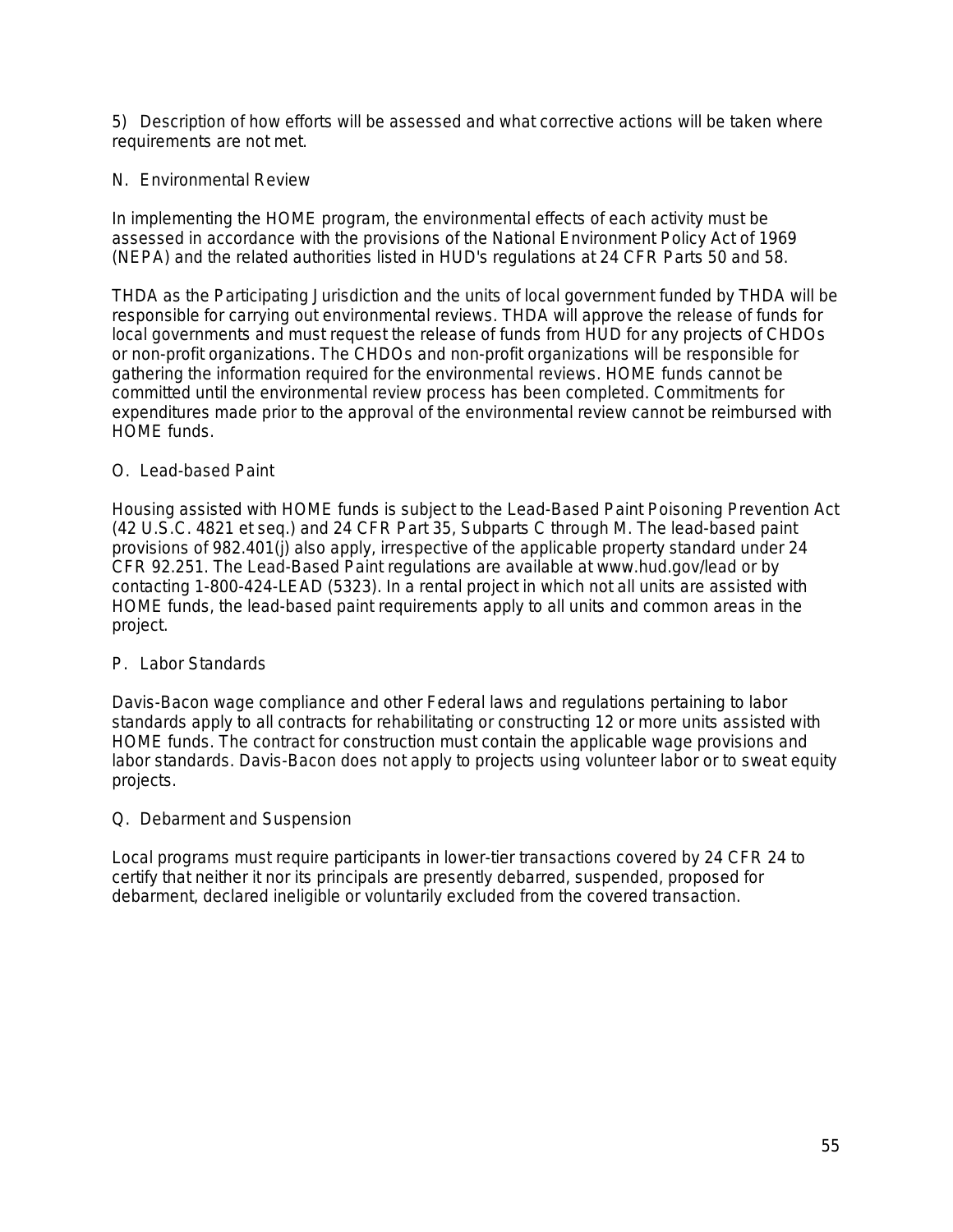## R. Flood Plains

*HOME funds may not be used to construct or reconstruct housing* in an area identified by the Federal Emergency Management Agency as having special flood hazards. In addition, THDA discourages the rehabilitation of units located in special flood hazard areas, but in a few instances and with written permission from THDA, houses located in a floodplain may be assisted. The community must be participating in the National Flood Insurance Program and flood insurance must be obtained on the units.

## S. Conflict of Interest

In the procurement of property and services, the conflict of interest provisions in 24 CFR 85.36 and 24 CFR 84.42, respectively, apply. In all cases not governed by 24 CFR 85.36 and 24 CFR 84.42 the conflict of interest provisions of the HOME Rule apply.

The conflict of interest provisions of the HOME program are stricter than those of other federal programs. The HOME conflict of interest provisions apply to any person who is an employee, agent, consultant, officer, elected official or appointed official of THDA, a State recipient or subrecipient receiving HOME funds. No person listed above who exercises or has exercised any functions or responsibilities with respect to activities assisted with HOME funds or who is in a position to participate in a decision-making process or gain inside information with regard to these activities may obtain a financial interest or benefit from a HOME-assisted activity, or have an interest in any contract, subcontract or agreement with respect thereto, or the proceeds thereunder, either for themselves or those with whom they have family or business ties, during their tenure or for one year thereafter.

No owner, developer or sponsor of a project assisted with HOME funds (or officer, employee, agent or consultant of the owner, developer or sponsor) whether private, for profit or non-profit (including a CHDO when acting as an owner, developer or sponsor) may occupy a HOMEassisted affordable housing unit in a project. This provision does not apply to an owner-occupant of single-family housing or to an employee or agent of the owner or developer of a rental housing project who occupies a HOME-assisted unit as the project manager or maintenance worker.

THDA does not routinely consider requesting exceptions to the conflict of interest provisions from HUD.

## T. Procurement

It is important to keep the solicitation of bids for goods and services as well as professional services contracts open and competitive. Cities, counties and non-profit organizations must follow their procurement policies and meet state and federal requirements. At a minimum, cities and counties must comply with 24 CFR 85.36 and non-profits (including CHDOS) must comply with 24 CFR 84.40 – 84.48.

Applicants should obtain 3 to 5 bids using formal advertising or requests for proposals for the procurement of professional services such as grant administration, inspections and work writeups. There must be an established selection procedure and a written rationale for selecting the successful bid or proposal.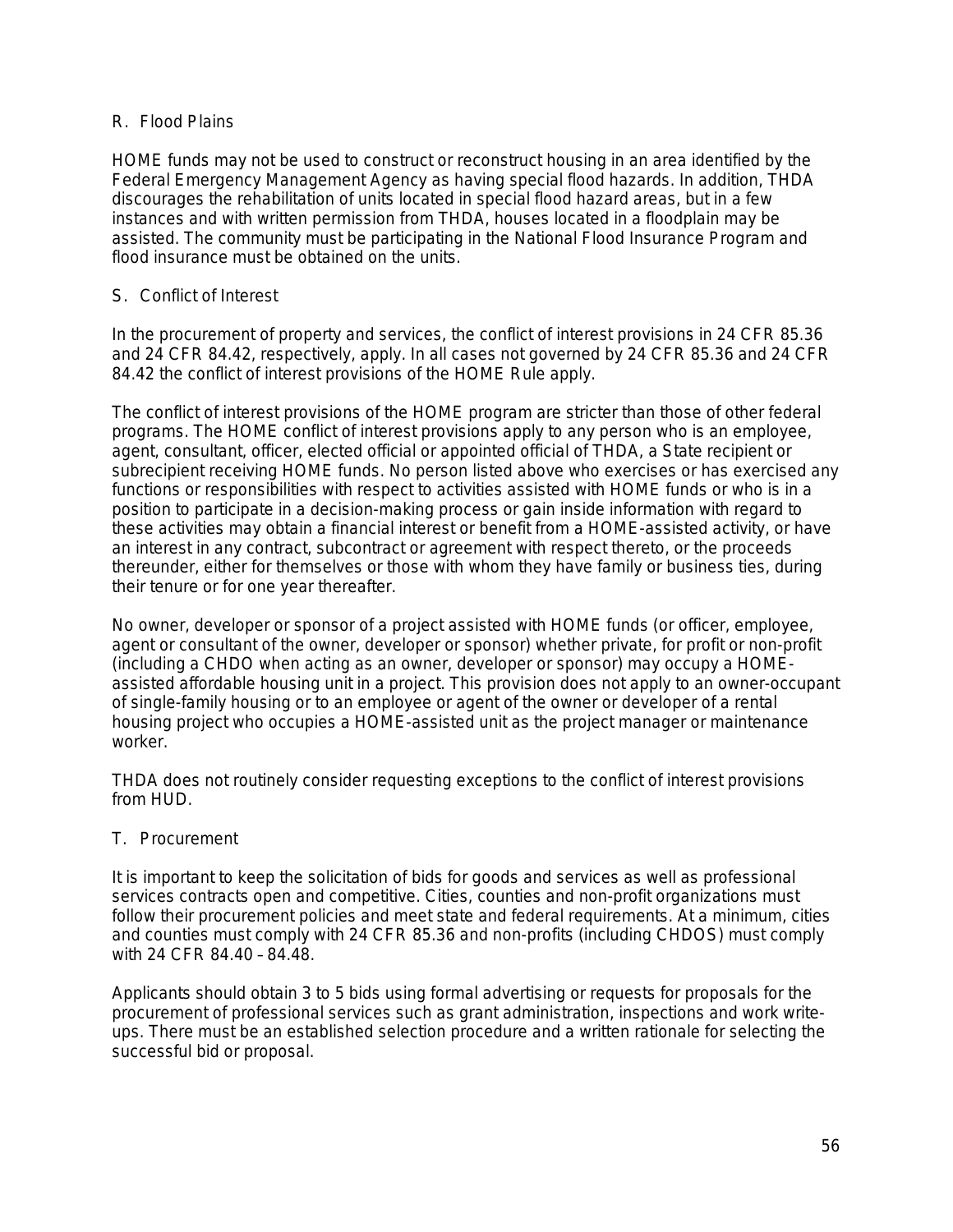# U. Application and Evaluation Procedure

THDA will evaluate each application to determine if the proposal meets threshold criteria. Threshold criteria includes: submission of a complete application; proposal of an eligible activity; proposal of a project that in the opinion of THDA is physically, financially and administratively feasible; proposal of a project that meets the requirements of 24 CFR Part 92, as amended; and documentation of an approved growth plan and the formation of a Joint Economic and Community Development Board (JECDB) prior to the submission of the 2013 HOME application. Threshold requirements for special needs applications includes documentation that funding for support services for program beneficiaries has been secured.

Additional requirements for non-profit organizations, including CHDOs, are listed on Attachment One: Non-Profit checklist/CHDO Designation. Documentation must be submitted, along with the completed checklist, to demonstrate that the organization meets threshold requirements and has the capacity to provide affordable housing for low income households, including administration of the proposed project.

Applications meeting the threshold criteria will be scored and ranked in descending numerical order within the nine urban/rural rounds, the special needs round or the CHDO round, based on the following categories:

# *URBAN/RURAL AND SUPPORTIVE HOUSING MATRICES Up to 170 Points*

**1) Program Design Up to 35 points**

The proposed program demonstrates exceptional planning, readiness and administrative capability. All necessary components to accomplish the project have been identified in the application.

Program administrators have been identified.

- The administering agency has personnel that is knowledgeable in grant administration;
- Has relevant experience in the administration of housing grants; and/or has otherwise shown the capability to administer the project;

 Has the ability of to follow the timeframe of Attachment B: Implementation Plan of the Working Agreement;

- $\bullet$  Is able to draw down funds in a timely manner;
- Has a lack of monitoring findings; and
- Responds appropriately to client concerns or complaints, contractor's concerns or complaints, and information requests from THDA staff.

Individuals/firms providing architectural, construction management and/or inspection services have been identified and are qualified to perform the services.

If applicable, the lead inspector and/or risk assessors have been identified and are qualified to perform the services.

If the applicant is a local community, the local government is involved in the administration of the project.

For Rental Projects: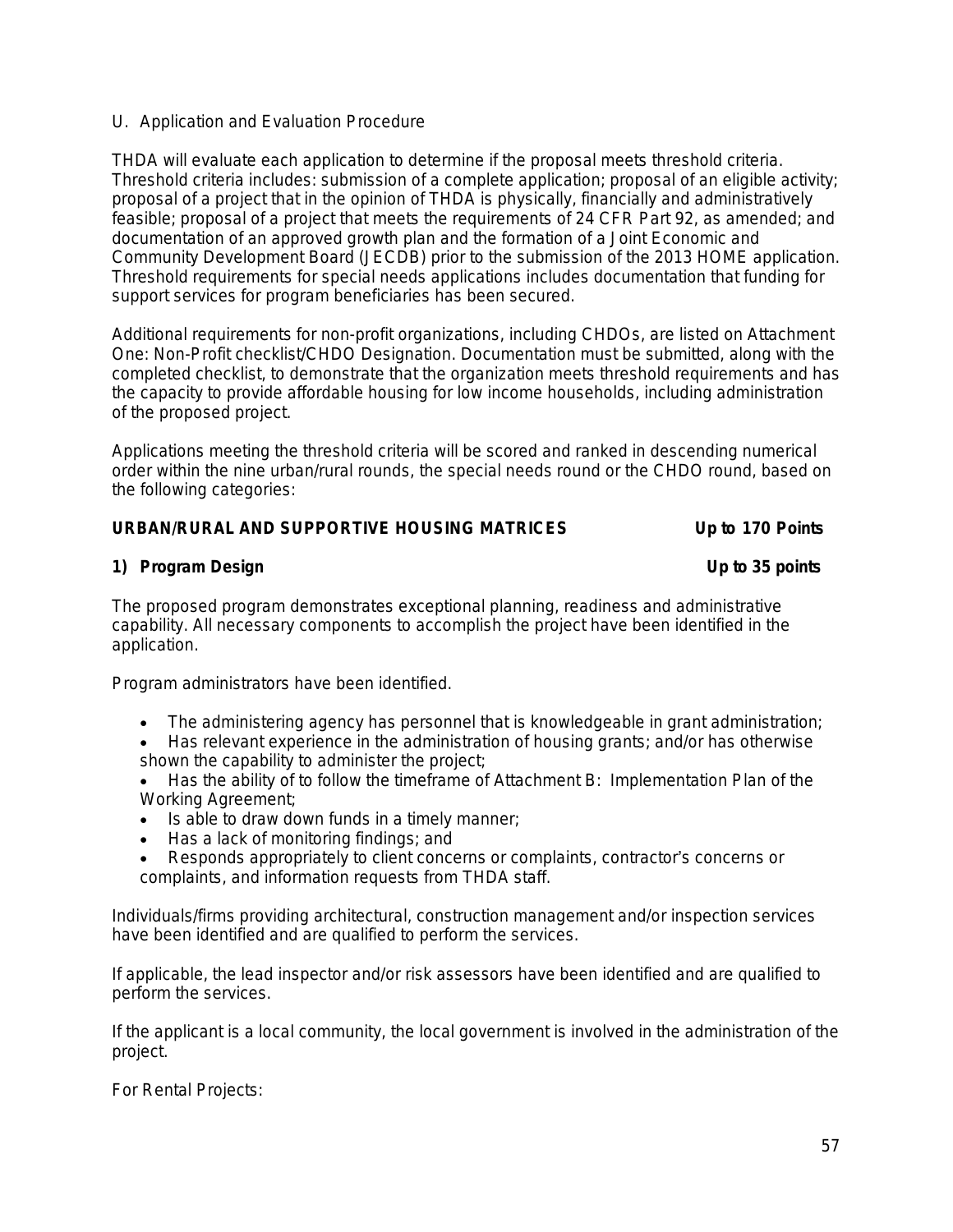• If not a Supportive Housing Development project, there is a demonstrated capacity to secure financial arrangements which exceed threshold.

 The applicant has experience in rental housing oversight and staff with demonstrated development experience.

 There has been an examination of neighborhood market conditions demonstrating a need for the proposed housing and the anticipated housing types, as well as the target locations or neighborhoods for which the housing is intended. Applicants proposing rental projects are required to conduct an analysis of the demographic trends and market conditions within the proposed target area to demonstrate a market for the type and number of housing units proposed in the application (Appendix E).

# **2) Need Up to 50 points**

THDA has calculated need factors using housing statistics for counties. Factors are based on percentages rather than absolute numbers. For homeowner projects, the need factors used are the percentage of owner households that are low income; the percentage of owner households with cost burden; the percentage of affordable owner units built before 1960; the percentage of homes lacking complete kitchen facilities; the percentage of homes lacking complete plumbing facilities; and the percentage of food stamp recipient households in the county.

For rental projects, the county need factors used are; the percentage of tenant households that are low income; the percentage of low income tenant households with cost burden; and the percentage of affordable units built before 1960 occupied by tenant households; the percentage of homes lacking complete kitchen facilities; the percentage of homes lacking complete plumbing facilities; and the percentage of food stamp recipient households in the county.

For multi-county projects, the need score is calculated proportionately according to the number of units proposed for each county.

# **3) Not Proportionately Served Up to 50 points**

THDA shall award up to 50 additional points to applications submitted from areas where the amount of THDA and HOME funding is below the state average. The formula for awarding these points is based on the percentage of 1992 - 2011 HOME dollars awarded in each county.

# **4) Disaster Areas 10 points**

THDA shall award 10 additional points to applications for projects located in counties that have been declared a presidential disaster area under the Robert T. Stafford Disaster Relief and Emergency Assistance Act in the year prior to the application due date.

# **5) Leverage Up to 10 points**

THDA shall award up to 10 additional points to applications that include the use of funds from other sources. THDA will award points in this category based on the actual percentage of other funds in the project. Leveraged funds counted in one program year do not qualify again as leverage in subsequent years. In order to receive points, there must be written documentation of the leveraged funds in the application.

# **6) Energy Conservation Up to 5 points**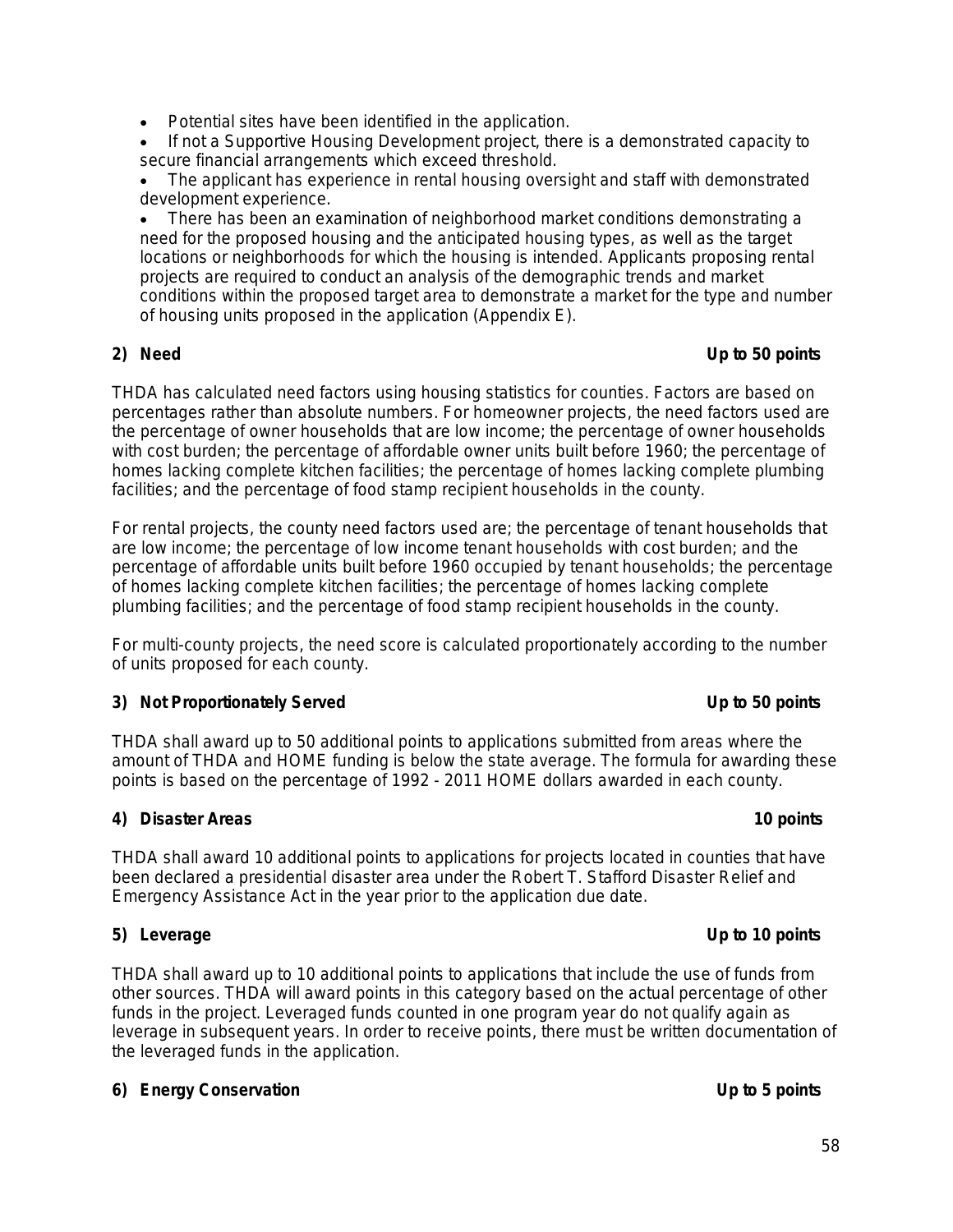59

THDA shall award up to 5 additional points to applications for rehabilitation that include an independent energy audit and, to the extent feasible, incorporate the recommendations of the audit report in the rehabilitation work write-up.

# **7) Three-Star Program Up to 10 points**

THDA shall award up to 10 additional points to applications from communities participating in the Department of Economic and Community Development's (ECD) Three-Star Program with a housing component as determined by ECD.

# **8) Affirmatively Furthering Fair Housing Up to 10 points**

THDA shall award up to 10 additional points to applications from communities participating in the Department of Economic and Community Development's (ECD) Three-Star Program with a housing component as determined by ECD.

# *CHDO MATRIX Up to 175 Points*

# **1) CAPABILITY Up to 50 points**

The proposed project demonstrates exceptional planning and readiness. Up to 25 points

- The program design is complete and all necessary components to accomplish the project are identified in the application.
- Sites have been identified and CHDO has site control.

 For rental projects, the feasibility worksheet is complete and demonstrates need for HOME funds.

 CHDO has the capacity to secure other funding for the project. Commitment letters are included in the application.

 There has been an examination of neighborhood market conditions demonstrating a need for the proposed housing and the anticipated housing types, as well as the target locations or neighborhoods for which the housing is intended. CHDOs proposing rental projects or homeownership projects are required to conduct an analysis of the demographic trends and market conditions within the proposed target area to demonstrate a market for the type and number of housing units proposed in the application (Appendix E).

The organization demonstrates sufficient capacity beyond threshold. Up to 25 points

 The organization has produced successful affordable housing projects of similar size, scope and complexity.

• The organization has a demonstrated capacity to manage rental or homeownership programs.

- The organization has paid staff with demonstrated development experience.
- The agency's budget reflects multiple sources of funding.
- If previous experience under HOME:

 Has the ability to conform to the timeframe of Attachment B: Implementation Plan of the HOME Working Agreement;

- $\bullet$  Has the ability to draw down funds in a timely manner;
- $\triangle$  Has the ability to complete a project within the contract period;
- ◆ Has a lack of monitoring findings; and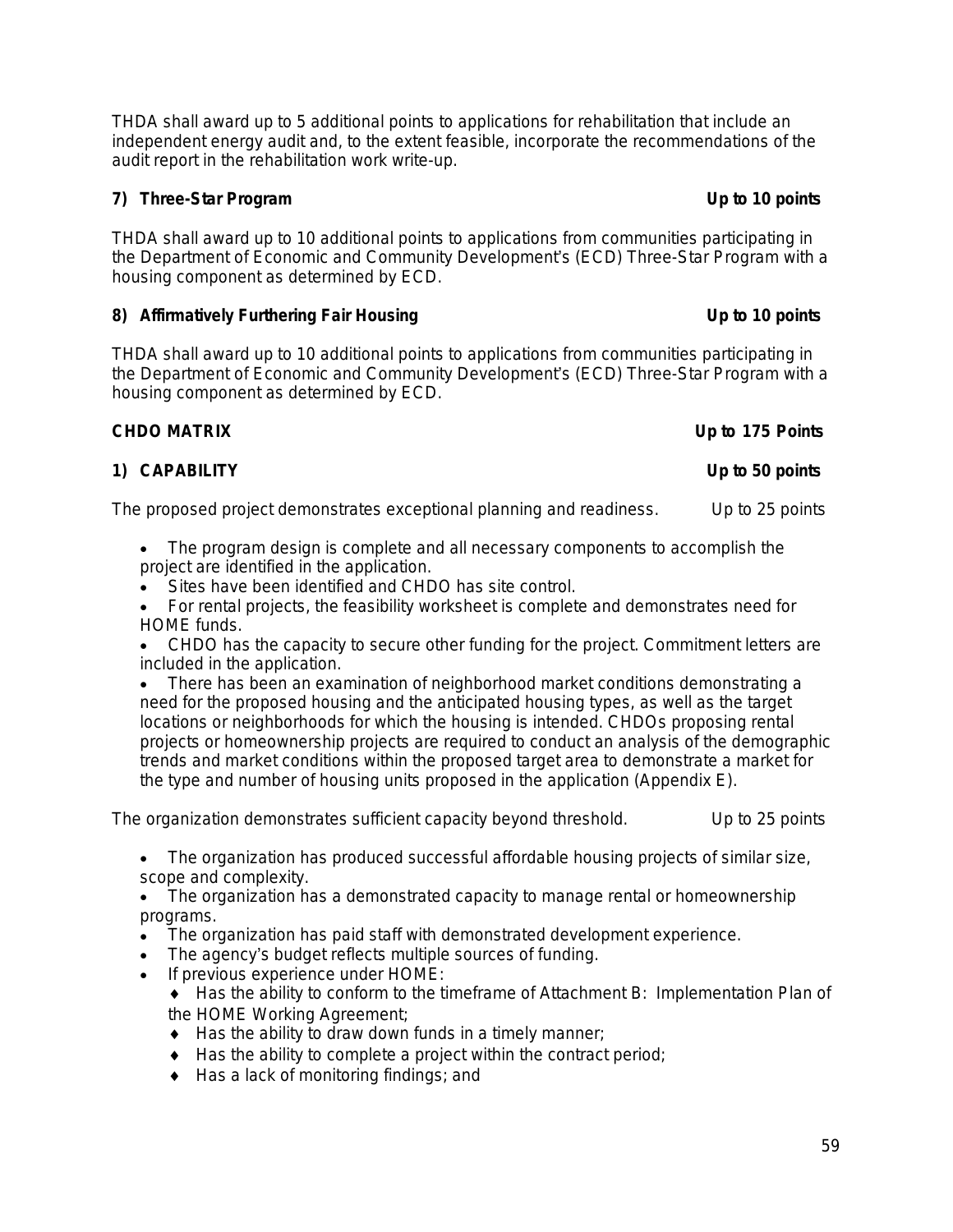Appropriately responds to client concerns or complaints, and requests for information from THDA staff.

**2) Need Up to 50 points**

THDA has calculated need factors using housing statistics for counties. Factors are based on percentages rather than absolute numbers. For homeownership projects, the need factors used are percentage of owner households that are low income; the percentage of owner households with cost burden; the percentage of affordable owner units built before 1960; the percentage of homes lacking complete kitchen facilities; the percentage of homes lacking complete plumbing; and the percentage of food stamp recipient households in the county.

For rental projects, the county need factors used are the percentage of tenant households that are low income; the percentage of low income tenant households with cost burden; and the percentage of affordable units built before 1960 occupied by tenant households; the percentage of homes lacking complete kitchen facilities; the percentage of homes lacking complete plumbing; and percentage of food stamp recipient household in the county.

For multi-county projects, the need score is calculated proportionately according to the number of units proposed for each county.

# **3) Not Proportionately Served Up to 50 points**

THDA shall award up to 50 additional points to applications submitted from areas where the amount of THDA and HOME funding is below the state average. The formula for awarding these points is based on the percentage of 1992 - 2011 HOME dollars awarded in each county.

# **4) Disaster Areas 10 points**

THDA shall award 10 additional points to applications for projects located in counties that have been declared a presidential disaster area under the Robert T. Stafford Disaster Relief and Emergency Assistance Act in the year prior to the application due date.

# **5) Leverage Up to 10 points**

THDA shall award up to 10 additional points to applications that include the use of funds from other sources. THDA will award point in this category based on the actual percentage of other funds in the project. Leveraged funds counted in one program year do not qualify again as leverage in subsequent years. In order to receive point, there must be written documentation for the leveraged funds in the application.

# **6) Energy Conservation Up to 5 points**

THDA shall award up to 5 additional points to applications for rental rehabilitation that include an independent energy audit and, to the extent feasible, incorporate the recommendations of the audit report in the rehabilitation work write-up.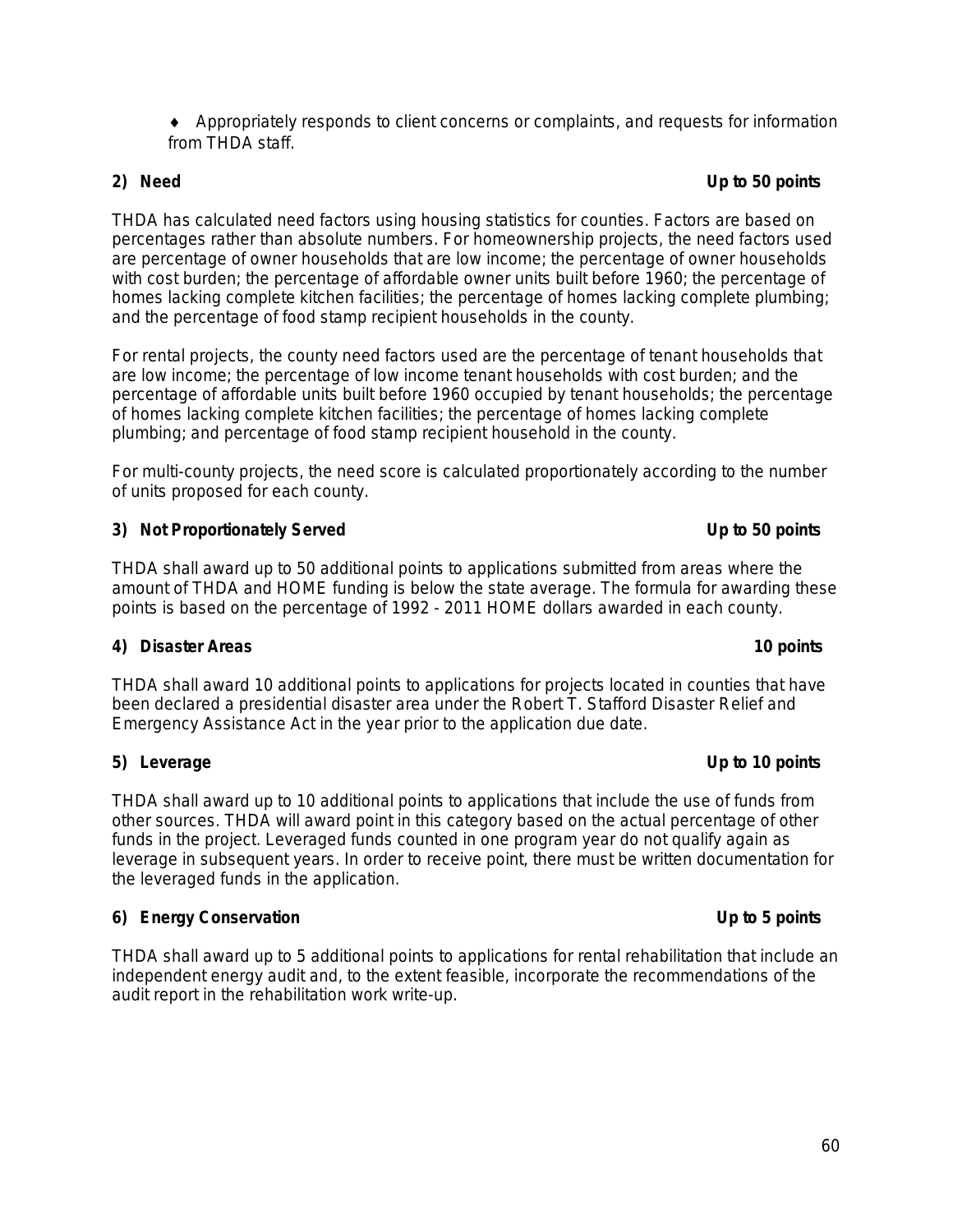# **EMERGENCY SOLUTIONS GRANT METHOD OF DISTRIBUTION AND PROGRAM DESCRIPTION**

# **1. Introduction**

The Emergency Shelter Grants Program was established by the Homeless Housing Act of 1986 in response to the growing issue of homelessness in the United States. In 1987, the program was incorporated into Title IV of the Stewart B. McKinney Homeless Assistance Act (42 U.S.C. Sec. 1137111378), now known as the McKinney Vento Homeless Assistance Act. In 2009 a bill was passed to reauthorize HUD's McKinney Vento Homeless Assistance programs. The new Act which amended the McKinney Vento Homeless Assistance Act is the Homeless Emergency Assistance and Rapid Transition to Housing (HEARTH) Act.

The Emergency Solutions Grant Program (ESG) replaces what was formerly the Emergency Shelter Grants Program. ESG funds are administered by THDA and are awarded by HUD. The *estimated* allocation for ESG for Fiscal Year 2013-14 is \$2,600,000.

ESG funds are awarded on a formula basis to the CDBG Small City Entitlement Communities that do not receive a direct ESG allocation from HUD and on a competitive basis to non-profit organizations outside the CDBG entitlement communities that receive their own ESG funding directly from HUD. The Tennessee entitlement communities that receive their own allocation of ESG funds are Knoxville, Memphis and Nashville-Davidson County. An applicant must apply for at least \$35,000 and may apply for a maximum of \$75,000 in ESG funding.

# **2. The Emergency Solutions Grant Program**

The ESG program is governed by Title 24 Code of Federal Regulations, Parts 91 and 576. Those regulations are incorporated by reference in this Program Description. The federal regulations take precedence over this program description in cases of conflicting requirements.

The objectives of the ESG program are:

- 1) To help improve the quality of emergency shelters for the homeless;
- 2) To help meet the costs of operating and maintaining emergency shelters;

3) To provide essential services so that homeless individuals have access to the assistance they need to improve their situation;

- 4) To provide street outreach services to the homeless;
- 5) To provide emergency intervention assistance and rapid-rehousing services to prevent homelessness and to obtain permanent housing; and
- 6) To improve data collection and performance evaluation.

A person or family is considered homeless according to the following categories:

1) Individuals and families who lack a fixed, regular, and adequate nighttime residence and includes a subset for an individual who resided in an emergency shelter or a place not meant for human habitation and who is exiting an institution where he or she temporarily resided (up to 90 days);

2) Individuals and families who will imminently lose their primary nighttime residence within 14 days of homeless assistance application;

3) unaccompanied youth and families with children and youth who are defined as homeless under other federal statutes who do not otherwise qualify as homeless under this definition; and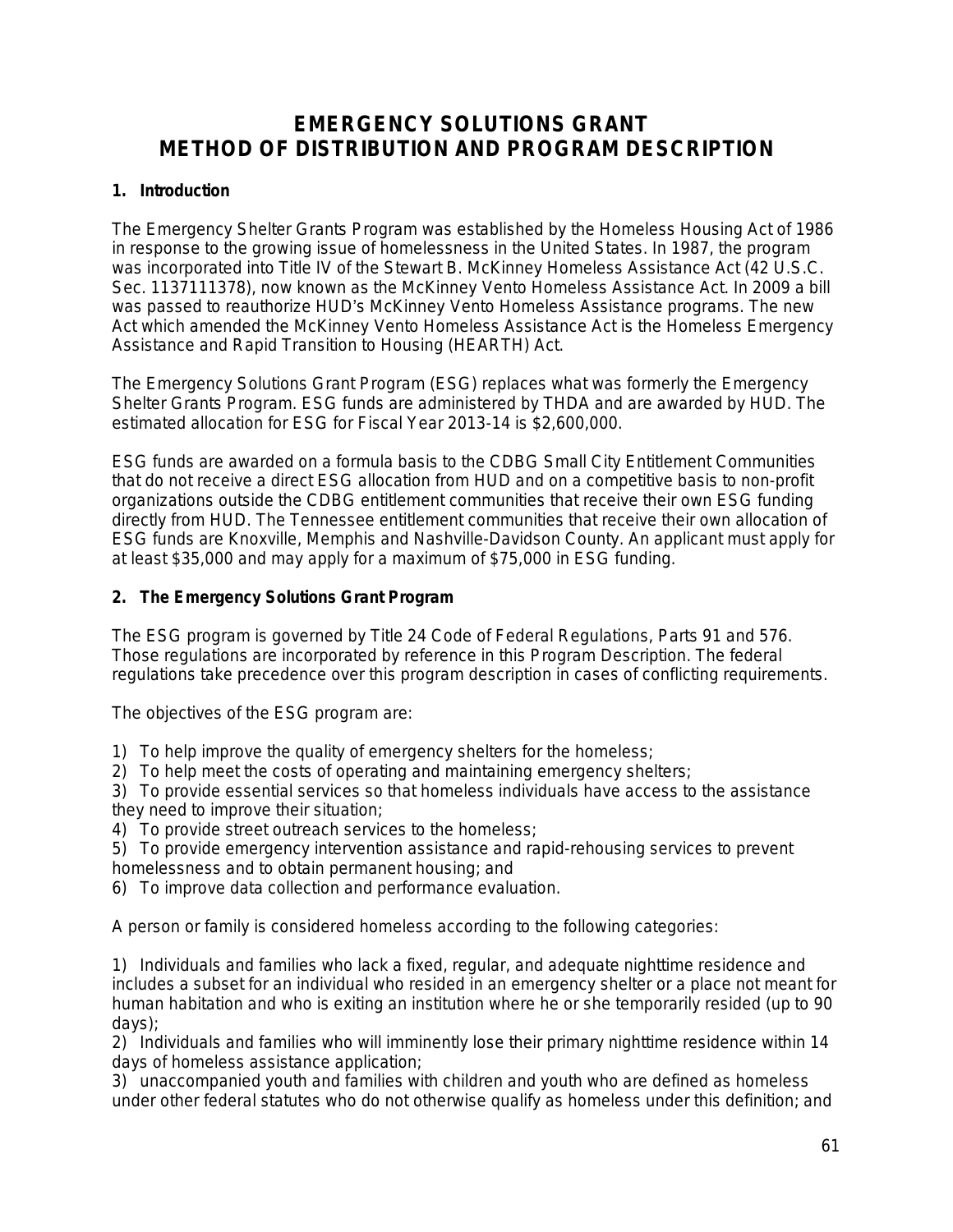4) individuals and families who are fleeing, or are attempting to flee, domestic violence, dating violence, sexual assault, stalking, or other dangerous or life-threatening conditions that relate to violence against the individual or a family member.

# **A. Consistency with the Consolidated Plan**

ESG activities are focused on helping meet the needs of emergency homeless shelters and programs in under-served areas of the state outside of Entitlement Cities. The State is particularly interested in developing and expanding shelter programs in rural areas that lack ready access to other homeless funds. The State is also placing a priority on shelter programs serving families and on transitional living shelters that provide an array of supportive services in addition to living arrangements for a period of at least six months. ESG proposals will be evaluated for consistency with the State of Tennessee's Consolidated Plan, as amended. The State's Consolidated Plan identifies the need for the following types of emergency shelters:

1) Emergency Family Shelters – With the increase of homeless single and two-parent families noted statewide, there is a need for 24-hour emergency family shelters.

2) Emergency Elderly and Disabled Shelters – Small, non-traditional shelter arrangements for the frail, elderly and disabled elderly will protect this vulnerable group. Such shelters could exist in a family home system or be tied to an existing service center for the elderly that could make needed services more accessible.

3) 24-Hour Emergency Shelters for the Employed – Most shelters require participants to vacate the shelter during the day. Shelter residents who become employed or who enter the shelter employed may work odd shifts and require access for sleeping, etc. A small shelter for the employed would accommodate second and third shift employees and make available employment support services.

4) Shelters for the Mentally Ill – The actions of chronic mentally ill homeless persons can be very distressing to others as well as themselves. Emergency shelters for the chronic mentally ill would allow for a more appropriately controlled environment that would ultimately serve the support needs of these clients.

## **B. Allocation of Funds and Process for Making Sub-Awards**

ESG funds committed to the State of Tennessee, through THDA, will be allocated as promulgated in the State of Tennessee's Consolidated Plan, as amended. THDA will spend up to 7.5% of its ESG allocation for administrative and planning expenses. THDA will share the amount available for administration with the small city entitlement communities that do not receive their own ESG allocation from HUD. **Non-profit agencies are not eligible to receive administration funds.**

**THDA Targeted Set-Aside** – For the 2013 ESG program, THDA will allocate \$100,000 of ESG funding that does not require matching funds to the Tennessee Department of Mental Health and Developmental Disabilities (TDMHDD). TDMHDD will use the ESG funds for homeless assistance and prevention activities through its established network of housing agencies providing services to clients being discharged from medical and mental health facilities.

**Chattanooga Set-Aside** – For the 2013 ESG program, THDA will allocate \$84,000 to the City of Chattanooga, which has lost its direct ESG allocation from HUD. If the city of Chattanooga reverts to being a participating jurisdiction that receives a direct allocation from HUD, then THDA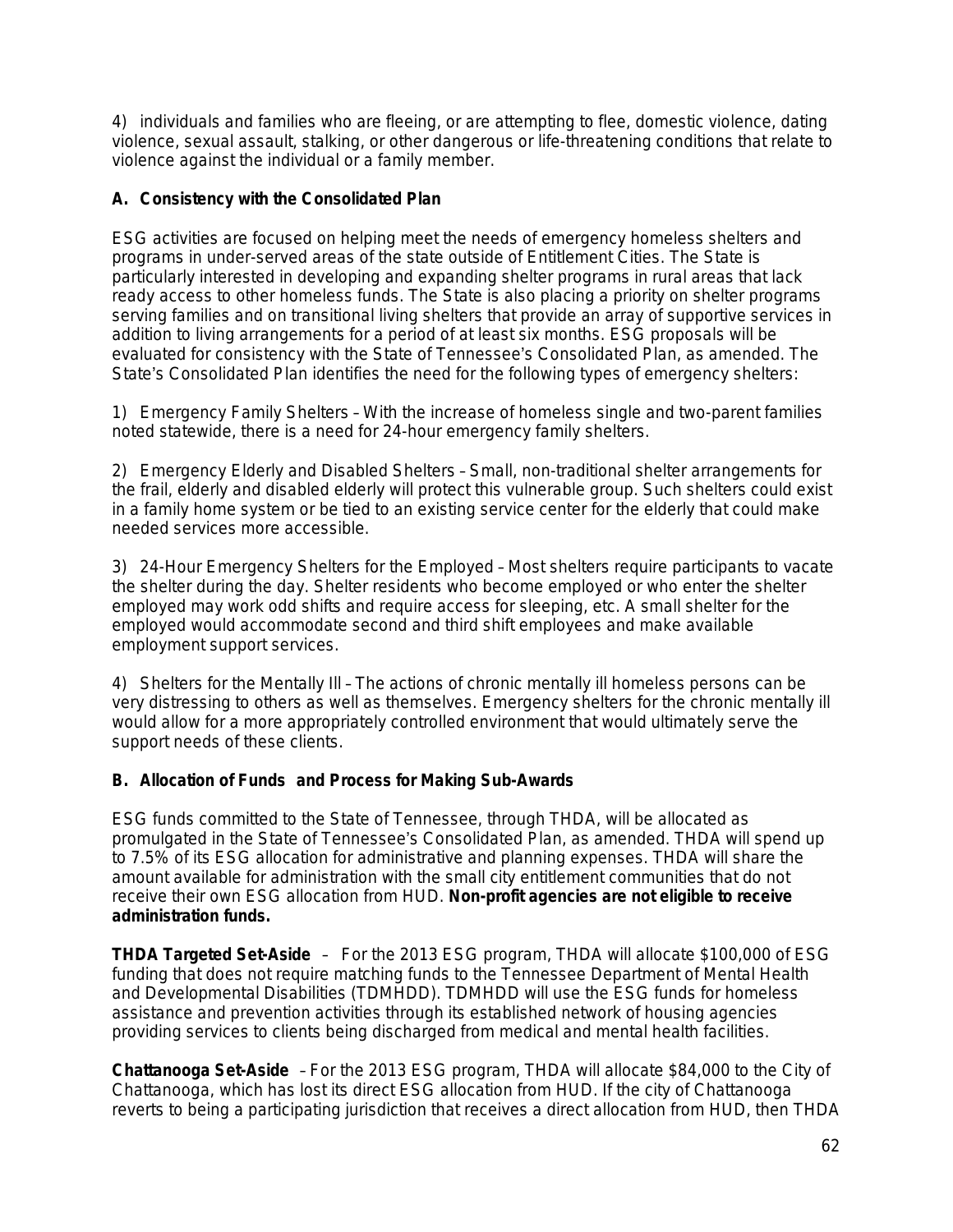will no longer make this allocation.

The remaining ESG funds will be allocated as follows:

**Small Cities Set-Aside** –THDA will allocate 52% of the remaining ESG funds on a formula basis to the ten CDBG entitlement cities that do not receive ESG grants, but are expected to address homelessness through the "Continuum of Care" described in their Consolidated Plans. These cities are: Bristol, Clarksville, Cleveland, Franklin, Jackson, Johnson City, Kingsport, Morristown, Murfreesboro and Oak Ridge.

**Competitive Allocation** –The remaining 48% of the ESG funds will be allocated to eligible applicants in a competitive grant review process.

# **C. Eligible Applicants**

The State of Tennessee, through THDA, will accept applications for the ESG program from nonprofit organizations.

To be eligible to apply for ESG funding the non-profit organization must:

1) Be organized under Tennessee law, as evidenced by a Certificate of Existence from the Tennessee Secretary of State dated within six months of the application due date;

2) Have no part of its net earnings inuring to the benefit of any member, founder, contributor or individual;

3) Be established for charitable purposes and whose activities include, but are not limited to, the promotion of social welfare and the prevention or elimination of homelessness, as evidenced in its charter, articles of incorporation, resolutions or by-laws, and experience in the provision of shelter and services to the homeless;

4) Have standards of financial accountability that conform to 24 CFR 84.21, Standards of Financial Management Systems;

5) Have an IRS designation under Section 501(c)(3) of the tax code. Non-profit applicants may not submit an application until they have received their 501(c)(3) designation from the IRS; and 6) Faith-based organizations receiving ESG funds, like all organizations receiving HUD funds, must serve all eligible beneficiaries without regard to religion.

7) Be an active member of their region's Continuum of Care.

Non-profit organizations are eligible to receive funds only if such funding is approved by the local government jurisdiction where programs are based. If the organization intends to provide homeless assistance in a number of jurisdictions, a certification of approval must be submitted by each of the units of local government in which the projects are to be located. Housing agencies funded by TDMHDD are not eligible to apply for ESG funds through the Competitive Allocation.

# **D. Eligible Activities**

**1)** *Street Outreach:*Essential services to eligible participants that are provided on the street or in parks, abandoned buildings, bus stations, campgrounds, and in other such settings where unsheltered persons are staying. Staff salaries related to carrying out street outreach is also eligible.

*Eligible Program Participants:* Unsheltered individuals and families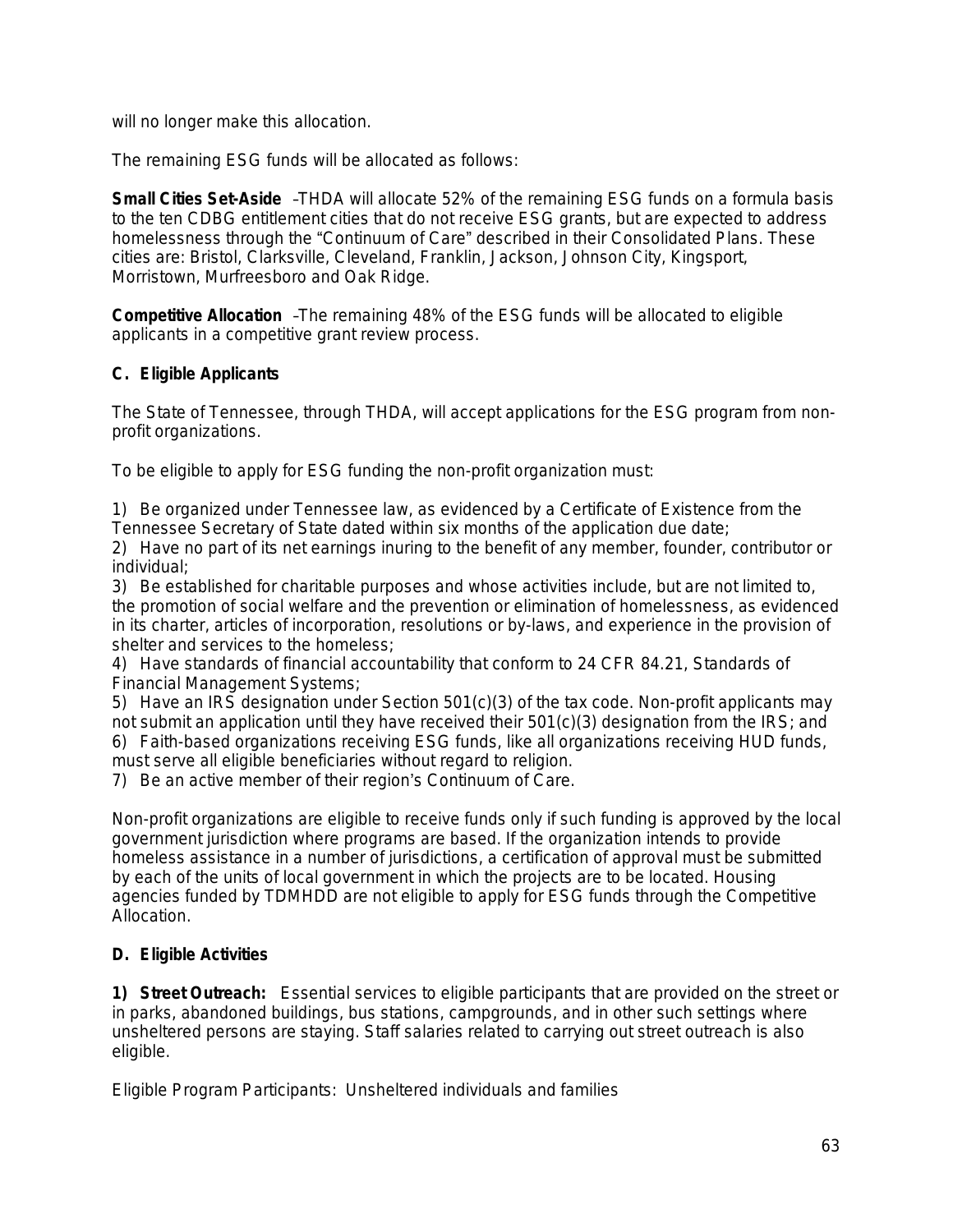*Allowable Activities:*

 Engagement – Activities to locate, identify, and build relationships with unsheltered homeless persons for the purpose of providing immediate support, intervention, and connections with homeless assistance programs and/or social services and housing programs. Eligible costs include: initial assessment of need and eligibility; providing crisis counseling; addressing urgent physical needs; and actively connecting and providing information and referral. Eligible costs also include the cell phone costs of outreach workers during the performance of these activities.

 Case Management – Assessing housing and service needs, and coordinating the delivery of individualized services. Eligible costs include: using a Continuum of Care centralized or coordinated assessment system; initial evaluation including verifying and documenting eligibility; counseling; helping to obtain Federal, State and local benefits; providing information and referral to other providers; and developing an individualized housing/service plan.

 Emergency Health Services – Outpatient treatment of urgent medical conditions by licensed medical professionals; and providing medication and follow-up services.

 Emergency Mental Health Services – Outpatient treatment of urgent mental health conditions by licensed professionals; medication costs and follow-up services.

 Transportation – Travel by outreach workers or other service providers during the provision of eligible outreach activities; costs of transportation of clients to emergency shelters or other service providers; and costs of public transportation for clients.

 Services to Special Populations – Essential Services that have been tailored to address the needs of *homeless youth, victims of domestic violence, and related crimes/threats, and/or people living with HIV/AIDS* who are literally homeless.

**2)** *Emergency Shelter:*Rehabilitation of an existing shelter or conversion of a building for the purposes of providing emergency shelter, essential services and operational expenses.

*Eligible Participants*: Individuals and families who are homeless.

*Allowable Activities*:

 Renovation, major rehabilitation or conversion – Renovation means rehabilitation that involves costs of 75% or less of the value of the building before renovation. Major rehabilitation means rehabilitation that involves costs in excess of 75% of the value of the building before rehabilitation. Conversion means a change in the use of the building to an emergency shelter for the homeless, where the cost of conversion exceeds 75% of the value of the building after conversion.

All renovation, rehabilitation or conversion work proposed for buildings constructed prior to 1978 must comply with Lead-Based Paint Regulations at 24 CFR Part 35, Subpart J, as applicable.

Grantees receiving ESG assistance for major rehabilitation or conversion must maintain the building as a shelter for homeless individuals and families for ten years; grantees receiving ESG assistance for renovations must be maintained as a shelter for homeless individuals and families for three years.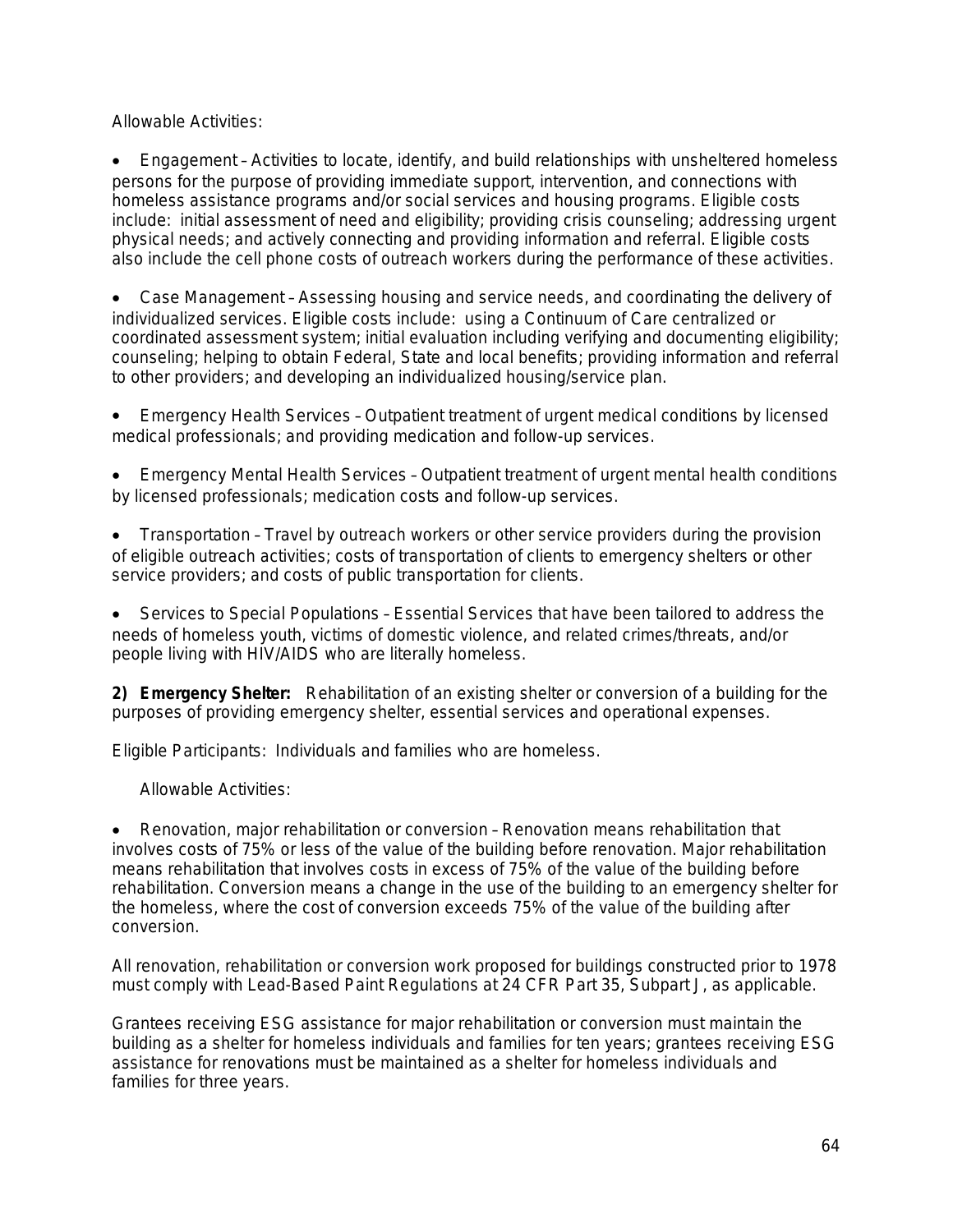Essential Services – This includes services concerned with employment, health, drug abuse, education and staff salaries necessary to provide these services and may include, but are not limited to:

- a. Assistance in obtaining permanent housing;
- b. Medical and psychological counseling and supervision;
- c. Employment counseling;
- d. Nutritional counseling;
- e. Substance abuse treatment and counseling;

f. Assistance in obtaining other Federal, State and local assistance including mental health benefits; employment counseling; medical assistance; Veteran's benefits; and income support assistance such as Supplemental Security Income, Food Stamps and Aid to Families with Dependent Children;

g. Other services such as child care, legal services, life skills training, transportation, job placement and job training; and

h. Staff salaries necessary to provide the above services.

 Operating expenses – Payment of eligible operation costs related to the operation of emergency and transitional housing, including but not limited to, maintenance, operation, rent, repair, security, fuel, equipment, insurance, utilities, food and furnishings.

Expenditure limits of combined Street Outreach and Emergency Shelters cannot exceed 60% of the total State allocation.

**3)** *Prevention Activities:*Activities related to preventing persons from becoming homeless and to assist participants in regaining stability in their current or other permanent housing.

*Eligible Participants:* Extremely low-income individuals and families with household incomes of at or below 30% of Area Median Income who meet the definition of "at risk of becoming homeless".

**4)** *Rapid Re-Housing Activities* **:** Activities related to help a homeless individual or family to move into permanent housing.

*Eligible Participants:* Extremely low-income individuals and families with household incomes of at or below 30% of Area Median Income who meet the definition of "homeless" who live in an emergency shelter or other place described in the definition provided by HUD.

*Allowable Activities for Prevention and Rapid Re-Housing:*

 Financial Assistance – Rental application fee (excludes pet deposit); moving costs; security deposit for rental or utility; payment of rental arrears up to six months; and short-term (up to 3 months) or medium-term (up to 6 months) rental and/or utility assistance.

Short and Medium Term Rental Assistance Requirements and Restrictions

a. Compliance with Fair Market Rents (FMR) and Rent Reasonableness;

b. For purposes of calculating rent, the rent must equal the sum of the total rent, any fees required for rental (excluding late fees and pet deposits), and, if the tenant pays separately for utilities (excluding telephone) the monthly allowance for utilities as established by the public housing authority for the area in which the housing is located;

c. Compliance with minimum habitability standards;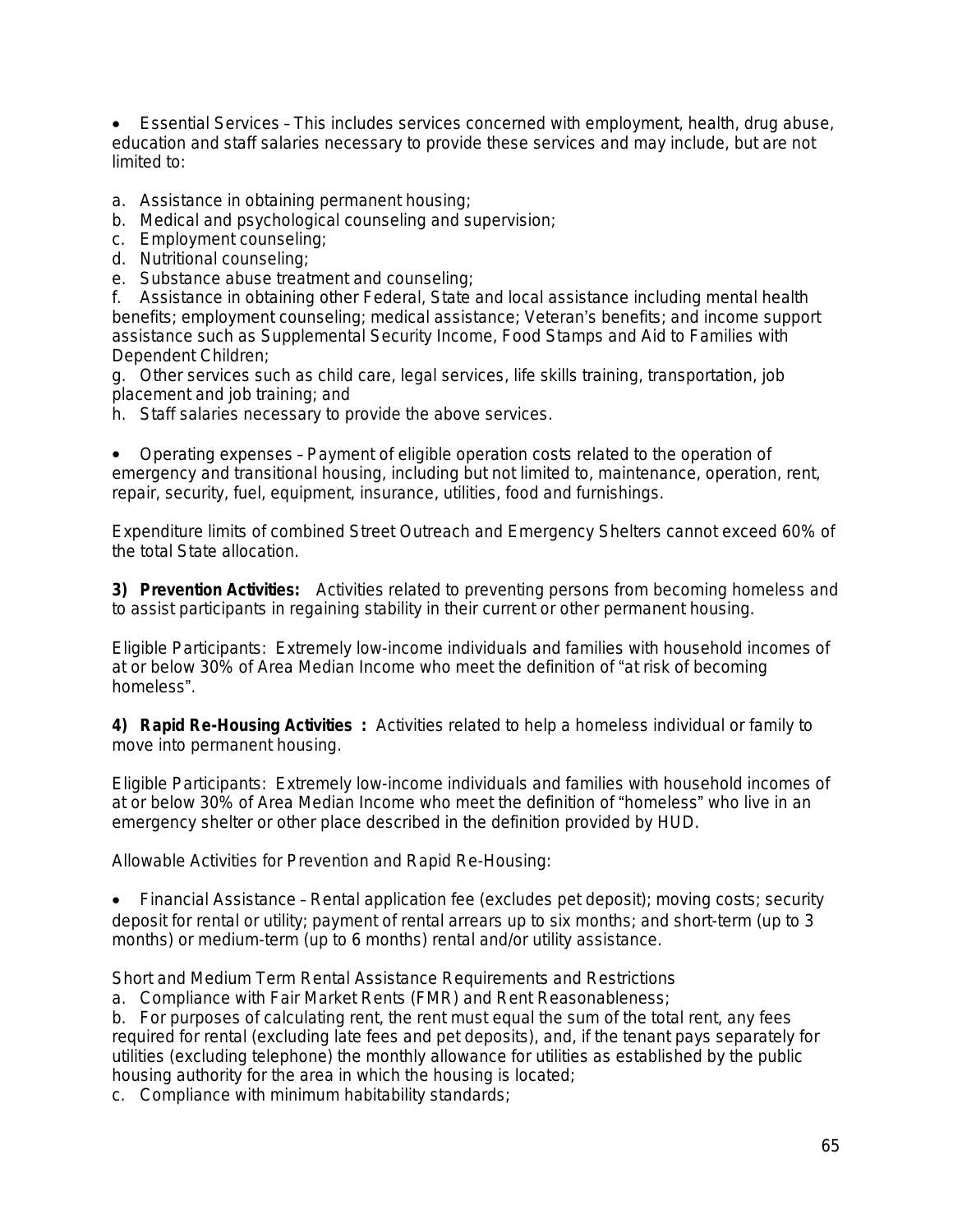d. Tenant based rental assistance means that participants select a housing unit in which to live and receive rental assistance. Project based rental assistance means that grantees identify permanent housing units that meet ESG requirements and enter into a rental assistance agreement with the owner to reserve the unit and subsidize it so that eligible program participants have access to the unit;

e. A standard and legal lease must be in place;

f. No rental assistance can be provided to a household receiving assistance from another public source for the same time period (with the exception of rental arrears); and

g. Participants must meet with a case manager at least monthly for the duration of the assistance (participants who are victims of domestic violence are exempt if meeting would increase the risk of danger to client).

h. The Grantee must develop an individualized plan to help the program participant remain in permanent housing after the ESG assistance ends.

 Housing Relocation and Stabilization Services – Housing search and placement; assessment of housing barriers and needs; landlord mediation; legal services resolving landlord/tenant matters; assistance with submitting rental applications and leases; assessment of housing for habitability, lead-based paint and rent reasonableness; case management; Homeless Management Information System (HMIS) data collection and submission; credit repair counseling; budget classes; and monitoring and re-evaluating program participants.

**5)** *Homeless Management Information System (HMIS):* Eligible costs include hardware; software; equipment costs; staffing for operating HMIS data collection, monitoring and analysis; reporting to the HMIS Lead Agency; training on HMIS use; and obtaining technical support.

Local government recipients may distribute all or a part of their ESG funds to eligible, private non-profit organizations for allowable ESG activities.

For each of the eligible activities, THDA reserves the right to adjust funding requests to remain within the required percentages.

# **E. Ineligible Activities**

Under Street Outreach Services, ESG funds may not be used for the following:

1) Emergency medical and/or mental health services accessible or available within the area under an existing program; and

2) Maintenance of existing services already being provided within the past 12 months prior to funding.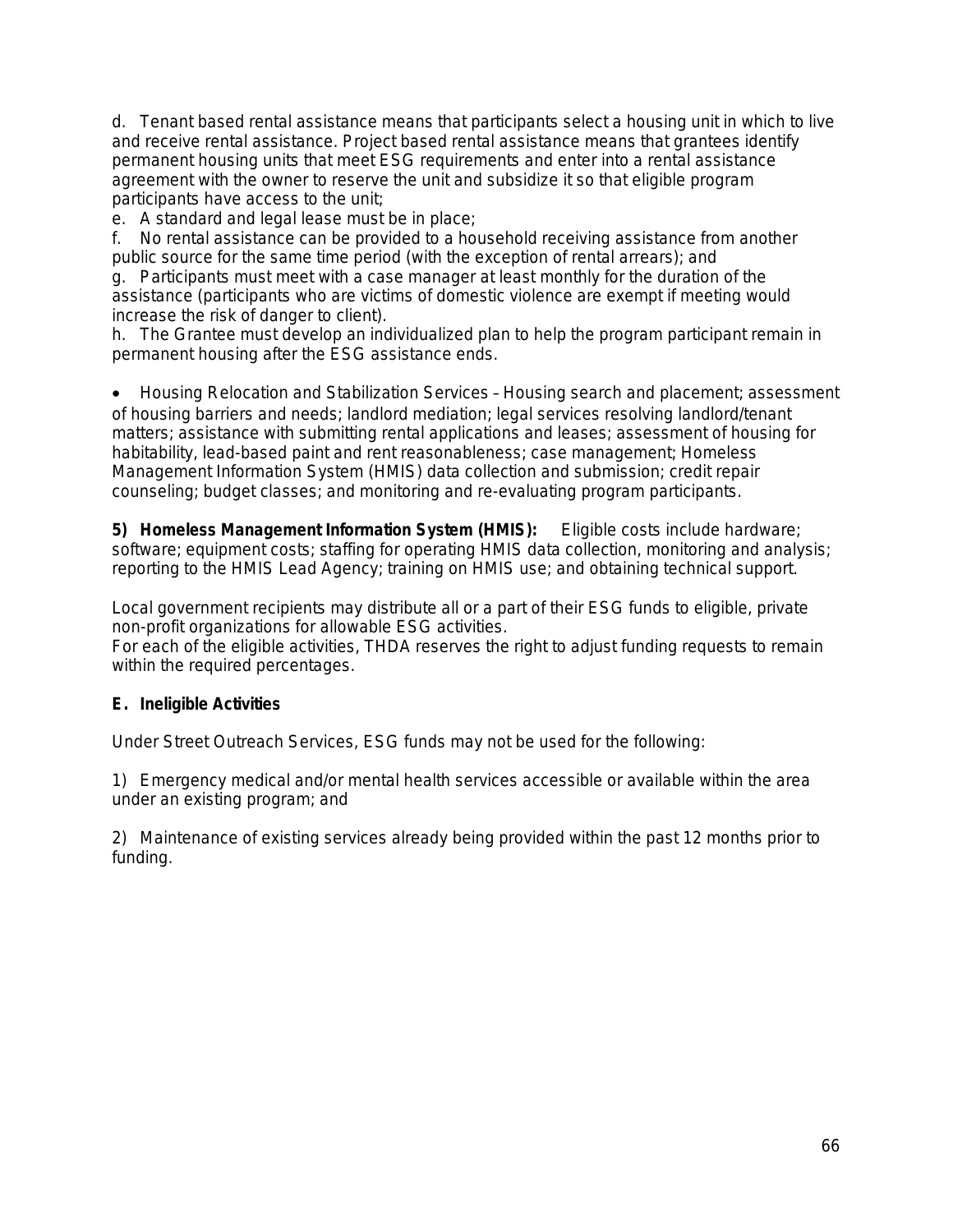Under Emergency Shelter Services, ESG funds may not be used for the following:

- 1) Acquisition of real property;
- 2) New construction of an emergency shelter for the homeless;
- 3) Property clearance or demolition;
- 4) Rehabilitation administration, such as the preparation of work specifications or inspections;
- 5) Staff training or fund raising activities associated with rehabilitation;
- 6) Salary of case management supervisor when not working directly on participant issues;
- 7) Advocacy, planning, and organizational capacity building;
- 8) Staff recruitment and/or training;
- 9) Transportation costs not directly associated with service delivery;
- 10) Recruitment or on-going training of staff;
- 11) Depreciation;

12) Costs associated with the organization rather than the supportive housing project (advertisements, pamphlets about the agency, surveys, etc.);

- 13) Staff training, entertainment, conferences or retreats;
- 14) Public relations or fund raising;
- 15) Bad debts or bank fees; and
- 16) Mortgage payments.

Under Prevention and Rapid-Rehousing Activities, ESG funds may not be used for the following:

- 1) Mortgage payments;
- 2) Pet deposits;
- 3) Late fees incurred if grantee does not pay agreed rental subsidy by agreed date;
- 4) Payment of temporary storage fees in arrears;
- 5) Payment of past debt not related to rent or utility; and

6) Financial assistance to program participants who are receiving the same type of assistance through other public sources or to a program participant who has been provided with replacement housing payments under URA during the same time period.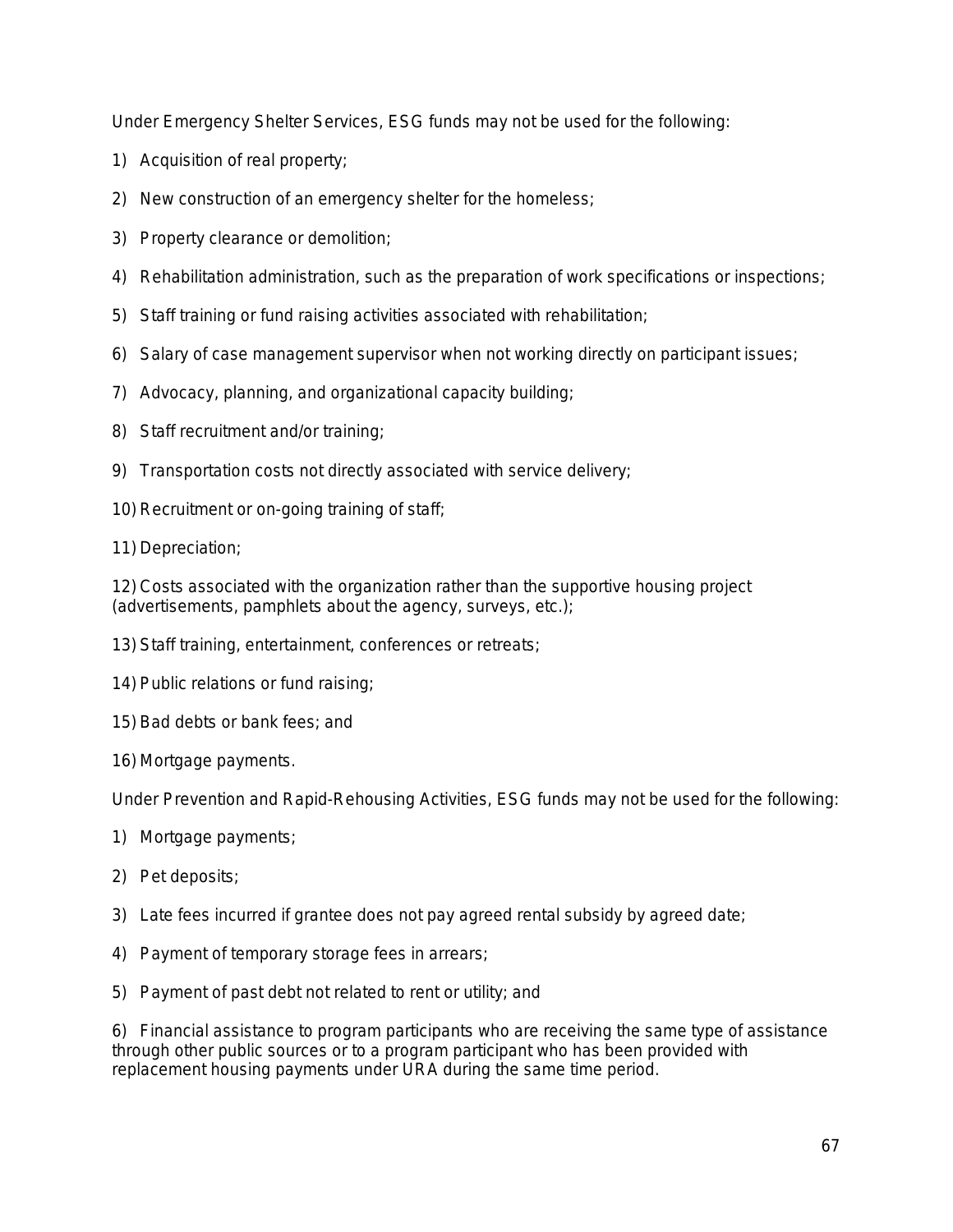Under HMIS: Activities funded under this activity must comply with HUD's standards on participation, data collection, and reporting under a local HMIS.

# **F. Matching Funds**

The ESG program requires a dollar for dollar match for the ESG funds. All grantees must supplement their ESG funds with equal amounts of funds or in-kind support from non-ESG sources. Certain other federal grants contain language that may prohibit their use as a match. Matching funds or in-kind support must be provided after the date of the grant award to the recipient and within the period of the ESG contract with THDA. The recipient may not include funds used to match any previous ESG grant.

# **G. Other Federal Requirements**

*Non-discrimination and Equal Opportunity* – Grantees must make facilities and services available to all on a nondiscriminatory basis, and publicize the facilities and services. The procedures a Grantee uses to convey the availability of such facilities and services should reach persons with handicaps or persons of any particular race, color, religion, sex, age, familial status, or national origin within their service area who may qualify for them. If not, the Grantee must establish additional procedures that will ensure that these persons are made aware of the facilities and services. Grantees must adopt procedures to disseminate information to anyone who is interested regarding the existence and location of handicap accessible services or facilities.

*Lead-based Paint* – Housing assisted with ESG funds is subject to the Lead-Based Paint Poisoning Prevention Act and the Act's implementing regulations at 24 CFR Part 35, Subparts C through M for any building constructed prior to 1978. Grantees using ESG funds only for essential services and operating expenses must comply with Subpart K to eliminate as far as practical lead-based paint hazards in a residential property that receives federal assistance for acquisition, leasing, support services or operation activities. Grantees using ESG funds for renovation, major rehabilitation or conversion must comply with Subpart J to eliminate as far as practical lead-based paint hazards that receives federal assistance for rehabilitation. The Lead-Based Paint Regulations are available at [www.hud.gov/lea.](http://www.hud.gov/lea)

*Property Management Standards* – In addition to the three-year or ten-year compliance period required for projects that use ESG funds for rehabilitation, renovation or conversion, recipients of ESG funds are also required to follow uniform standards for using and disposing of capital improvements and equipment. Equipment is defined as having a useful life of at least one year and a per unit value of \$5,000 or more.

*Relocation and Displacement* – Grantees are required to take reasonable steps to minimize the displacement of persons, families, individuals, businesses, non-profit organizations or farms as a result of administering projects funded through ESG. Any persons displaced by the acquisition of property must be provided with relocation assistance (24 CFR 576.59).

*Environmental Review* – In implementing the ESG program, the environmental effects of each activity must be assessed in accordance with the provisions of the National Environment Policy Act of 1969 (NEPA) and the related authorities listed in HUD's regulations at 24 CFR Part 58.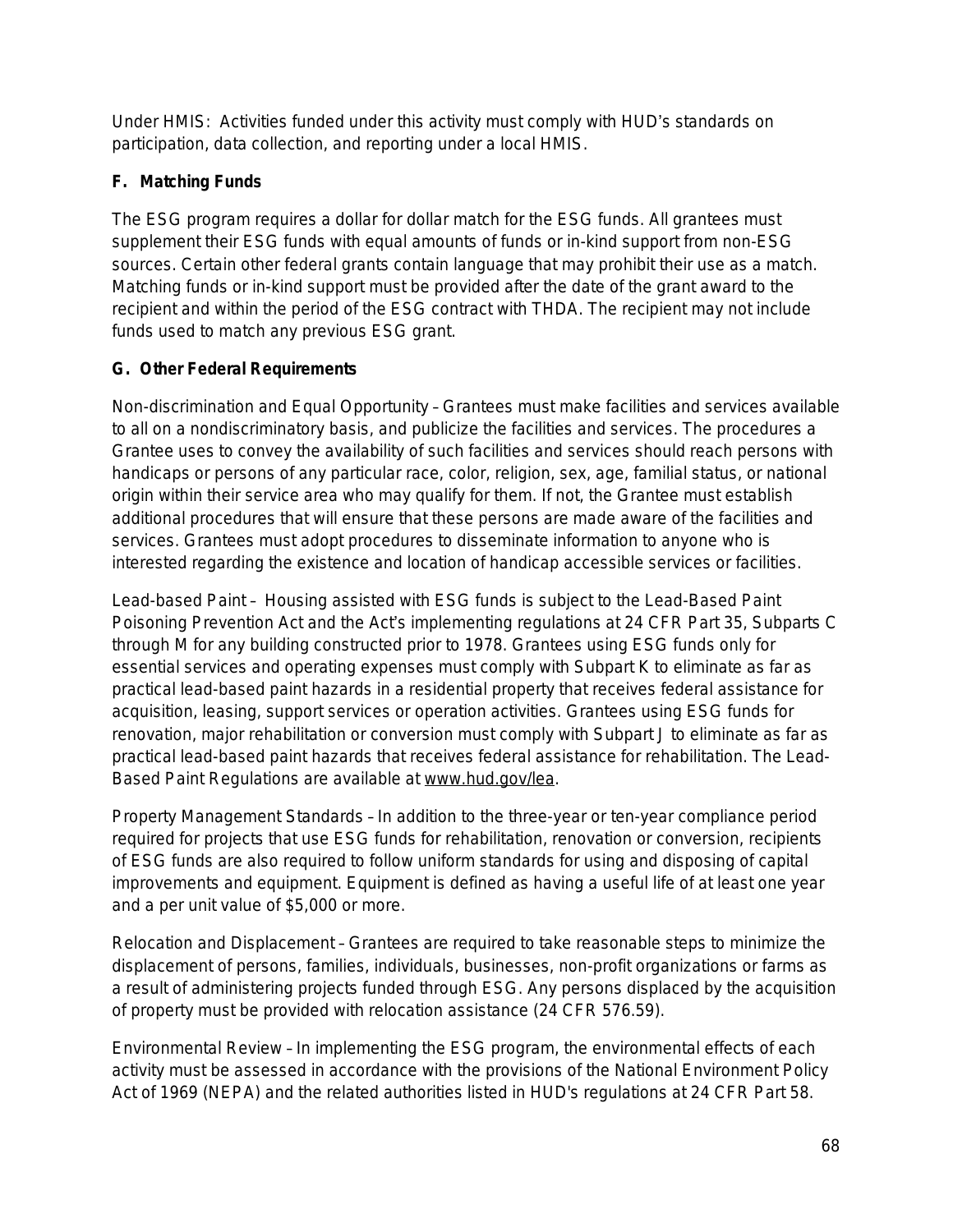THDA as the Responsible Entity and the units of local government funded by THDA will be responsible for carrying out environmental reviews.

THDA will review the release of funds for local governments and must request the release of funds from HUD for any projects of non-profit organizations. The non-profit organizations will be responsible for gathering the information required for the environmental reviews. ESG funds cannot be committed until the environmental review process has been completed. Commitments for expenditures made prior to the approval of the environmental review cannot be reimbursed with ESG funds.

*Conflict of Interest* – Each ESG recipient must adopt a conflict of interest policy which prohibits any employee, persons with decision making positions or having information about decisions made by an organization, from obtaining a personal or financial interest or benefit from the organization's activity, including through contracts, subcontracts, or agreements (24 CFR 576.57).

*Asbestos* – Prior to renovation, Tennessee State law requires an asbestos inspection for any structure that is not a residential building having four or fewer dwelling units. The costs of asbestos removal may be included in the grant request.

*Contractual Agreement* – All recipients must enter into a contractual agreement with THDA. This Working Agreement includes all requirements contained in the ESG Final Rule (24 CFR Part 576) in addition to all other applicable rules and regulations. The Working Agreement will include, but is not limited to the following:

1) *Building Standards* – Recipients must ensure that any building for which Emergency Solutions Grants are used for renovation, conversion or major rehabilitation will meet the local government standards for safety and sanitation.

2) *Certification of Assistance* – Recipients must certify that on-going assistance will be provided to homeless individuals in obtaining appropriate supportive services, including permanent housing, medical and mental health treatment, counseling, supervision and other services essential for achieving independent living and other federal, state local and private assistance available for such persons.

3) *Confidentiality* – Recipients must develop procedures to ensure the confidentiality of victims of domestic violence.

4) *Drug and Alcohol-free Facilities* –Recipients must administer a policy designed to ensure that each assisted homeless facility is free from the illegal use, possession or distribution of drugs or alcohol by its beneficiaries.

5) *Client Participation* – Recipients must involve the homeless individuals and families in the maintenance and operation of facilities, and in the provision of services to residents of these facilities to the maximum extent possible. The involvement of homeless persons is required through the Housing and Community Development Act of 1992.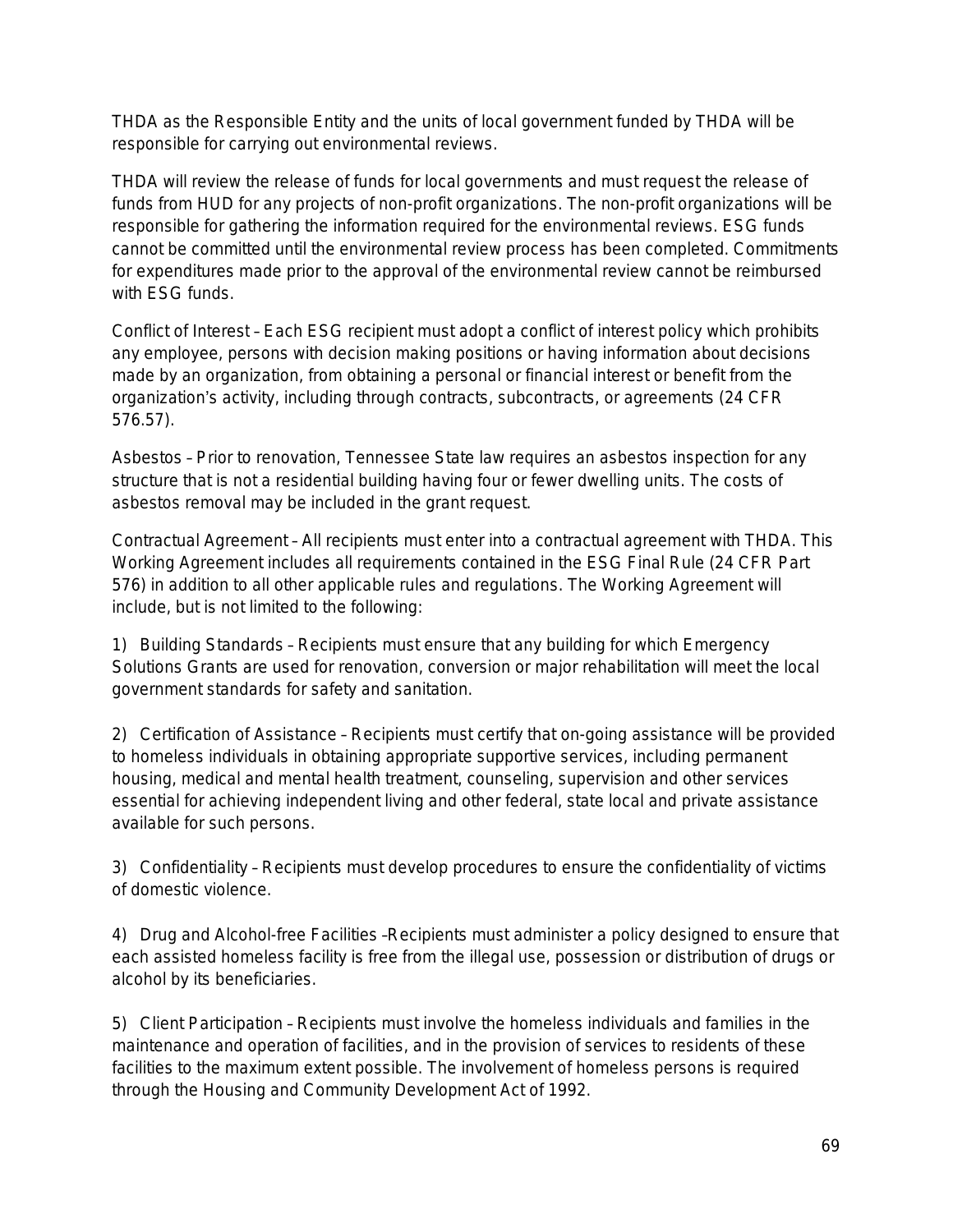6) *Procurement Procedures* – Each ESG recipient must have an appropriate procurement procedure in place. At a minimum, three telephone bids must be obtained for any equipment or furniture purchases to be charged totally or in part to ESG.

7) *Fair Housing* – All ESG recipients must perform and document action in the area of enforcement and/or promotion to affirmatively further fair housing. During the grant year recipients must carry out a minimum of one activity to promote fair housing. Non-discrimination and equal opportunity are applicable to ESG programs (24 CFR 5.105(a) as amended).

8) *Terminating Assistance* – All ESG recipients must have a formal process for terminating assistance to an individual or family. At a minimum, there must be an appeals procedure with one level of administrative review for clients who are evicted or refused service from the facility for any reason.

9) *Reporting Requirements* – Each ESG recipient must complete periodic reporting forms as required by THDA.

10) *HMIS Participation* – All ESG recipients must certify that they will fully utilize the Homelessness Management Information System (HMIS) for their area. While recipients must work with their local HMIS administrator, please note that different areas within the state may use different systems and/or system administrators. The applicant should work with their local CoC to coordinate HMIS access and technical assistance. The ESG recipient assumes full responsibility for all reporting to THDA. Please check the following website for local CoC contact information and for information on the geographic areas covered by each CoC: http://www.thda.org/commpros/hprp/cocmap.pdf

Please note that domestic violence programs are exempt from the HMIS requirement, however they will be required to provide aggregate data for reporting purposes.

11) *Written Standards for Provision of ESG Assistance* – As a state recipient of ESG funds, THDA requires subrecipients to establish and implement written standards as required under 24 CFR 91.320 (k)(3)(i) and 576.400 (e)(2) and (e)(3). Subrecipients will establish their own written standards, which are intended to fit the unique needs of the communities they serve, and will be submitted to THDA for review with the application for funds. The State requires written standards to be established for each area covered by a CoC or area over which the services are coordinated and followed by each subrecipient providing assistance.

At a minimum, written standards must include:

- a. Standard policies and procedures for evaluating individuals' and families' eligibility for assistance under ESG;
- b. Standards for targeting and providing essential services related to street outreach;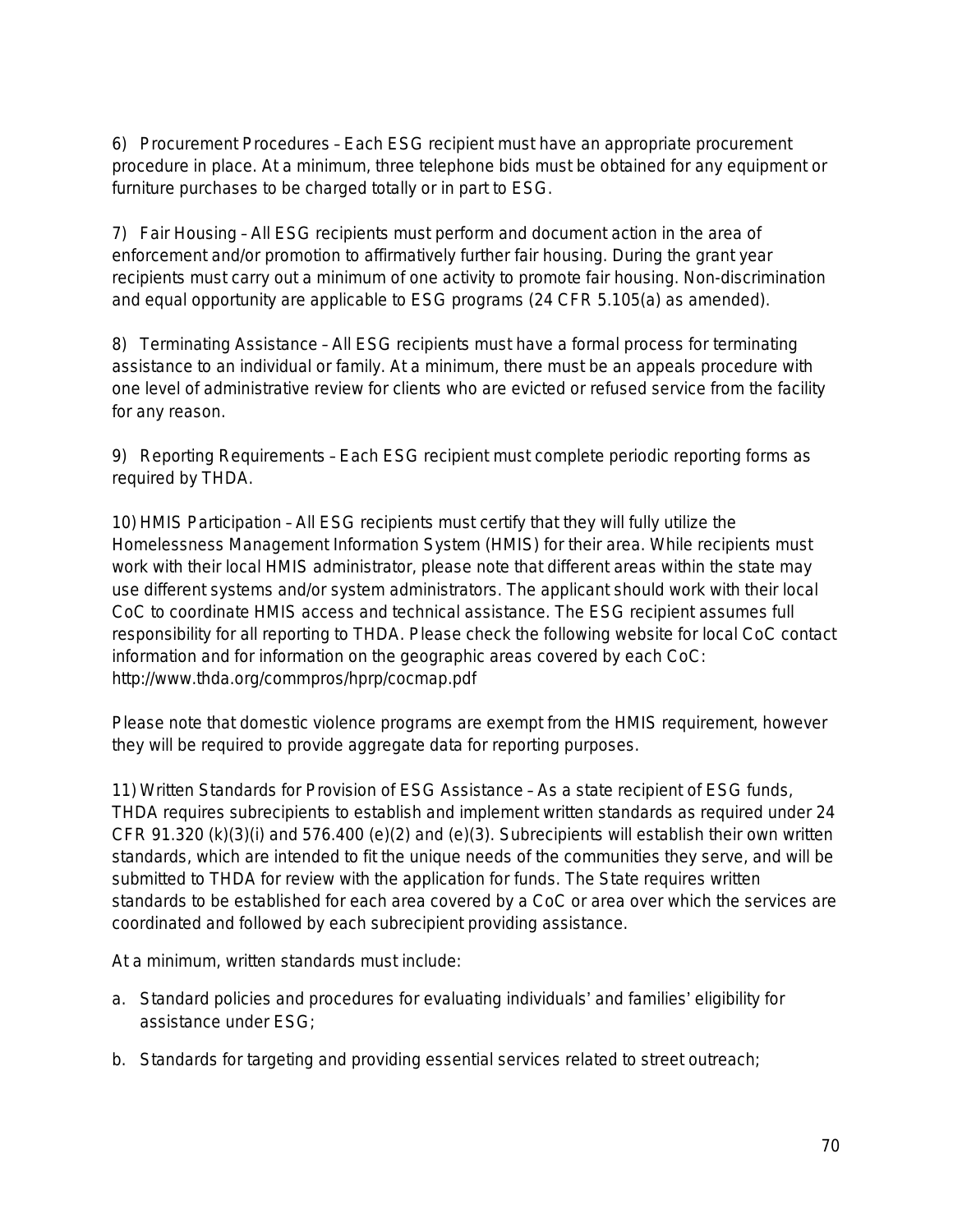- c. Policies and procedures for admission, diversion, referral and discharge by emergency shelters assisted under ESG, including standards regarding the length of stay, if any, and safeguards to meet the safety and shelter needs of special populations, e.g., victims of domestic violence, dating violence, sexual assault and stalking; and individuals and families who have the highest barriers to housing and are likely to be homeless the longest;
- d. Policies and procedures for assessing, prioritizing, and reassessing individuals' and families' needs for essential services related to emergency shelter;
- e. Policies and procedures for coordination among emergency shelter providers, essential service providers, homelessness prevention and rapid re-housing assistance providers, other homeless assistance providers, and mainstream service and housing providers (see 576.400(b) and (c) for a list of programs with which ESG-funded activities must be coordinated and integrated to the maximum extent practicable);
- f. Policies and procedures for determining and prioritizing which eligible families and individuals will receive homelessness prevention assistance and which eligible families and individuals will receive rapid re-housing assistance.
- g. Standards for determining what percentage or amount of rent and utilities costs each program participant must pay while receiving homelessness prevention or rapid re-housing assistance;
- h. Standards for determining how long a particular program participant will be provided with rental assistance and whether and how the amount of that assistance will be adjusted over time; and
- i. Standards for determining the type, amount, and duration of housing stabilization and/or relocation services to provide a program participant, including the limits, if any, on the homelessness prevention or rapid re-housing assistance that each program participant may receive, such as the maximum amount of assistance, maximum number of months the program participant receives assistance, or the maximum number of times the program participant may receive assistance.
- 12) *Performance Standards* Subrecipients are required to establish and implement performance standards, as part of the application for funds, in order to evaluate ESG activities and service providers' effectiveness. Specifically, performance standards should evaluate how effective the service provider:
- a. Targets those who need assistance most;
- b. Reduces the number of people living on the streets or emergency shelters;
- c. Shortens the time people spend homeless; and
- d. Reduces each program participant's housing barriers or housing stability risks.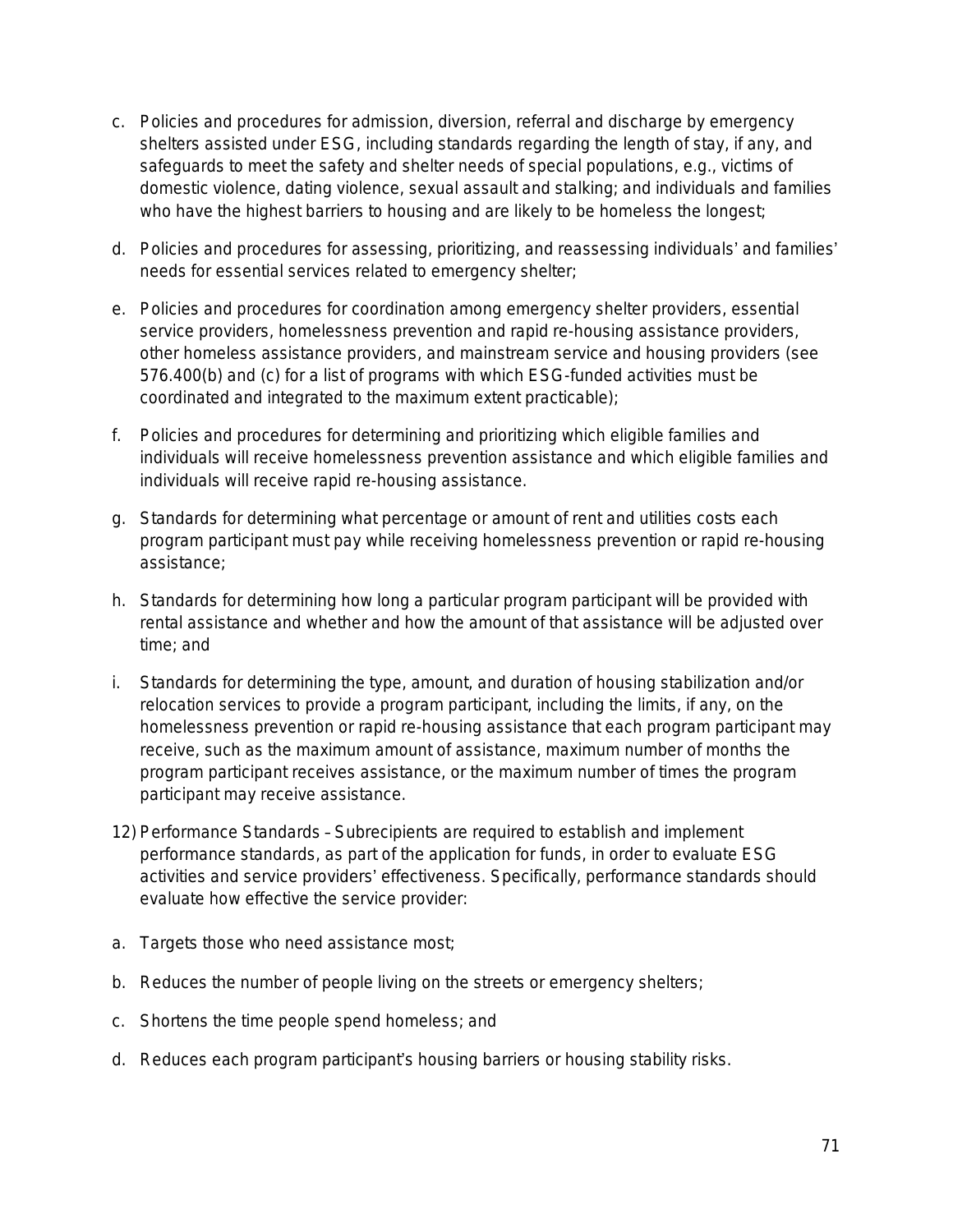- 13) *Description of CoCs and Consultation* As a state recipient of ESG funds, THDA will hold a consultation with the CoCs to discuss the following:
- a. Determine how to allocation ESG funds for each program year;
- b. Develop the performance standards for, and evaluating the outcomes of, projects and

activities assisted by ESG funds; and

c. Develop funding, policies, and procedures for the administration and operation of the

Homeless Management Information System (HMIS)

The consultation for the FY 2013-14 ESG Program was held on April 29, 2013. In addition to the required items, THDA and the CoCs discussed funding schedules, application processes, maximum award amounts, reporting requirements for the Consolidated Annual Performance and Evaluation Report (CAPER), rapid rehousing, street outreach and shelter activities, and monitoring and training of agencies. Currently, the CoCs have developed and are using centralized intake forms to coordinate assessment systems and meet HUD requirements.

Additionally, THDA held a consultation with the TN Department of Mental Health and Substance Abuse Services to discuss the FY 2013-14 ESG allocation. THDA will allocate \$100,000 of ESG funding to the Tennessee Department of Mental Health and Substance Abuse Services through the THDA Targeted Set-Aside. At the consultation, THDA and the mental health providers discussed the FY 2013-14 budget, funding schedules, application workshops and the competitive round for ESG funds.

## **H. Application and Evaluation Procedure**

THDA will evaluate each application to determine if the proposal meets threshold criteria. Threshold criteria include: submission of a complete application; proposal of an eligible activity; proposal of a project that in the opinion of THDA is physically, financially and administratively feasible; proposal of a project that meets the requirements of 24 CFR Part 576, as amended. Documentation must be submitted along with the completed Checklist to demonstrate that the organization meets threshold requirements and has the capacity to provide shelter, essential services and/or operations for programs serving the homeless. Applications meeting the threshold criteria will be scored and ranked in descending numerical order.

Applicant eligibility factors include:

- 1) Either non-profit or unit of local government
- 2) No outstanding findings or other issues
- 3) Experienced homeless services/prevention provider
- 4) Must be able to meet recordkeeping and reporting requirements including HMIS utilization
- 5) Must be able to meet HMIS requirements (exception of domestic violence programs)

## **ESG Competitive Allocation Rating Scale 100 points**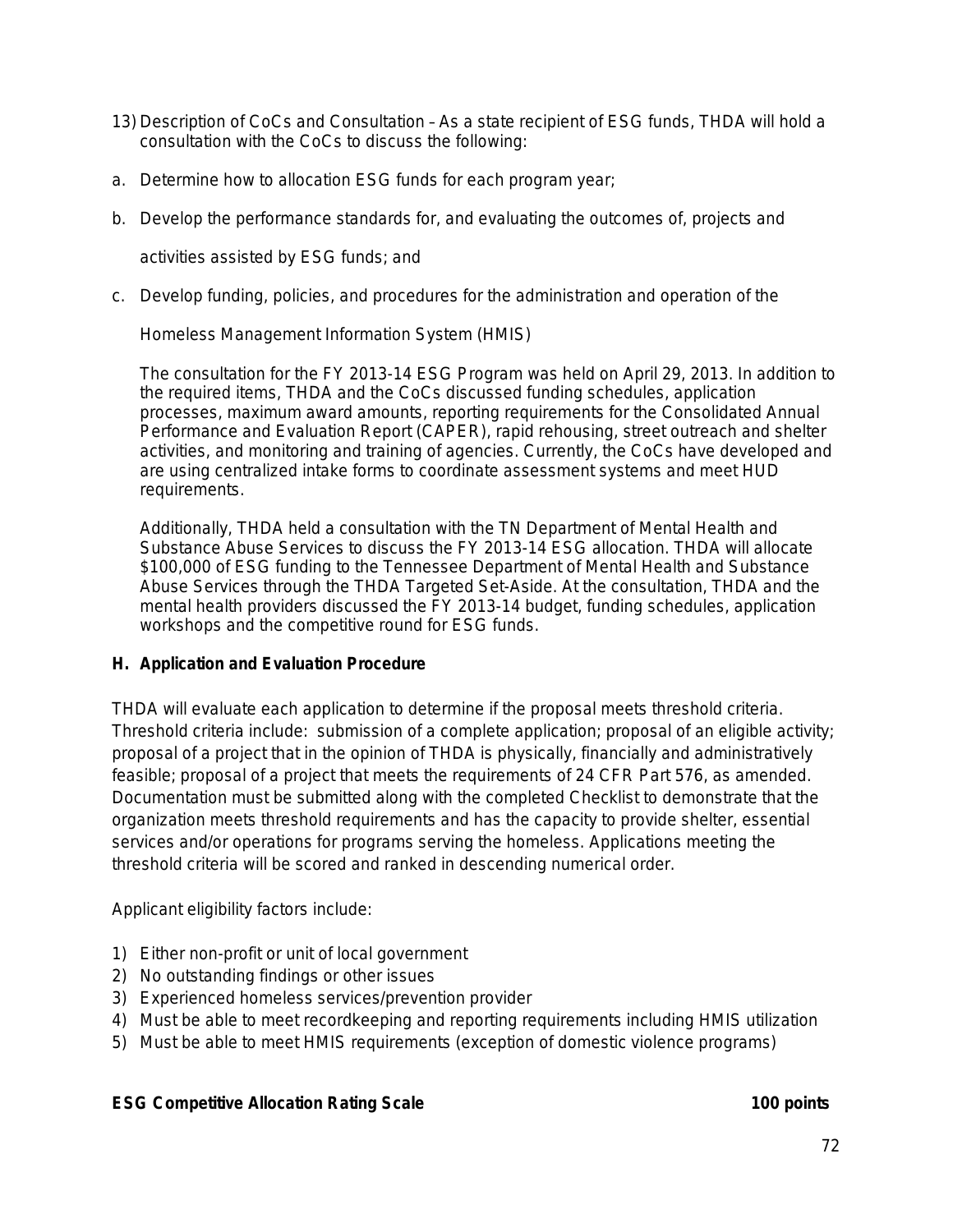## **1) Needs Score Up to 25 points**

THDA calculates need factors using poverty statistics for counties. Factors are based on percentages rather than absolute numbers. The need factors used are the percentage of households that are low income; percentage of population receiving food stamps, percentage of reported domestic violence victims, unemployment rates, and percentage of homeless reported.

## **2) Agency Data Up to 30 points**

Documentation of Agency's capacity to administer the ESG program and experience with grant funding. Adequate description of staff and volunteers available to implement the proposed activities. *Attention will be paid towards agencies that have shown an ability to turn in pay requests with appropriate documentation and turn in reports as requested.*

## **3) Fiscal Information Up to 25 points**

Completeness of budget. Clear and specific documentation of match, source(s) and level of committed cash match. This criterion will include a review of past expenditure of ESG funds. *Attention will be paid towards agencies that draw their funds down as needed and in a timely manner.*

## **4) Disaster Areas 10 points**

THDA shall award 10 additional points to applications for projects located in counties that have been declared a presidential disaster area under the Robert T. Stafford Disaster Relief and Emergency Assistance Act in the year prior to the application due date.

## **5) Lack of Resources 5 points**

THDA shall award five additional points to applications for projects located in counties that do not have other resources within the county to serve the homeless or to provide homelessness prevention.

## **6) Domestic Violence Shelters Up to 5 points**

THDA recognizes that while the risk factors for homelessness are also risk factors for domestic violence – they are not the only risk factors. We recognize that domestic violence cannot be necessarily be tracked in the same way as other subgroups of the homeless. Therefore, up to five additional points will be granted to domestic violence shelters in areas of reported incidents.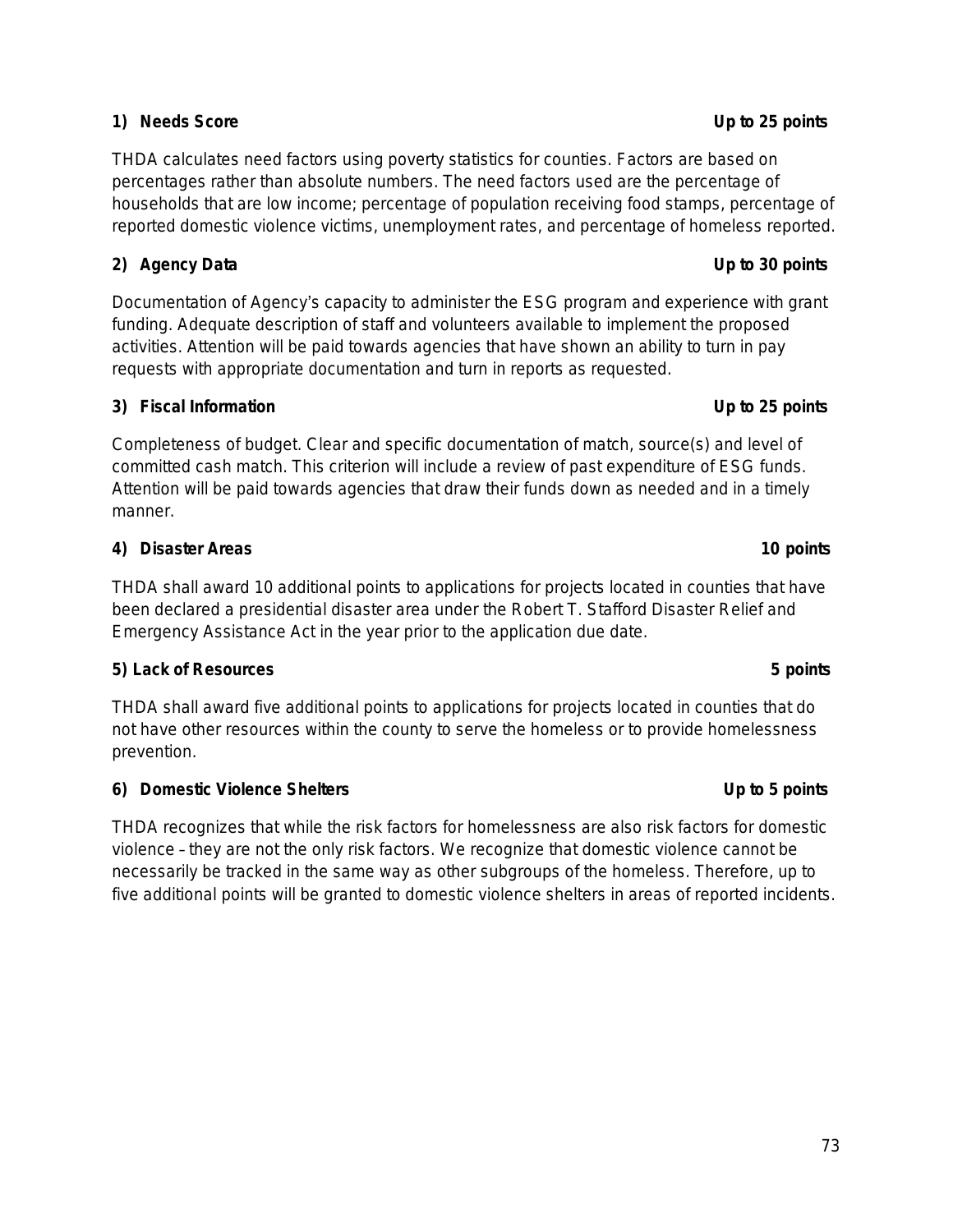# **HOPWA PROGRAM METHOD OF DISTRIBUTION AND PROGRAM DE SCRIPTION**

#### **1. Introduction**

The State of Tennessee *estimates* federal funds for the Housing Opportunities for Persons with AIDS (HOPWA) program in the amount of approximately \$900,000. Two metropolitan areas, Nashville and Memphis, receive HOPWA funds directly from HUD. The State will administer funds to the remainder of Tennessee, and no more than three percent of the State's award will be retained by the Department of Health, HIV/AIDS/STD Section for administrative costs. The remaining 97 percent will be contractually awarded to the seven Project Sponsors across the state. The Project Sponsors were originally selected using a request for grant proposal (RFGP) process for not-for-profit organizations and/or Community-Based Organizations (CBOs).

During the 1996 grant year, the State was notified that two of its metropolitan regions (Memphis and Nashville) qualified as Eligible Metropolitan Statistical Areas (EMSAs) for HOPWA formula allocations beginning in FY 1997. At that time, the State revised the geographic breakdown for HOPWA into seven regions, which include every county in the state not supported by the two EMSAs. Each of the seven regions has one not-for-profit agency that is the Project Sponsor for HOPWA. The not-for-profit organizations were selected using the RFGP process.

In the winter of 2003, the Office of Management and Budget (OMB) released updated service areas, with HOPWA formula jurisdictions based on the 2000 Census. The update had been conducted periodically, since that time and, by 2005, 15 counties had been removed from the State's service area. These include: Cannon, Cheatham, Davidson, Hickman, Macon, Robertson, Rutherford, Smith, Sumner, Trousdale, Williamson, and Wilson counties, which became the responsibility of the metropolitan statistical area of Nashville EMSA. Fayette, Shelby and Tipton counties are the responsibility of Memphis EMSA.

The RFGP process for HOPWA is based on a five-year cycle, which was last issued in 2010. All of the original Project Sponsors selected in 2010 have been retained. The contracts for these agencies are renewed annually for up to five years. However, the State reserves the right to terminate a contract should there be substandard performance by a Project Sponsor. In the event a contract is terminated, the State will solicit new agency proposals.

The Department of Health is contracting with established not-for-profit agencies that continually show both the capability to plan for, as well as the ability to provide direct intervention and housing assistance to eligible clients and their families. Proposals were submitted by the Project Sponsors and evaluated on criteria such as technical services, organization and experience, and budget reasonableness, to name a few. Funds were originally awarded as available to sponsors who submitted proposals that best met, or exceeded the required criteria and provided a detailed budget, which best met the needs of HOPWA clients. Renewal of the contract is determined by periodic evaluation of the Project Sponsors achieving or exceeding the requirements outlined in the Scope of Services, which is found in each Project Sponsor's contract.

In preparation for the development of the 2010 RFGP, the HIV/AIDS/STD Section staff reviewed the previous RFGP, incorporating any revisions, changes and deletions that had occurred since the original submission. The RFGP recommended the use of HOPWA funds for projects that address needs in the following areas: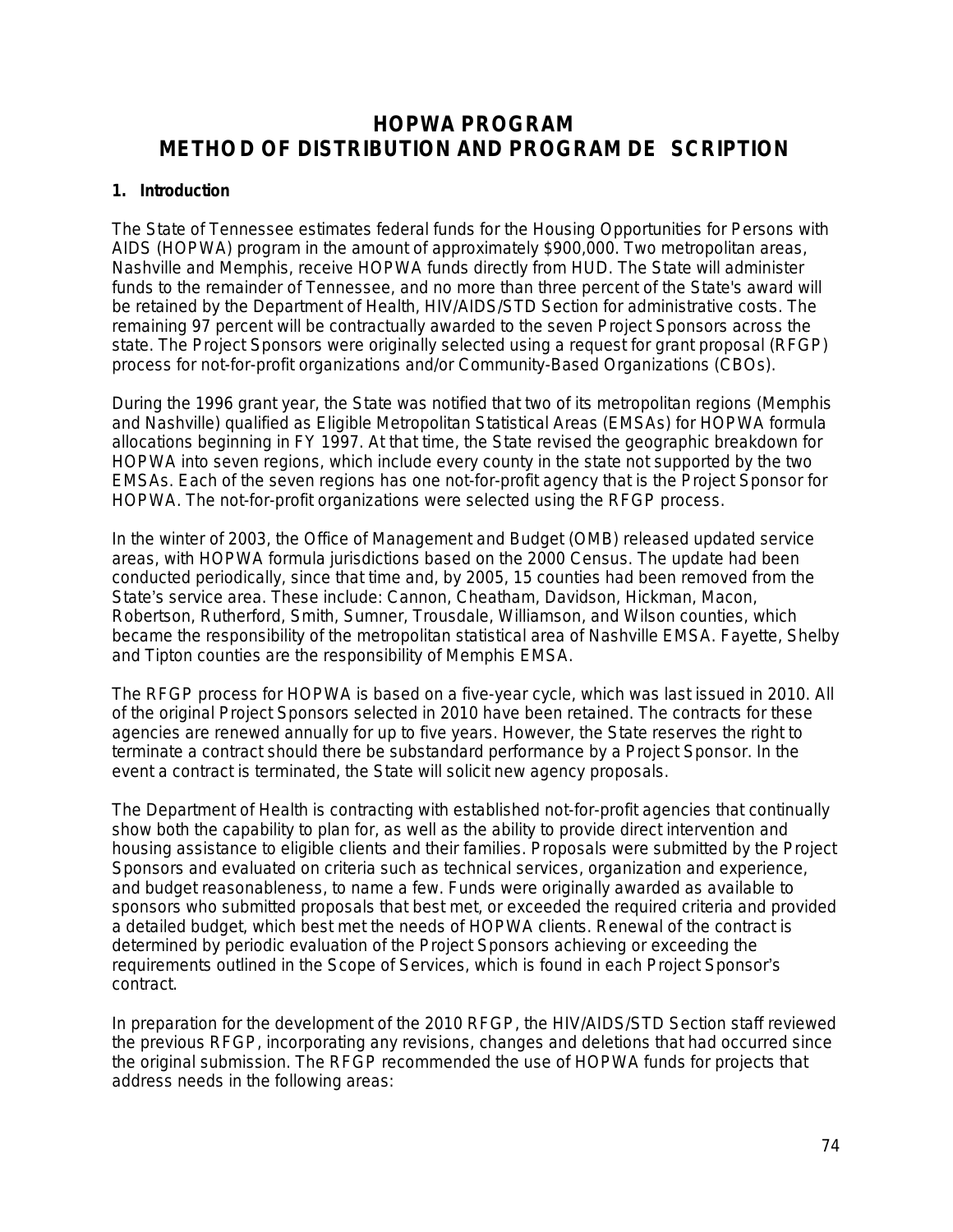A. Housing Information Services Program

The Housing Information Services Program includes, but is not limited to, counseling, information and referral services to help eligible clients locate, acquire, finance and maintain housing. This may also include fair housing counseling for eligible beneficiaries who may encounter discrimination as described in the Federal and State Fair Housing Act.

B. Short-term Rent, Mortgage and Utility Payments Program

The Short-term rent, Mortgage and Utility Payments Program (STRMU) is intended to prevent homelessness of the tenant or the mortgagor of a dwelling over a time specified by HUD.

C. Supportive Services Program

The Supportive Services Program includes, but is not limited to, health, mental health, assessment, drug and alcohol abuse treatment and counseling, day care, nutritional services, intensive care when required, and assistance in gaining access to local, state and federal government benefits and services. Health services may only be provided to clients with AIDS or related diseases, and not to family members (see the definition of Family Member in Section 2. D.).

D. Permanent Housing Placement Program

Permanent housing placement services may be used to help eligible persons establish a new residence where on-going occupancy is expected to continue.

E. Ongoing Housing Assessment Plan

The Ongoing Housing Assessment Plan includes, but is not limited to, systematic reviews of housing needs and involves development of individual informational data where Project Sponsors investigate history of homelessness and current health issues so as to assist individuals manage resources, track progress and access community care, where available.

The HIV/AIDS/STD Section issued an RFGP in 2010 for the three activities, which HUD later separated into four. This encouraged the maximum use of HOPWA funds for HIV infected clients and their family members threatened with homelessness. Proposals were reviewed by a panel of persons with expertise in AIDS health care, housing, and homelessness issues. Evaluators adhered to all aspects of the federal and State regulations governing HOPWA financial and resource management criteria and program goals. Additional consideration included the level of local or regional networking among area HIV service organizations; plans to identify HIV positive persons who are homeless but not part of any HIV support system; plans to serve both rural and urban residents; and the development of emergency housing plans for HIV positive persons.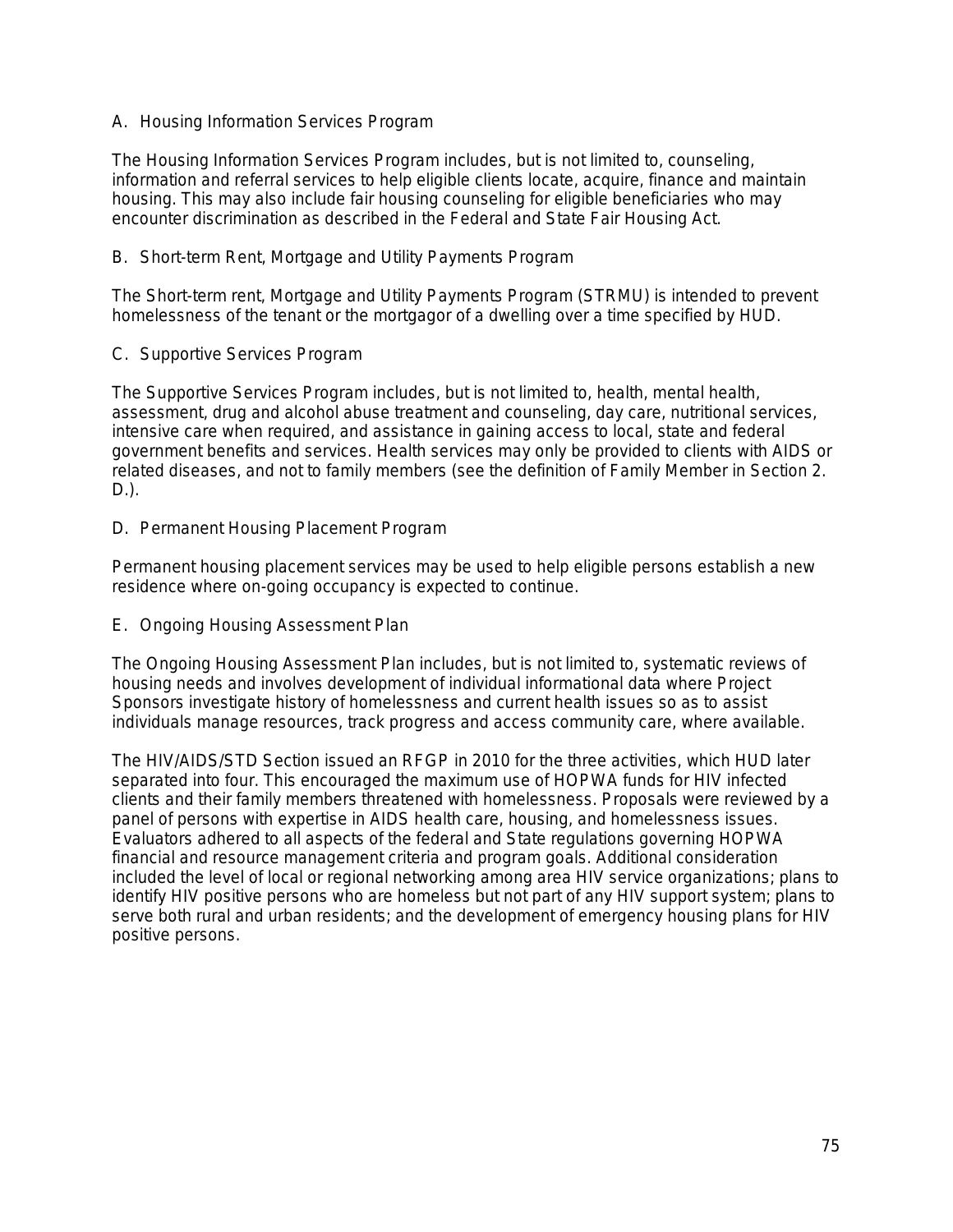### **2. Program Plan**

#### A. Background and Need

Each plan includes a "Background and Need" section that: (a) identifies the applicant's HIVspecific program to date, concentrating heavily on specific client-related services, (b) analyzes the applicant's client caseload, concentrating specifically on data to show the need for HIV housing related services and activities, (c) documents how other HIV specific agencies have been consulted to decide local needs for housing related services, and (d) assesses for previous HOPWA grant recipients, the detailed demographic breakdown of their clients, including the three low-income categories.

#### B. Program Plan

Based upon the information identified in the "Background and Need" section, each proposal provides a "Program Plan" that identifies each activity selected for inclusion in the proposal, as well as an estimate of the number of clients expected to be served.

The program plan outlines procedures expected to be initiated within each selected activity: (a) housing information services; (b) counseling and referral services; (c) eligible clients to locate, acquire, finance, and maintain housing; (d) homelessness of eligible clients; (e) assists with short-term rent, mortgage and utility payments; and (f) supportive services.

#### C. Outreach and Networking

Each plan includes a means by which potentially eligible applicants and clients are notified of the availability of housing assistance. The plan also addresses individuals in need in the surrounding rural areas, as appropriate, as well as individuals who may be HIV infected and homeless, but not part of any existing HIV support system.

Each applicant includes a local and/or regional networking plan involving agencies that provide HIV related services that will be used for service referrals. Organizations participating in this network included local and regional health department AIDS programs, other HIV-related Community-Based Organizations, alcohol and drug abuse HIV outreach agencies, HIV specific clinics, counseling and testing sites, homeless shelters and soup kitchens, local social service agencies, local Red Cross and Planned Parenthood organizations, and other agencies involved in specified areas.

All plans will develop and describe procedures for interagency referral and follow-up. Documentation is maintained to ensure other needed services are discussed and information is placed on application identifying available services; this information is then made available to clients.

#### D. Definition of Family Member

HUD defines "family" as a household composed of two or more related persons. The term "family" also includes one or more *eligible* persons living with another person or persons who are determined to be important to their care or wellbeing. Additionally, it includes the surviving member or members of any family described in this definition who are living in a unit, helped under the HOPWA program, with the person with AIDS at the time of his or her death. This definition gives consideration to relationships outside traditional marriage between opposite sexes, but is specific enough to prevent situations where an individual receives housing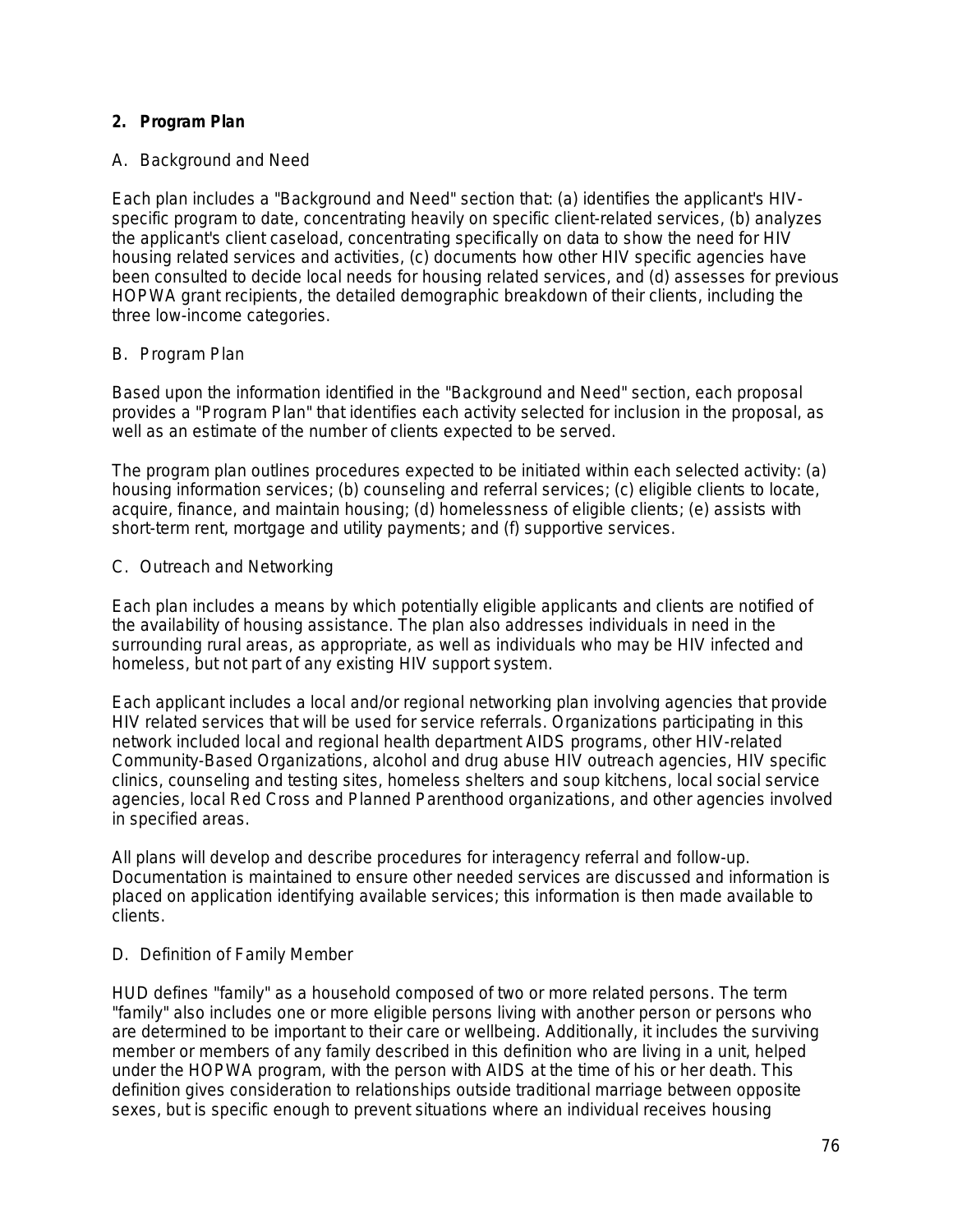assistance and subsequently provides a place to live for one or more friends or acquaintances.

#### E. Geographic Target Area

The geographic target area to be covered by the awarded funds is detailed by each applicant. In the event the target area was limited to a metropolitan city, the plan addresses how needs/inquiries from clients in surrounding rural areas would be managed. All Tennessee counties not served by HOPWA EMSAs will be served by the State HOPWA program in FY 2012-2013.

#### F. Plan to Address the CPD Outcome System

The State envisions the use of STRMU services to enhance the availability and sustainability through Enhanced Suitable Living Environments by way of the prevention of homelessness in our client population. The seven Project Sponsors across the State will implement supportive services of various types depending on the availability of funds, but at present we are primarily capable of only addressing the prevention of homelessness. More information on the ways in which HOPWA activities specifically address the CPD Outcome System can be found in State Table 3C, which is included in Appendix C of this document.

Other goals include meeting more with Project Sponsors and assisting them by leading the development of resources needed to advance from the current CAPER reporting structure to IDIS Federal Reporting. Project Sponsors completed a survey in 2011, and a small group of personnel expressed uncertainty about programs components for their specific program type in Tennessee. The technical assistance plan includes providing more information to clarify HUD's expectations to internal staff and project sponsors. Both our evaluations from the Department of Health, HIV/STD Program and internal audit staff (Department of Health, Licensure Section) for Project Sponsors in 2012 were satisfactory with no punitive findings.

In 2013, HUD criteria were streamlined to address specific outcome indicators for primary STRMU protocols to prevent homelessness for HIV/AIDS individuals and their beneficiaries. This was well received and reflected in improved skills exhibited by grantees to forecast activities in 2012 and the first two quarters of 2013. There was 100% attendance in all meetings. All responded for calls to improve and develop understanding of implementation factors. There were 503 HIV/AIDS Prevention individual participants projected and 560 individual HOPWA participants reported for the 2012 fiscal year. Also, 915 combined participants and beneficiaries were projected and 982 identified per reports.

One Project Sponsor exceeded their yearly projects in the first two quarters in Knox County. Plans were promulgated in our 2013 network meetings with Project Sponsors to integrate best practice indicators identified by HUD trainers and distributed in trainings, in which we participated in 2012 and 2013.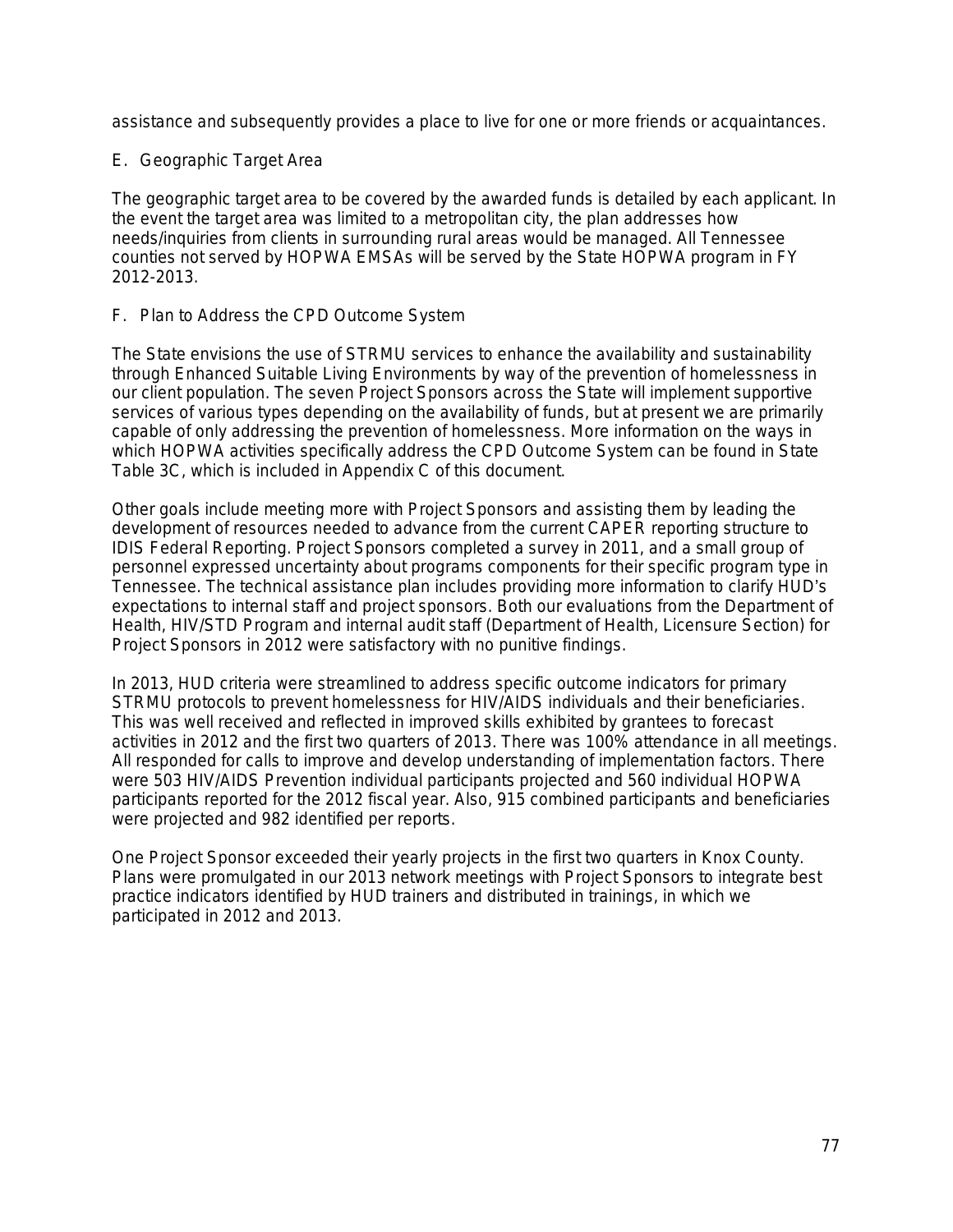#### **3. Methodology for Formula Distribution**

At the time of this report, the allocation for the FY 2013-14 HOPWA program had not been finalized by HUD. Therefore, all of the numbers in the below chart are subject to change. The estimated funding for FY 2013-14 will be distributed as follows:

| <b>Project Sponsor</b>                            | % of Funds | <b>Funding Award</b> |  |
|---------------------------------------------------|------------|----------------------|--|
| East Tennessee (East TN HRA)                      | 31%        | \$279,900            |  |
| Mid Cumberland (Nashville CARES)                  | 9%         | \$45,400             |  |
| Northeast Tennessee (Frontier Health)             | 11%        | \$98,200             |  |
| Southeast Tennessee (Chattanooga CARES)           | 22%        | \$201,400            |  |
| South Central Tennessee (Columbia CARES)          | 9%         | \$81,500             |  |
| Upper Cumberland (Upper Cumberland HRA)           | 7%         | \$61,700             |  |
| West Tennessee (West Tennessee Legal<br>Services) | 16%        | \$141,900            |  |
| <b>Total Regional Distribution</b>                | 97%        | \$910,000            |  |
|                                                   |            |                      |  |
| Administration                                    | 3%         | \$28,144             |  |
|                                                   |            |                      |  |
| <b>Estimated Total</b>                            | 100%       | \$938,144            |  |

*HRA= Health Resources Agency, CARES = Nashville Community AIDS Resources Education Services, Chattanooga Council on AIDS Resources Education and Support, Columbia Comprehensive AIDS Resources Education Services*

Percentages of incidence changed slightly due to the movement of service areas and jurisdictions based on the OMB designations and changing disease incidence by region. The 2010 RFGP was revised to reflect those percentage changes. Adjustments in the contract amounts will be made each year to reflect changes in the percentage of AIDS cases in each region.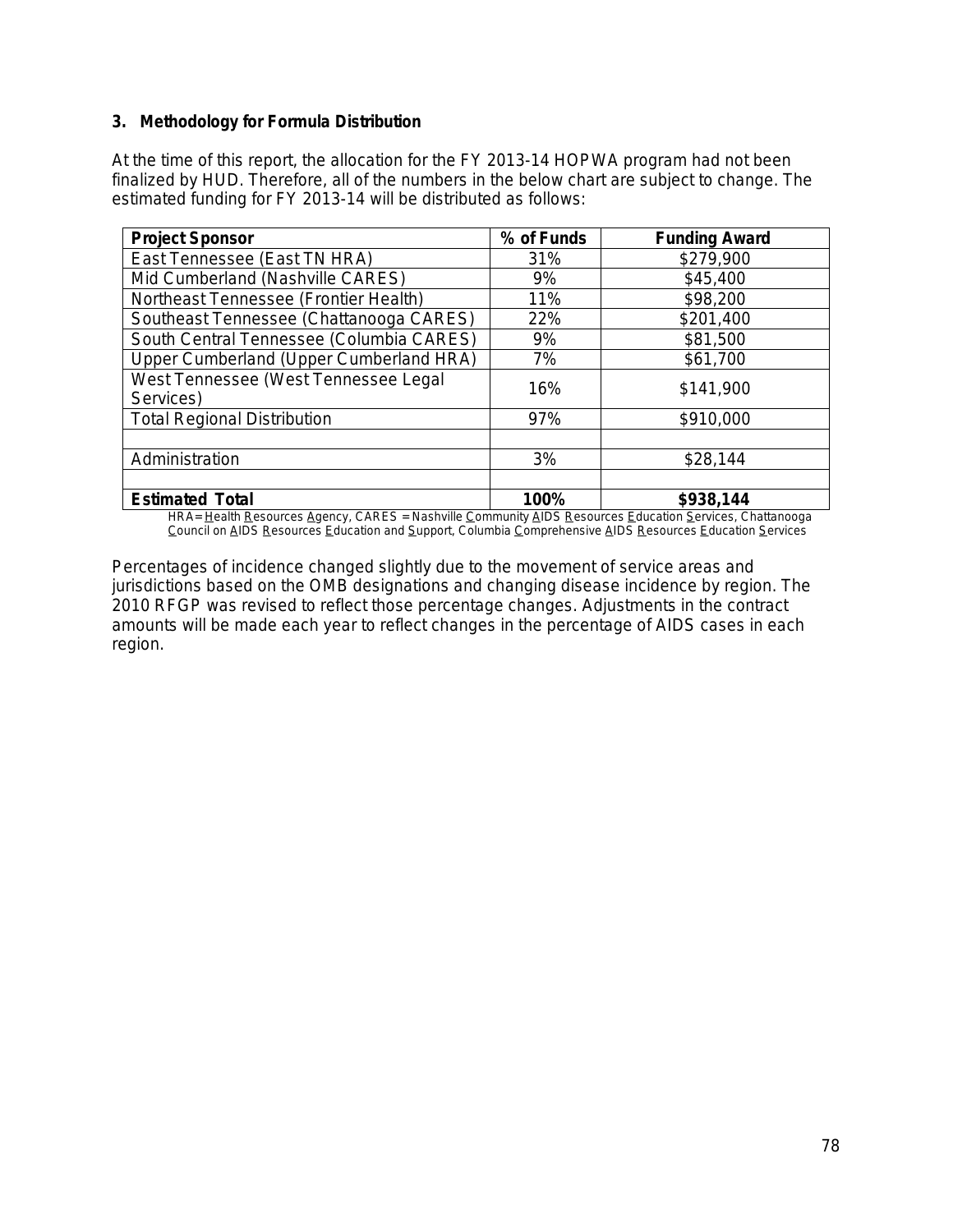#### **Method of Distribution Consolidated Formula Programs, Summary**

At the time of this report, the allocations for each of the four formula programs had not been finalized by HUD. Therefore, all of the numbers in the below chart are estimates, based on a roughly five percent reduction of funds, and are subject to increases or decreases after the final allocations are determined.

| <b>CDBG</b>                     |                 |                  |
|---------------------------------|-----------------|------------------|
|                                 | Min Amt.        | Max Amt.         |
| Competitive                     | \$21,210,000    | \$21,210,000     |
| Formula                         | O               | O                |
| Retained for State Project      | 0               | $\left( \right)$ |
| Non-Competitive                 | \$1,000,000     | \$1,000,000      |
| State Administration of Program | \$790,000       | \$790,000        |
| <b>Approximate Total</b>        | \$23,000,000    | \$23,000,000     |
|                                 |                 |                  |
| <b>HOME</b>                     |                 |                  |
|                                 | Min Amt.        | Max Amt.         |
| <b>CHDO Round</b>               | \$1,350,000     | \$1,350,000      |
| <b>Special Needs Round</b>      | \$900,000       | \$900,000        |
| Urban/Rural Allocation          | \$5,850,000     | \$5,850,000      |
| Administration                  | \$900,000       | \$900,000        |
| <b>Approximate Total</b>        | \$9,000,000     | \$9,000,000      |
|                                 |                 |                  |
| <b>ESG</b>                      |                 |                  |
|                                 | <u>Min Amt.</u> | Max Amt.         |
| <b>THDA Targeted Set-Aside</b>  | \$100,000       | \$100,000        |
| Chattanooga Set-Aside           | \$84,000        | \$84,000         |
| <b>Small Cities Set-Aside</b>   | \$1,154,920     | \$1,154,920      |
| <b>Competitive Allocation</b>   | \$1,066,080     | \$1,159,680      |
| Administration                  | \$195,000       | \$195,000        |
| <b>Approximate Total</b>        | \$2,600,000     | \$2,600,000      |
|                                 |                 |                  |
| <b>HOPWA</b>                    |                 |                  |
|                                 | Min Amt.        | <u>Max Amt.</u>  |
| Competitive                     | 0               | $\left( \right)$ |
| Formula                         | \$843,100       | \$843,100        |
| Non-Competitive                 | 0               | O                |
| State Administration of Program | \$25,293        | \$25,293         |
| <b>Approximate Total</b>        | \$868,393       | \$868,393        |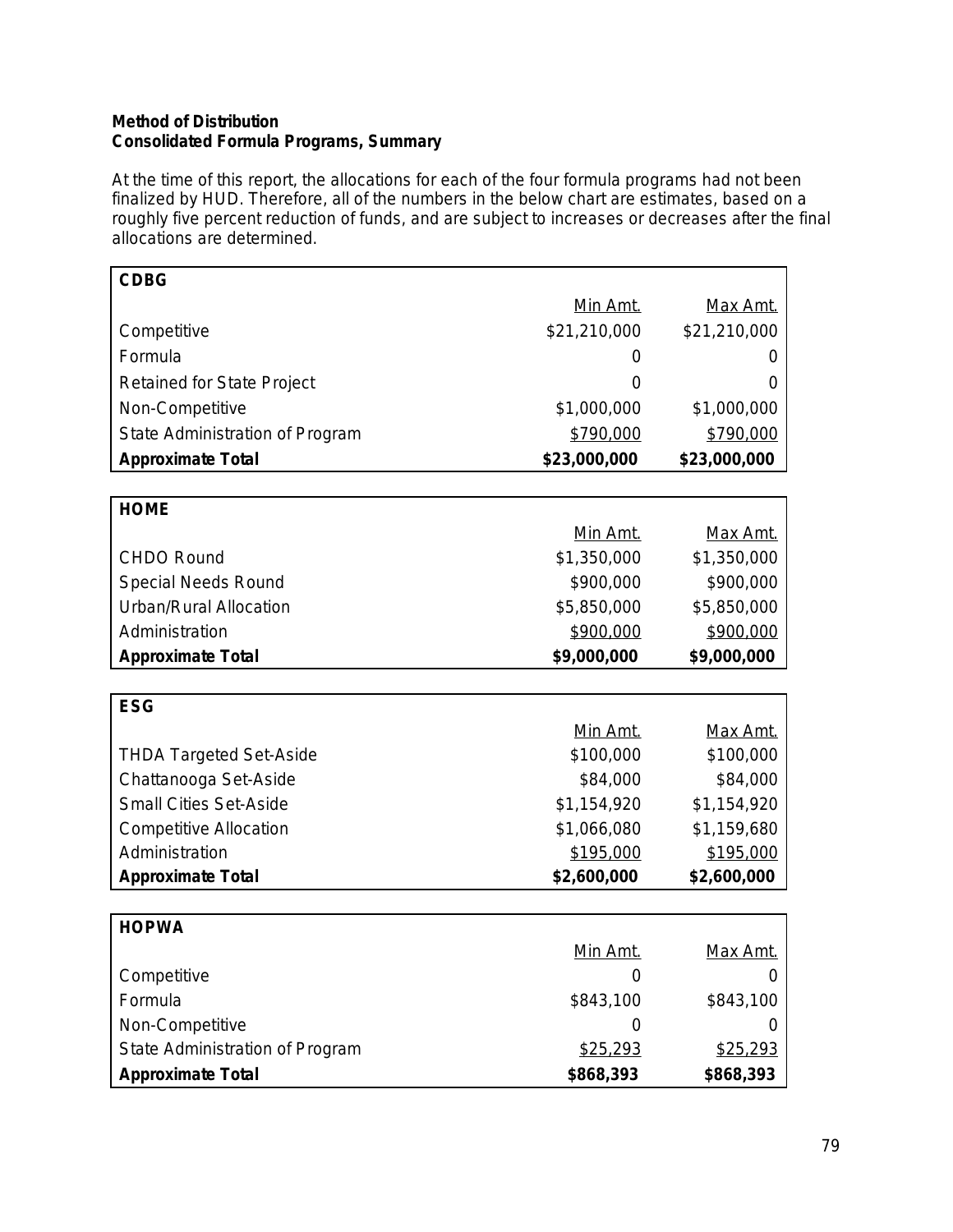# **METHOD OF DISTRIBUTION OF FUNDS OTHER FEDERAL AND NON-FEDERAL RESOURCES**

### *Other Federal Resources to be Made Available*

#### A. HUD Section 8 Tenant Based Rental Assistance Program

While several agencies throughout the state administer the Section 8 Tenant Based program, THDA's program is authorized to operate in all 95 counties. THDA's Section 8 Tenant Based program is administered through field offices across the state. Each field office serves area counties, maintains a waiting list of potential recipients and receives an allocation of vouchers based on the area served. Issuing of Section 8 vouchers is a continual process and occurs throughout the year. THDA currently serves approximately 6,000 families through this program.

### B. HUD Section 8 Contract Administration Program

Since 2000, the THDA Contract Administration Division has had responsibility for administration of Section 8 Project Based HAP Contracts throughout the state. As of the end of calendar year 2012, the Division had 397 contracts, representing 29,251 units, and monthly Housing Assistance Payments (HAP) that average approximately \$12,396,258 per month. The Contract Administration Division expects the number of contracts, number of units and amount of HAPs per month to be stable for calendar year 2013.

### C. Low Income Housing Tax Credit Program (LIHTC)

As tax credit authority is made available to the State from the Internal Revenue Service, tax credits are offered on a competitive basis to eligible applicants throughout the state. THDA administers this program and offers one application cycle annually based on level of tax credit authority, demand and the quality of applications submitted. A minimum of ten percent of the total state authority is reserved for qualified nonprofit applicants. Scoring criteria for tax credit applications gives preference to developments that:

- Have marketing plans, lease-up plans or operating policies and procedures, which will give priority to persons on current public housing waiting lists;
- Plan to develop housing designed for Households with Children, Elderly, Persons with disabilities, Homeless (permanent, non-transient) or include extended use restrictions for low-income occupancy beyond 15 years; or
- Elect to set aside a minimum of ten percent of the units for households with income no higher than 50% of the area median income.

#### *Other Non-Federal Resources to be Made Available*

E. THDA Homeownership Program

Through the issuance of tax exempt mortgage revenue bonds, THDA makes homeownership funds available for first-time, low and moderate-income homebuyers. THDA does not serve as a direct lender, but works with approximately 110 originating agents (OAs) throughout the state. The originating agents complete the application process, underwrite the loan based on insurer's guidelines and then send a duplicate file to THDA for compliance underwriting. THDA then issues a commitment of funding, to the originating agent and will close soon thereafter.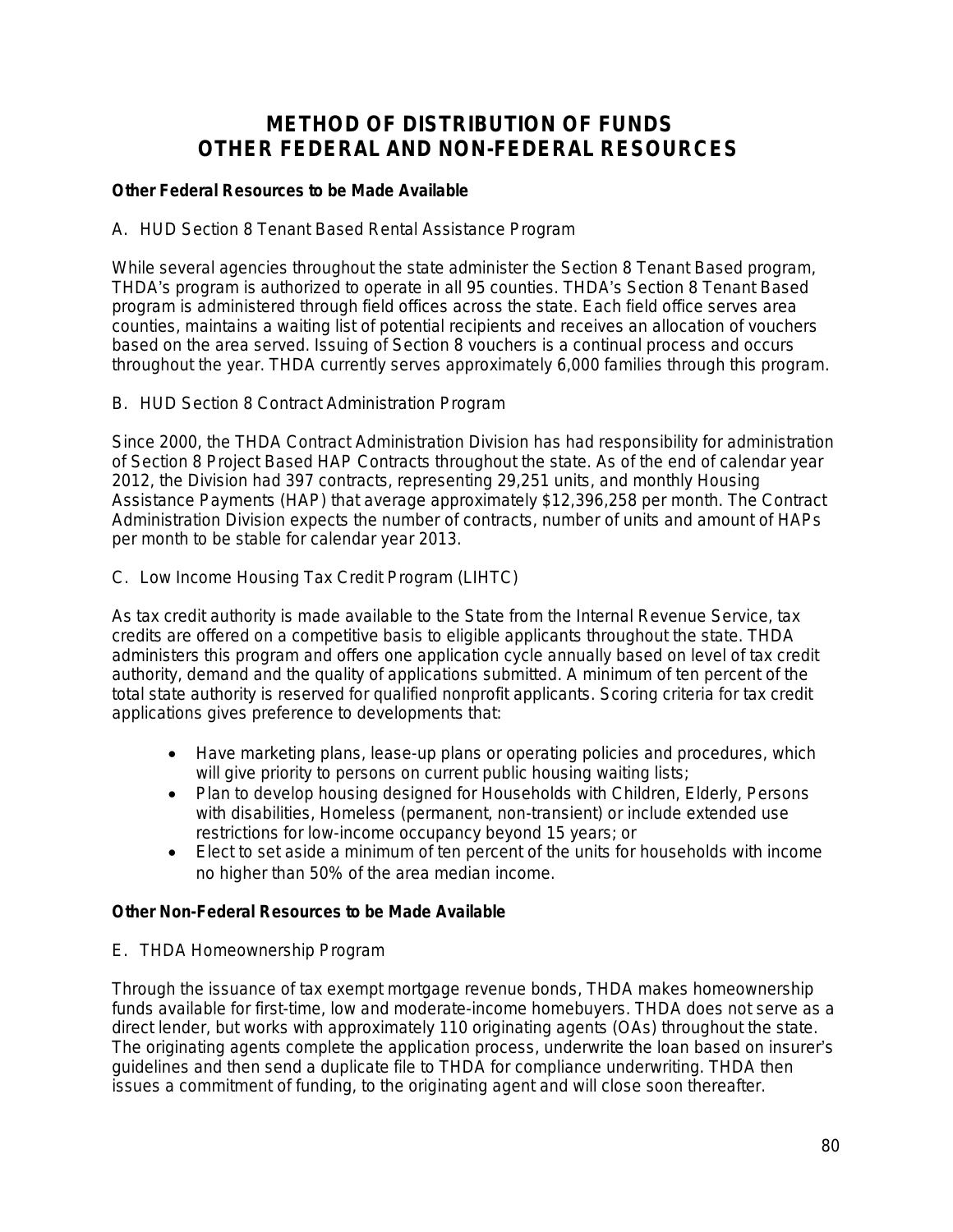At present, the agency has six Homeownership programs. Income limits and acquisition limits apply to each.

In the Great Rate program, the interest rate as of April 19, 2013 is 3.60%. Income limits vary by county and by household size. The lowest household income rates, which occur in the rural nonmetro counties, are \$54,480 for a household of one or two persons and \$63,560 for a household of three or more persons. The highest household income rates occur in Nashville MSA counties and are \$79,440 for households of one or two persons, and \$92,680 for households of three or more persons. Acquisition cost limits are from \$240,000 to \$275,000 based on county. Income and acquisition cost limits are subject to change. In addition, homebuyer education is not required for this program.

Great Advantage offers a 2% down payment and closing cost assistance on FHA, VA, and USDA/RD loans to qualified buyers. The interest rate for this program, as of April 19, 2013 is 3.90%. To help the new home buyer maintain sustainable homeownership, homebuyer education or counseling is required. The income and acquisition cost limits of the Great Rate program apply to Great Advantage also.

Great Start offers a 4% down payment and closing cost assistance on FHA, VA, and USDA/RD loans to qualified buyers. The interest rate for this program, as of April 19, 2013 is 4.20%. To help the new home buyer maintain sustainable homeownership, homebuyer education or counseling is required. The income and acquisition cost limits of the Great Rate program apply to the Great Start program also.

The Veteran Homeownership for the Brave program offers a below market interest rate to qualified members of the United States military, National Guard, veterans and some widowed military spouses. A 50 basis point rate reduction applies to the following loan programs: Great Rate, Great Advantage and Great Start, based on the current THDA rate at the time of the loan submission. The following government insured loan products are available: FHA, VA and USDA/RD 30-year fixed rate mortgages. The income and acquisition cost limits of the Great Rate, Great Advantage and Great Start programs apply to Veteran Homeownership for the Brave.

The New Start 0% Mortgage Loan Program, designed to promote the construction of new homes for very low-income Tennesseans, is delivered through non-profit organizations with established programs for the construction of single family housing for low and very low income households. The non-profit is responsible for selecting the homebuyer, determining eligibility, constructing the home, providing homebuyer education, and originating and servicing the New Start Loan. THDA currently works with 30 non-profit partners. Effective in April, 2013, the New Start Program is delivered in two tiers:

Tier I – The income limits vary based on household size and are 60% of the statewide median income for the county or state whichever is greater. The interest rate for the Tier 1 Program is 0%. The maximum loan amount cannot exceed 75% of the appraised value.

Tier II The income limits vary based on household size and are 70% of the statewide median income for the county or state whichever is greater. Currently, the interest rate on the Tier II program is 1.80%. The Tier II interest rate is subject to change. The maximum loan amount cannot exceed 75% of the appraised value.

F. Community Investment Tax Credit (CITC)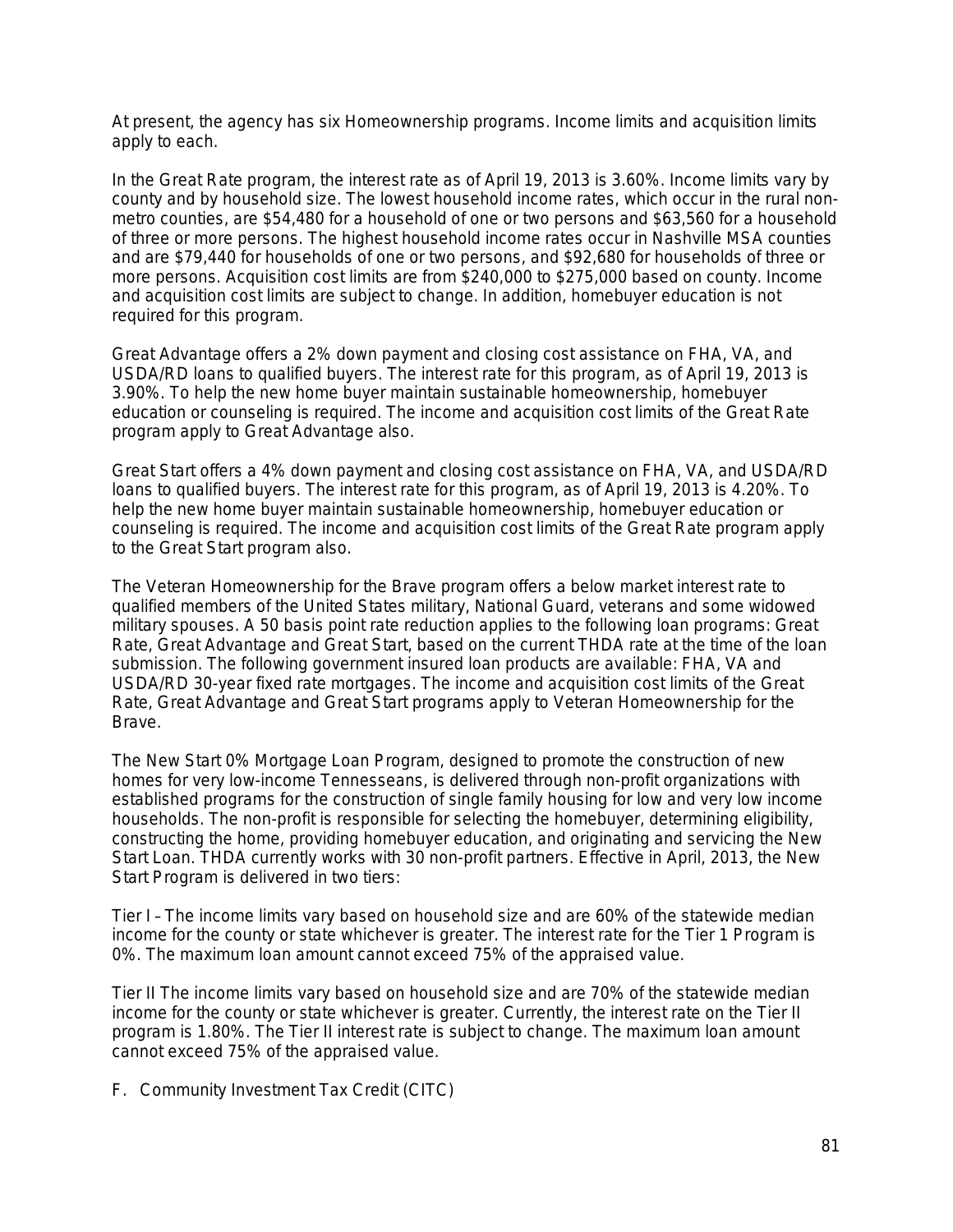Financial institutions may obtain a credit against the sum total of taxes imposed by the Franchise and Excise Tax Laws when qualified loans, qualified investments, grants or contributions are extended to eligible housing entities for engaging in eligible low-income housing activities. The amount of the credit shall be applied one time and will be based on the total amount of the loan, investment, grant, or contribution; or the credit may be applied annually for qualified loans and qualified low rate loans and will be based on the unpaid principal balance of the loan. The amount of the credit shall be as follows:

- Five percent (5%) of a qualified loan or qualified long term-term investment; *OR* three percent (3%) annually of the unpaid principal balance of a qualified loan as of December 31 of each year for the life of the loan, *OR* fifteen (15) years, whichever is earlier.
- Ten percent (10%) of a qualified low rate loan, grant, or contribution; *OR* five percent (5%) annually of the unpaid principal balance of a qualified low rate loan as of December 31 of each year for the life of the loan, *OR* fifteen (15) years, whichever is earlier.

The program is administered in cooperation with the Tennessee Department of Revenue. THDA will certify the housing entity and activity as eligible to receive the tax credits. The Tennessee Department of Revenue will award the tax credits to the financial institutions. The eligible housing entity will be required to maintain records as requested by THDA to ensure that affordable housing opportunities are being provided.

#### G. BUILD Loan Program

In November 2005, THDA initiated the BUILD Loan Program to build the capacity of nonprofit organizations to provide affordable housing to low income Tennesseans. The approximately \$5.0 million loan program supports the production of affordable housing by providing low interest short term loans to eligible nonprofit organizations. BUILD loan funds may be used for new construction, land acquisition, development activities, and site preparation.

H. Emergency Repair Program for the Elderly

In January 2007, THDA created a \$2 million statewide Emergency Repair Program for the Elderly. The program is administered through the nine Development Districts that are located throughout the state and it provides grants to low income, elderly homeowners who are 60 years or older to correct, repair, or replace an essential system and/or a critical structural problem. The purpose of the program is to stabilize the elderly homeowner's residence by making rapid, essential repairs to make the home livable. In order to ensure statewide availability, the program is administered through Tennessee's nine Development Districts or other agencies authorized to work in all of the counties within a Development District region. \$14,599,998 has been allocated to the program since it began in 2007.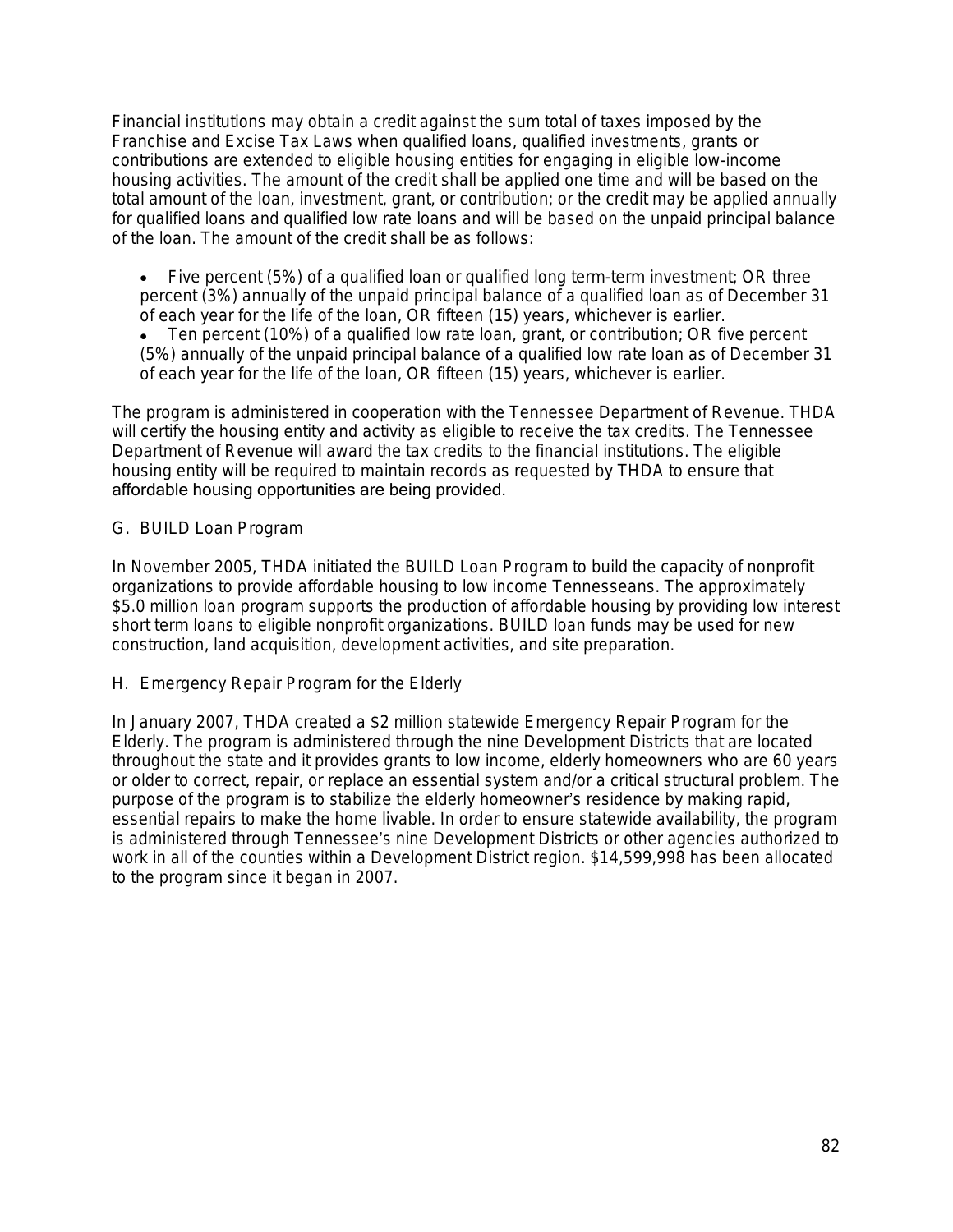# **III.GEOGRAPHIC DISTRIBUTION OF FUNDS**

In general, the four consolidated formula programs described in the Action Plan reach all areas of the State of Tennessee through a state-wide distribution of funds, with the exception of entitlement areas, which receive their own funding directly from HUD. Each program has exceptions to the statewide distribution. The ways in which funds are distributed geographically for each program are as follows:

#### 1. CDBG

The State CDBG program is competitive for all city and county governments in Tennessee except for those CDBG entitlement cities which receive funding from HUD. Local governments excluded from the state-administered CDBG program include: the cities of Bristol, Chattanooga, Clarksville, Cleveland, Franklin, Hendersonville, Jackson, Johnson City, Kingsport, Knoxville, Memphis, Morristown, Murfreesboro, Oak Ridge, the Metropolitan Government of Nashville-Davidson County, and the counties of Knox and Shelby.

### 2. HOME

The State HOME program is competitive within certain categories. As explained in the method of distribution narrative, HOME funds are made available for competition as follows: 15% to the CHDO set-aside, 10% to the Supportive Needs set-aside, and 65% allocated for urban and rural areas of the state, based upon the percentage of low-income households in the designated urban and rural counties, excluding local HOME Participating Jurisdictions (PJs). The urban areas of the state include the following counties: Anderson, Blount, Bradley, Carter, Coffee, Dyer, Gibson, Hamilton, Hamblen, Haywood, Madison, Maury, Montgomery, Putnam, Roane, Rutherford, Sumner, Unicoi, Williamson and Wilson. All other counties are considered rural. The urban allocation is 44% of the remaining 65% of the funding and the rural allocation is 56%. Local PJs are those local governments in Tennessee that receive HOME funds directly from HUD and include: the Northeast Tennessee/Virginia Consortium (the cities of Bristol, Johnson City, Bluff City, Kingsport, Sullivan County and Washington County, excluding the town of Jonesborough), Chattanooga, Clarksville, Jackson, Knoxville, Memphis, Nashville-Davidson, Knox County and Shelby County.

#### 3. ESG

The ESG Program makes funds available to ten of the CDBG Entitlements that do not receive ESG grants, but address homelessness through the Continuum of Care described in their Consolidated Plans. The cities include: Bristol, Clarksville, Cleveland, Franklin, Jackson, Johnson City, Kingsport, Morristown, Murfreesboro and Oak Ridge. The ESG Program also provides Chattanooga with a set-aside, due to a loss of its direct ESG allocation from HUD. The remaining funds are made available to eligible applicants in a competitive grant review process, which is described in the method of distribution narrative.

#### 4. HOPWA

The State HOPWA program allocates funds by region in the state to Project Sponsors. Project Sponsor regions cover all of the counties in the state not covered by the HOPWA EMSA entitlements. Organizations meeting the requirements established in the RFGP may apply for state funds on a regional basis as part of a competitive application process.

## **SUMMARY OF PRIORITIES AND OBJECTIVES**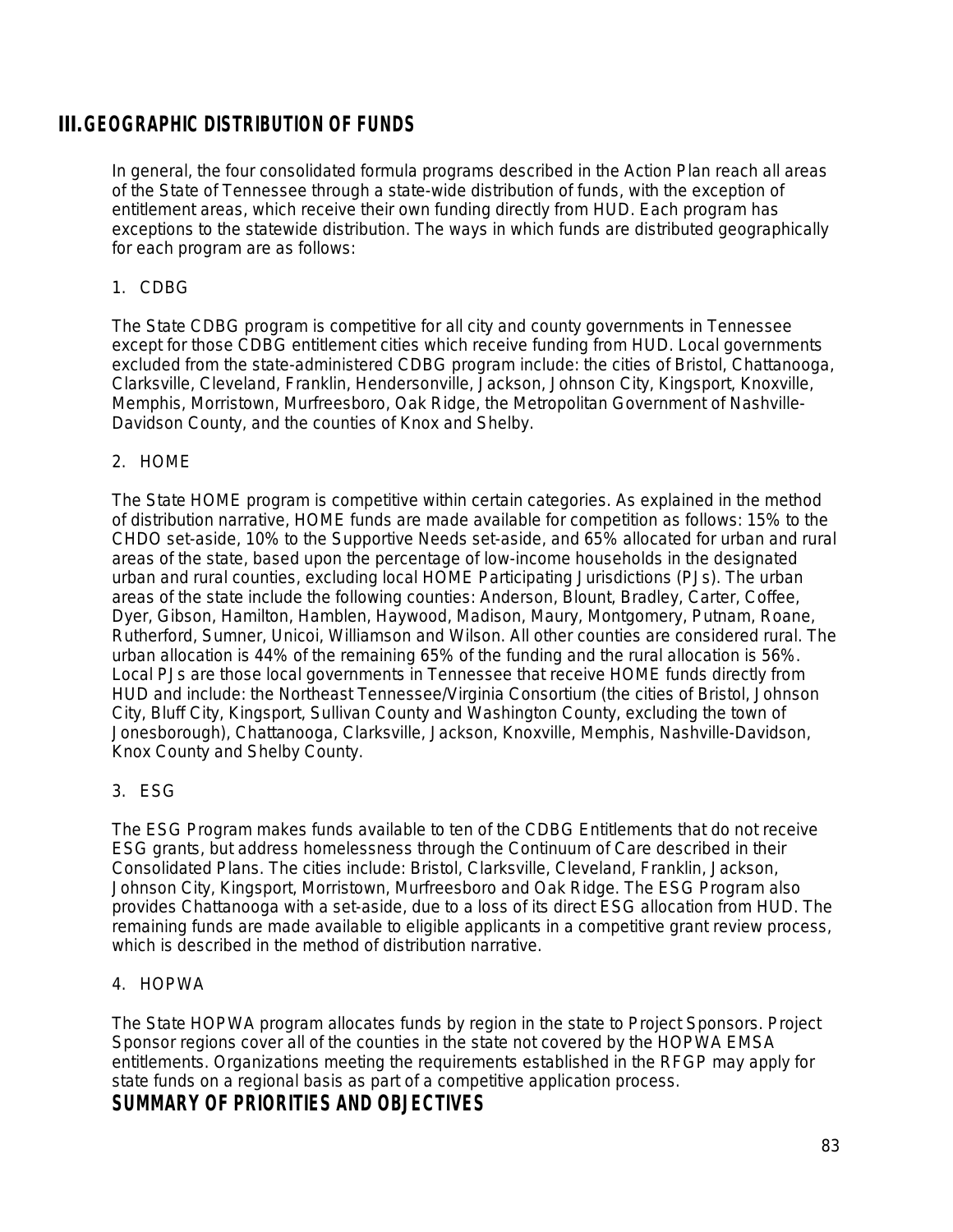The HUD Performance Measurement Outcome System states the following three objectives: to create a suitable living environment, to provide decent housing and to create economic activities. In its five-year Consolidated Plan, the State of Tennessee developed four priority areas, which compliment HUD's objectives and contain a list of action steps, which serve as objectives in meeting the State's priority areas. Each of the priority areas relate to housing and non-housing community development needs and include the following:

## **Housing**

#### **1) Preserve affordable housing stock, increase the amount of affordable housing and increase home ownership opportunities**

### **Action Steps**

- A. Preserve the affordable housing stock through housing rehabilitation targeted toward low -very low and moderate-income populations in the state.
- B. Encourage the production of multifamily housing to serve low-income individuals in the state.
- C. Target funds towards housing for elderly residents in the state with emphasis on handicapped accessibility.
- D. Encourage preservation of 2-3 bedroom affordable housing for low-income families in the state.
- E. Increase/maintain the number of housing facilities in the state for homeless individuals.
- F. Increase homeownership rates, especially among lower income and minority households.

#### **Non-Housing Community Development**

#### **2) Provide for the viability of communities through ensuring infrastructure, community livability, health and safety, and economic development**

## **Action Steps**

- G. Provide for the safety and well-being of low and moderate-income families in the state by improving the quality and quantity of water in areas which do not have safe, reliable water sources.
- H. Provide safe, reliable wastewater services to low and moderate-income families in underserved areas of the state.
- I. Provide economic development opportunities through the financing of infrastructure development, manufacturing facilities and equipment that support job creation for low and moderate-income people.
- J. General enhancement of quality of life in low and moderate-income neighborhoods throughout the state.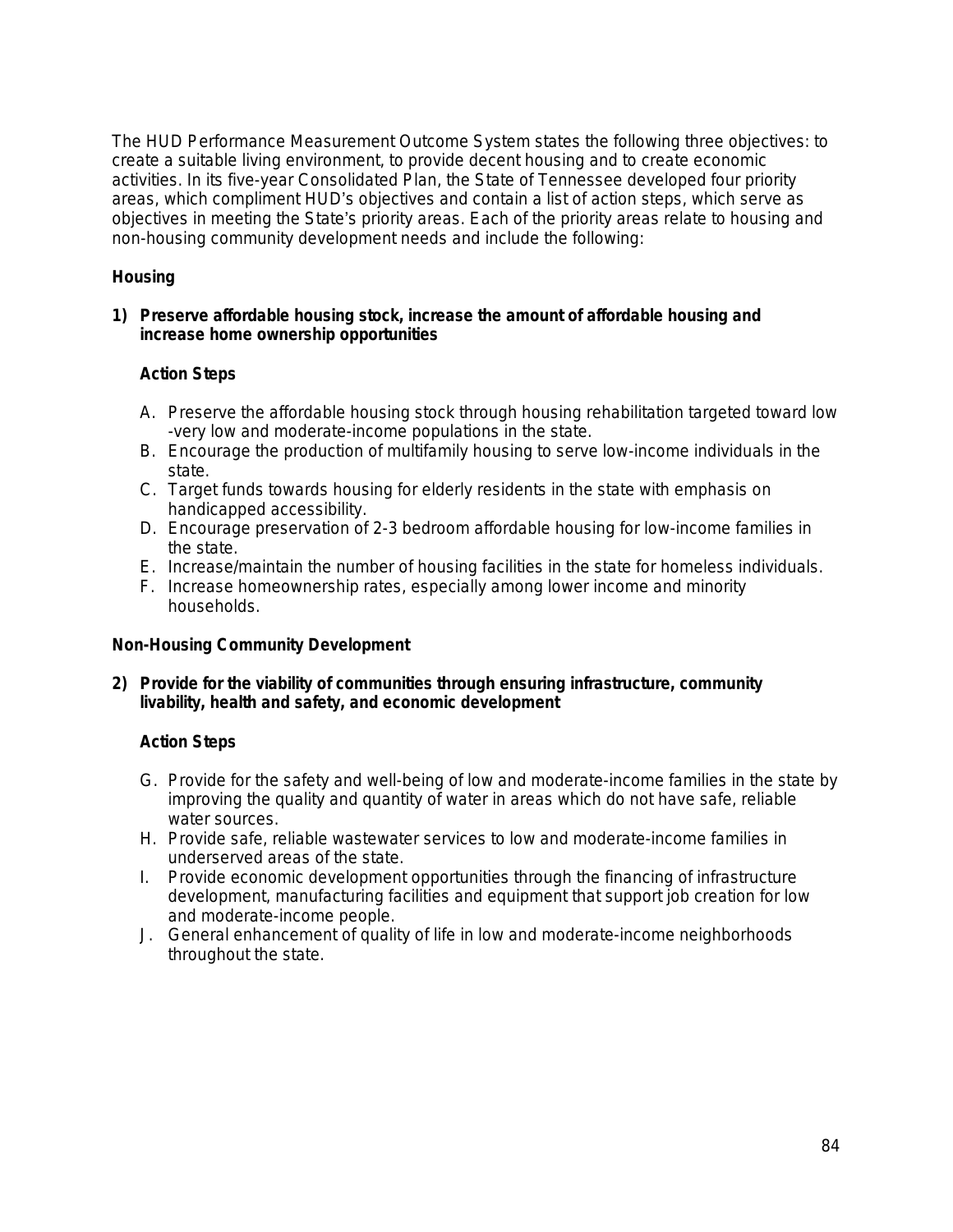#### **3) Provide for the housing and supportive services needs of homeless individuals and other special needs populations**

#### **Action Steps**

- K. Support the acquisition or rehabilitation of facilities to house homeless persons or those at risk for homelessness.
- L. Provide funds to assist persons at risk for homelessness.
- M. Increase the amount of services provided to mentally ill homeless.
- N. Encourage programs to support children in homeless facilities to receive preventative and emergency medical care, as well as other developmental or cognitive services.
- O. Provide supportive services and housing-related services for persons who are HIV positive or have AIDS.

#### **4) Affirmatively further fair housing and ensure access to business opportunities in the state for women and minority-owned businesses**

#### **Action Steps**

- P. Conduct an Analysis of Impediments to Fair Housing Choice in the state.
- Q. Convene fair housing and Title VI workshops in the state for local governments, grantees, housing providers, advocates and consumers.
- R. Provide fair housing information throughout the state informing citizens of their housing rights.
- S. Encourage reporting of fair housing violations by making citizens aware of their rights and providing information on access to fair housing advocates and organizations in the state.

The activities for each of the four formula programs, which specifically address the priority areas, action steps and HUD's Performance Measurement Outcome System, are included in State Table 3B, State Annual Affordable Housing Goals and Table 3C, Annual Action Plan Planned Project Results. These tables are included in Appendices C and D of this document. A brief summary of the activities and their relationship to HUD's Performance Measurement Outcome System and the State's priority areas are below.

CDBG funds will be used for acquisition, public facilities, clearance and demolition, relocation, housing rehabilitation and economic development activities. CDBG activities contribute to the availability and accessibility of economic opportunities, providing decent and affordable housing and sustaining a suitable living environment. Housing rehabilitation and clearance and demolition funds preserve the affordable housing stock and serve to revitalize deteriorating neighborhoods. Funds for public facilities projects include water and sewer services to lowincome areas and their residents, thereby improving the safety and livability of neighborhoods and communities. Economic development activities increase access to opportunity, capital and jobs.

HOME funds will be used for acquisition, homeowner rehabilitation, rental rehabilitation, homebuyer new construction and down payment assistance. All of the HOME activities contribute to providing affordable and decent housing, improving the availability and accessibility to decent housing and sustaining affordable housing. Homeowner and rental rehabilitation funds preserve the affordable housing stock and sustain the amount of decent housing available in communities. Homebuyer and down payment activities increase the amount of affordable housing and increase homeownership activities throughout the state.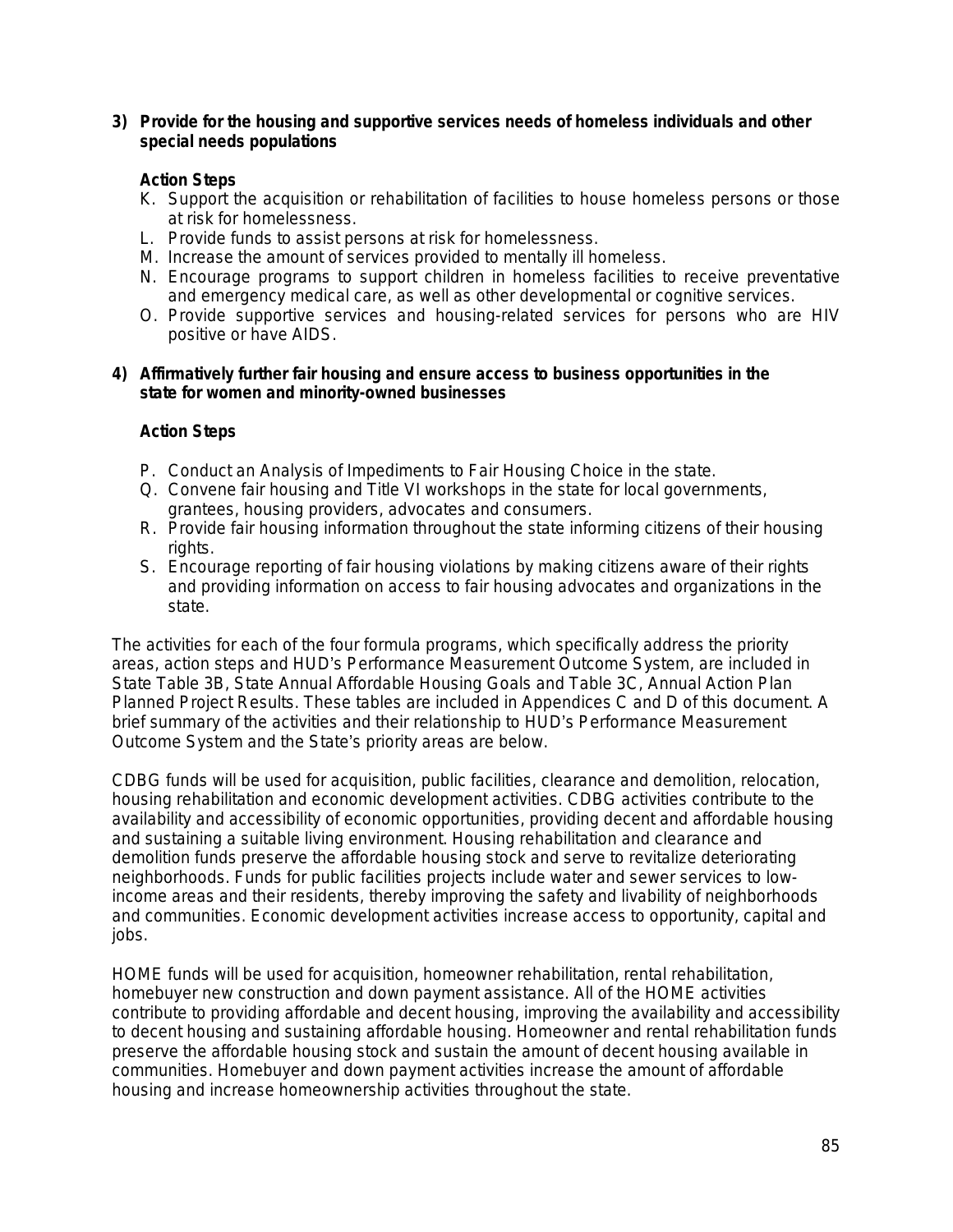ESG funds will be used for rapid re-housing, homelessness prevention, street outreach and emergency shelter activities. All of the ESG activities contribute to providing decent housing for program beneficiaries. Homeless assistance, street outreach and emergency shelter activities provide funds for the housing and supportive service needs of homeless individuals and families. Homelessness prevention activities provide funds and support for persons at risk of homelessness.

HOPWA funds will be used for operation of housing information services, short-term mortgage and utility payments, supportive services and the permanent housing placement program. All HOPWA activities improve the affordability of decent housing under HUD's Performance Measurement Outcome System. All of the HOPWA activities seek to provide housing and supportive services for special needs persons who are HIV positive or have AIDS, as well as their family members.

The Section 8 program provides rental assistance and incorporates the Family Self-Sufficiency program into its operations. The Section 8 to Homeownership program allows eligible voucher participants to utilize the voucher to pay a portion of their mortgage. Family Self-Sufficiency provides a five-year plan for Section 8 tenants that helps direct them to the skills, services and jobs they need to eventually reduce or eliminate the need for public assistance. Both of these programs contribute to the affordability of decent housing and work to increase homeownership rates, particularly among low-income and minority households.

The THDA Homeownership program provides low interest loans to low and moderate-income borrowers. This activity increases the availability of affordable housing and makes mortgage financing available at reasonable rates. The THDA Homeownership program increases ownership rates, particularly among low-income and minority households.

The THDA Homebuyer Education Initiative (HBEI) provides training in areas of the state where homebuyer educational resources are limited or non-existent. THDA has provided Train the Trainer sessions and serves as a clearinghouse for homebuyer education resources and information. THDA has added a mentoring program to the HBEI designed to provide HBEI providers an opportunity to receive direct training and technical assistance on homebuyer education program marketing, implementation and sustaining program viability. The program brings together successful providers directly with those providers who are either initially starting or require additional technical assistance.

CITC and BUILD both provide opportunities for the development of affordable housing throughout the state and encourage the production of multifamily housing to serve low-income individuals.

# **IV.OUTCOME MEASURES**

In order to quantify the priorities and objectives associated with the State's priority areas and HUD's Performance Measurement Outcome System, the consolidated planning partners have completed Table 3B, State Annual Housing Goals and Table 3C, Annual Action Plan Planned Project Results. These tables have been completed for the four formula programs and can be found in Appendices C and D of this document.

For the CDBG and HOME Programs, the performance indicators include the number of units or projects expected to be completed under each of the activity descriptions. Approximations of the number of units or projects to be completed are based on the level of funding and units/projects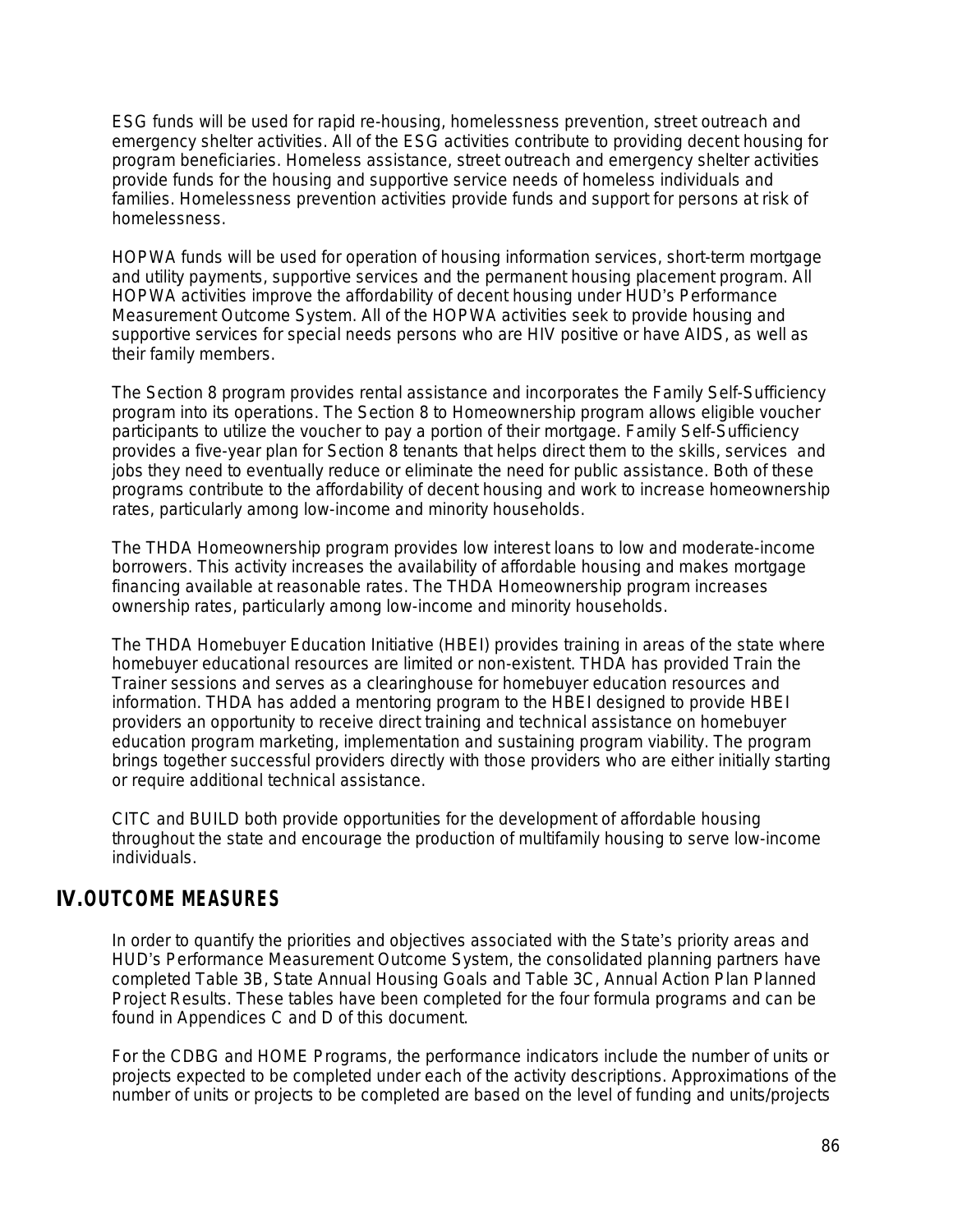completed during prior grant years. The performance of ESG and HOPWA activities include the number of clients served under each of the programs' activities. Approximations of the expected number of clients to be served were also developed using information from prior years regarding the number of clients served in each eligible category, based on the amount of available funding. The performance indicators, which are intended to measure the outcomes of the four formula programs' activities, and the expected number to be completed during Fiscal Year 2013- 14 can be found in Table 3C, Annual Action Plan Planned Project Results (Appendix D).

# **V.AFFORDABLE HOUSING GOALS**

The number of homeless, non-homeless and special needs households to be provided affordable housing, using funds made available to the State through each of the four formula programs, can be found in Table 3C Annual Action Plan Planned Project Results (Appendix D). The aggregate results of the four programs are included in the column titled "Expected Annual Number of Units to Be Completed" of Table 3B (Appendix C). Approximations for the number of units and households served under each of the four formula programs are based upon the expected federal allocations and are subject to change.

# **VI.HOMELESS AND OTHER SPECIAL NEEDS ACTIVITIES**

The ESG and HOPWA programs specifically address homeless and other special needs activities. The supportive needs activities through the HOME Program also address special needs populations. ESG will address the needs of homeless persons or those at risk of homelessness through street outreach, emergency shelter, rapid re-housing and homelessness prevention activities. Complete details regarding each of these activities may be found in Section III. Method of Distribution and Program Descriptions. The number of clients to be served under each of these activities is found in Table 3C, Annual Action Plan Planned Project Results (Appendix D).

The HOPWA program will specifically address homeless and other special needs activities to low-income clients who are HIV positive or have AIDS and their families, as outlined in 24 CFR 500-700. Specific activities include: housing information services, short-term mortgage and utility payments, supportive services and the permanent housing placement program. More information about each of these activities may be found in Section III. Method of Distribution and Program Descriptions. The number of clients to be served under each of the HOPWA activities may be found in Table 3C, Annual Action Plan Planned Project Results (Appendix D).

The HOME program also works to provide housing for those with special needs through the supportive needs allocation of HOME funds. Ten percent of the total allocation will be reserved for eligible applicants proposing rental projects serving special needs populations with appropriate on-site services. Activities in the supportive needs housing category are limited to rental housing and include housing designed for persons with a specific type of disability who could not reside in housing that is available to the general public due to a condition that can be either a permanent or temporary disability.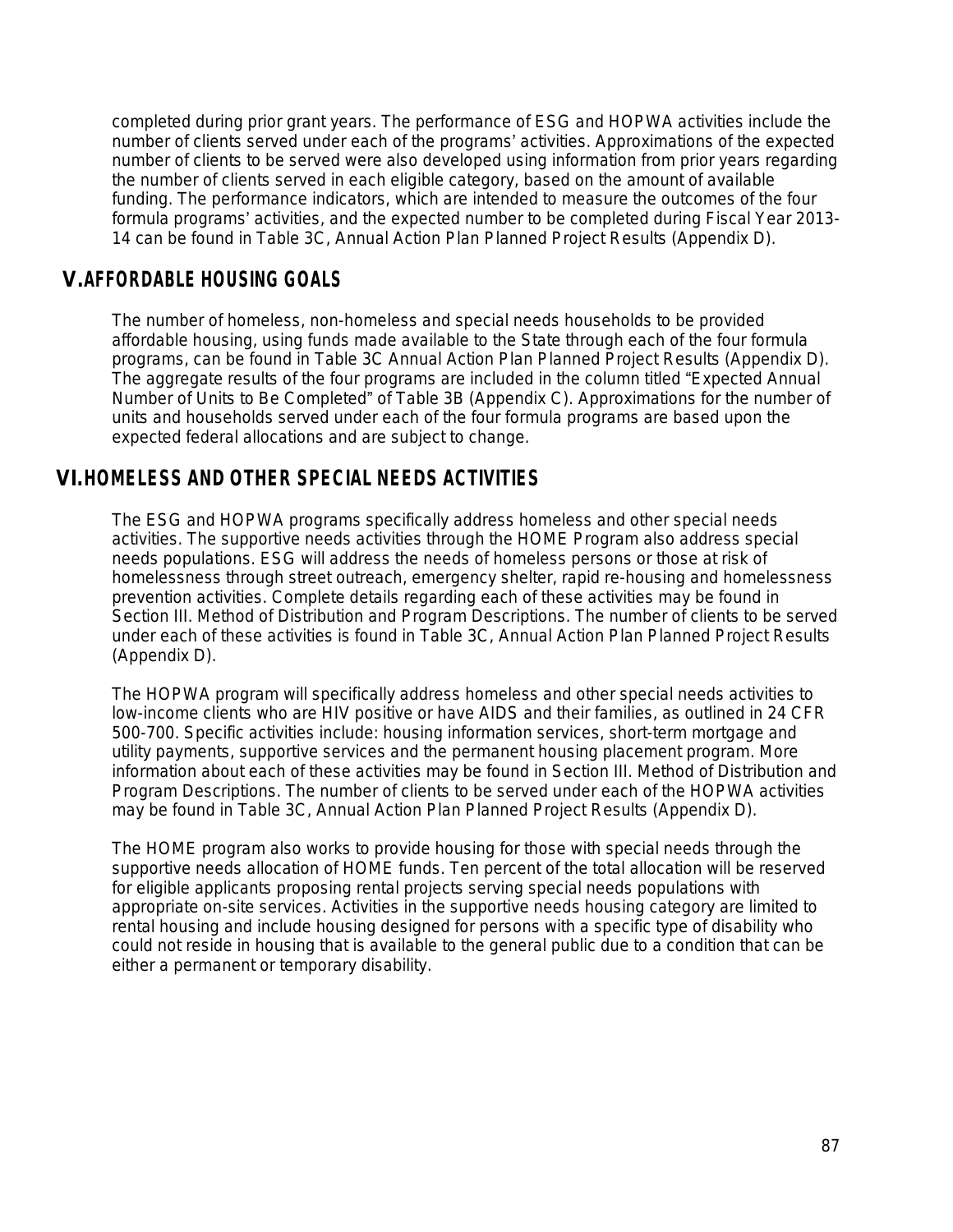# **VII.OTHER ACTIONS**

#### **Lead Based Paint**

The State of Tennessee addresses hazards of lead based paint in the state through the programs and initiatives discussed in this section.

The Tennessee Department of Health, Childhood Lead Poisoning Prevention Program, provides lead poisoning facts such as lead sources and prevention tips for parents and health care professionals. The Prevention Programs requires TennCare, the state health system for uninsured persons, to test children enrolled in the program. The department coordinates with the Tennessee Department of Environment and Conservation's information on lead assessment and abatement programs.

In May 1999, by State legislation, the Tennessee Department of Environment and Conservation (TDEC) was given the necessary authority to have lead-based paint training in the state. The legislation also gave TDEC the authority to monitor lead abatement in the state to assure that contractors and owners of units comply with applicable laws. The division of solid waste management of TDEC received authorization from the Environmental Protection Agency (EPA) on January 17,2001, to administer the program in the state. The State has established guidelines for training of lead-abatement contractors and their workers in the Tennessee.

Lead-based paint policies are also in effect for the CDBG and HOME programs in Tennessee. Specifically, grantees must give participants notice of possible lead hazards within the unit when the house is dated pre-1978, informing them of possible lead dangers.

For families with children under age seven, grantees must inspect units that might have lead contamination and provide the necessary abatement or encapsulation activities. Families must be given a federally approved pamphlet on lead poisoning prevention.

#### **Low-Income Housing Tax Credits**

The Low-Income Housing Tax Credit (LIHTC) program is administered by THDA. The tax credits are allocated through an application cycle that includes a selection process, determination of credit amounts, preliminary award letters, carry-over allocations and placed in service applications. Ten percent of the total state authority is reserved for qualified not-for-profit applicants. The goal of the allocation strategy is to utilize the tax credits allocated to Tennessee to the fullest extent possible to create, maintain, and preserve affordable rental housing for lowincome households.

The specific strategy for coordinating the LIHTC program with the development of housing affordable to low and moderate-income families consists of the following:

- 1) Develop rental units affordable to households with as low an income as possible and for the longest time period possible.
- 2) Encourage the construction or rehabilitation of rental units in the areas of Tennessee with the greatest need for affordable housing.
- 3) Encourage the development of appropriate housing units for persons with special needs, including the elderly and persons who are homeless or have disabilities.
- 4) Discourage allocations of tax credits to developments for which tax credits are not necessary to create, improve or preserve rental housing for low-income persons.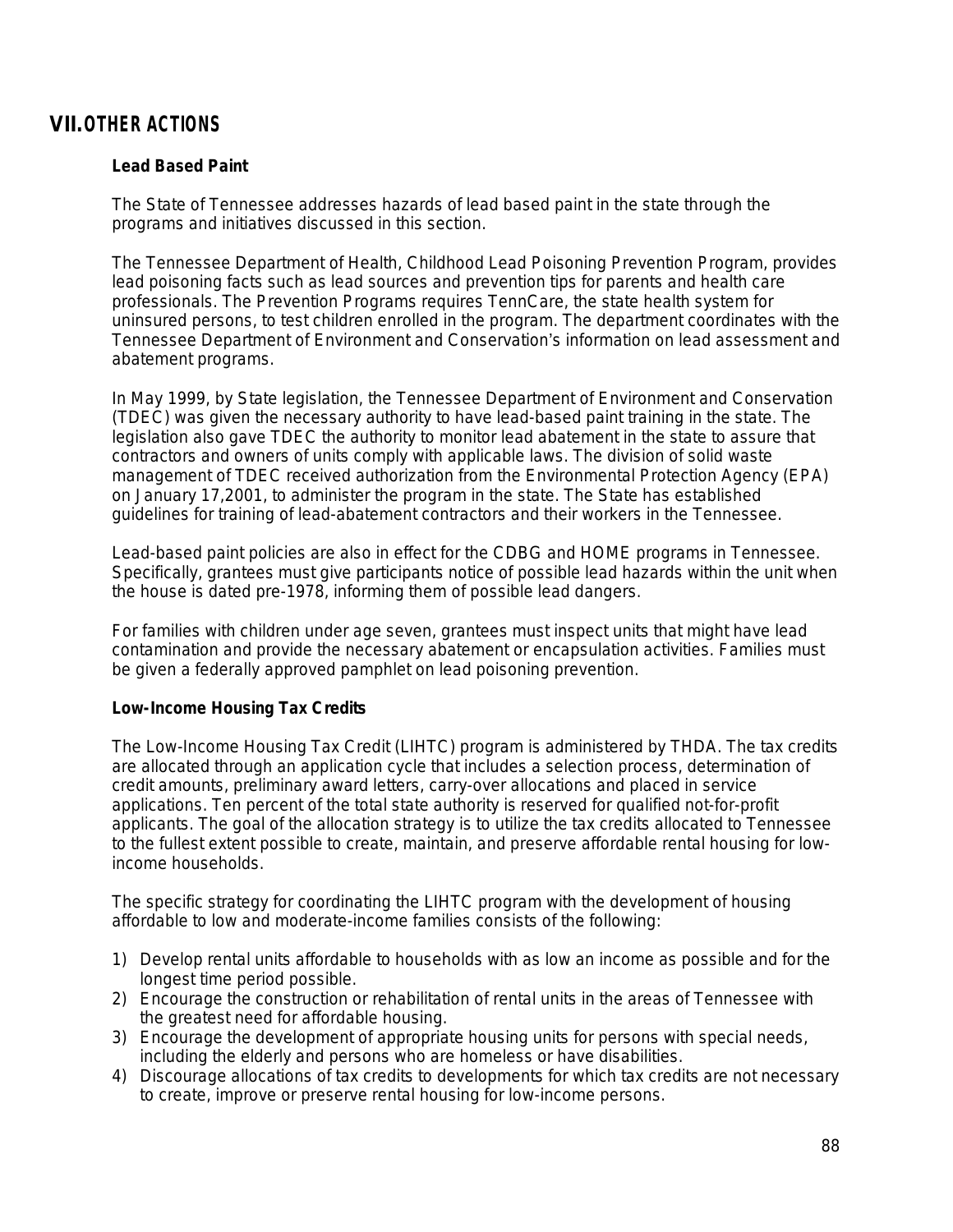- 5) Allocate only the minimum amount of tax credits necessary to make a development financially feasible and to ensure its viability as a qualified low-income development throughout the credit period.
- 6) Encourage non-profit entities to develop rental housing for low-income households.
- 7) Encourage energy efficient construction and rehabilitation.
- 8) Encourage fair distribution of tax credits among counties and developers or related parties.
- 9) Improve distribution among developments of varying sizes to ensure that developments with a smaller number of housing units receive fair consideration.
- 10) Allocate tax credits fairly.

#### **Public Housing Resident Init iatives**

The Section 8 Rental Assistance program, administered by THDA, encourages public housing residents to become involved in management and participate in homeownership. The THDA Section 8 to Homeownership Program offers a mortgage subsidy to low income families who are not able to afford a mortgage payment for a home in the area where they reside without some financial assistance. In the Housing Choice Voucher program, families typically pay 30% of their monthly-adjusted income (or the family's Total Tenant Payment) toward homeownership expenses and THDA pays the difference between the family's Total Tenant Payment and the actual monthly mortgage payment. The mortgage assistance payment must be paid directly to the lender or loan servicing company, and not to the family.

The Quality Work Responsibility Act and the requirement of the Public Housing Authorities (PHA) to develop a five-year plan have altered the relationship between the State of Tennessee and the public housing authorities. The State supports local PHA initiatives that provide selfsufficiency assistance to residents, encourages literacy, and provides safe places for children residing in public housing. The State further supports initiatives that serve the elderly and those with disabilities in public housing. The State is currently required to review and sign off on the five-year plans of PHAs and attempts to support PHAs by streamlining the review process. The State also ensure that residents have been informed of the impact that such five-year plans have on their organizations.

Of special concern are those instances when Public Housing Authorities request demolition of public housing units. The State recognizes that in some cases demolition of units is necessary in order to have safe and financially viable public housing. In an effort to minimize loss of much needed affordable housing the State has specific guidelines in place for proposals to demolish or reduce public housing units. These guidelines give public housing authorities flexibility to demolish units in extreme circumstances, but also give the State the needed flexibility to request additional information. A determination can then be made by the State regarding whether the specific request is consistent with the Consolidated Plan.

A copy of the guidelines for the consistency with the State's plan is located in Appendix IV of the five-year Consolidated Plan and online at [www.thda.org](http://www.thda.org). The guidelines may be accessed by clicking on the Research and Planning Section of the webpage.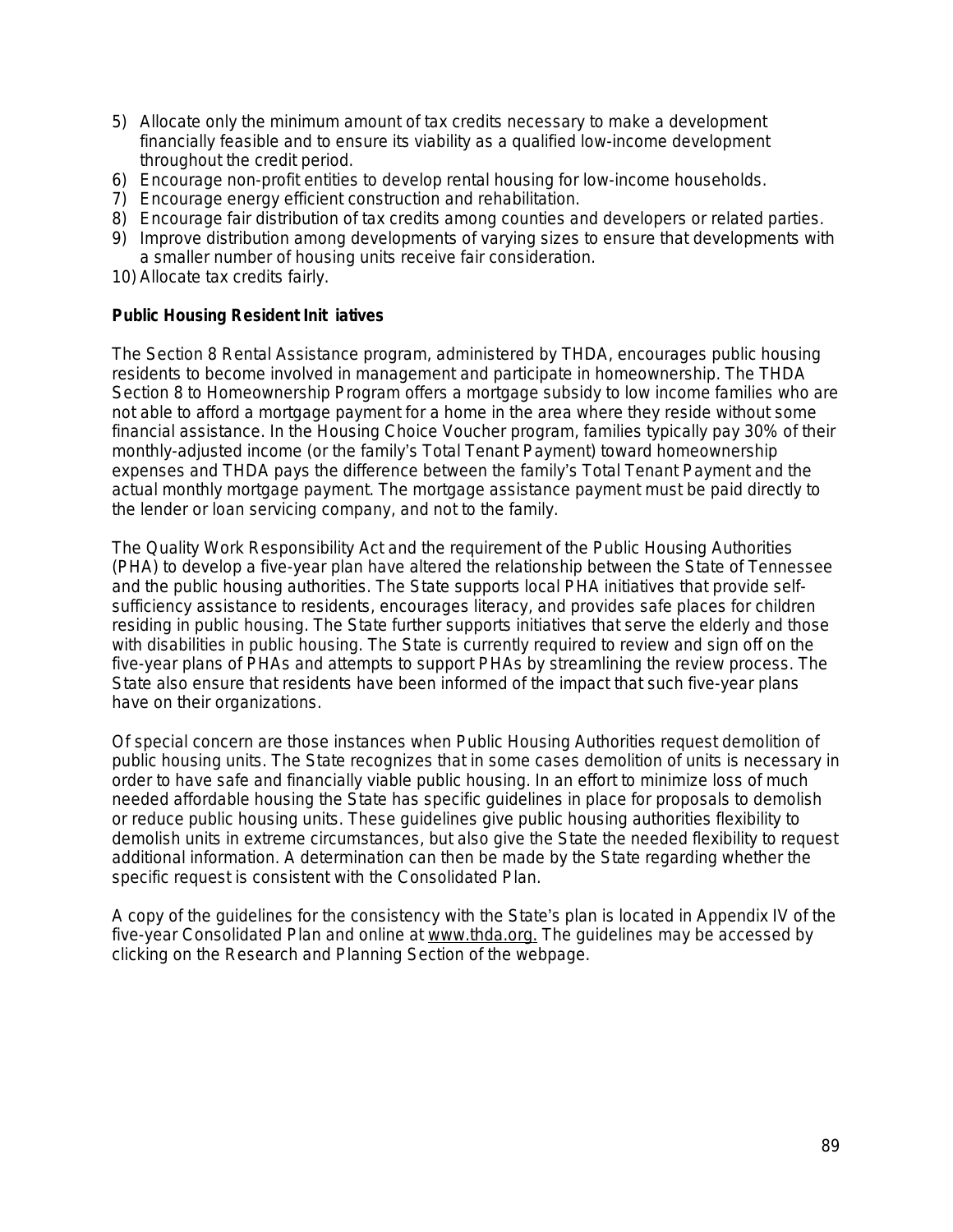#### **Barriers to Affordable Housing**

The State of Tennessee's five-year plan identified a number of barriers to affordable housing. Among the barriers identified included: growth rates in some areas of the state that may impact housing costs, neighborhood resistance to the development of affordable housing, absence of infrastructure, water and wastewater services, and a lack of adequate zoning, building and code enforcement at the local level. The State of Tennessee works to address barriers to affordable housing and affirmatively furthers fair housing through the following goals and action steps:

- Increase the amount of affordable housing stock.
- Rehabilitate the current housing stock to maintain affordable units and decrease the number of deteriorated units.
- Provide infrastructure improvements to encourage the construction of affordable homes and rehab of existing homes.
- Encourage the preservation of existing affordable housing units.
- Use housing subsidies to make housing more affordable to low-income families.

Since the completion and approval of the five-year consolidated plan, the consolidated partners have identified the lack of a state-wide Analysis of Impediments to Fair Housing Choice as another barrier to affordable housing. The State's plan to address this barrier is included in Section VII. Other Actions, Affirmatively Furthering Fair Housing.

### **Anti-Poverty Strategy**

Tennessee's anti-poverty strategy is designed to examine how both the CDBG and the HOME programs address the needs of individuals in the state with incomes below 30% of the area median income (AMI). While both the HOME program and the CDBG program serve persons up to 80% of the AMI, it is important to note that both programs recognize the special circumstances faced by extremely low or very low-income individuals and families. The ways in which the State addresses the circumstances of very low and low-income persons and families is described below.

CDBG – For several years the CDBG program did not separate low and moderate- income beneficiary data to show participants below 30% of the AMI. ECD is now collecting data on program participants below 30% of the AMI. Also, as a part of its scoring mechanism for housing rehabilitation, project need points are awarded based on the number of persons with higher poverty levels in the state, specifically persons 62 years of age or above, and/or female headsof-household, and/or disabled individuals.

HOME – The HOME Program serves very low and low-income households. Very low-income households are defined as those households whose annual income is 50 percent or less of the area median income (AMI) for the county in which the household resides. Low-income households are defined as those households whose annual income is between 50 percent and 80 percent of the AMI for the county in which the household resides. The HOME scoring mechanism awards additional points to applicant communities who serve census tracts that have a higher percentage of persons in poverty. THDA recommends that successful grantees use a formula to assure that those households with the greatest need based on income and family size be served first. To date, grantees in the state continue to use this formula assuring that persons below 30% of the AMI are served first. Additionally, the THDA Board of Directors has expressed intent that very low-income persons be served.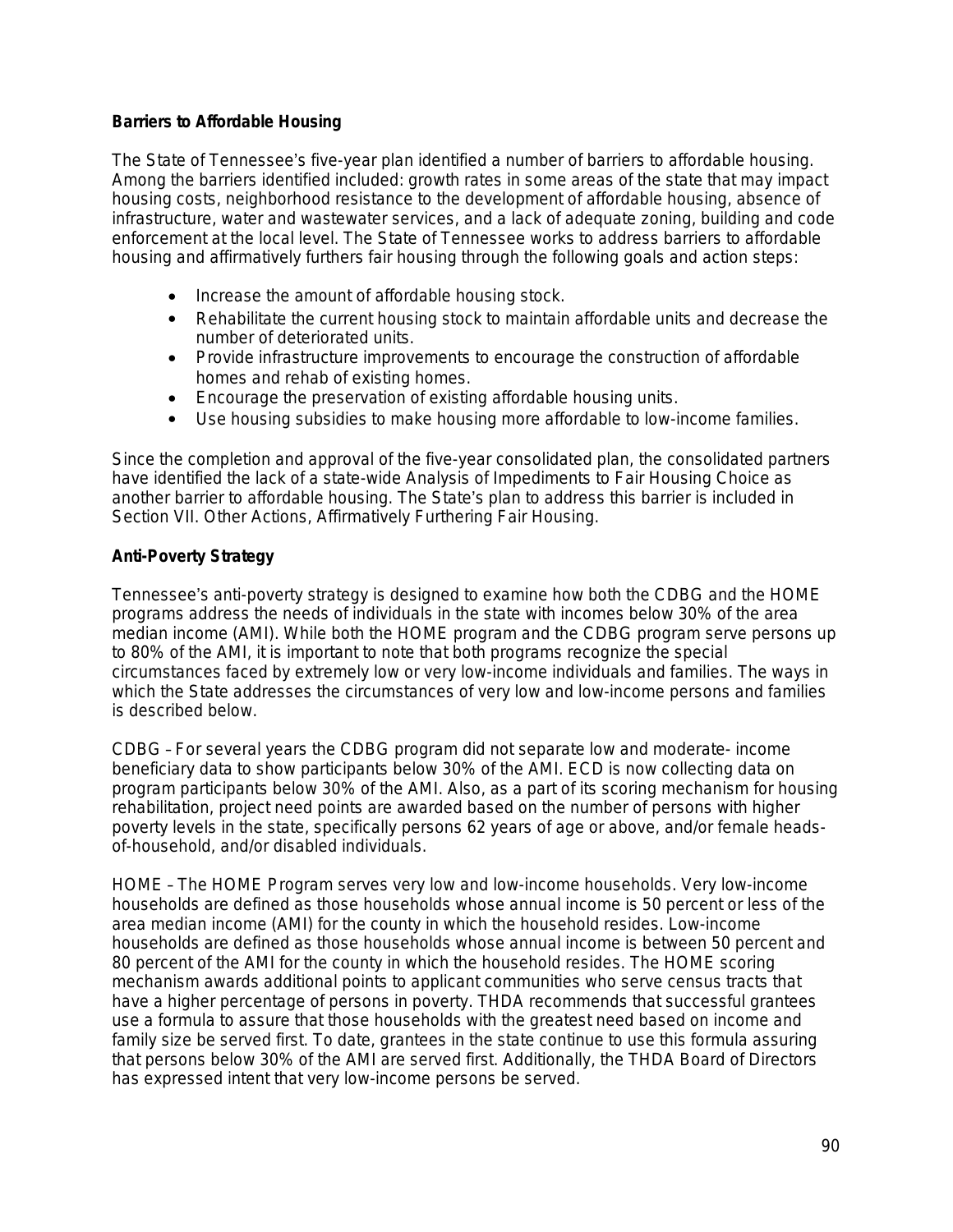In addition to the HOME and CDBG programs, the State's anti-poverty strategy is addressed through other initiatives in the state, such as Workforce Development/Investment which involves a consortium of agencies in the state working together to assist persons in poverty find employment. The Family Self Sufficiency Program and the Families First Program (Temporary Assistance for Needy Families/TANF Program) provide child care, help with transportation, as well as a number of other services to assist low-income families in finding and maintaining employment.

#### **Coordination of Public and Private Housing and Social Service Agencies**

The four formula programs that are addressed and applied for within the Action Plan are carried out by entities other than the State and include local governments and nonprofit organizations. These entities are responsible for conducting the actual activities associated with each program. Of the other federal and non-federal resources discussed in this plan, the Section 8 Housing Choice Voucher Program for the counties covered by THDA is the only program directly administered in its entirety by THDA for the State of Tennessee.

The Low Income Housing Tax Credit program is awarded to other entities, and the Homeownership program is carried out by local lenders. Coordination with social service agencies occurs primarily at the local level with the exception of the Section 8 program. THDA, who administers Section 8, works very closely with other State agencies including the Tennessee Department of Human Services, the Tennessee Department of Health, and the Tennessee Department of Mental Health and Developmental Disabilities. This coordinated effort is expected to continue.

The State will continue to support applications from other entities for HUD program funds for both formula/entitlement programs and competitive programs.

#### **Affirmatively Furthering Fair Housing**

In January 2013, the State of Tennessee entered into a contract with Western Economic Services (WES) to complete a state-wide Analysis of Impediments to Fair Housing Choice (AI) study. ECD is leading the project and working in collaboration with THDA and DOH. A draft report was provided to the State in April 2013 and the final report is expected in June 2013.

While awaiting the final report, the State has developed action steps to address the preliminary findings contained in the draft report. Because the findings are preliminary and subject to change, the State will develop a comprehensive fair housing plan and actions to overcome impediments after the delivery of the final report. The preliminary findings, actions and objectives recommended in the report, and the actions and objectives developed by the Consolidated Partners, as well as the estimated cost and timeframe to complete the activity in order to address the impediments are described in the following charts.

Impediments identified in the draft report have been categorized as either private sector or public sector impediments and are organized in a similar manner below. However, the State intends to take a comprehensive approach in addressing both private and public sector impediments and many of the activities are closely related or overlap. The following activities are to be conducted during FY 2013-14, with the exception of more complex activities, which extend beyond the fiscal year and are noted in the chart.

Costs associated with each activity are repeated throughout the chart, as many activities seek to overcome more than one impediment to fair housing. ECD estimates that nearly \$9,603 will be spent on activities related to fair housing and DOH expects approximately \$1,823 to be spent on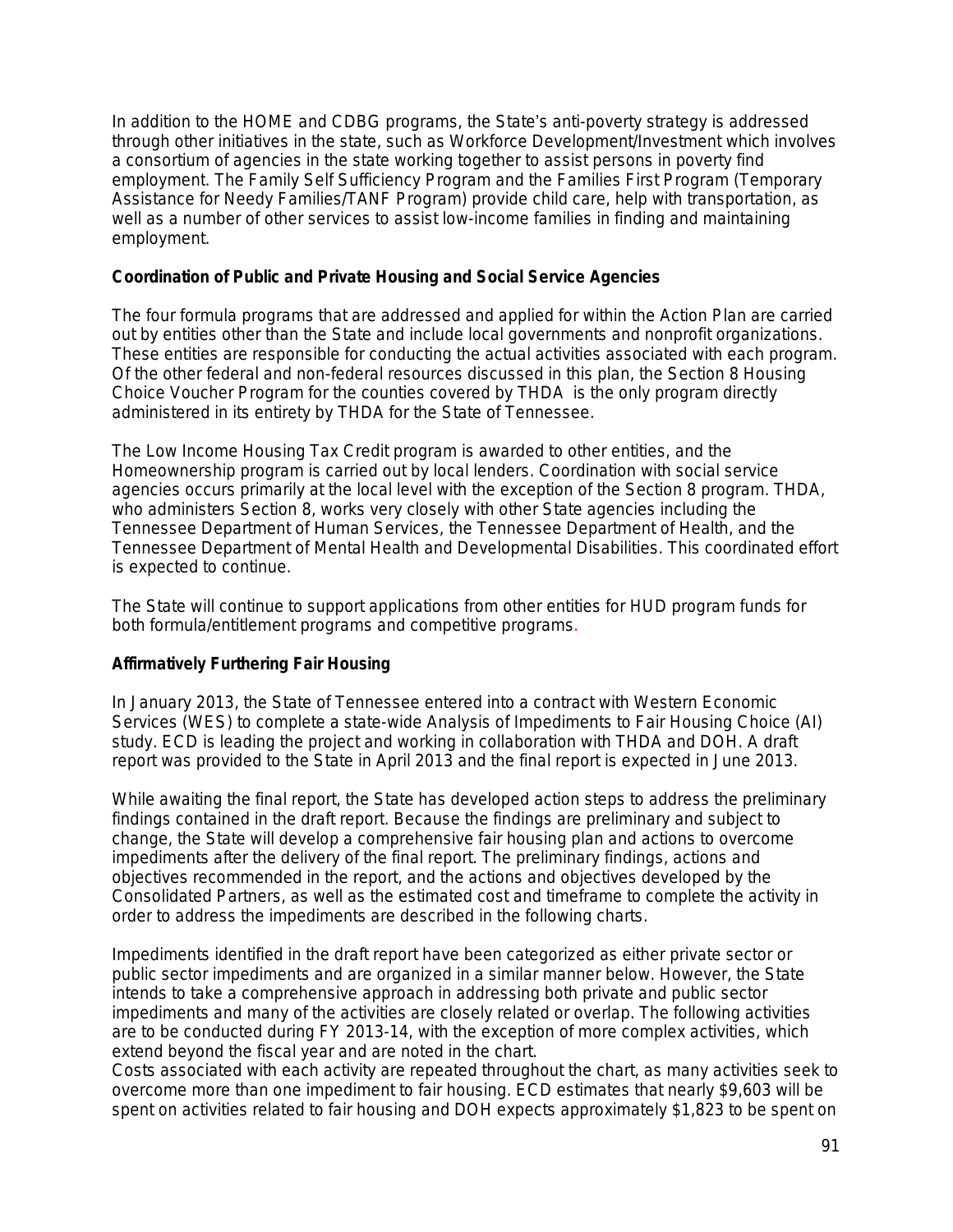fair housing activities during FY 2013-14. Fair housing activities carried out by ECD and DOH will be paid for with CDBG and HOPWA administrative funds. THDA estimates that nearly \$709,044 will be spent on activities related to fair housing. \$666,475 of the total is costs associated with homebuyer education training. When excluding homebuyer education training, which THDA will continue to provide, the total cost is \$42,569 for fair housing activities conducted during FY 2013 -14. Fair housing activities carried out by THDA will be funded with HOME and ESG administrative funds, as well as THDA's general operating funds. Similar to the activities, the costs associated with each activity may increase or decrease after the final fair housing plan is developed.

Upon receiving the draft report from WES, the Consolidated Partners began developing preliminary actions to address the impediments and also had the opportunity to provide feedback on the draft to WES. Based on internal feedback, the report was modified and again made available to the Consolidated Partners in order to receive public comment and input. While citizens and housing stakeholders were involved in the development of the draft report through electronic survey tools and three housing forums, which provided for public input, the State will specifically seek out comments with regards to the draft upon its completion.

Upon receipt of public comments, WES has ten days to incorporate public comments into the document and modify the AI in accordance with the public comments received. The final report is expected in early June 2013. Upon completion of the document, the Consolidated Partners will modify FY 2013-14 actions developed to address impediments and will also develop a longerterm fair housing plan to address all of the impediments, including those that require action beyond one fiscal year.

Each of the Consolidated Partners is currently involved in actions to affirmatively further fair housing and will also conduct activities during FY 2013-14 that are not identified in the draft AI. These activities, including development of the state-wide AI, their objectives, cost and agency responsible for completion are described in the following chart. In addition, each of the four formula programs requires subrecipients to follow all federal and state laws with regards to fair housing and is outlined in the program descriptions contained in this document.